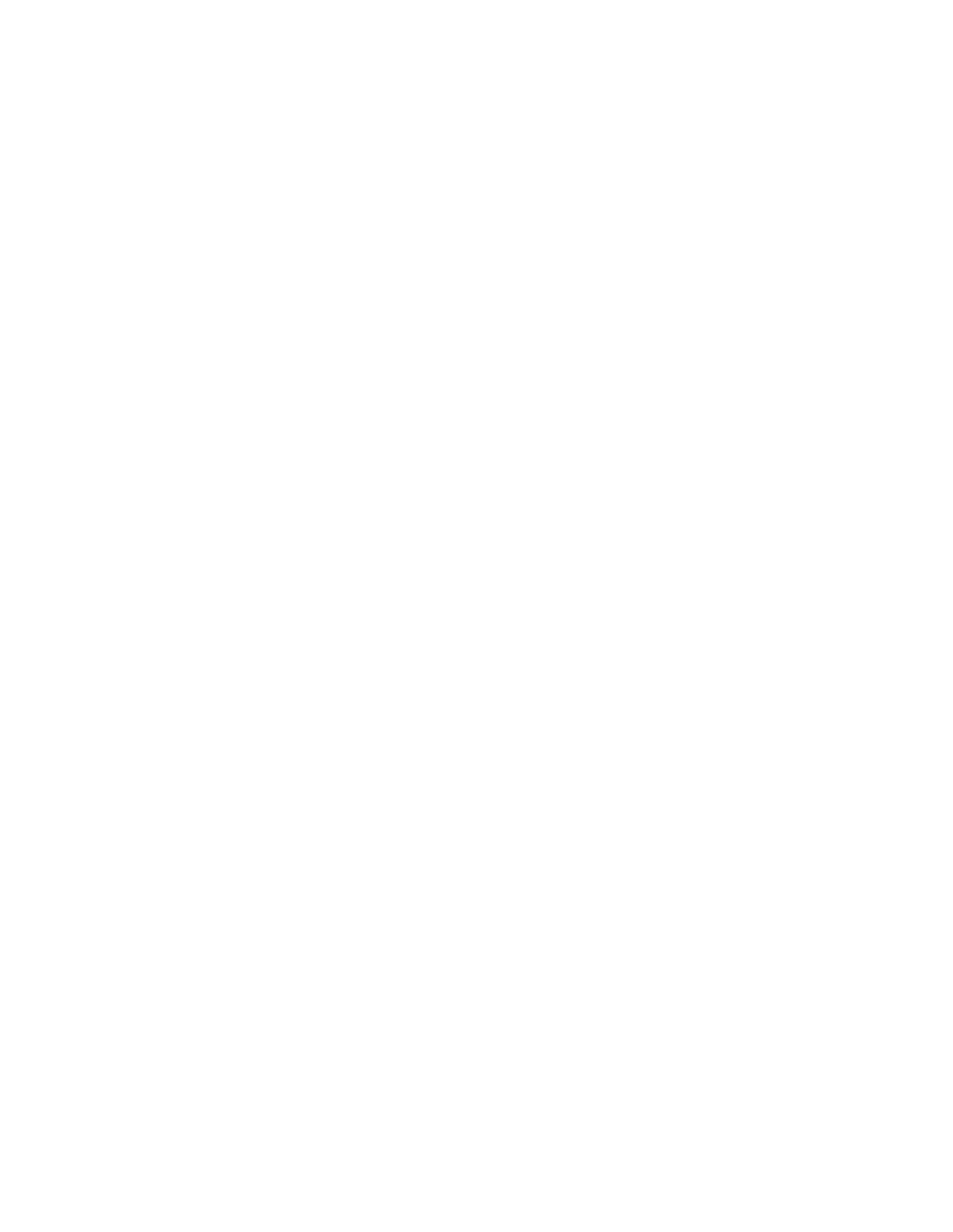# **Contents**

| $\mathbf{1}$ | Period rings                       |                                                                               | 1              |
|--------------|------------------------------------|-------------------------------------------------------------------------------|----------------|
|              | 1.1                                |                                                                               | $\mathbf{1}$   |
|              | 1.2                                |                                                                               | $\overline{2}$ |
|              | 1.3                                |                                                                               | $\overline{5}$ |
|              | 1.4                                |                                                                               | 12             |
|              | 1.5                                |                                                                               | 18             |
|              | 1.6                                |                                                                               | 27             |
|              | 1.7                                |                                                                               | 30             |
|              | 1.8                                |                                                                               | 32             |
|              | 1.9                                |                                                                               | 40             |
|              | 55<br>2 <i>p</i> -divisible Groups |                                                                               |                |
|              | 2.1                                |                                                                               | 55             |
|              | 2.2                                |                                                                               | 58             |
| 3            | Abelian varieties<br>71            |                                                                               |                |
|              | 3.1                                | $p$ -adic Hodge theory of abelian varieties with good reduction $\dots \dots$ | 71             |
|              | 3.2                                |                                                                               | 72             |
|              | 3.3                                |                                                                               | 79             |
|              | 3.4                                | de Rham theory for abelian varieties with good reduction $\dots \dots$        | 80             |
|              | 3.5                                |                                                                               | 82             |
|              | 3.6                                |                                                                               | 83             |
|              | 3.7                                | Proof of the Theorem of Fontaine-Messing $\ldots \ldots \ldots \ldots \ldots$ | 90             |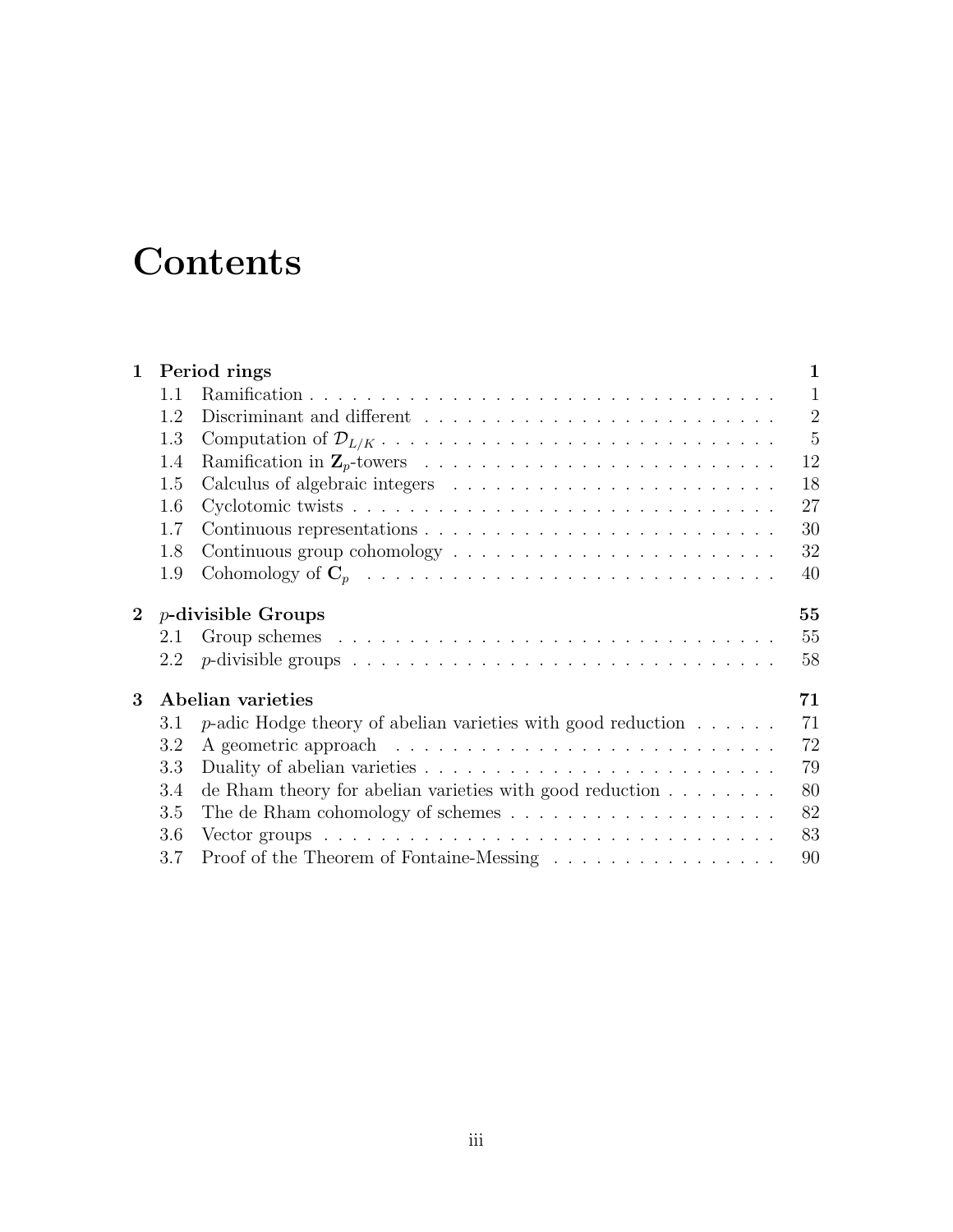## Disclaimer

These notes are from a course on Fontaine's theory of p-adic integration, taken by the authors at Concordia University in the winter of 2009, given by Adrian Iovita. We have tried our best to present a faithful account of these lectures. Be warned that despite our efforts, many errors likely persist. Please do not take this as an indication of the quality of the lectures. Any errors are most likely due to carelessness while typesetting, or the authors' misunderstanding of the material.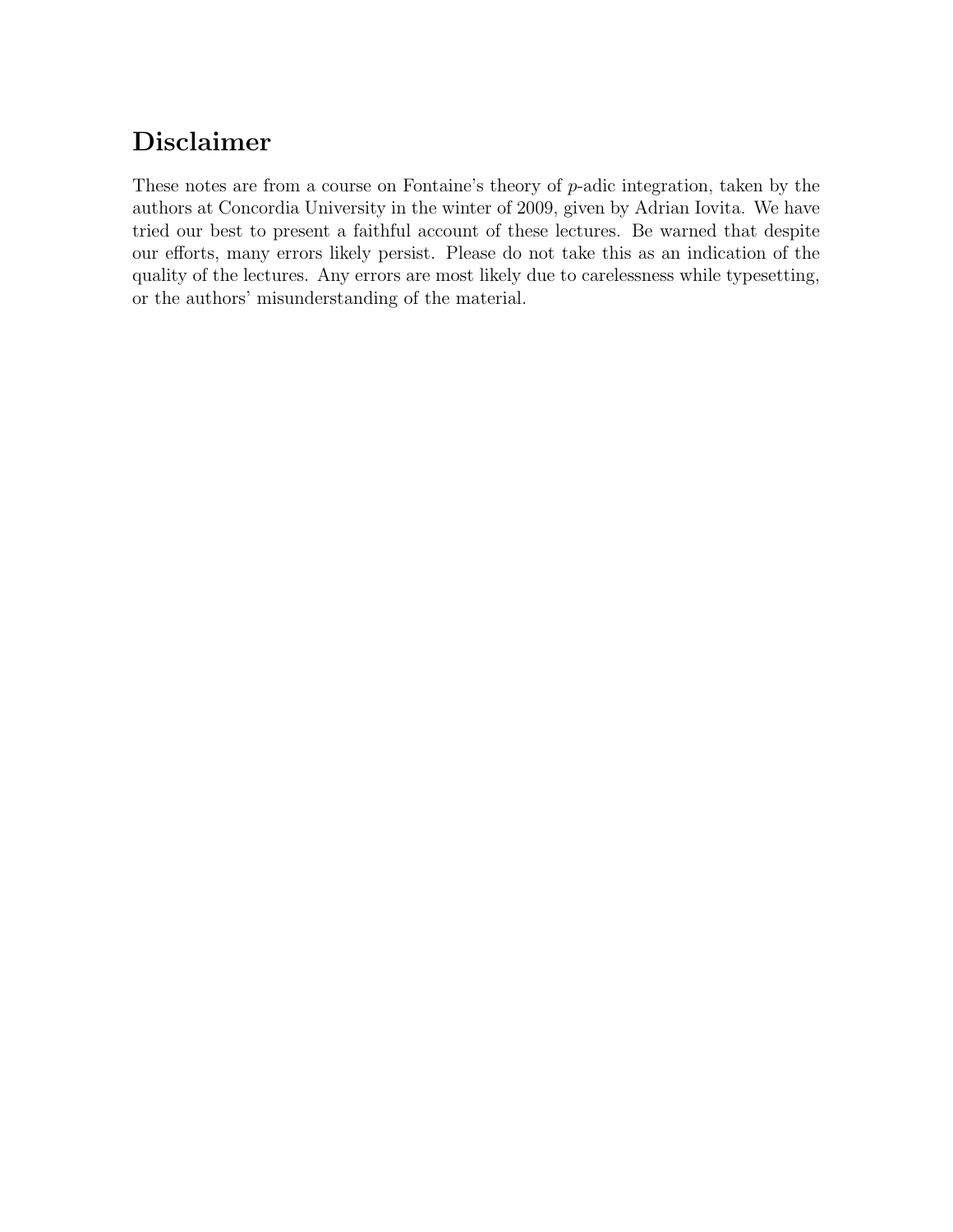## Introduction

A motivating question for this course is the following:

How can one "integrate" differential forms on a p-adic algebraic variety?

Before discussing the local picture, we will consider some global examples.

### Block-Kato conjectures

Let  $X/\operatorname{Spec}(\mathbf{Z})$  be a scheme. Attached to X is a complex L-function  $L(X, s)$ . The Block-Kato conjectures relate certain special values:

$$
L(X, -n)
$$

for  $n \in \mathbb{Z}_{\geq 0}$  to the geometry of X, for nice enough schemes X. We discuss several examples.

**Example** (Riemann  $\zeta$ -function). Let  $\zeta(s)$  be the Riemann  $\zeta$ -function, which for  $\Re(s)$ 1 is given by the Euler product:

$$
\zeta(s) = \prod_{l} (1 - l^{-s})^{-1}.
$$

If  $B_{2k}$  is the  $(2k)$ -th Bernoulli number, then the following formula is well-known:

$$
\zeta(1-2k) = -\frac{B_{2k}}{2k}.
$$

It turns out that in this very classical case, one has the following geometric description of these special values:

$$
\zeta(1-2k) = \pm \prod_{l} \left( \frac{\#H^1_{\text{et}}(\text{Spec}(\mathbf{Z}[1/l]),(\mathbf{Q}_l/\mathbf{Z}_l)(2k))}{\#H^0_{\text{et}}(\text{Spec}(\mathbf{Z}[1/l]),(\mathbf{Q}_l/\mathbf{Z}_l)(2k))} \right)
$$

Here  $(Q_l/Z_l)(2k)$  denotes the  $(2k)$ -th cyclotomic twist of  $Q_l/Z_l$ . We have been imprecise about the sign; note that each factor in the infinite product is a multiplicative euler characteristic.

**Example** (Smooth, proper algebraic varieties). Let  $X/Q$  be a smooth, proper algebraic variety. In this case the  $L$ -function of  $X$  factors as:

$$
L(X,s) = \prod_{i=0}^{2 \dim X} L(H^{i}(X),s)^{(-1)^{i}}.
$$

(Perhaps we should define  $L(H^{i}(X), s)$ ?) Let  $n > i/2 + 1$  be an integer, for a fixed index  $0 \leq i \leq 2 \dim X$ . Deligne has predicted a geometrix description of the values

$$
L(H^i(X), n),
$$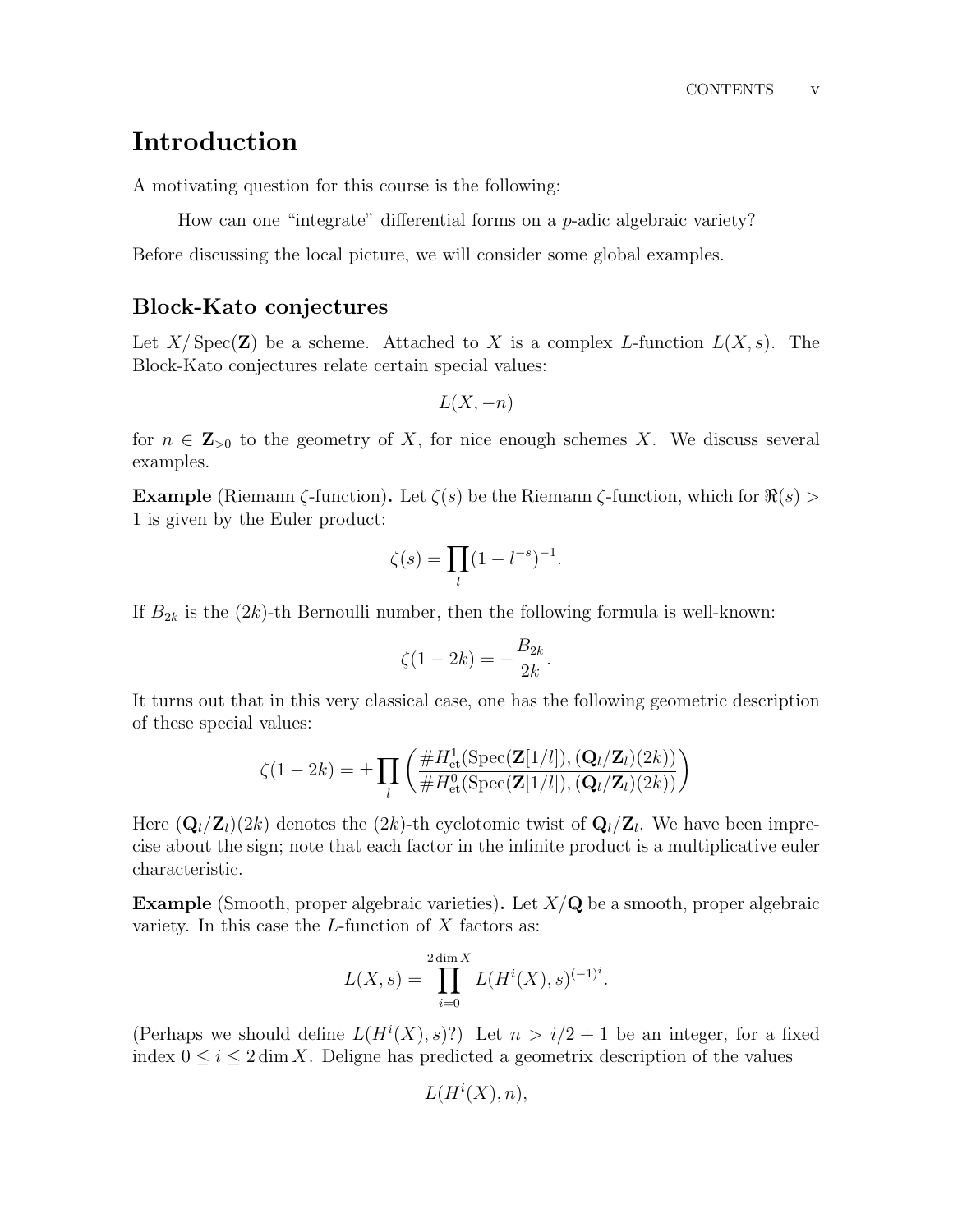up to rational factors.

In order to explain Deligne's conjecture, we must examine some comparison isomorphisms. To begin we introduce the notations:

$$
\mathbf{Q}(n) = (2\pi in)\mathbf{Q},
$$
  
\n
$$
M_B(X) = H_B^i(X, \mathbf{Q}(n)),
$$
  
\n
$$
M_{dR}(X) = H_{dR}^i(X, \mathbf{Q}(n)),
$$
  
\n
$$
\langle \sigma \rangle = \text{Gal}(\mathbf{C}/\mathbf{R}).
$$

Here  $H_B^i(X, \mathbf{Q}(n))$  denotes classical Betti-cohomology of the complex analytic variety associated to X, with coefficients in the twisted module  $\mathbf{Q}(n)$ . Note that  $\sigma$  acts on X and on the coefficients  $\mathbf{Q}(n)$ ; this gives an action of Gal( $\mathbf{C}/\mathbf{R}$ ) on  $M_B(X)$ . Put:

$$
M_B(X)^+ = M_B(X)^{\sigma=1}.
$$

We will first explain the existence of a natural "complex integration" comparison isomorphism:

$$
M_B(X)\otimes_{\mathbf{Q}}\mathbf{C}\simeq M_{dR}(X)\otimes_{\mathbf{Q}}\mathbf{C}.
$$

This isomorphism is even  $\sigma$ -equivariant, where  $\sigma$  acts on both factors of the left side, and only on the coeffients on the right. Thanks to this equivariance, one can take  $\sigma$ -invariants to obtain another canonical isomorphism:

$$
(M_B(X)\otimes_\mathbf{Q}\mathbf{C})^{\sigma=1}\simeq M_{dR}(X)\otimes_\mathbf{Q}\mathbf{R}.
$$

In order to define the complex integration map, first note that there are canonical isomorphisms:

$$
M_B(X) \otimes_{\mathbf{Q}} \mathbf{C} \simeq H^i_B(X, \mathbf{C}) \simeq H^i(X^{an}, \mathbf{C}),
$$

where  $\underline{\mathbf{C}}$  denotes the **C**-valued constant sheaf on the complex analytic space  $X^{an}$ , and:

$$
M_{dR}(X) \otimes_{\mathbf{Q}} \mathbf{C} \simeq H_{dR}^i(X, \mathbf{C}) \simeq H_{dR}^i(X^{an}).
$$

The final isomorphism above follows by GAGA. We see that it suffices to prove that these two analytic cohomologies are isomorphic. To do this, we consider the de Rham complex of sheaves on  $X^{an}$ :

$$
\Omega_{X^{an}} \; : \; \mathcal{O}_{X^{an}} \longrightarrow \Omega^1_{X^{an}} \longrightarrow \Omega^2_{X^{an}} \longrightarrow \cdots
$$

The fundamental result concerning this complex was known to Poincaré:

**Lemma** (Poincaré). The de Rham complex is exact.

In the case that dim  $X = 1$ , so that  $X^{an}$  is a Riemann surface, the de Rham complex has a single differential:

$$
\mathcal{O}_{X^{an}} \longrightarrow \Omega^1_{X^{an}}.
$$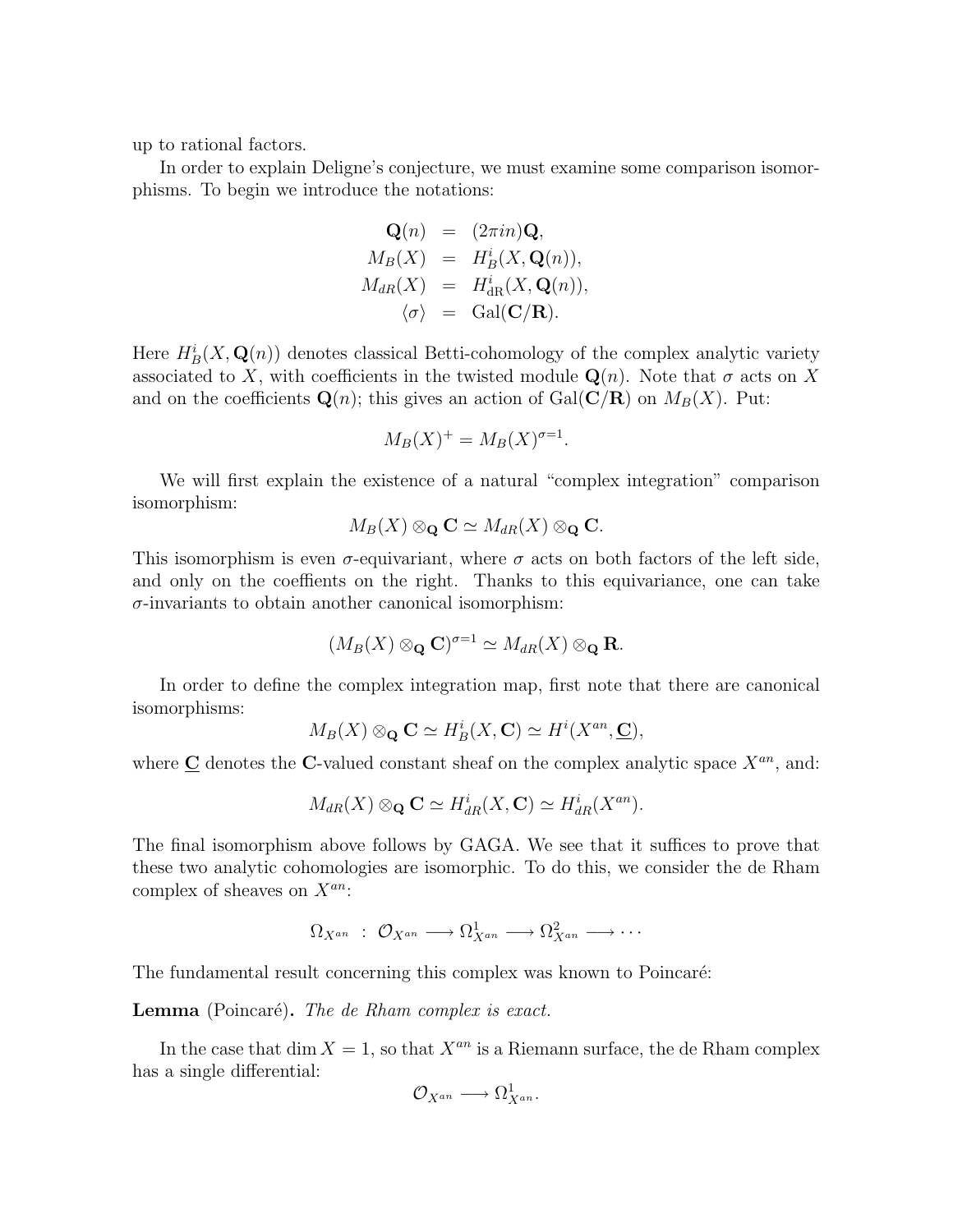If  $x \in X^{an}$  is a point and t a local parameter at x, then  $\mathcal{O}_{X^{an},x}$  is isomorphic to  $\mathbf{C} \{ \{t\} \},$ the ring of convergent power series in t. Similarly,  $\Omega^1_{X^{an},x}$  is isomorphic to  $\mathbf{C} \{ \{t\} \} dt$ . Since each such differential can formally be integrated to give a local primitive that is also convergent in the same region, one sees that the differential is surjective. This is the Poincaré lemma for curves.

In order to apply the lemma to obtain our complex integration isomorphism, we first note that:

$$
\mathbf{\underline{C}} \simeq \ker(d \colon \mathcal{O}_{X^{an}} \to \Omega^1_{X^{an}});
$$

this simply says that the locally constant functions are precisely the kernel of d. This simple observation gives us a map  $\alpha$  of complexes:

$$
C^{\bullet}: \qquad \underbrace{C}_{\bigcup_{\lambda \in \Lambda} \longrightarrow 0} \longrightarrow 0 \longrightarrow \cdots
$$
  

$$
\Omega^{\bullet}_{X^{an}}: \qquad \mathcal{O}_{X^{an}} \longrightarrow \Omega^1_{X^{an}} \longrightarrow \Omega^2_{X^{an}} \longrightarrow \cdots
$$

The first vertical map is the inclusion of the locally constant functions into  $\mathcal{O}_{X^{an}}$ , and all other vertical maps are necessarily trivial. The Poincaré lemma implies that  $\alpha$  is a quasi-isomorphism. Recall that this means that  $\alpha$  induces an isomorphism between the cohomologies of these two complexes. Since the complex  $C^{\bullet}$  is mostly trivial, hypercolohomology of  $C^{\bullet}$  is just sheaf cohomology of  $\underline{C}$ . We thus obtain an isomorphism:

$$
H^i(X^{an}, \underline{\mathbf{C}}) \simeq \mathbb{H}^i(C^{\bullet}) \simeq \mathbb{H}^i(\Omega^{\bullet}_{X^{an}}) = H^i_{dR}(X^{an}).
$$

In light of our initial remarks, this establishes the complex integration isomorphism. We leave checking the  $\sigma$ -equivariance to the reader. The canonicity of the isomorphism follows from the fact that each isomorphism in the definition is canonical.

The slick, modern proof given above does not give any indication of why this isomorphism:

$$
M_B(X)\otimes_{\mathbf{Q}}\mathbf{C}\simeq M_{dR}(X)\otimes_{\mathbf{Q}}\mathbf{C}
$$

deserves to be called "complex integration". One can show that it is induced by the Poincaré pairing. Recall that:

$$
M_B(X) = H^i_B(X, \mathbf{Q}(n)) = H_i(X, \mathbf{Q}(n))^\vee.
$$

The Poincaré pairing is a perfect bilinear map:

$$
\langle,\rangle\colon H_i(X,\mathbf{C})\times H_{dR}^i(X,\mathbf{C})\to\mathbf{C},
$$

defined by the formula:

$$
\langle \gamma, \omega \rangle = \int_{\gamma} \omega.
$$

The explains why we call this the complex integration isomorphism.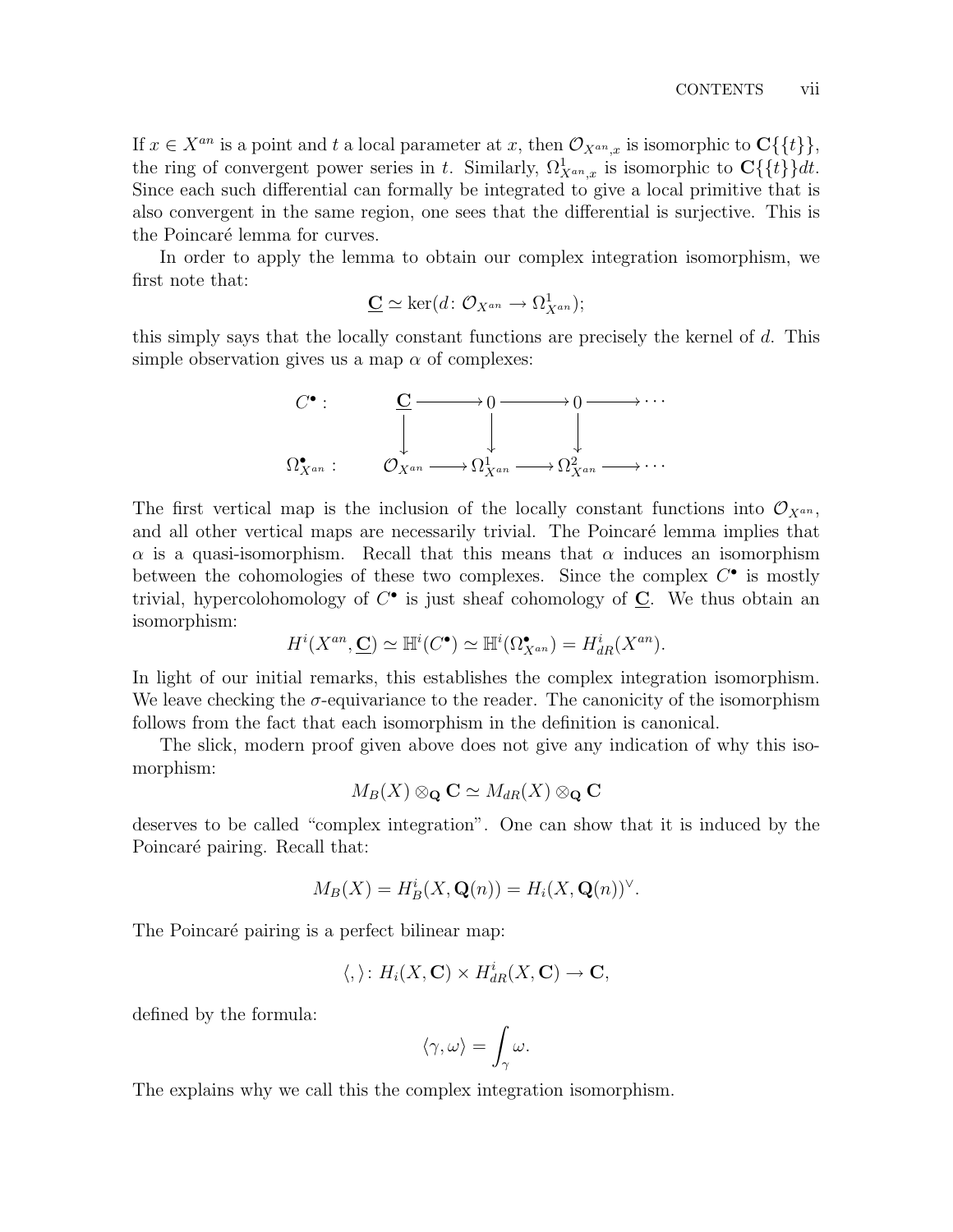**Example.** Let  $X = E$  be an elliptic curve defined over **Q**. Then the closed points of  $E(\mathbf{C})$  can be given the structure of a complex manifold, which we denote by  $E^{an}$ . There thus exists a lattice  $\Lambda \subset \mathbf{C}$  such that:

$$
\iota\colon E^{an}\simeq \mathbf{C}/\Lambda.
$$

Recall that  $C$  is the universal covering space of  $E^{an}$ , where:

 $\mathbf C$ π  $\vec{E}^{an}$ 

is the quotient map followed by  $\iota^{-1}$ . Note that  $\Lambda$  acts by translation on **C**, and this gives a natural isomorphism:

$$
\pi_1(E^{an}, 0) \simeq \Lambda.
$$

Since this is abelian we obtain:

$$
H_1(E^{an}, \mathbf{Z}) \simeq \pi_1(E^{an}, 0) \simeq \Lambda.
$$

On the other hand, GAGA gives:

$$
H_{dR}^1(E)\otimes_{\mathbf{Q}}\mathbf{C}\simeq H_{dR}^1(E^{an})\simeq \mathbf{C}\omega\oplus \mathbf{C}\eta,
$$

where  $\omega$  is a holomorphic form, and  $\eta$  is not. For instance, if E is given by a Weierstrass equation  $y^2 = 4x^3 - ax - b$ , one could take  $\omega = dx/y$  and  $\eta = x dx/y$ .

We would like to describe the complex integration isomorphism:

$$
H^1_B(E,\mathbf{Q}) \otimes_{\mathbf{Q}} \mathbf{C} \simeq H^1_{dR}(E) \otimes_{\mathbf{Q}} \mathbf{C}
$$

explicitely in this case. Let  $\wp$  denote the Weierstrass  $\wp$ -function for the lattice  $\Lambda$ . Then the functions  $x = \wp(z)$  and  $y = \wp'(z)$  give coordinates for  $E(\mathbf{C})$ .

Given  $\gamma \in \Lambda$  and  $\alpha \in H_{dR}^1(E^{an})$ , how does one integrate  $\alpha$  over  $\gamma$ ? First, consider the pullback  $\pi^*(\alpha)$  to the simply connected space C. It has the form  $d(g(z))$  where  $g(z)$ is a meromorphic function on C. The cycle on  $E^{an}$  corresponding to  $\gamma$  is the image under  $\pi$  of any path from 0 to  $\gamma$  in C. We thus have:

$$
\int_{\gamma} \alpha = \int_0^{\gamma} d(g(z)) = g(\gamma) - g(0).
$$

Let us compute this for  $\omega$  and  $\eta$ . The holomorphic form  $\omega$  is easy to treat since:

$$
\pi^*(\omega) = d(\wp(z)) / \wp'(z) = dz.
$$

Hence, for  $\gamma \in \Lambda$ ,

$$
\int_{\gamma} \omega = \gamma.
$$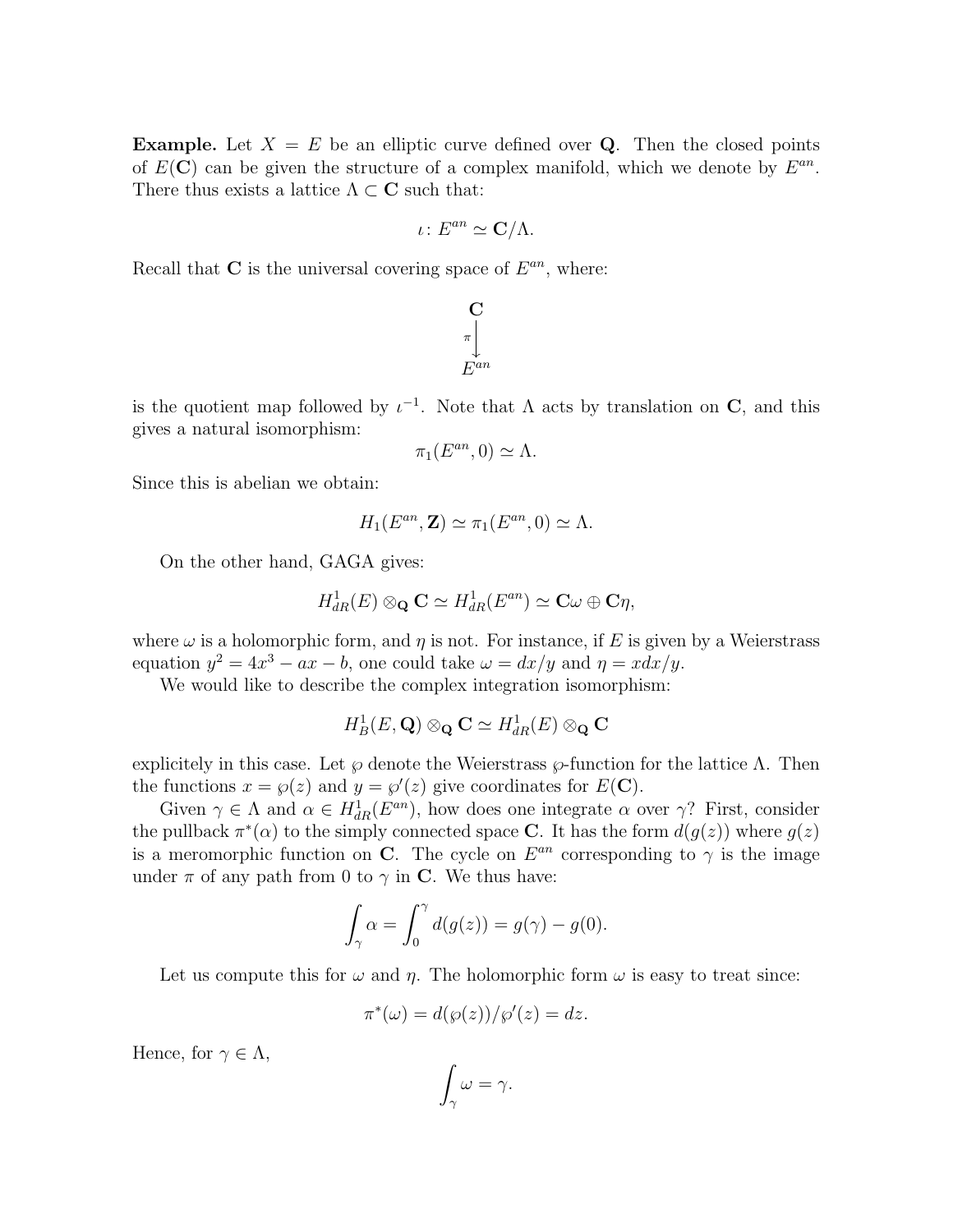The nonholomorphic form  $\eta$  is more interesting. For this we must introduce:

$$
\xi(z) = -\sum_{\lambda \in \Lambda} \frac{1}{z - \lambda}.
$$

For each  $\lambda \in \Lambda$  this satsfies:

$$
\xi(z+\lambda) = \xi(z) + c_{\lambda}
$$

for all  $z \in \mathbb{C}$ , where  $c_{\lambda} \in \mathbb{C}$  is a constant depending on  $\lambda$ . Note that:

$$
d(\xi(z)) = \wp(z)dz,
$$

and hence:

$$
\int_{\gamma} \eta = \xi(\gamma) - \xi(0) = c_{\gamma}.
$$

It is now possible to state Deligne's conjecture more precisely. Suppose again that  $X/\mathbf{Q}$  is a smooth projective scheme. Taking  $\sigma$ -invariants under the complex integration isomorphism gives an isomorphism:

$$
(M_B(X)\otimes_\mathbf{Q}\mathbf{R})^{\sigma=1}\simeq M_{dR}(X)\otimes_\mathbf{Q}\mathbf{R}.
$$

Since  $M_B(X)^+ = M_B(X)^{\sigma=1}$ , we obtain an injection:

$$
M_B(X)^+ \otimes_{\mathbf{Q}} \mathbf{R} \hookrightarrow M_{dR}(X) \otimes_{\mathbf{Q}} \mathbf{R}.
$$

Let:

$$
M_dR(X) \to M_dR(X)/F_0
$$

be the projection onto the zero-th part of the Hodge filtration. Together these maps yield:

$$
\xi_{\infty} \colon M_B(X)^{+} \otimes_{\mathbf{Q}} \mathbf{R} \to (M_{dR}(X)/F_0) \otimes_{\mathbf{Q}} \mathbf{R}.
$$

Deligne defines  $X/\mathbf{Q}$  to be **critical** if for  $n > i/2 + 1$ ,  $\xi_{\infty}$  is an isomorphism. For such critical schemes, Deligne conjectured that:

$$
\frac{L(H^i(X),n)}{\det(\xi_\infty)} \in \mathbf{Q}.
$$

If one could define similar maps  $\xi_p$  for finite primes, one might hope that the special values of p-adic L-functions  $L_p(X, n)$  are related to the values  $\det(\xi_p)$ . Beilinson has conjectures of this flavor.

To recapitulate, we have studied a conjecture of Deligne that relates the special values of  $L(X, s)$  to the geometry of X. At the heart of the story was the complex integration comparison isomorphism. In this course we will study various comparison isomorphisms at finite primes.

In order to be more precise about the types of statements that we will prove, let us fix some notations: let  $p \in \mathbf{Q}$  be a finite prime, and let  $K/\mathbf{Q}_p$  be a finite extension. Fix an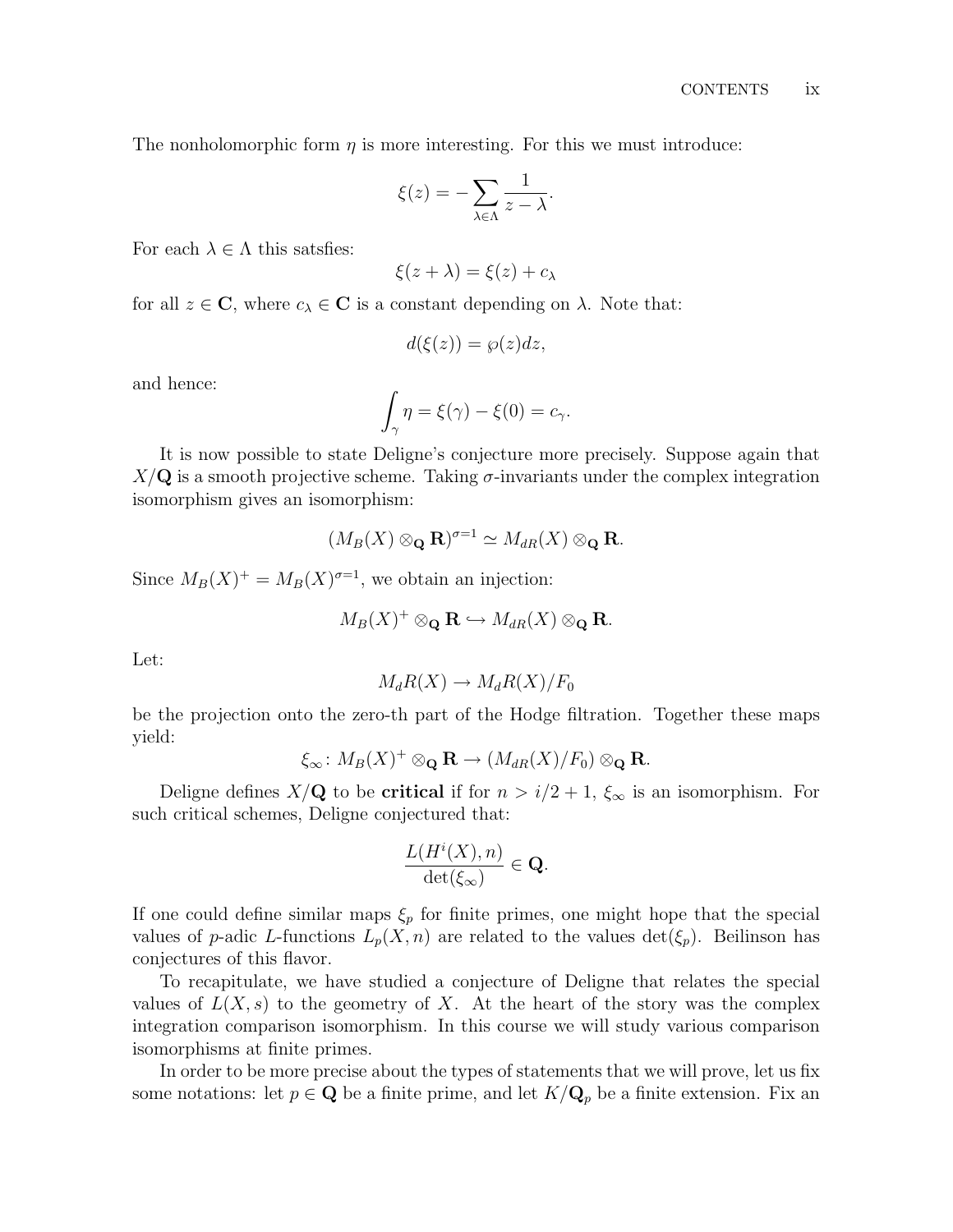algebraic closure  $\overline{K}$  of K. Let  $\mathbf{C}_p$  denote the completion of  $\overline{K}$ , and let  $G_K = \text{Gal}(\overline{K}/K)$ denote the absolute Galois group of K. Recall that since  $G_K$  acts *continuously* on K, the action extends to the completion  $C_p$ .

Let  $A/K$  be an algebraic variety. One goal of the course will be to define the period rings  $B_{dR}$  and  $B_{dR}^+$ , and prove that:

$$
H^i_{\text{et}}(A_{\overline{K}},\mathbf{Q}_p)\otimes_{\mathbf{Q}_p}B_{dR}\simeq H^i_{dR}(A,K)\otimes_KB_{dR}.
$$

Moreover, this isomorphism will be compatible with "extra structure".

The left hand side of this isomorphism is well-understood in the case of abelian varieties; note, however, that it is quite mysterious for general schemes! Let:

$$
T_p(A) = \varprojlim A[p^n]
$$

denote the Tate-module of A. It is a free  $\mathbb{Z}_p$ -module of rank  $2 \dim(A)$ , endowed with a continuous action of  $G_K$ . One has:

$$
H^1_{\text{et}}(A_{\overline{K}}, \mathbf{Z}_p) \simeq \text{Hom}_{\mathbf{Z}_p}(T_p A, \mathbf{Z}_p) = (T_p(A))^{\vee}
$$

as  $G_K$ -modules, and similarly:

$$
H^n_{\mathrm{et}}(A_{\overline{K}}, \mathbf{Z}_p) \simeq \wedge^n_{\mathbf{Z}_p} H^1_{\mathrm{et}}(A_{\overline{K}}, \mathbf{Z}_p)
$$

as  $G_K$ -modules for  $n \geq 2$ . One of the main theorems that we will see is the Hodge-Tate comparison isomorphism:

**Theorem.** With notations as above,

$$
T_p(A) \otimes_{\mathbf{Z}_p} \mathbf{C}_p \simeq \left(H^0(A, \Omega_A^1)^{\vee} \otimes_K \mathbf{C}_p(1)\right) \oplus \left(H^1(A, \mathcal{O}_A)^{\vee} \otimes_K \mathbf{C}_p\right).
$$

Here  $\mathbf{C}_p(1)$  denotes  $\mathbf{C}_p$  with the  $G_K$  action twisted by the cyclotomic character. Moreover, this is an isomorphism as  $G_K$ -modules.

This gives:

$$
T_p(A) \otimes_{\mathbf{Z}_p} \mathbf{C}_p \simeq (\mathbf{C}_p(1))^{\dim(A)} \oplus (\mathbf{C}_p)^{\dim(A)}
$$

as  $G_K$ -modules. In the language to be introduced later, this says that the representation  $T_p(A)$  is Hodge-Tate. A second key theorem to be proved below is the following:

Theorem. With notations as above.

$$
T_p(A) \otimes_{\mathbf{Z}_p} B^+_{dR} \simeq H^1_{dR}(A)^\vee \otimes B^+_{dR}
$$

as  $G_K$ -modules. Moreover, this isomorphism respects the natural filtrations on these spaces.

We remark that the first main theorem can be deduced from the second, since the isomorphism respects filtrations.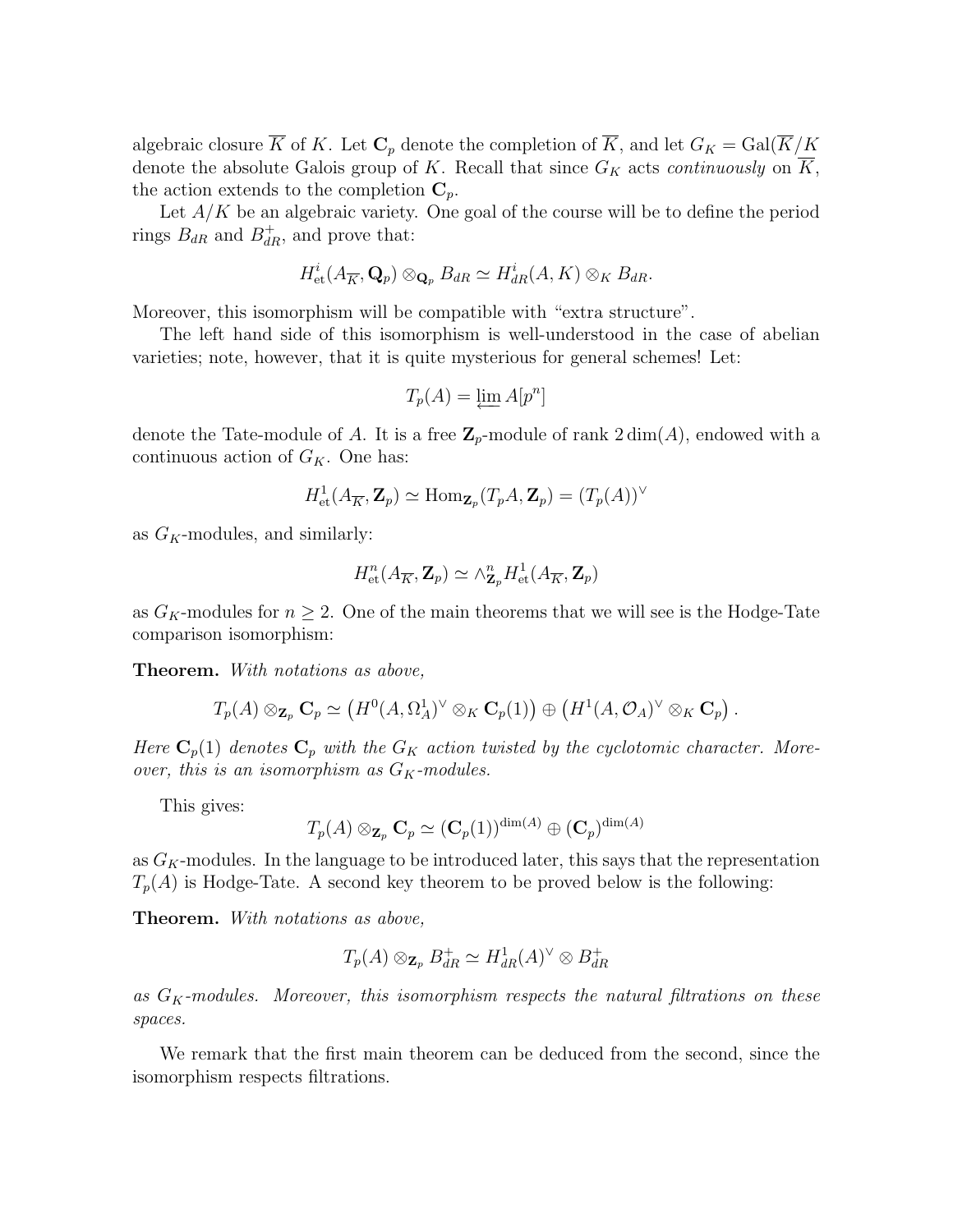## Chapter 1

# Period rings and their Galois cohomology

## 1.1 Ramification in extensions of local fields

Fix a prime p. Consider the p-adic field  $\mathbf{Q}_p$ , and fix an algebraic closure  $\mathbf{Q}_p$ . The non-archimedean valuation v on  $\mathbf{Q}_p$ , normalized so that  $v(p) = 1$ , extends in a unique way to a valuation on  $\overline{\mathbf{Q}}_p$ . Let  $K \subseteq \overline{\mathbf{Q}}_p$  be a finite extension of  $\mathbf{Q}_p$ . Then K is complete and discretely valued for the restriction of  $v$  to  $K$ . Note that

$$
v(K^{\times}) = \frac{1}{e_K} \mathbf{Z},
$$

for some integer  $e_K \geq 1$ . The integer  $e_K$  is called the **ramification degree** of  $K/\mathbf{Q}_p$ . We will use the following standard notation:

$$
\mathcal{O}_K \stackrel{\text{def}}{=} \{x \in K \mid v(x) \ge 0\} \supseteq \mathfrak{m}_K \stackrel{\text{def}}{=} \{x \in K \mid v(x) > 0\}.
$$

Remark. The normalization for the valuation used here is different from the one in [Ser79]. We use this choice because we will consider towers of extensions.

A uniformizer for  $K/\mathbf{Q}_p$  is an element  $\pi_K \in K$  such that  $v(\pi_K) = 1/e_K$ . For such a uniformizer  $\pi_K$  we have

$$
\mathfrak{m}_K = \pi_K \mathcal{O}_K,
$$

so that the valuation ring  $\mathcal{O}_K$  is a principal ideal domain.

With  $K/\mathbf{Q}_p$  as above, let:

$$
\kappa \stackrel{\text{def}}{=} \mathcal{O}_K/\mathfrak{m}_K.
$$

This is a finite extension of  $\mathbf{F}_p$  called the **residue field** of K. Given an extension of  $\mathbf{Q}_p$  denoted by some roman numeral, the corresponding residue field will typically be denoted by the Greek equivalent. For instance, for  $L/\mathbf{Q}_p$  an algebraic extension we will write  $\lambda = \mathcal{O}_L/\mathfrak{m}_L$  for the residue field.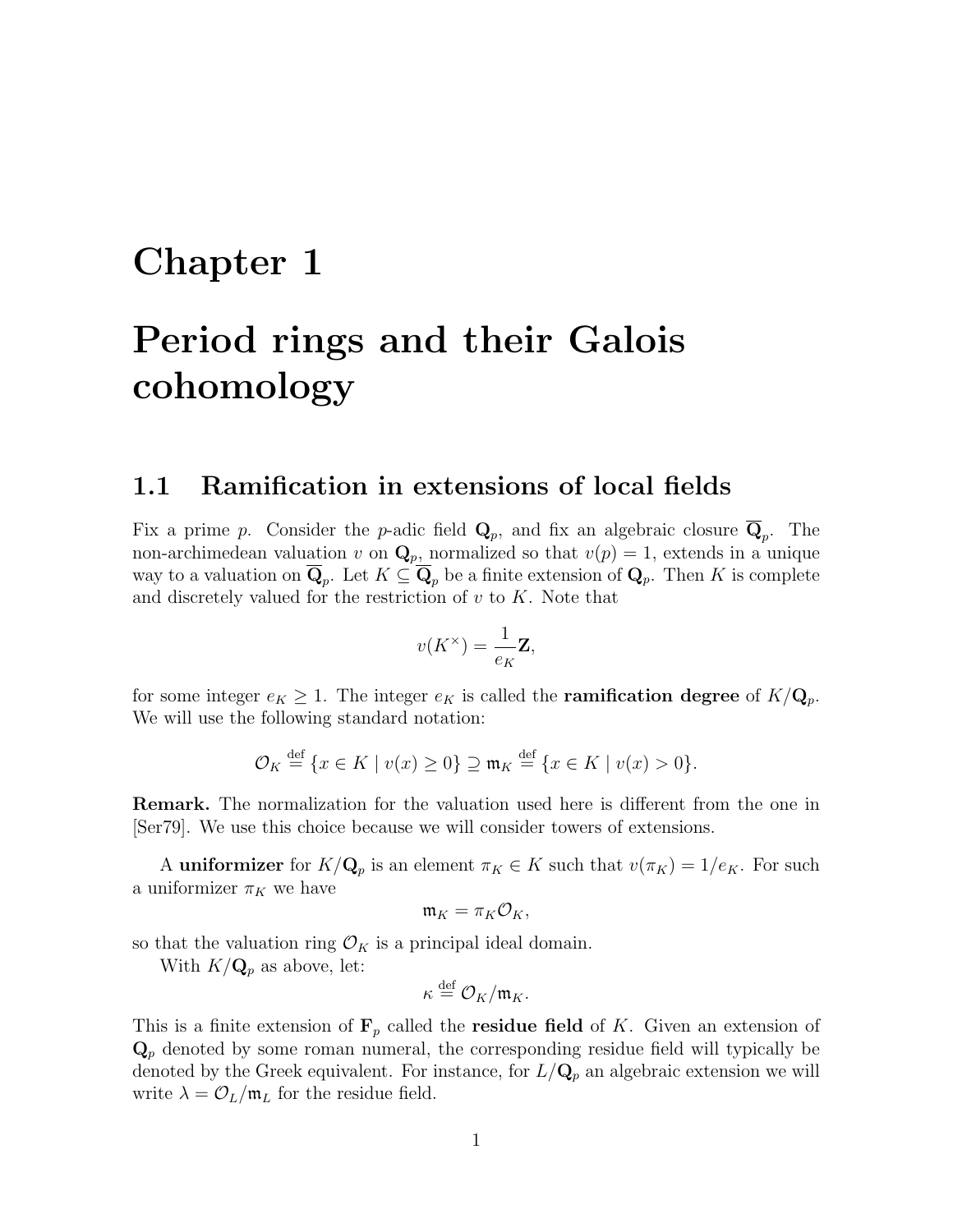#### 2 PERIOD RINGS

Consider another extension  $K \subseteq L \subseteq \overline{K}$  with  $L/K$  finite. The valuation v on K extends again in a unique way to  $L$ , and it can be defined explicitly as

$$
v(x) \stackrel{\text{def}}{=} \frac{1}{[L:K]} v(N_{L|K}(x)), \quad \text{for all } x \in L^{\times}.
$$

Note that we have

$$
\frac{1}{e_K}\mathbf{Z}=v(K^\times)\subseteq w(L^\times)=\frac{1}{e_L}\mathbf{Z}\subseteq\mathbf{Q},
$$

so that we can define:

**Definition 1.1.1.** The **ramification index** of  $L$  over  $K$  is the integer

$$
e_{L/K} \stackrel{\text{def}}{=} [w(L^{\times}) : v(K^{\times})].
$$

By definition it satisfies  $e_L = e_{L/K} \cdot e_K$ .

Note that  $\mathfrak{m}_L \cap \mathcal{O}_K = \mathfrak{m}_K$ , so that  $\lambda$  is a finite extension of  $\kappa$ .

**Definition 1.1.2.** The **residue degree** of L over K is the integer  $f_{L/K} \stackrel{\text{def}}{=} [\lambda : \kappa]$ .

The residue degree and ramification index are related by the following fundamental relation:

**Proposition 1.1.3.** For  $\mathbf{Q}_p \subset K \subset L \subset \overline{\mathbf{Q}}_p$  as above, with  $L/\mathbf{Q}_p$  finite, the following equality holds:

$$
[L:K] = e_{L/K} \cdot f_{L/K}.
$$

Proof. See [Ser79]. The idea is to construct an intelligent basis. Note that we will also prove this result below.  $\Box$ 

**Definition 1.1.4.** We say that an extension  $L/K$  is **unramified** if  $e_{L/K} = 1$ . We say that it is **totally ramified** if  $f_{L/K} = 1$ .

**Remark.** The extension  $L/K$  being unramified is equivalent to  $\mathcal{O}_L$  being étale over  $\mathcal{O}_K$ .

### 1.2 The discriminant and the different

Note that in [Ser79] the following is done for Dedekind domains (global case), whereas we will only treat the case of local fields. Note, however, that we will later apply these results to Dedekind domains.

Fix  $K$  as above, and let  $V$  be a finite dimensional  $K$ -vectorspace.

**Definition 1.2.1.** A subset  $X \subseteq V$  is an  $\mathcal{O}_K$ -lattice if X is a finitely-generated  $\mathcal{O}_K$ module which spans  $V$  over  $K$ .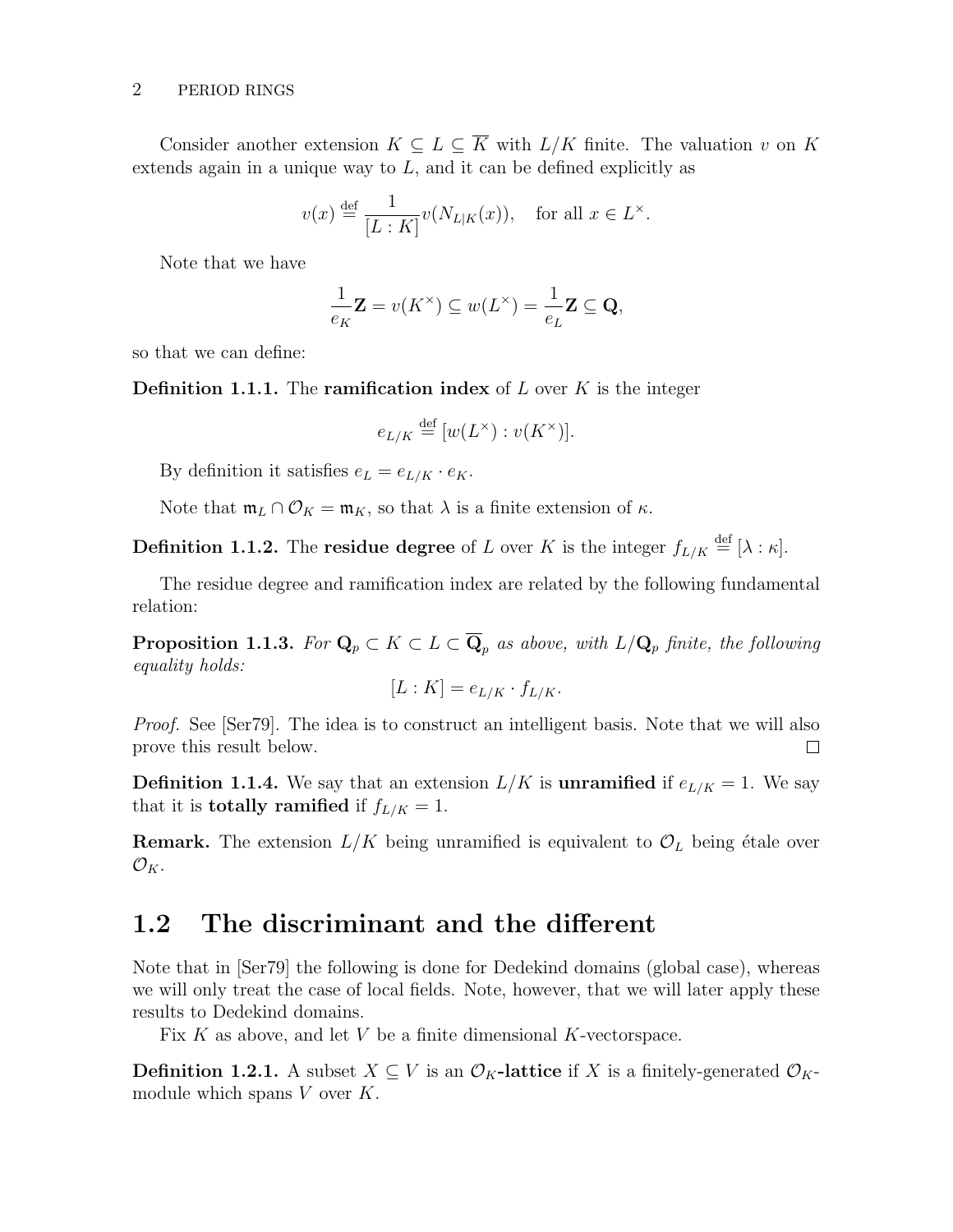**Remark.** As  $\mathcal{O}_K$  is a PID, a lattice X is a free  $\mathcal{O}_K$ -module of rank equal to the Kdimension of V. Note that an  $\mathcal{O}_K$ -lattice is not a discrete subgroup of V. Multiplication by  $p$  on  $V$  is a contractive mapping, which implies that any nontrivial additive subgroup of V accumulates at 0.

Given two lattice  $X_1 \subseteq X_2 \subseteq V$ , the structure theory for modules over a PID gives:

$$
X_2/X_1 \simeq \bigoplus_{i=1}^t \mathcal{O}_K/\mathfrak{m}^{n_i},
$$

and we may hence define:

**Definition 1.2.2.** The characteristic ideal of  $X_2$  with respect to  $X_1$  is

$$
char_{\mathcal{O}_K}(X_2/X_1) \stackrel{\text{def}}{=} \mathfrak{m}^{\sum n_i} \subseteq \mathcal{O}_K.
$$

Note that given any two lattices  $X_1, X_2 \subseteq V$ , their intersection is also a lattice.

**Definition 1.2.3.** The characteristic ideal of two arbitrary lattices  $X_1$  and  $X_2$  is

$$
char_{\mathcal{O}_{K}}(X_{1}, X_{2}) \stackrel{\text{def}}{=} char_{\mathcal{O}_{K}}(X_{1}/(X_{1} \cap X_{2})) \cdot char_{\mathcal{O}_{K}}(X_{2}/(X_{1} \cap X_{2}))^{-1} \subseteq L,
$$

which is a fractional ideal of  $\mathcal{O}_K$ . Note that:

$$
char_{\mathcal{O}_K}(X_1, X_2) = char_{\mathcal{O}_K}(X_2, X_1)^{-1}.
$$

Let  $T: V \times V \rightarrow K$  be a perfect bilinear pairing. The condition for T to be perfect is equivalent to requiring that the K-linear map

$$
\alpha_T \colon V \to \text{Hom}_K(V, K) \stackrel{\text{def}}{=} V^\vee
$$

which sends x to the linear form  $y \mapsto T(x, y)$  is an isomorphism.

If  $X \subseteq V$  is a lattice, define the **dual lattice** with respect to T:

$$
X^* \stackrel{\text{def}}{=} \{ x \in V \mid T(x, y) \in \mathcal{O}_K \text{ for all } y \in X \}.
$$

The dual lattice is an  $\mathcal{O}_K$ -submodule of V. In fact:

Lemma 1.2.4.  $X^*$  is a lattice in V.

*Proof.* Let  $\{e_1, \ldots, e_n\}$  be an  $\mathcal{O}_K$ -basis for X, which is then also a K-basis for V. Let  ${e_1^{\vee}, \ldots, e_n^{\vee}} \in V^{\vee}$  be the corresponding dual basis, so that  $e_i^{\vee}(e_j) = \delta_{ij}$  is the Kronecker delta. Furthermore put  $e_i^* = \alpha_T^{-1}$  $T(T^1(e_i^{\vee}) \in V$  and note that since  $\alpha_T$  is an isomorphism, the  $e_i^*$ 's make up a K-basis for V.

**Claim.**  $X^*$  is the free  $\mathcal{O}_K$ -submodule of V generated by  $\{e_1^*, \ldots, e_n^*\}$ .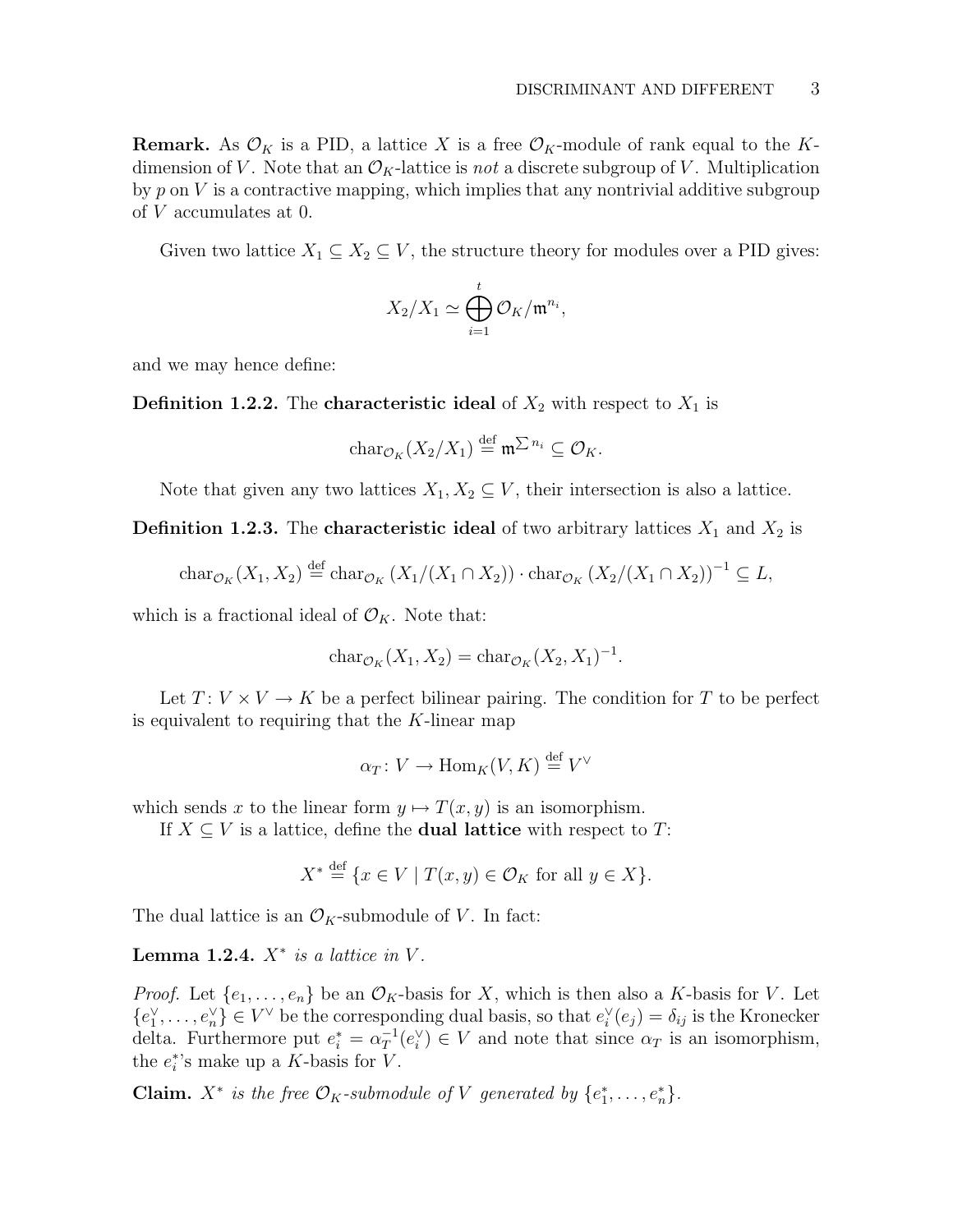To prove the claim, take  $y \in X$  and write:

$$
y = \sum a_j e_j,
$$

with  $a_j \in \mathcal{O}_K$ . Then:

$$
T(e_i^*, y) = e_i^{\vee}(y) = a_i \in \mathcal{O}_K,
$$

so that  $e_i^* \in X^*$  for all *i*.

Now take  $x \in X^*$  and write

$$
x = \sum a_i e_i^*,
$$

with  $a_i \in K$ . We want to conclude that  $a_i \in \mathcal{O}_K$  for all i. But since  $x \in X^*$ , we have  $T(x, e_i) \in \mathcal{O}_K$  for all i. Since  $T(x, e_i) = a_i$ , we obtain  $a_i \in \mathcal{O}_K$  for all i. This proves the claim, and the lemma follows at once.  $\Box$ 

**Definition 1.2.5.** Given a lattice  $X \subseteq V$  and a perfect bilinear pairing T on V, the discriminant of  $X$  is

$$
\delta_{X,T} \stackrel{\text{def}}{=} \text{char}_{\mathcal{O}_K}(X^*, X).
$$

We will apply the above theory to the case where  $K \subset L \subset \overline{\mathbf{Q}}_p$  are finite extensions of  $\mathbf{Q}_p$ . Take  $V = L$  and  $X = \mathcal{O}_K$ , which is a lattice. The pairing  $T: L \times L \rightarrow K$  is defined via the trace:

$$
T(x, y) \stackrel{\text{def}}{=} \text{Tr}_{L|K}(x \cdot y) \in K.
$$

This map is bilinear, and it is perfect because  $L$  is separable over  $K$ .

The **discriminant** of  $\mathcal{O}_L$  is then

$$
\delta_{L/K} \stackrel{\text{def}}{=} \text{char}_{\mathcal{O}_K}(\mathcal{O}_L^*, \mathcal{O}_L).
$$

It will be useful later to have an explicit description of  $\mathcal{O}_L^*$ :

$$
\mathcal{O}_L^* = \{ x \in L \mid \text{Tr}_{L|K}(xy) \in \mathcal{O}_K \text{ for all } y \in \mathcal{O}_L \},
$$

which is a fractional ideal of  $L$ . This description immediately shows that:

**Lemma 1.2.6.** The fractional ideal  $\mathcal{O}_L^*$  is the largest fractional ideal E of L such that

$$
\text{Tr}_{L|K}(E) \subseteq \mathcal{O}_K.
$$

Since  $\mathcal{O}_L$  has the property from the lemma, it follows that  $\mathcal{O}_L \subseteq \mathcal{O}_L^*$ . Therefore,

$$
\delta_{L/K} = \mathrm{char}_{\mathcal{O}_K} \left( \mathcal{O}_L^* / \mathcal{O}_L \right)
$$

is an honest ideal of  $\mathcal{O}_L$ . The fact that  $\mathcal{O}_L \subseteq \mathcal{O}_L^*$  also shows that our next definition is an ideal, and not simply a fractional ideal:

**Definition 1.2.7.** The **different** of  $L/K$  is the following ideal of  $\mathcal{O}_L$ :

$$
\mathcal{D}_{L/K} \stackrel{\text{def}}{=} (\mathcal{O}_L^*)^{-1}.
$$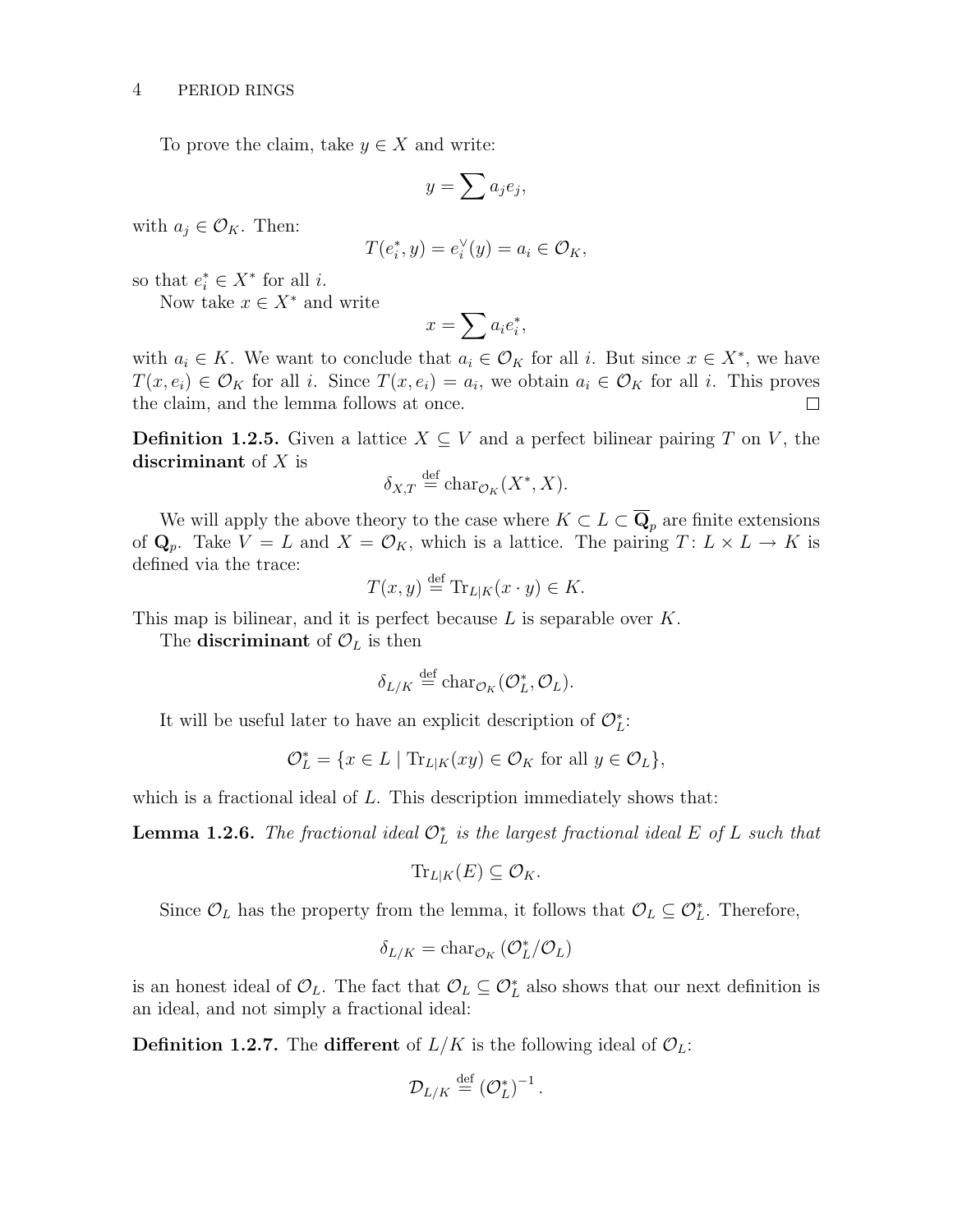$\Box$ 

Lemma 1.2.8. In the setting above we have:

- 1.  $N_{L|K}(\mathcal{D}_{L/K}) = \delta_{L/K};$
- 2. If  $K \subseteq L \subseteq M$  are all finite extensions of  $\mathbf{Q}_p$  then

$$
\mathcal{D}_{M/K}=\mathcal{D}_{M/L}\cdot \mathcal{D}_{L/K},
$$

as ideals in  $\mathcal{O}_M$ ;

- 3. Let  $\mathfrak{a} \subseteq K$  and  $\mathfrak{b} \subseteq L$  be fractional ideals of  $\mathcal{O}_K$  and  $\mathcal{O}_L$ , respectively. Then the following are equivalent:
	- (a)  $\text{Tr}_{L|K}(\mathfrak{b}) \subset \mathfrak{a}$ ,
	- (b)  $\mathfrak{b} \subseteq \mathcal{D}_{L/K}^{-1} \cdot \mathfrak{a}.$

*Proof.* The first two statements are left as exercise. For the third note that if  $\mathfrak{a} = 0$ then the claim is trivial. So assume that  $\mathfrak{a} \neq 0$ . Then:

$$
\mathrm{Tr}_{L|K}(\mathfrak{b}) \subseteq \mathfrak{a} \iff \mathfrak{a}^{-1} \mathrm{Tr}_{L/K}(\mathfrak{b}) \subseteq \mathcal{O}_K
$$
  
\n
$$
\iff \mathrm{Tr}_{L|K}(\mathfrak{a}^{-1}\mathfrak{b}) \subseteq \mathcal{O}_K
$$
  
\n
$$
\iff \mathfrak{a}^{-1}\mathfrak{b} \subseteq \mathcal{D}_{L/K}^{-1}
$$
  
\n
$$
\iff \mathfrak{b} \subseteq \mathcal{D}_{L/K}^{-1}\mathfrak{a}.
$$

**Remark.** Write  $\mathcal{D}_{L/K} = \mathfrak{m}_L^d$  for a positive integer d, and let  $i \in \mathbf{Z}$ . The third property above is equivalent to:  $\text{Tr}_{L|K}(\mathfrak{m}_L^i) = \mathfrak{m}_K^j,$ 

where  $j = \left| \frac{i+d}{e_{L/K}} \right|$ . If we define  $|\cdot| : \overline{\mathbf{Q}}_p \to \mathbf{R}$  by:

$$
|x| \stackrel{\text{def}}{=} p^{-v(x)},
$$

then this shows that for  $x \in L$  and  $e = e_{L/K}$ :

$$
\left|\text{Tr}_{L|K}(x)\right| \leq p^{-de} |x|.
$$

## 1.3 Computation of  $\mathcal{D}_{L/K}$  for  $L/K$  finite

Consider again extensions  $\mathbf{Q}_p \subseteq K \subseteq L \subseteq \overline{\mathbf{Q}}_p$  with  $L/\mathbf{Q}_p$  finite. Then  $L/K$  is separable and there exists  $\alpha \in L$  such that  $L = K(\alpha)$ . But what about  $\mathcal{O}_K \subseteq \mathcal{O}_L$ ?

**Proposition 1.3.1.** There exists  $a \in \mathcal{O}_L$  such that  $\mathcal{O}_L = \mathcal{O}_K[a] \simeq \mathcal{O}_K[x]/(f(x))$ .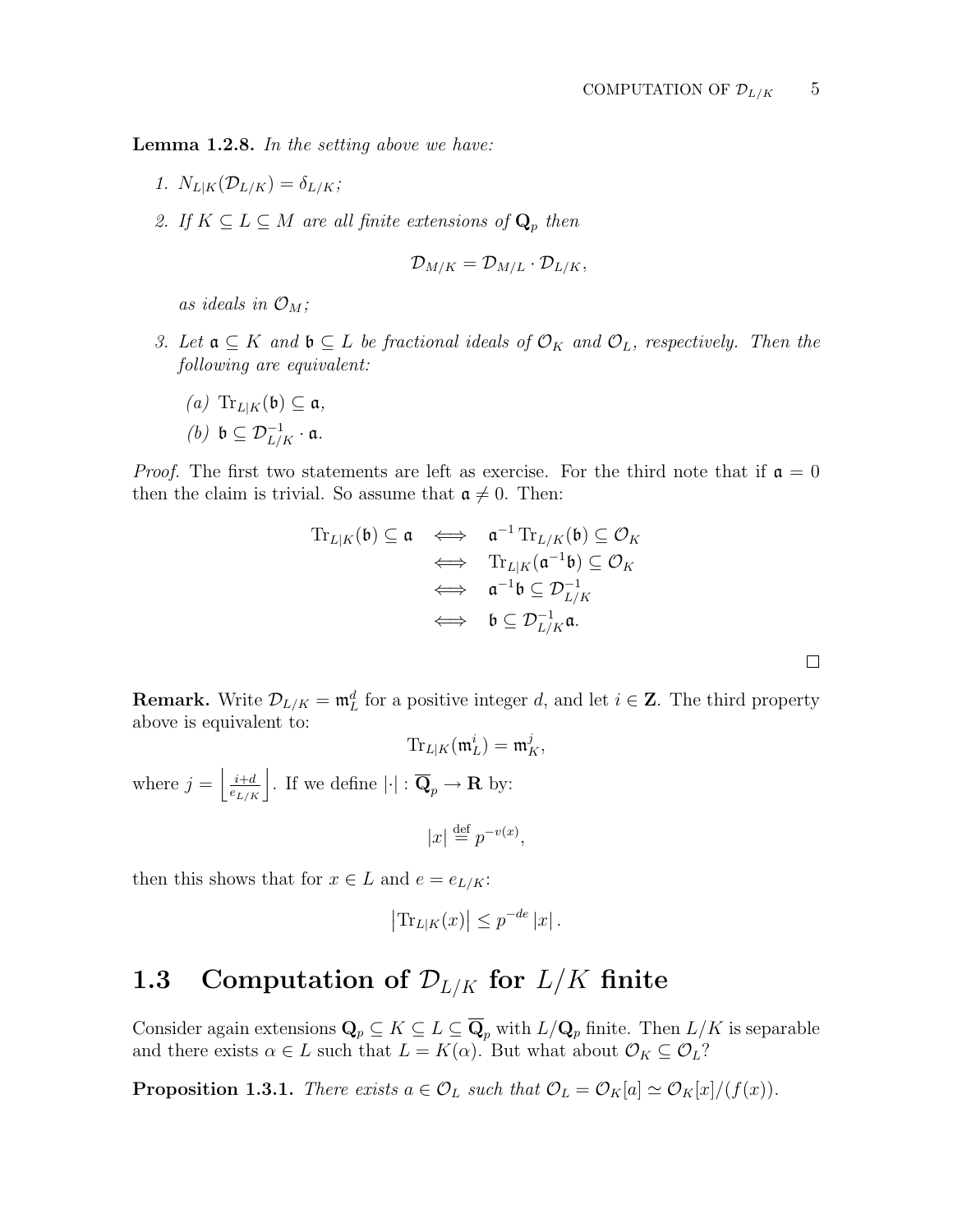#### 6 PERIOD RINGS

Proof. We need two lemmas.

**Lemma 1.3.2.** Let  $\pi$  be a uniformizer for  $\mathcal{O}_L$ , and let  $x \in \mathcal{O}_L$  be such that  $\lambda = \kappa(\overline{x})$ , where  $\bar{x}$  denotes the image of x in  $\lambda$ . Note that such an  $\bar{x}$  exists since  $\kappa$  and  $\lambda$  are perfect. Write  $e = e_{L/K}$  and  $f = f_{L/K}$ . Then:

$$
\{\pi^i x^j : 0 \le i \le e-1 \text{ and } 0 \le j \le f-1\}
$$

is a basis of  $\mathcal{O}_L$  over  $\mathcal{O}_K$ . In particular, this proves that  $[L:K] = ef$  as was claimed above.

Proof (of lemma). Clearly  $\pi^i x^j \in \mathcal{O}_L$  for all i, j. First we show that they are linearly independent over  $\mathcal{O}_K$ . Suppose that

$$
\sum_{i,j} a_{ij} \pi^i x^j = 0, \quad \text{ with } a_{ij} \in \mathcal{O}_K.
$$

Without loss of generality suppose that at least one of the  $a_{ij}$  is a unit in  $\mathcal{O}_K$ . Write:

$$
\sum_{i} \left( \sum_{j} a_{ij} x^{j} \right) \pi^{i} = 0.
$$

Note that  $v(x) = 0$  because its class in  $\lambda$  is nonzero, so that  $v\left(\sum_j a_{ij} x^j\right) \in v(K)$ for all  $i$ . Then we have

$$
v\left(\left(\sum a_{ij}x^j\right)\pi^i\right) = v(b_i) + iv(\pi), \quad \text{where } b_i = \sum a_{ij}x^j.
$$

Hence if  $i_1 \neq i_2$ ,

$$
v(b_{i_1}\pi^{i_1}) \neq v(b_{i_2}\pi^{i_2}),
$$

for otherwise L would contain an element  $\pi'$  with  $0 < v(\pi') < v(\pi)$ , contradicting the choice of  $\pi$  as uniformizer. Thus  $b_i = 0$  for all i.

But now,

$$
\sum a_{ij} x^j \equiv 0 \pmod{\mathfrak{m}_L} \implies a_{ij} \in \mathfrak{m}_L
$$

because  $\{\bar{x}^j\}$  form a basis for  $\lambda$  over  $\kappa$ . This contradicts the fact that at least one of the  $a_{ij}$  is a unit. Thus, our candidate basis at least is linearly independent over  $\mathcal{O}_K$ .

It remains to show that the candidate basis generates  $\mathcal{O}_L$  over  $\mathcal{O}_K$ . By Nakayama's lemma, it is enough to show that the images of the elements generate  $\mathcal{O}_L/\mathfrak{m}_K\mathcal{O}_L$  over *κ*. Note that  $\mathfrak{m}_K \mathcal{O}_L = \mathfrak{m}_L^e$ .

We will in fact show, by induction, that the images of  $\{\pi^i x^j\}_{i,j}$  generate  $\mathcal{O}_L/\mathfrak{m}_L^s$  as  $\mathcal{O}_K/(\mathcal{O}_K \cap \mathfrak{m}_L^s)$ -modules, for all integers  $s \geq 1$ . For the case  $s = 1$  we have:

$$
\{\overline{\pi^i x^j} \mid 0 \le i \le e-1, 0 \le j \le f-1\} = \{\overline{0}, \overline{1}, \overline{x}, \dots, \overline{x}^{f-1}\}.
$$

In this case note that  $\mathcal{O}_K \cap \mathfrak{m}_L = \mathfrak{m}_K$ , and this is a set of generators for  $\mathcal{O}_L/\mathfrak{m}_L = \lambda$ over  $\mathcal{O}_K/\mathfrak{m}_K = \kappa$  by choice of x.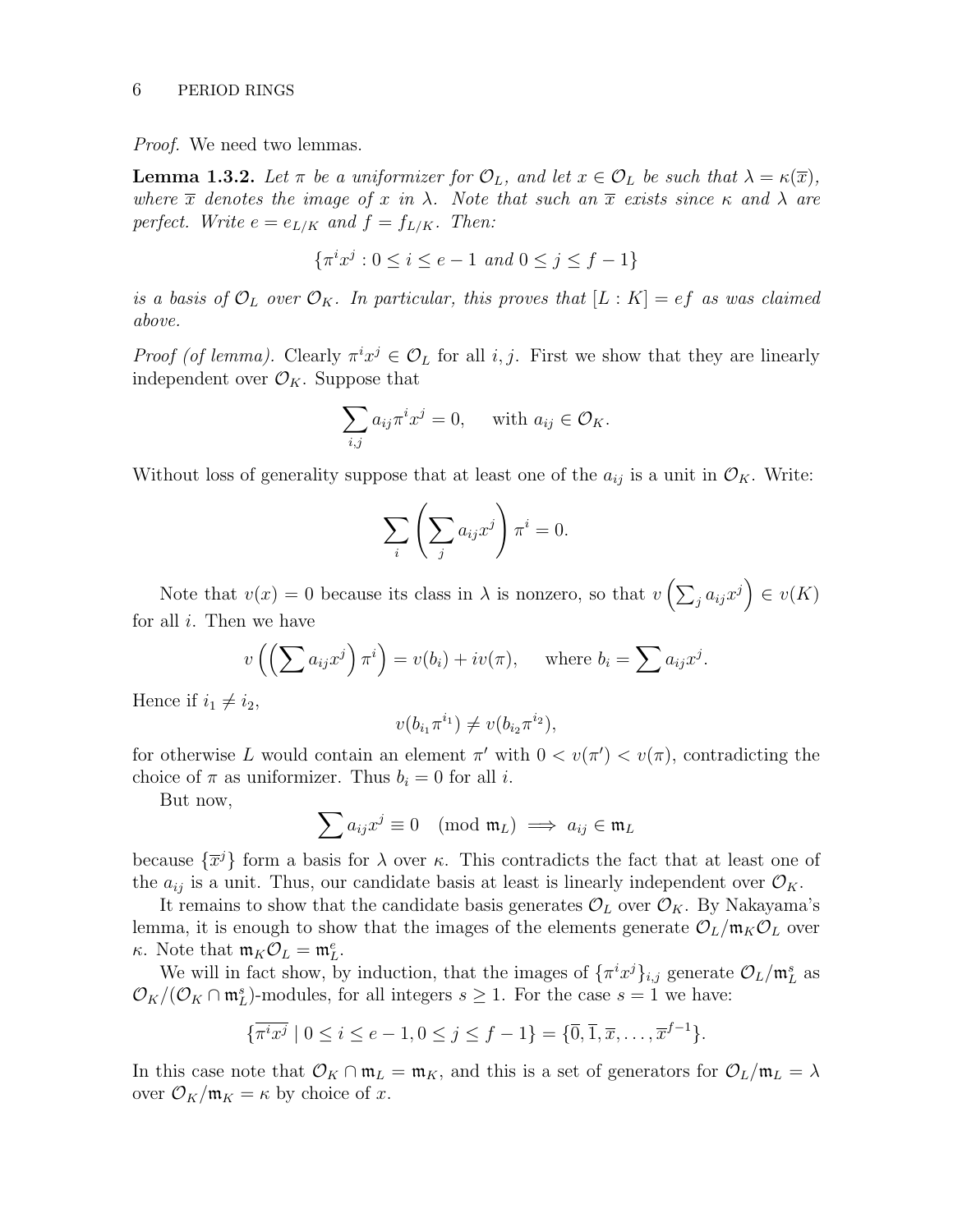Now suppose that the result is true for some  $s > 1$ , and consider the natural exact sequence:

$$
0 \longrightarrow \mathfrak{m}_L^s / \mathfrak{m}_L^{s+1} \longrightarrow \mathcal{O}_L / \mathfrak{m}_L^{s+1} \longrightarrow \mathcal{O}_L / \mathfrak{m}_L^s \longrightarrow 0.
$$

Since  $\mathfrak{m}_L^s/\mathfrak{m}_L^{s+1} \simeq \lambda$ , the images of  $\{\pi^i x^j\}_{i,j}$  in the leftmost and rightmost terms generate by induction. It follows that the images also generate the middle term as well. This concludes the proof of the first lemma.  $\Box$ 

**Lemma 1.3.3.** In the preceding lemma,  $x \in \mathcal{O}_L$  may be chosen such that there is a monic polynomial  $R(X) \in \mathcal{O}_K[X]$  with the property that  $R(x)$  is a uniformizer of  $\mathcal{O}_L$ .

*Proof.* Choose any  $x \in \mathcal{O}_L$  such that  $\lambda = \kappa(\overline{x})$ . Let  $\overline{R}(X) \in \kappa[X]$  be the minimal polynomial for  $\bar{x}$  over  $\kappa$ . Choose a monic polynomial  $R(X) \in \mathcal{O}_K[X]$  which lifts  $R(X)$ in the obvious sense. Write  $\alpha = R(x) \in \mathcal{O}_L$ . Note that:

$$
\overline{\alpha} = \overline{R}(\overline{x}) = 0,
$$

so that  $\overline{\alpha} \in \mathfrak{m}_L$ . If  $v(\alpha) = 1/e_L$  then we got lucky and  $\alpha = R(x)$  is a uniformizer.

Suppose instead that  $v(\alpha) > 1/e_L$ , so that  $\alpha \in \mathfrak{m}_L^2$ . Let  $\pi \in \mathcal{O}_L$  be any uniformizer and consider  $y = x + \pi$ . Since  $\overline{y} = \overline{x}$ , this y also satisfies the conditions of the preceding lemma. By considering formal Taylor expansions one obtains:

$$
\beta = R(y) = R(x) + R'(x)\pi + M(x)\pi^{2} = R'(x)\pi + \gamma\pi^{2},
$$

where  $R'(X)$  is the formal derivative of  $R(X)$  and  $M(X) \in \mathcal{O}_L[X], \gamma \in \mathcal{O}_L$ . We have used the fact that  $R(x) = \alpha$  is divisible by  $\pi^2$  to reach the last step. Note that:

$$
R'(x) \pmod{\mathfrak{m}_L} = \overline{R}'(\overline{x}) \neq 0,
$$

since  $\kappa$  finite implies  $\overline{R}$  is separable. The Taylor expansion above thus shows that  $\beta = R(y)$  is a uniformizer, and concludes the proof of the lemma.  $\Box$ 

We now return to the proof of the proposition. Choose  $x \in \mathcal{O}_L$  and  $R(X) \in$  $\mathcal{O}_K[X]$  as in the second lemma above, and put  $\pi = R(x)$ . The first lemma shows that  ${x^{j}R(x)^{i}}_{i,j}$  is a basis for  $\mathcal{O}_{L}/\mathcal{O}_{K}$ . The injection:

$$
\mathcal{O}_K[x] \hookrightarrow \mathcal{O}_L
$$

is thus an isomorphism.

**Remark.** Suppose that  $K \subset L$  is totally ramified. If  $\pi$  is a uniformizer of L then:

$$
\mathcal{O}_L=\mathcal{O}_K[\pi].
$$

If the residue degree is larger than 1, then one can use the proofs of the lemmas above to find an appropriate generator  $x \in \mathcal{O}_L$ .

 $\Box$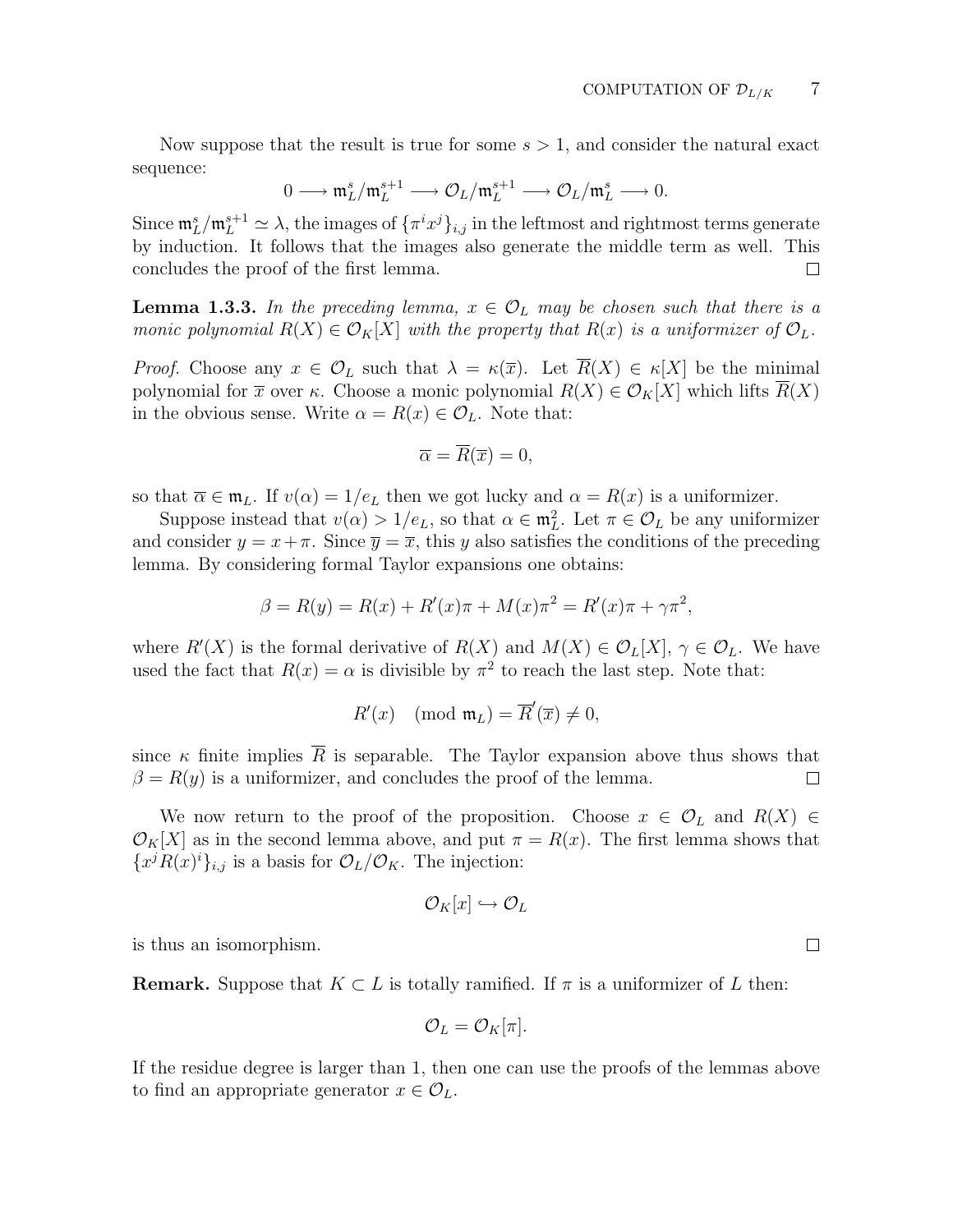**Theorem 1.3.4.** Let  $\mathbf{Q}_p \subset K \subset L \subset \mathbf{Q}_p$  extensions with L finite over  $\mathbf{Q}_p$ . Let  $x \in \mathcal{O}_L$ be such that  $\mathcal{O}_L = \mathcal{O}_K[x]$ , and let  $f(X) \in K[X]$  be the characteristic polynomial of x over K. Then f is a monic polynomial in  $\mathcal{O}_K[X]$  and:

$$
\mathcal{D}_{L/K} = f'(x)\mathcal{O}_L.
$$

Proof. The proof of the first claim is rather elementary. Recall that the coefficients of  $f(X)$  are symmetric functions in the conjugates of x. They are hence integral over  $\mathcal{O}_K$ . Since  $\mathcal{O}_K$  is integrally closed in K, it follows that  $f(X) \in \mathcal{O}_K[X]$ . That  $f(X)$  is monic is part of the definition of the irreducible polynomial.

We turn now to the proof of the second claim of the theorem. Note that the first claim at least proves that  $f'(x) \in \mathcal{O}_L$ . Recall that:

$$
\mathcal{D}_{L/K}^{-1} = \mathcal{O}_L^* = \{ a \in L \mid \text{Tr}_{L/K}(ab) \in \mathcal{O}_K \text{ for all } b \in \mathcal{O}_L \}.
$$

We begin with a lemma:

**Lemma 1.3.5.** With  $n = [L : K] = \deg f$ , the elements:

$$
\left\{ \frac{x^i}{f'(x)} \mid 0 \le i \le n-1 \right\}
$$

make up a basis for  $\mathcal{D}_{L/K}^{-1}$  over  $\mathcal{O}_K$ .

*Proof of lemma.* By assumption  $\{1, x, x^2, \ldots, x^{n-1}\}$  is a basis for  $\mathcal{O}_L/\mathcal{O}_K$ . This already shows that the elements in question are linearly independent over  $\mathcal{O}_K$ . We claim that to prove the lemma, it suffices to show that the  $(n \times n)$ -matrix:

$$
T = \left(\text{Tr}_{L/K}(x^ix^j/f'(x))\right)
$$

is in  $\mathrm{GL}_n(\mathcal{O}_K)$ .

A priory T is just an  $(n \times n)$ -matrix with entries in K. If the coefficients of T are in  $\mathcal{O}_K$ , then it follows from the definition of  $\mathcal{D}_{L/K}^{-1}$ , and the fact that the powers  $x^i$  are an integral basis for  $\mathcal{O}_L$ , that each  $x^j/f'(x)$  is contained in  $\mathcal{D}_{L/K}^{-1}$ . Now suppose that T is moreover invertible. It remains to show that the  $x^j/f'(x)$  span  $\mathcal{D}_{L/K}^{-1}$ . Let  $y \in \mathcal{D}_{L/K}^{-1}$ , so that each trace  $\text{Tr}_{L/K}(x^i y)$  is an element of  $\mathcal{O}_K$ . It thus follows from the invertibility of T that we can define elements  $\alpha_0, \ldots, \alpha_{n-1} \in \mathcal{O}_K$  by the formula:

$$
\begin{pmatrix} \operatorname{Tr}_{L/K}(y) \\ \operatorname{Tr}_{L/K}(xy) \\ \vdots \\ \operatorname{Tr}_{L/K}(x^{n-1}y) \end{pmatrix} = T \begin{pmatrix} \alpha_0 \\ \alpha_1 \\ \vdots \\ \alpha_{n-1} \end{pmatrix}.
$$

This formula says precisely that y and

$$
\sum_{j=0}^{n-1} \alpha_j x^j / f'(x)
$$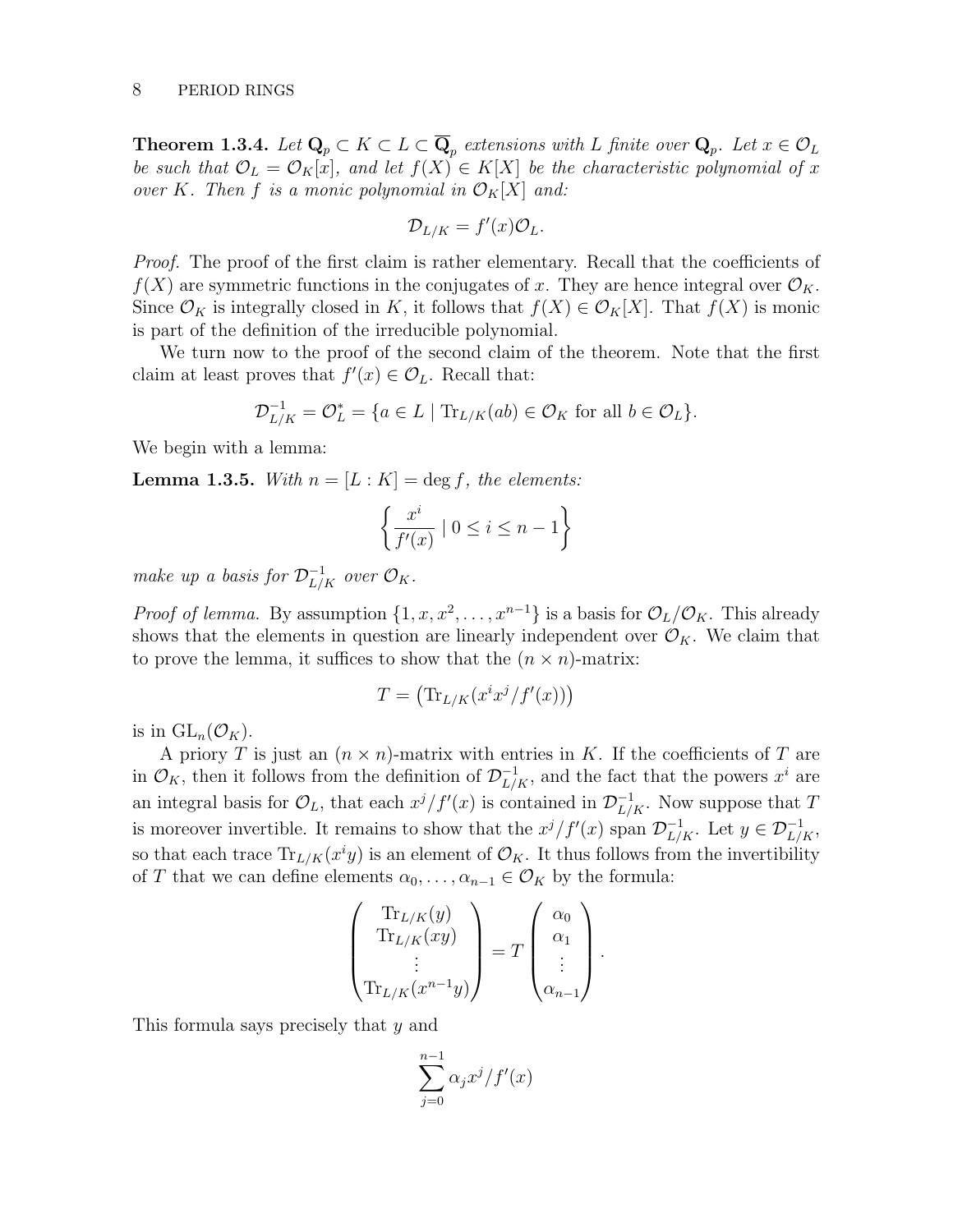take the same value upon pairing with each  $x^i$ . As the  $x^i$  are linearly independent over K, it follows from the nondegeneracy of the trace pairing that  $y = \sum_j \alpha_j x^j/f'(x)$ . Since the  $\alpha_j$ 's are contained in  $\mathcal{O}_K$ , this shows that the  $x^j/f'(x)$  span  $\mathcal{D}_{L/K}^{-1}$  if  $T \in GL_n(\mathcal{O}_K)$ .

It thus remains to prove that  $T \in GL_n(\mathcal{O}_K)$ . To begin we will show that:

$$
\text{Tr}_{L/K}(x^s/f'(x)) = 0
$$

if  $0 \leq s \leq n-2$ , and

$$
\text{Tr}_{L/K}(x^{n-1}/f'(x)) = 1.
$$

Let  $x_1 = x, x_2, \ldots, x_n \in \overline{\mathbf{Q}}_p$  be the distinct conjugates of x over K. We want to compute:

$$
\text{Tr}_{L/K}(x^s/f'(x)) = \sum_{k=1}^n \frac{x_k^s}{f'(x_k)}.
$$

Consider the partial fraction decomposition of  $1/f(X)$ :

$$
\frac{1}{f(X)} = \sum_{k=1}^{n} \frac{\alpha_k}{X - x_k},
$$

for some  $\alpha_k \in \mathbf{Q}_p$ . For each k this gives an equation:

$$
1 = \alpha_k \prod_{i \neq k} (X - x_i) + (X - x_k) \text{ (polynomial in } \overline{\mathbf{Q}}_p[X]).
$$

Evaluating at  $x_k$  gives the expression:

$$
1 = \alpha_k f'(x_k),
$$

so that:

$$
\frac{1}{f(X)} = \sum_{k=1}^{n} \frac{1}{f'(x_k)(X - x_k)}.
$$

Consider the field of rational functions  $K(X)$ , which we regard as the function field of  $\mathbf{P}_K^1$ . The point  $\infty \in \mathbf{P}_K^1$  corresponds to a valuation  $v_{\infty}$  of  $K(X)$  with uniformizer  $1/X$ . There is an injection:

$$
K(X) \hookrightarrow \operatorname{Frac}\left(\widehat{\mathcal{O}_{\mathbf{P}^1_{K,\infty}}}\right) = K((1/X)),
$$

where  $K((1/X)) = \text{Frac}(K \llbracket 1/X \rrbracket)$  is the field of formal Laurent series in  $1/X$  over K. Write:

$$
f(X) = x^n + a_1 x^{n-1} + \dots + a_n.
$$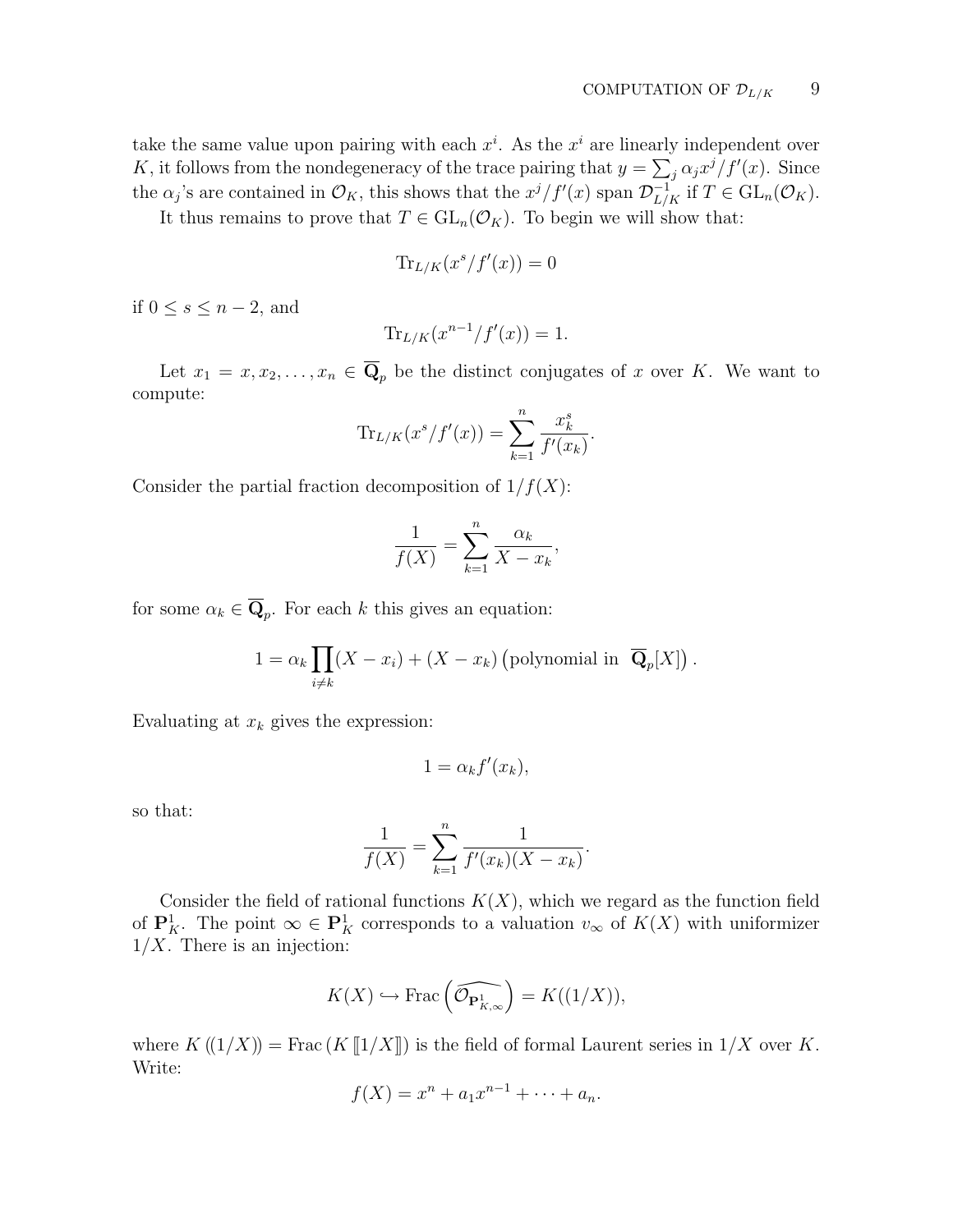Then:

$$
\frac{1}{f(X)} = \frac{1}{X^n (1 + a_1(1/X) + \dots + a_n X^{n-1})}
$$
\n
$$
= \frac{1}{X^n} \left( \frac{1}{1 + (1/X)(a_1 + a_2(1/X) + \dots + a_n(1/X)^{n-1})} \right)
$$
\n
$$
= \frac{1}{X^n} \left( \sum_{u=0}^{\infty} (-1)^u (a_1/x + a_2/x^2 + \dots + a_n x^n)^u \right).
$$

We can expand  $1/f(X)$  at infinity in a second way:

$$
\frac{1}{f(X)} = \sum_{k=1}^{n} \frac{1}{f'(x_k)(X - x_k)} \n= \frac{1}{X} \left( \sum_{k=1}^{n} \frac{1}{f'(x_k)(1 - x_k/X)} \right) \n= \frac{1}{X} \left( \sum_{k=1}^{n} \sum_{t=0}^{\infty} x_k^t (1/X)^t \right) \n= \frac{1}{X} \left( \sum_{t=0}^{\infty} \left( \sum_{k=1}^{n} x_k^t \right) (1/X)^t \right).
$$

Now we compare coefficients in both expansions of  $1/f(X)$  above. Both expansions have zero constant term. Comparing coefficients of the terms  $(1/X)^r$  for  $1 \le r \le n-1$ gives:

$$
0 = \sum_{k=1}^{n} \frac{x_k^{r-1}}{f'(x_k)} = \text{Tr}_{L/K}(x^{r-1}/f'(x)).
$$

Similarly comparing the  $(1/X)^n$  terms gives:

$$
1 = \text{Tr}_{L/K}(x^{n-1}/f'(x)).
$$

Now to prove that:

$$
T = (t_{i,j}) = \left(\text{Tr}_{L/K}(x^i x^j / f'(x)\right)
$$

lives in  $GL_n(\mathcal{O}_K)$ , we first note that the calculation above shows that T is zero above the anti-diagonal, and the anti-diagonal entries all equal 1. This shows, at least, that  $T$  is invertible. To treat the entries below the anti-diagonal, note that:

$$
x^n = -(a_1x^{n-1} + \cdots + a_n).
$$

By induction and linearity of  $\text{Tr}_{L/K}$ , we deduce that the remaining entries of T lie in  $\mathcal{O}_K$ . Thus  $T \in GL_n(\mathcal{O}_K)$ , and this concludes the proof of the lemma. Here is how the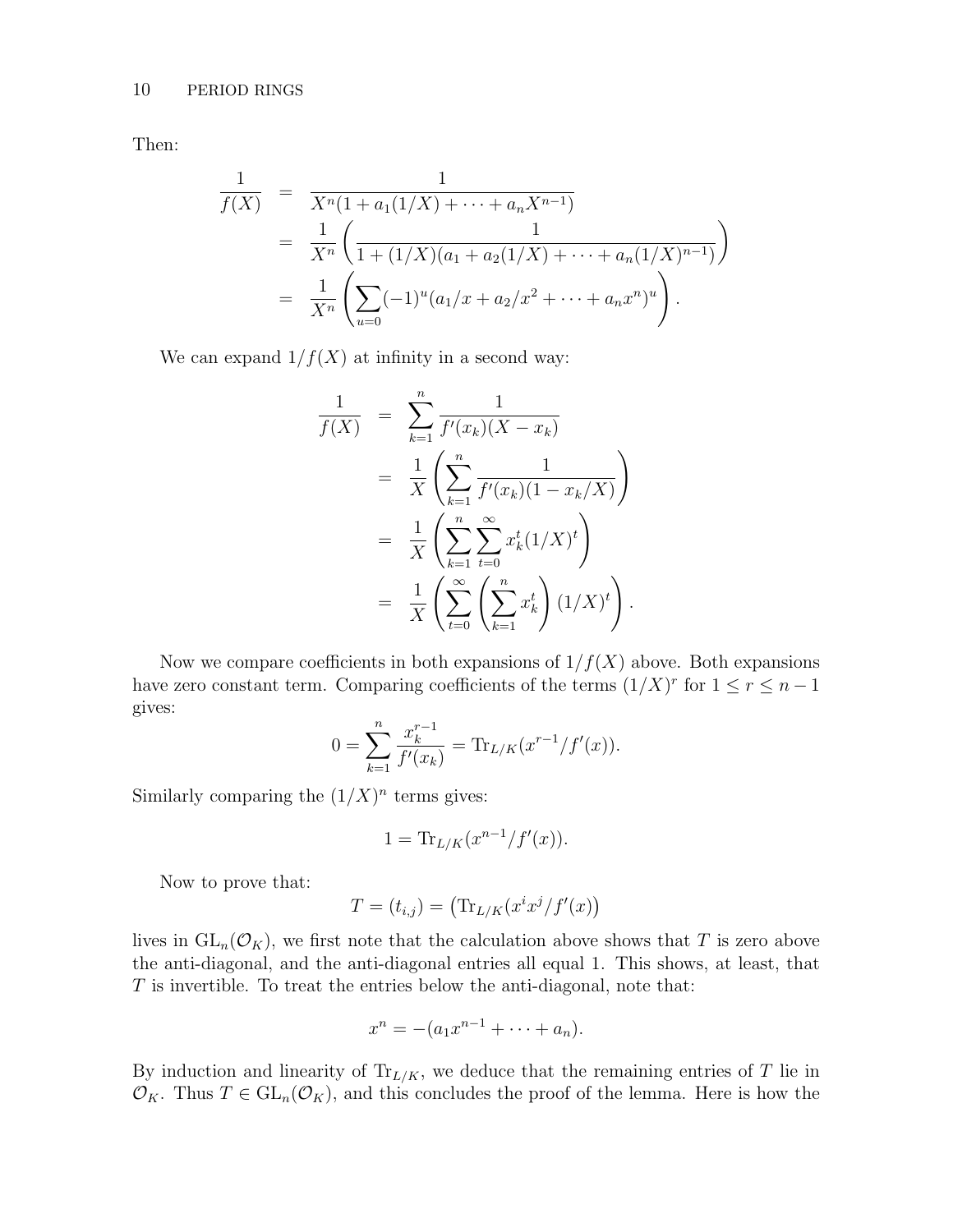matrix of  $T$  looks like:

$$
\begin{pmatrix}\n0 & 0 & \cdots & 0 & 1 \\
0 & 0 & \cdots & 1 & \\
\vdots & \vdots & & & \\
0 & 1 & & \ast & \\
1 & & & & \n\end{pmatrix}
$$

We now return to the proof of the second claim of the theorem. Since  ${x^{i}/f'(x)}_{i}$ is a basis for  $\mathcal{D}_{L/K}^{-1}$  we deduce that  $\{x^i\}_i$  is a basis for  $f'(x)\mathcal{D}_{L/K}^{-1}$ . But since  $\{x^i\}_i$  is a basis for  $\mathcal{O}_L$  this gives:

$$
\mathcal{O}_L = f'(x)\mathcal{D}_{L/K}^{-1}.
$$

Hence also  $\mathcal{D}_{L/K} = f'(x)\mathcal{O}_L$ . This concludes the proof of the theorem.

The preceding theorem has the following differential interpretation. If:

$$
\mathcal{O}_L = \mathcal{O}_K[x] \simeq \mathcal{O}_K[X]/(f(X))
$$

as above, then one can show that:

$$
\Omega_{\mathcal{O}_L/\mathcal{O}_K} \simeq (\mathcal{O}_L/f'(X)\mathcal{O}_L)dX,
$$

where  $\Omega_{\mathcal{O}_L/\mathcal{O}_K}$  denotes the  $\mathcal{O}_K$ -module of Kähler differentials. We thus see that:

$$
Ann_{\mathcal{O}_L}(\Omega_{\mathcal{O}_L/\mathcal{O}_K}) = f'(x)\mathcal{O}_L = \mathcal{D}_{L/K}.
$$

**Example.** Consider the case of  $\mathbf{Q}_p$  instead of finite extensions L, K. One can consider:

$$
\mathcal{O} = \ker \left( \mathcal{O}_{\overline{\mathbf{Q}}_p} \longrightarrow \Omega_{\mathcal{O}_{\overline{\mathbf{Q}}_p}/\mathcal{O}_{\mathbf{Q}_p^{un}}}\right),
$$

which is a subring of  $\mathcal{O}_{\overline{\mathbf{Q}}_p}$ . The *p*-adic completion of  $\mathcal{O}$  maps into  $\mathcal{O}_{\mathbf{C}_p}$ :

$$
\widehat{\mathcal{O}} \to \mathcal{O}_{\mathbf{C}_p}.
$$

It turns out that this ring has the curious property that:

$$
\widehat{\mathcal{O}} \otimes_{\mathbf{Z}_p} \mathbf{Q}_p \simeq B_{dR}^+/I^2
$$

is a quotient of the deRham period ring  $B_{dR}^+$ . We will discuss  $B_{dR}^+$  and the connection with differentials of  $\mathcal{O}_{\overline{\mathbf{Q}}_p}$  later in the course.

Consider now the case of a tower of finite extensions

$$
\mathbf{Q}_p \subseteq K \subseteq L \subseteq M \subseteq \overline{\mathbf{Q}}_p, \quad [M:\mathbf{Q}_p] < \infty.
$$

 $\Box$ 

 $\Box$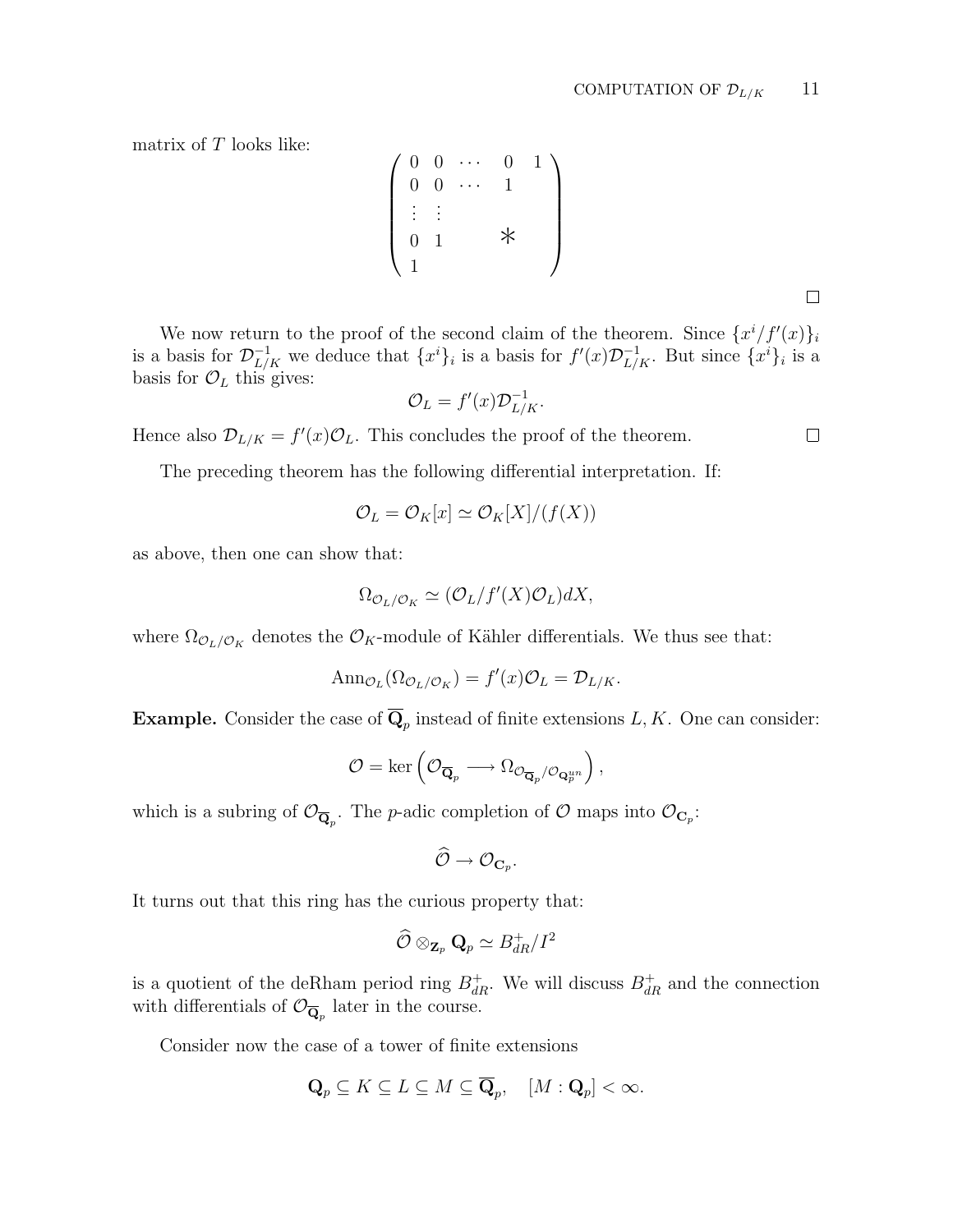**Proposition 1.3.6.** The canonical sequence of  $\mathcal{O}_M$ -modules

$$
0\to \mathcal{O}_M\otimes_{\mathcal{O}_L}\Omega_{\mathcal{O}_L/\mathcal{O}_K}\to \Omega_{\mathcal{O}_M/\mathcal{O}_K}\to \Omega_{\mathcal{O}_M/\mathcal{O}_L}\to 0
$$

is exact.

*Proof.* It is enough to show that the first map is injective (see  $\text{[Har77]}$ , section II.8). That will say that  $\mathcal{O}_M$  is smooth as an  $\mathcal{O}_L$ -module. This will be proved later; the reader can check that the eventual proof is independent of the intermediate material.  $\Box$ 

**Remark.** The results of this section assume that  $K$  is a complete DVR with finite residue field, and that  $L/K$  is a finite extension. They are also true, and the same proof works, if K is replaced by a complete DVR with *perfect* residue field.

In the case that the residue field of  $K$  is non-perfect but has a finite  $p$ -basis (that means that  $[\kappa : \kappa^p] < \infty$ , then the previous proposition still holds, but the result about the annihilator will not be true in general. In that case one can show that  $\Omega_{\mathcal{O}_L/\mathcal{O}_K}$  is of finite length and:

$$
\operatorname{length}_{\mathcal{O}_L} (\Omega_{\mathcal{O}_L/\mathcal{O}_K}) = \operatorname{length}_{\mathcal{O}_L} (\mathcal{O}_L/\mathcal{D}_{L/K}).
$$

## 1.4 Ramification in  $\mathbb{Z}_p$ -towers

Let  $K/\mathbf{Q}_p$  be a finite extension contained in  $\mathbf{Q}_p$ .

**Definition 1.4.1.** A  $\mathbf{Z}_p$ -extension of K is a sequence of fields  $\{K_n\}_{n\geq 0}$  satisfying:

1.  $K_0 = K$  and  $K_n \subseteq K_{n+1}$  for all  $n \geq 0$ , and

2.  $K_n$  is Galois over K with  $Gal(K_n/K) \simeq \mathbf{Z}/p^n\mathbf{Z}$ .

**Example.** Fix a compatible sequence of primitive  $p^n$ th roots of unity  $\{\zeta_{p^n}\}_{n\geq 0} \subset \overline{\mathbf{Q}}_p$ . That is, choose primitive  $p^n$ th roots of unity  $\zeta_{p^n}$  such that:

$$
(\zeta_{p^{n+1}})^p = \zeta_{p^n}, \quad \text{ for all } n \ge 0.
$$

Let then  $K = \mathbf{Q}_p(\zeta_p)$  and let  $K_n = \mathbf{Q}_p(\zeta_{p^{n+1}})$ . The sequence  $\{K_n\}_{n\geq 0}$  is a  $\mathbf{Z}_p$ extension.

In general, suppose that  $\{K_n\}_{n\geq 0}$  is a  $\mathbb{Z}_p$ -extension. Let:

$$
K_{\infty} \stackrel{\text{def}}{=} \bigcup_{n \geq 0} K_n,
$$

which is a field since  $K_n \subseteq K_{n+1}$  for all n. So we have  $K \subseteq K_\infty \subseteq \mathbf{Q}_p$ , and moreover  $K_{\infty}$  is Galois over K with

$$
Gal(K_{\infty}/K)=\varprojlim_{n}\mathbf{Z}/p^{n}\mathbf{Z}\simeq \mathbf{Z}_{p}.
$$

In fact, this last condition characterizes  $\mathbb{Z}_p$ -extensions and explains the choice of terminology: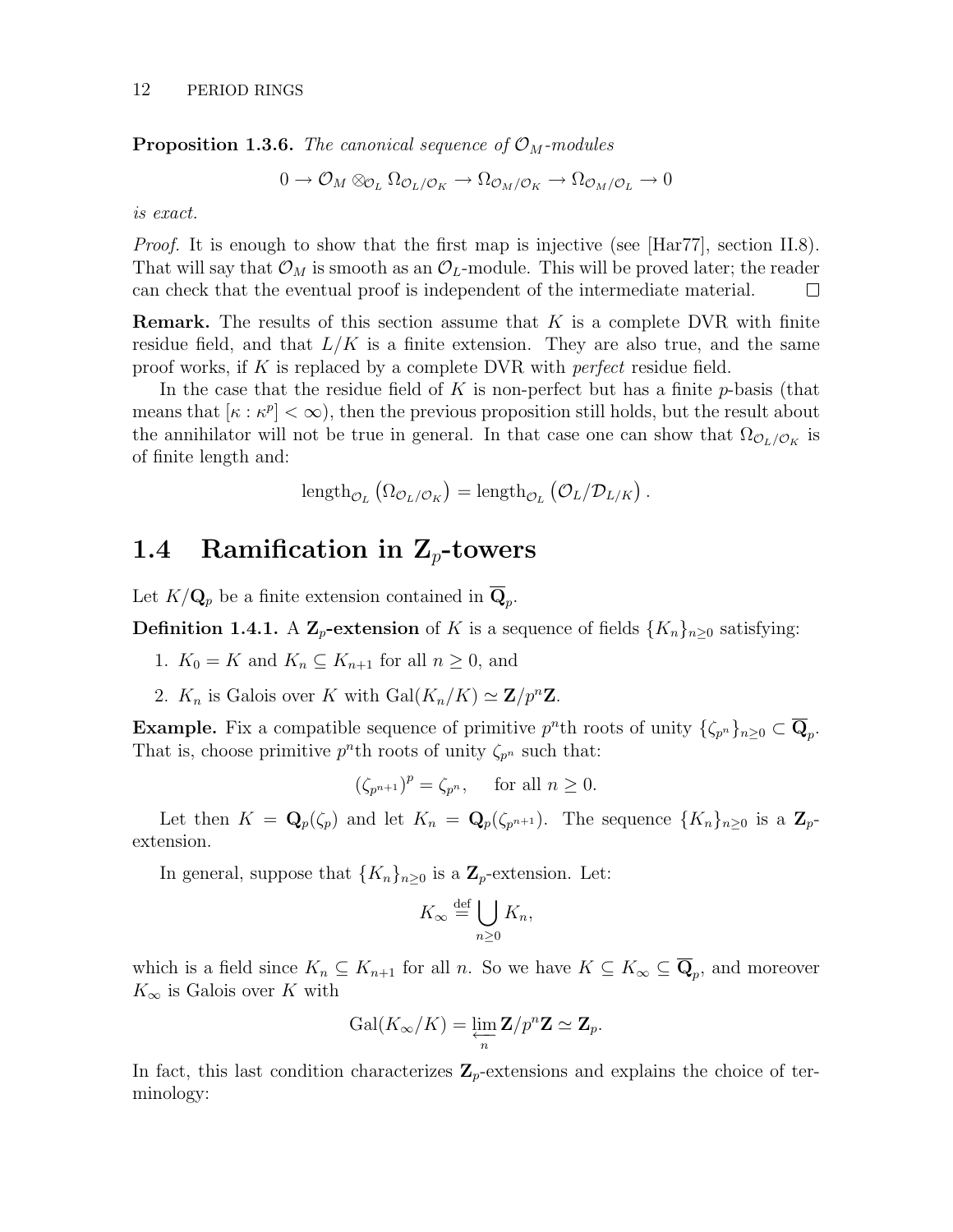$\Box$ 

Proposition 1.4.2. The following two sets of data are equivalent:

- 1. A  $\mathbf{Z}_p$ -extension over K, say  $\{K_n\}_{n\geq 0}$ .
- 2. A Galois extension  $K_{\infty}$  of K such that  $Gal(K_{\infty}/K) \simeq \mathbb{Z}_p$ .

#### Proof.

**Remark.** We will typically work with  $\mathbb{Z}_p$ -extensions such that  $K_\infty/K$  is totally ramified. In such cases the field  $K_{\infty}$  is "very strange". To explain we note that one has:

$$
\mathfrak{m}_{K_n}\subset \mathfrak{m}_{K_\infty},
$$

for all *n*. Thus if  $\pi_n$  is a uniformizer for  $K_n$  then we deduce that:

$$
v(\pi_n) = \frac{1}{e_{K_n/\mathbf{Q}_p}} = \frac{1}{p^n e_{K/\mathbf{Q}_p}},
$$

which tends to zero from above as n tends to infinity. Hence  $K_{\infty}$  contains elements of arbitrarily small positive valuation, and this fact implies the following three unfamiliar properties:

- 1. The maximal ideal  $\mathfrak{m}_{K_{\infty}}$  is not finitely generated, since the valuation on  $K_{\infty}$  is not discrete.
- 2. The maximal ideal is idempotent:  $\mathfrak{m}_{K_{\infty}}^2 = \mathfrak{m}_{K_{\infty}}$ .
- 3. One has  $\mathfrak{m}_{K_{\infty}}\mathcal{O}_{\overline{K}} = \mathfrak{m}_{\overline{K}}$ .

Also, note that since  $K_{\infty}/K$  is an infinite extension,  $K_{\infty}$  is not complete with respect to the natural valuation.

**Example.** We can obtain  $\mathbf{Z}_p$  towers over any finite extension K of  $\mathbf{Q}_p$  as follows. With the  $\zeta_{p^n}$ 's as above, let

$$
L \stackrel{\text{def}}{=} K(\zeta_p, \zeta_{p^2}, \ldots, \zeta_{p^n}, \ldots).
$$

Then  $L/K$  is a Galois extension, and we would like to understand  $Gal(L/K)$ . Let:

$$
F = \mathbf{Q}_p(\zeta_p, \zeta_{p^2}, \ldots \zeta_{p^n}, \ldots),
$$

so that:

$$
\mathrm{Gal}(F/\mathbf{Q}_p)\simeq \mathbf{Z}_p^{\times}\simeq (\mathbf{Z}/(p-1)\mathbf{Z})\times \mathbf{Z}_p.
$$

Restriction of automorphisms  $\sigma \in \text{Gal}(L/K)$  to  $\sigma|_F \in \text{Gal}(F/\mathbf{Q}_p)$  gives an injective continuous map:

$$
\operatorname{Gal}(L/K) \hookrightarrow \mathbf{Z}_p^{\times}.
$$

Since Gal $(L/K)$  is compact and  $\mathbb{Z}_p^{\times}$  is Hausdorff, the image is a closed subgroup of  $\mathbb{Z}_p^{\times}$ . From his one can show that there is a finite group  $\Delta$  with:

$$
Gal(L/K) \simeq \Delta \times \mathbf{Z}_p.
$$

Then  $K_{\infty} = L^{\Delta}$ , the fixed field of  $\Delta$ , is a  $\mathbb{Z}_p$ -extension over K.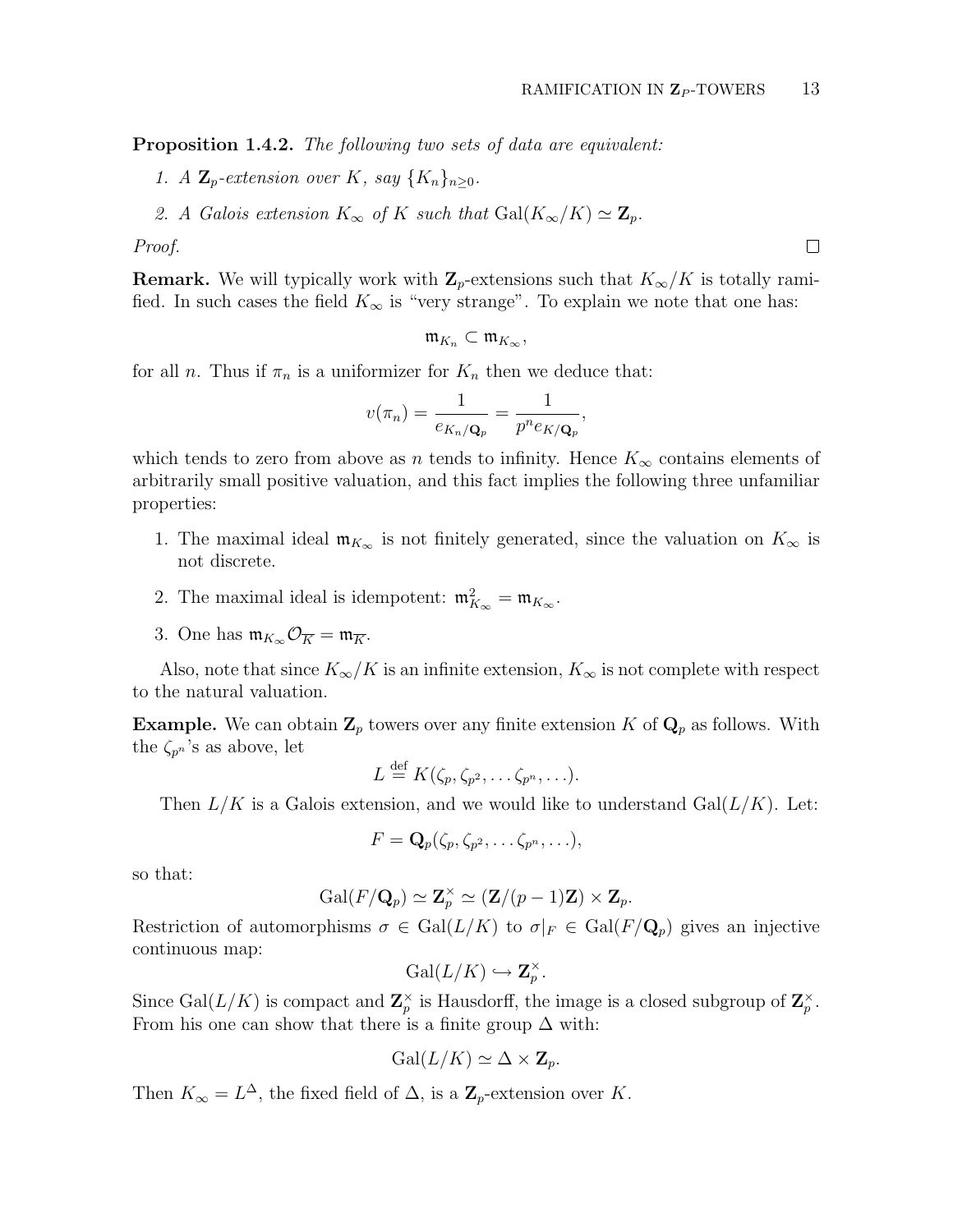**Theorem 1.4.3** (Tate, 1967). Let K be a finite extension of  $\mathbf{Q}_p$ , or a finite extension of  $M^{ur}$ , where M is a finite extension of  $\mathbf{Q}_p$ . Let  $\{K_n\}_{n\geq 0}$  be a  $\mathbf{Z}_p$ -tower such that  $K_n$ is totally ramified over K, for all n. Then the function  $d_n \stackrel{\text{def}}{=} v(\mathcal{D}_{K_n/K})$  satisfies:

$$
d_n = c_0 + n + a_n p^{-n}, \quad \text{for all } n.
$$

In particular,  $d_n \to \infty$  when  $n \to \infty$ .

Remark. Such a tower is an example of a deeply ramified extension of K. We will see more on this later.

*Proof.* We only prove the theorem for the case that we will study later. The proof of the general statement uses higher ramification groups.

Let  $K = \mathbf{Q}_p(\zeta_p)$ , let  $K_n = \mathbf{Q}_p(\zeta_{p^{n+1}})$  and set  $d_n = v(\mathcal{D}_{K_n/K})$ . Since  $\mathcal{D}_{K_n/\mathbf{Q}_p}$  $\mathcal{D}_{K_n/K} \cdot \mathcal{D}_{K/\mathbf{Q}_p}$ :

$$
d_n = v(\mathcal{D}_{K_n/\mathbf{Q}_p}) - v(\mathcal{D}_{K/\mathbf{Q}_p}),
$$

and so it will suffice to prove that  $v(\mathcal{D}_{K_n/\mathbf{Q}_p})$  is of the form in the theorem.

The extension  $K_n/\mathbf{Q}_p$  is totally ramified, so that  $\mathcal{O}_{K_n} = \mathbf{Z}_p[\pi_n]$  with  $\pi_n = \zeta_{p^{n+1}} - 1$ . Let  $f(X)$  be the irreducible polynomial of  $\pi_n$  over  $\mathbf{Q}_p$ :

$$
f(X) = \frac{(X+1)^{p^{n+1}} - 1}{(X+1)^{p^n} - 1} = \phi_{p^{n+1}}(X+1)
$$

Then by previous work,  $v(\mathcal{D}_{K_n/\mathbf{Q}_p}) = v(f'(\pi_n))$ . Computing the formal derivative of  $f(X)$  and evaluating at  $\pi_n$  gives:

$$
f'(\pi_n) = p^{n+1} \zeta_p (\zeta_p - 1)^{-1},
$$

so that  $v(f'(\pi_n)) = 1 - \frac{1}{p-1} + n$ , which proves the theorem in this case.

**Remark.** In our example, the constant  $c_0$  of the theorem is

$$
c_0 = 1 - \frac{1}{p-1} - v(\mathcal{D}_{K/\mathbf{Q}_p}),
$$

and the  $a_n$  are all 0. This is not what happens in general, of course. The fact that K contained a pth root of unity made this computation much easier.

**Corollary 1.4.4.** Let K be a finite extension of  $\mathbf{Q}_p$ , and let  $L = K_{\infty}$  be a totally ramified  $\mathbf{Z}_p$ -extension. Then there is a positive constant a such that for all n and  $x \in K_{n+1}$ ,

$$
|\text{Tr}_{K_{n+1}/K_n}(x)| \le |p|^{1-ap^{-n}}|x|.
$$

*Proof.* To be added later.<sup>1</sup>

.

 $\Box$ 

 $\Box$ 

<sup>&</sup>lt;sup>1</sup> FIXME: Add proof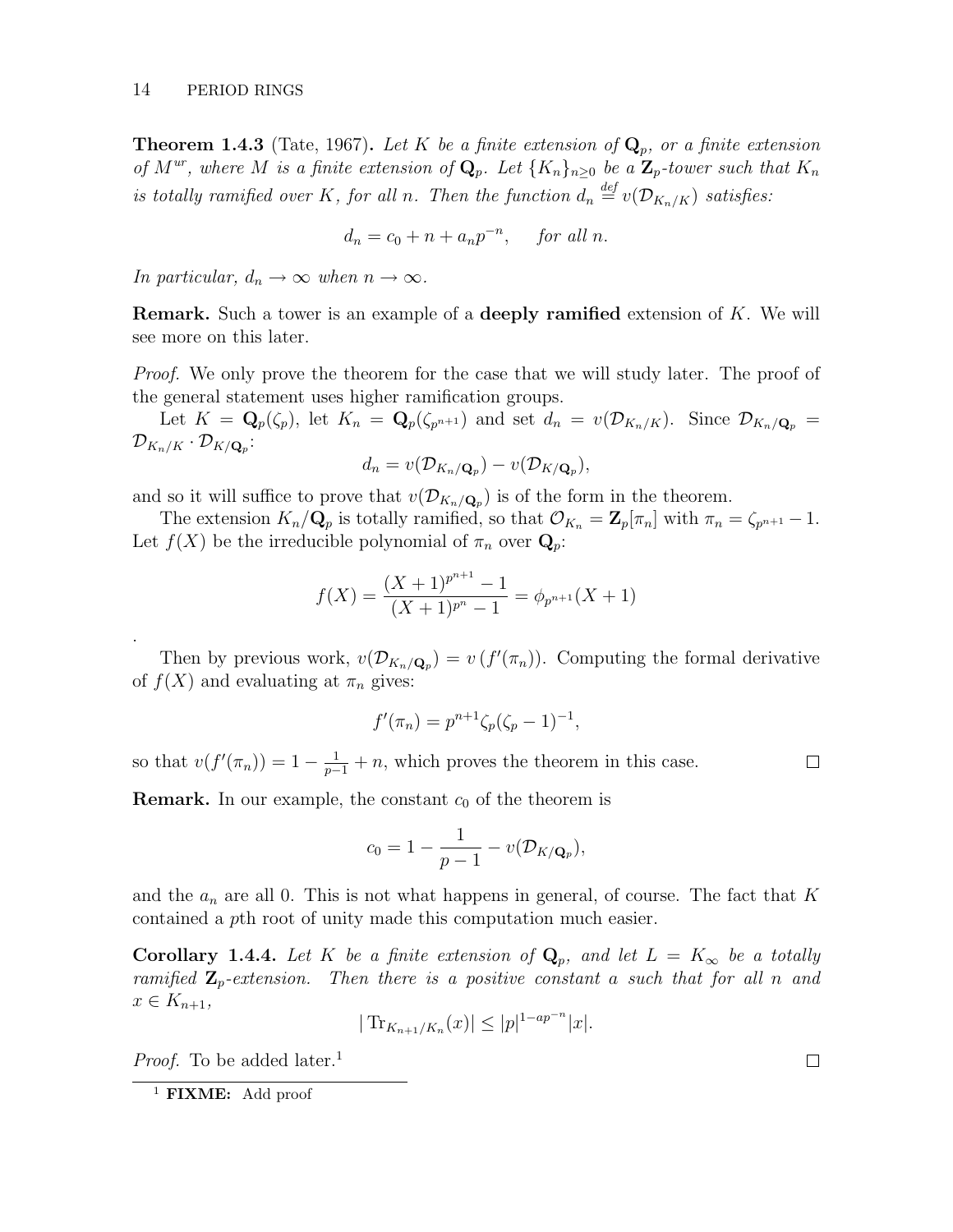Again, fix  $K/\mathbf{Q}_p$  finite and let  $K_\infty$  be a totally ramified  $\mathbf{Z}_p$ -extension of K. Let L be a finite extension of  $K_{\infty}$ . Later we will prove that L is unramified over  $K_{\infty}$ , that is:

$$
\Omega_{\mathcal{O}_L/\mathcal{O}_{K_\infty}}=0.
$$

For now we content ourselves with a weaker form of this fact. Use the primitive element theorem to write  $L = K_{\infty}[x]$  for some  $x \in L$ . Let  $f(X)$  be the irreducible polynomial of x over  $K_{\infty}$ . Then there exists some  $n_0$  such that  $f(X) \in K_{n_0}[X]$ , and  $f(X)$  is obviously irreducible in  $K_{n_0}[X]$ .

Let  $L_{n_0} = K_{n_0}[x]$  and let  $L_n = L_{n_0} \cdot K_n$  be the composite field. We have a lattice:



Note that  $L_n \subseteq L_{n+1}$  for all  $n \geq 0$ , that  $L = \bigcup_{n \geq 1} L_n$ , and that for  $n \geq n_0$  one has  $L_n \cap K_{n+1} = K_n$ .

**Remark.** We will use the convention, found commonly in the literature, that if  $M/Q_p$ is a finite extension and  $\alpha \in v(M^{\times})$ , we denote by  $p^{\alpha}$  any element of  $M^{\times}$  such that  $v(p^{\alpha}) = \alpha$ . Note that the element  $p^{\alpha}$  is not well-defined, but the ideal  $p^{\alpha} \mathcal{O}_M$  is.

Theorem 1.4.5 (Tate).

- 1. Let  $\delta_n \stackrel{\text{def}}{=} v(\mathcal{D}_{L_n/K_n})$ . Then  $\delta_n \to 0$  when  $n \to \infty$ .
- 2. The maximal ideal  $\mathfrak{m}_{K_{\infty}}$  is contained in  $\text{Tr}_{L/K_{\infty}}(\mathcal{O}_L)$ .

*Proof.* We first need to study the modules of differentials. To lighten the notation, we set

$$
A = \mathcal{O}_{K_n}, \quad A' = \mathcal{O}_{K_{n+1}}, \quad B = \mathcal{O}_{L_n}, \quad B' = \mathcal{O}_{L_{n+1}},
$$

so that we have a diagram of ring extensions:

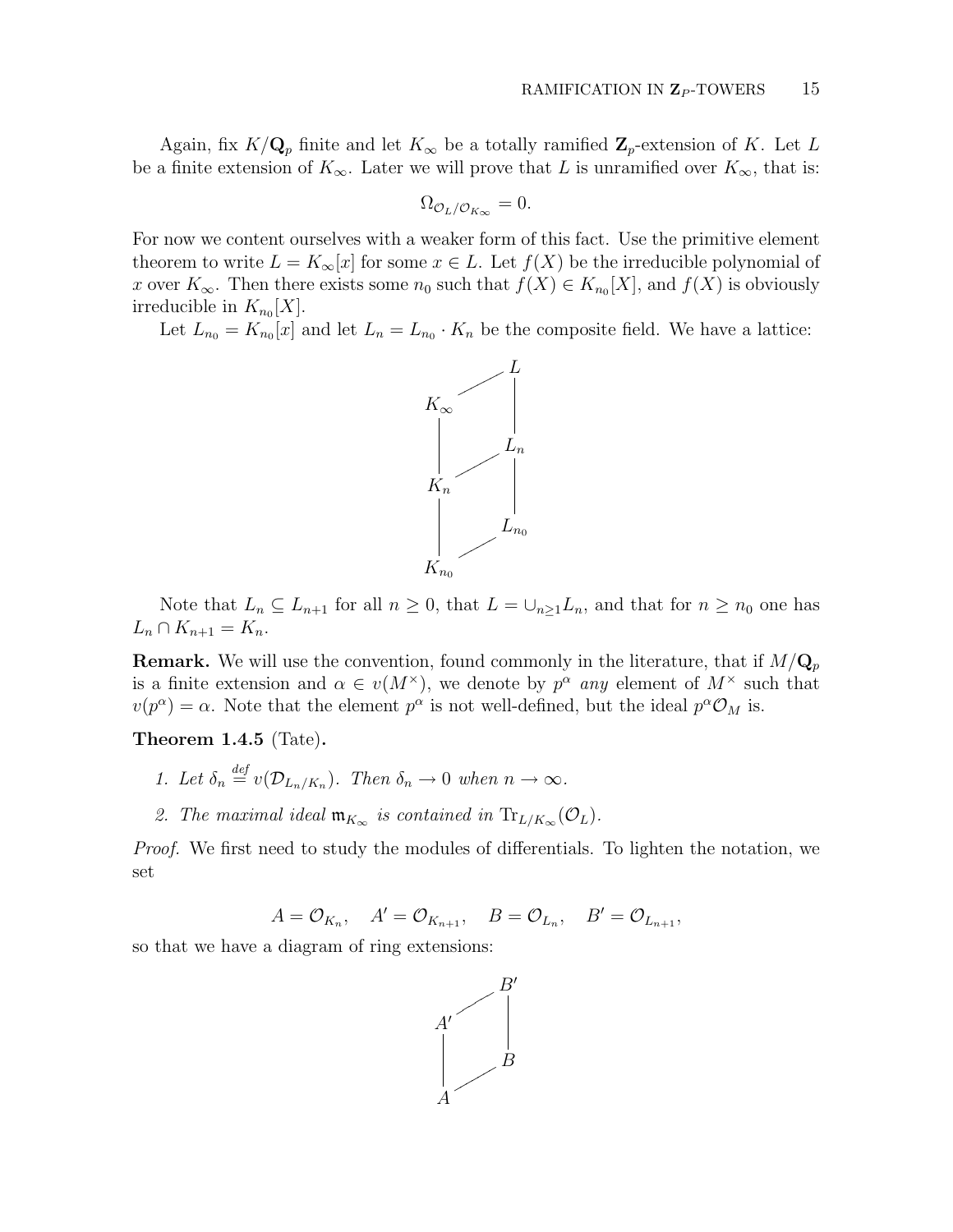Consider the two exact sequences

$$
0 \longrightarrow \Omega_{B/A} \otimes_B B' \longrightarrow \Omega_{B'/A} \longrightarrow \Omega_{B'/B} \longrightarrow 0,
$$
  
\n
$$
0 \longrightarrow \Omega_{A'/A} \otimes_{A'} B' \longrightarrow \Omega_{B'/A} \longrightarrow \Omega_{B'/A'} \longrightarrow 0
$$

then we define a map

$$
\gamma\colon \Omega_{B/A}\otimes_B B'\to \Omega_{B'/A'},
$$

as  $\gamma \stackrel{\text{def}}{=} \beta \circ \alpha$ . As  $\Omega_{B/A} \simeq B/p^{\delta_n}B$  and B' is free over B (in particular, it is flat), we get

$$
\Omega_{B/A}\otimes_B B'\simeq B'/p^{\delta_n}B'.
$$

Similarly, we have

$$
\Omega_{B'/A'} \simeq B'/p^{\delta_{n+1}}B'.
$$

Let then

$$
d_n \stackrel{\text{def}}{=} v(\mathcal{D}_{K_{n+1}/K_n}).
$$

We want to compute the kernel of the map  $\gamma$ . The map  $\alpha$  is injective, and by definition of  $\beta$ , we have

$$
\ker \beta = \Omega_{A'/A} \otimes_{A'} B' \simeq A'/p^{d_n} A' \otimes_{A'} B' \simeq B'/p^{d_n} B',
$$

so that

$$
\ker \gamma = \alpha^{-1}(\ker \beta) \supseteq B'/p^{\min(d_n, \delta_n)}B'.
$$

Similarly,

$$
\text{coker}\,\gamma \simeq
$$

Similarly, we can prove that<sup>2</sup>

$$
p^{\delta_n - \delta_{n+1}} \cdot \mathrm{coker}(\gamma) = 0.
$$

Consider then the exact sequence

$$
0 \to \ker \gamma \to B'/p^{\delta_n}B' \stackrel{\gamma}{\to} B'/p^{\delta_{n+1}}B' \to \operatorname{coker} \gamma \to 0,
$$

which yields, by taking  $B'/pB'$ -ranks:

$$
\delta_n - \delta_{n+1} \ge \min(d_n, \delta_n) - (\delta_n - \delta_{n+1}).
$$

From the equality  $\mathcal{D}_{K_{n+1}}/K = \mathcal{D}_{K_{n+1}/K_n} \cdot \mathcal{D}_{K_n/K}$ , we get

$$
d_n = v(\mathcal{D}_{K_{n+1}/K_n}) = v(\mathcal{D}_{K_{n+1}/K}) - v(\mathcal{D}_{K_n/K}) = n+1+c_0+a_{n+1}p^{-n} - n - c_0 - a_n p^{-n},
$$

<sup>2</sup> FIXME: Add the proof later!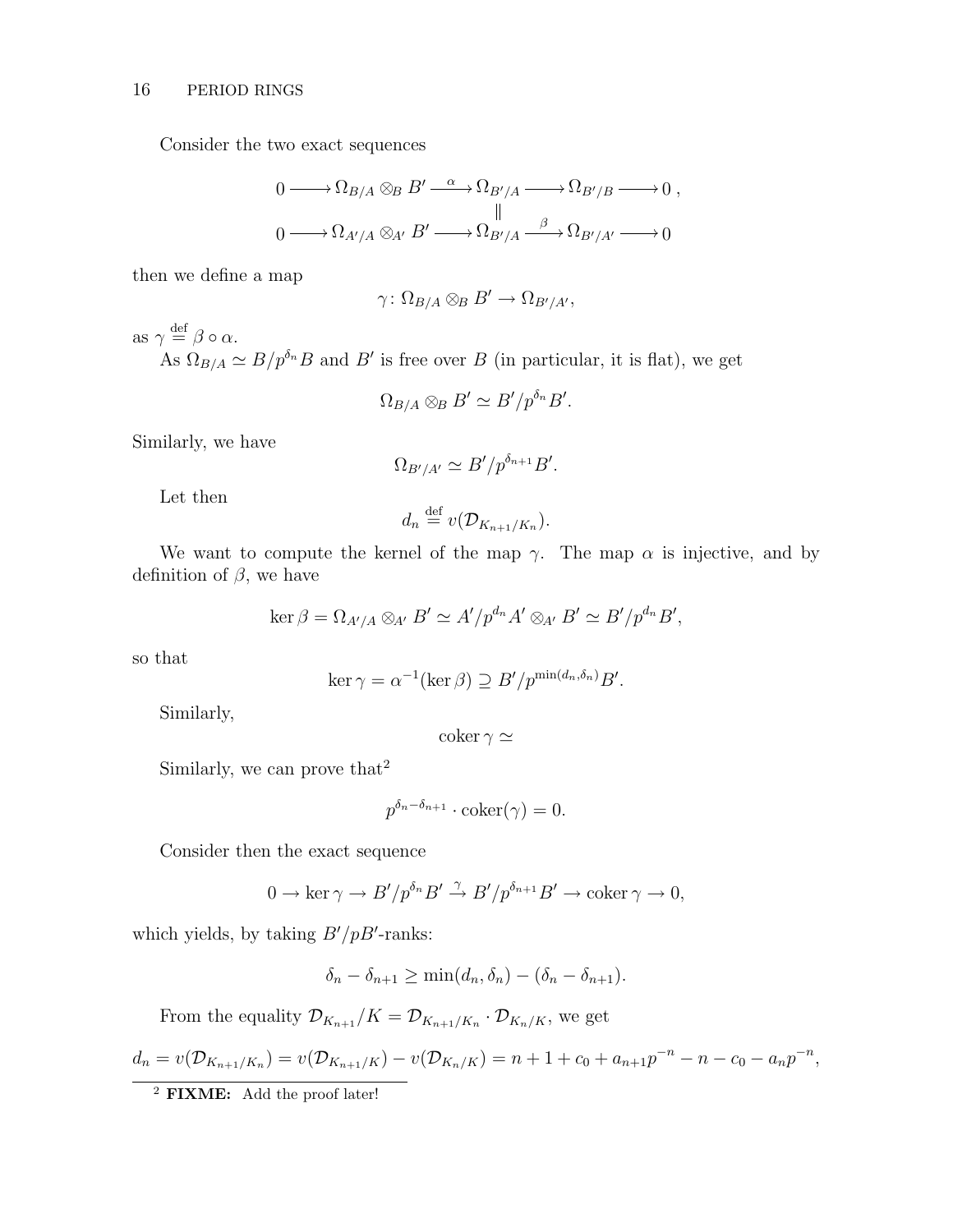so that  $d_n = 1 + b_n p^{-n}$  with  $b_n = a_{n+1}/p - a_n$ , which is a sequence bounded with respect to  $n$ . Hence we get:

$$
0 \le \delta_{n+1} \le \delta_n - \frac{1}{2} \min(d_n, \delta_n),
$$

and hence eventually  $\delta_{n+1} \leq \delta_n/2$ , yielding  $\delta_n \to 0$  with n. This concludes the proof of the first claim.

We turn now to the second claim, namely proving that:

$$
\mathfrak{m}_{K_{\infty}} \subset \mathrm{Tr}_{L/K_{\infty}}(\mathcal{O}_L).
$$

First one notes that for every  $n \geq n_0$ :

$$
\mathrm{Tr}_{F_n/K_n}(\mathcal{O}_{F_n}) \subset \mathrm{Tr}_{L/K_\infty}(\mathcal{O}_L).
$$

Next recall the following consequence of lemma 1.2.8: we have

$$
\text{Tr}_{F_n/K_n}(\mathcal{O}_{F_n})=\mathfrak{m}_{K_n}^j
$$

where:

$$
j=\left[\frac{b_n}{e_{F_n/K_n}}\right],
$$

and  $b_n$  is defined by the relation:

$$
\mathcal{D}_{F_n/K_n}=\mathfrak{m}_{F_n}^{b_n}.
$$

In other words,

$$
b_n = \frac{v(\mathcal{D}_{F_n/K_n})}{v(\pi_{F_n})} = \frac{\delta_n e_{F_n/K_n}}{v(\pi_{K_n})}.
$$

Thus, we have:

$$
\pi_{K_n}^j \in \mathrm{Tr}_{F_n/K_n}(\mathcal{O}_{F_n}) \subset \mathrm{Tr}_{L/K_\infty}(\mathcal{O}_L),
$$

and we can compute the valuation:

$$
v(\pi_{K_n^j}) = jv(\pi_{K_n})
$$
  
=  $\left[\frac{b_n}{e_{F_n/K_n}}\right]v(\pi_{K_n})$   

$$
\leq \left(\frac{\delta_n e_{F_n/K_n}}{v(\pi_{K_n})e_{F_n/K_n}}\right)v(\pi_{K_n})
$$
  
=  $\delta_n$ .

Since the  $\delta_n$ 's go to zero as n tends to infinity, we see that  $\text{Tr}_{L/K_\infty}(\mathcal{O}_L)$  contains elements of arbitrarily small but positive valuation. Thus:

$$
\mathfrak{m}_{K_{\infty}} \subset \text{Tr}_{L/K_{\infty}}(\mathcal{O}_L)
$$

as claimed.

 $\Box$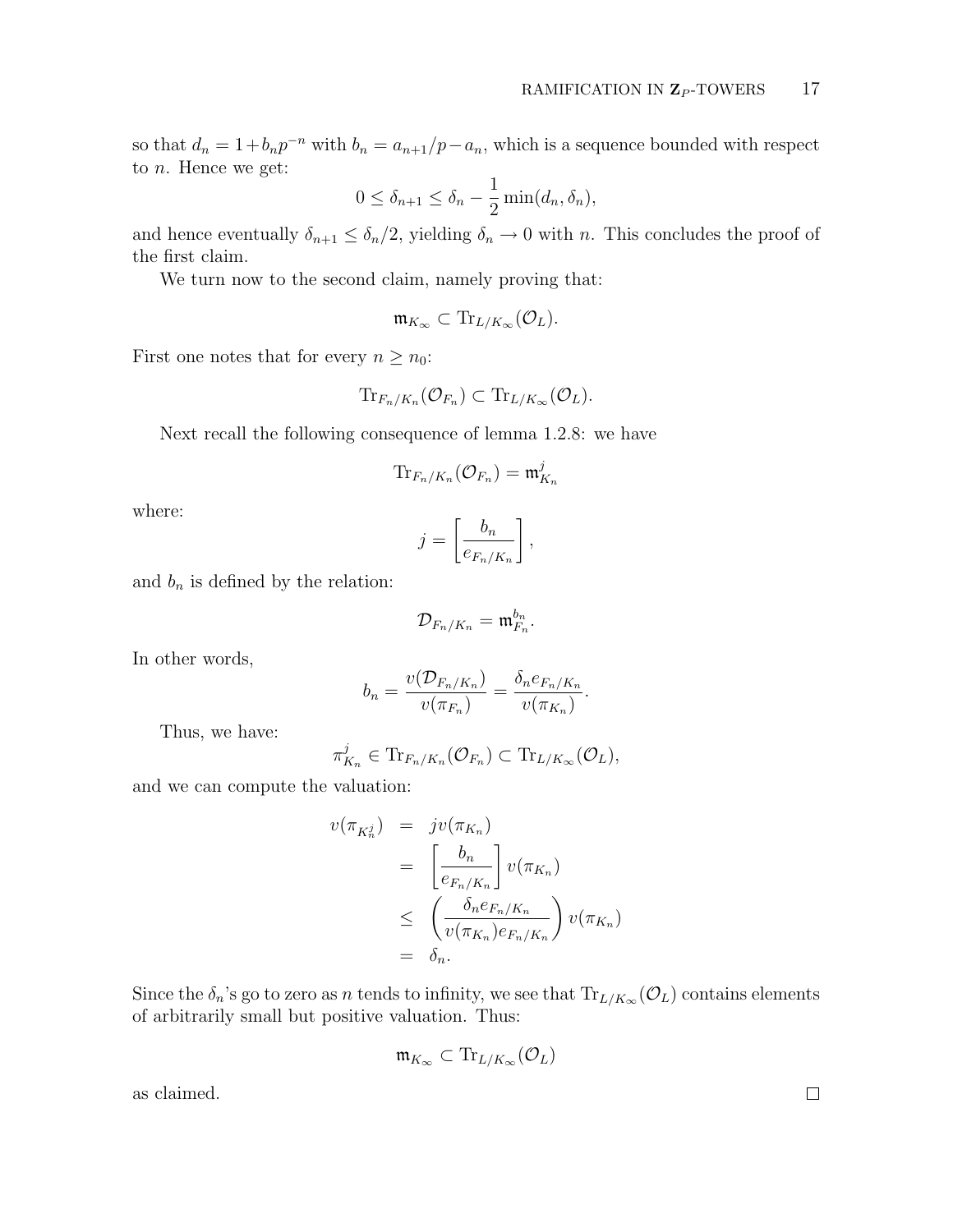### 1.5 Calculus of algebraic integers

In this section we fix  $\mathbf{Q}_p \subset M \subset \overline{\mathbf{Q}}_p$  with  $[M : \mathbf{Q}_p] < \infty$ . Let  $K = M^{ur}$  be the maximal unramified extension of M in  $\mathbf{Q}_p$ . Note that K is an infinite extension of  $\mathbf{Q}_p$ , since M is finite over  $\mathbf{Q}_p$ . We would like to describe  $\mathcal{O}_K$ ,  $\mathfrak{m}_K$  and  $\kappa$ . Since K is unramified over M, if  $\pi$  is a uniformiser for M then:

$$
\mathfrak{m}_K = \pi \mathcal{O}_K.
$$

Consider the residue field  $\kappa = \mathcal{O}_K/\mathfrak{m}_K$  of K. It is an algebraic extension of  $\mathbf{F}_p$ , and it must in fact be an algebraic closure for  $\mathbf{F}_p$ . If not, one could construct an unramified algebraic extension of K inside  $\overline{\mathbf{Q}}_p$ , contradicting the fact that  $K = M^{ur}$ . In particular,  $\kappa$  is perfect.

Since  $K/\mathbf{Q}_p$  is an infinite extension, it is not hard to show that it is not complete for the natural valuation induced from  $\mathbf{Q}_p$ . Hence nor is  $\mathcal{O}_K$  a complete local ring. It is, however, **henselian**: if  $f(X) \in \mathcal{O}_K[X]$  is a monic polynomial such that:

$$
f(X) \equiv \overline{g}(X)\overline{h}(X) \pmod{\mathfrak{m}_K[X]},
$$

for monic polynomials  $\overline{g}(X), \overline{h}(X) \in \kappa[X]$  such that  $(\overline{g}, \overline{h}) = 1$ , then there exist monic polynomials  $g, h \in \mathcal{O}_K[X]$  such that:

1.  $f(X) = q(X)h(X)$ ,

2. 
$$
g(X) \equiv \overline{g}(X) \pmod{\mathfrak{m}_K[X]}
$$
, and  $h(X) \equiv \overline{h}(X) \pmod{\mathfrak{m}_K[X]}$ .

The reader can check that the theory of differents and discriminants for finite extensions of K is the same as for finite extensions of  $\mathbf{Q}_p$ . The advantage of working with  $K = M^{ur}$  is that all algebraic extensions of K are totally ramified.

### Basic object of study

Retain the notation as above. We would like to understand:

$$
\Omega = \Omega_{\mathcal{O}_{\overline{K}}/\mathcal{O}_K},
$$

and the differential:

$$
d\colon \mathcal{O}_{\overline{K}}\to \Omega.
$$

Note that since  $\mathcal{O}_{\overline{K}}$  is the union of the  $\mathcal{O}_L$  for  $L/K$  finite, one has:

$$
\mathcal{O}_{\overline{K}} = \varinjlim_{L/K \text{ finite}} \mathcal{O}_L.
$$

Similarly, if

$$
\mathcal{O}_K \subset \mathcal{O}_{L_1} \subset \mathcal{O}_{L_2} \subset \mathcal{O}_{L_3} \subset \overline{K},
$$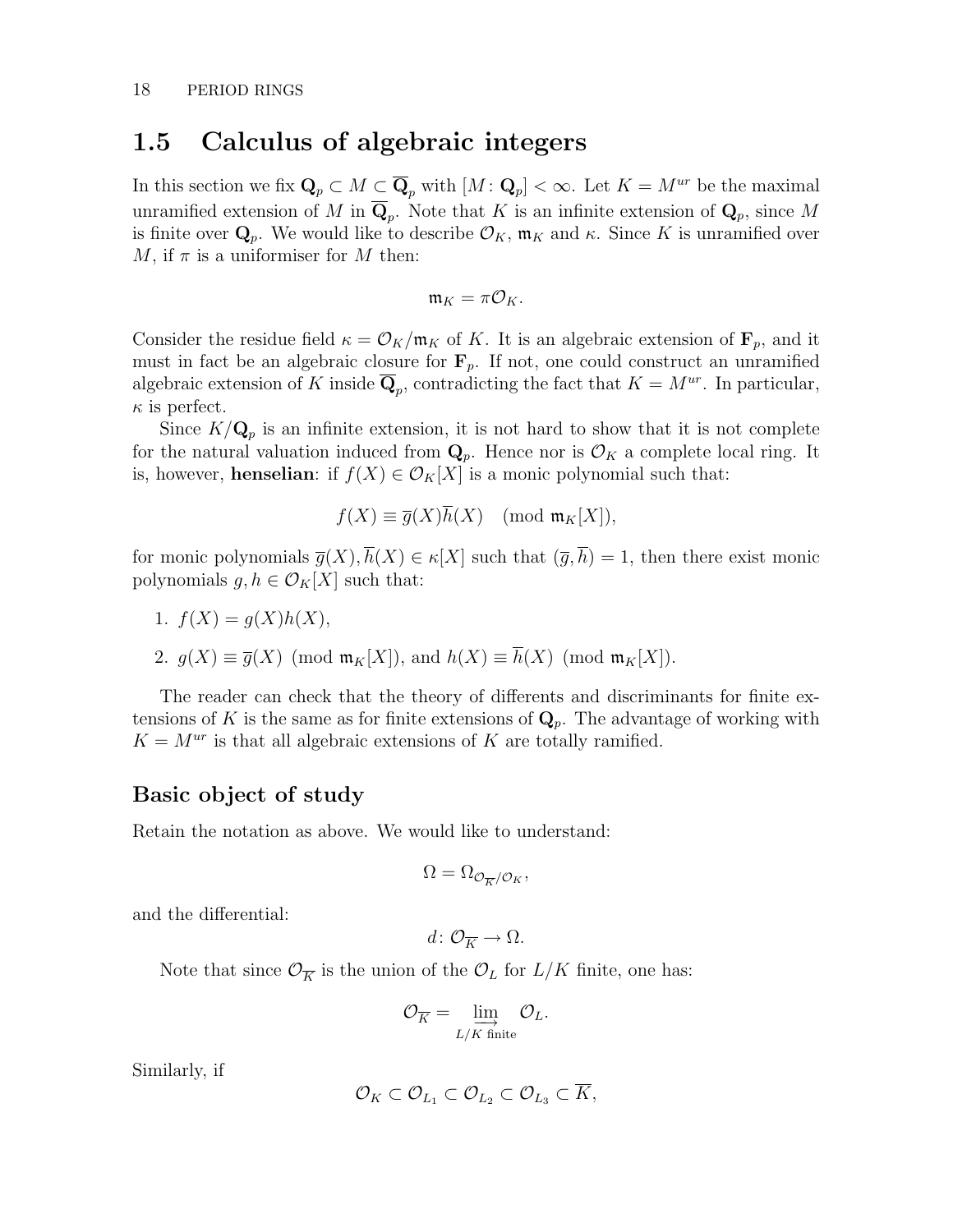for finite extensions  $L_i$  of  $K$ ,  $L_i \subset L_{i+1}$  for each i, then composition of the differentials with inclusion maps gives a natural commutative diagram:



This gives a directed system, and one can show that the natural maps:

$$
\Omega_{\mathcal{O}_L/\mathcal{O}_K} \to \Omega
$$

give a natural isomorphism:

$$
\Omega \simeq \varinjlim_{L/K \text{ finite}} \Omega_{\mathcal{O}_L/\mathcal{O}_K}.
$$

Since the standard construction of  $\Omega$  is as a quotient, it is not always easy to recognize if a given differential, say  $df \in \Omega$ , is zero. Viewing  $\Omega$  as a direct limit in this way, one sees that  $\omega \in \Omega$  is identically zero if and only if there exists a finite extension  $L/K$  with  $\omega \in \Omega_{\mathcal{O}_L/\mathcal{O}_K}$  already vanishing in this module. In fact, we will show that  $\omega = 0$  if it vanishes in  $\Omega_{\mathcal{O}_L/\mathcal{O}_K}$  for every finite extension  $L/K$ . This will follow from the next lemma, since it proves that the transition maps:

$$
\Omega_{\mathcal{O}_{L_1}/K} \to \Omega_{\mathcal{O}_{L_2/K}}
$$

for the direct system above are injective. Thus, one may think of  $\Omega$  as the union of the submodules  $\Omega_{\mathcal{O}_L/\mathcal{O}_K}$  for  $L/K$  finite.

**Lemma 1.5.1.** Let  $K \subset L_1 \subset L_2$  be extensions with  $[L_2 : K] < \infty$ , then:

$$
\alpha \; : \; \mathcal{O}_{L_2} \otimes_{\mathcal{O}_{L_1}} \Omega_{\mathcal{O}_{L_1}/\mathcal{O}_K} \to \Omega_{\mathcal{O}_{L_2/\mathcal{O}_K}}
$$

is injective. In particular,

$$
\Omega_{\mathcal{O}_{L_1/\mathcal{O}_K}} \to \Omega_{\mathcal{O}_{L_2/\mathcal{O}_K}}
$$

is injective.

*Proof.* In our proof we will refrain from being very pedantic by omitting subscripts for the various differential maps appearing. All will be denoted d.

Fix uniformizers  $\pi_1, \pi_2$  for  $L_1$  and  $L_2$ , respectively. We first claim that every element:

$$
\omega\in \mathcal{O}_{L_2}\otimes_{\mathcal{O}_{L_1}}\Omega_{\mathcal{O}_{L_1}/\mathcal{O}_K}
$$

can be written in the form:

$$
\omega = a \otimes d\pi_1
$$

with  $a \in \mathcal{O}_{L_2}$ . This follows since  $d\pi_1$  generates  $\Omega_{\mathcal{O}_{L_1}/\mathcal{O}_{K_1}}$  as an  $\mathcal{O}_{L_1}$ -module.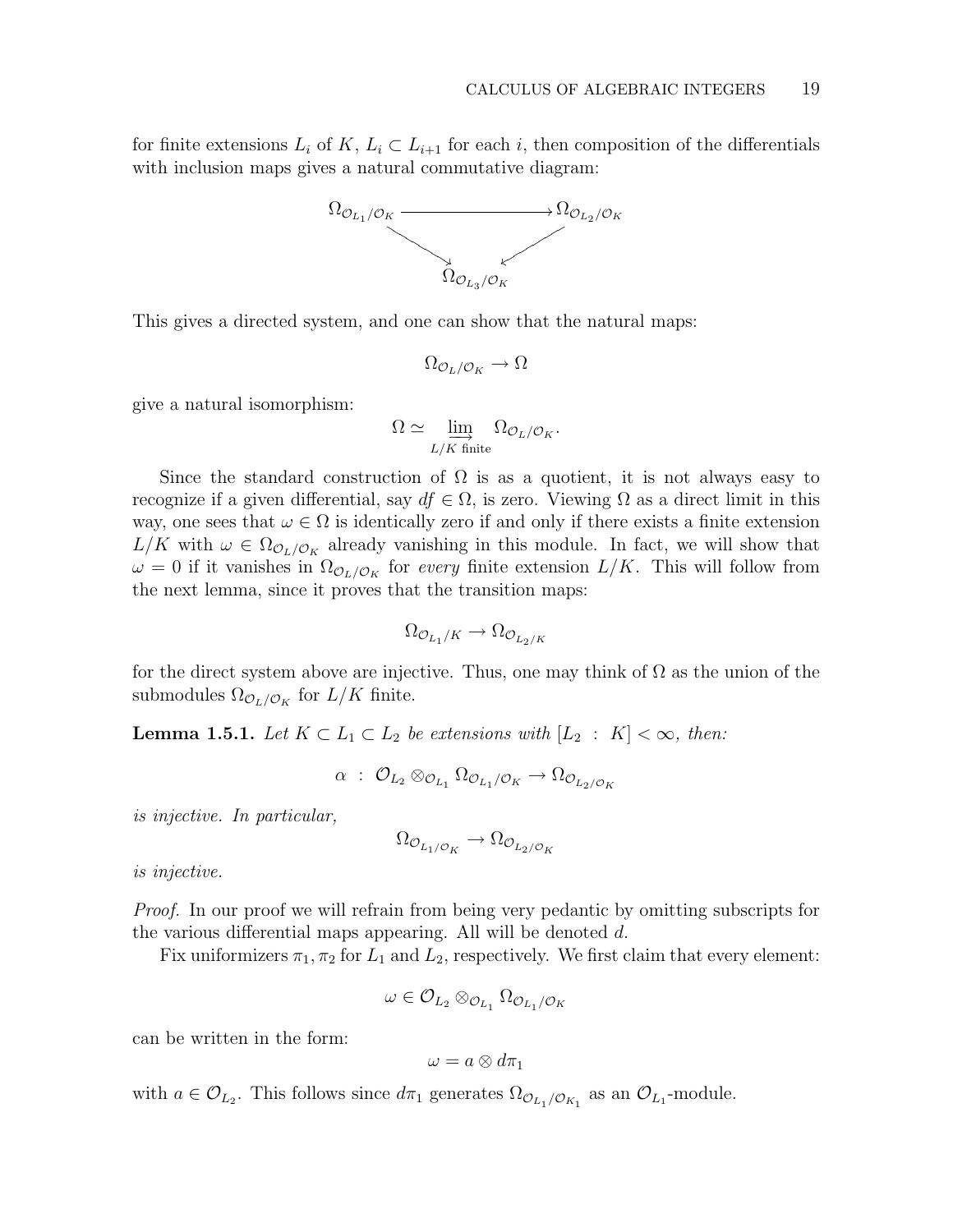Suppose that  $\omega = a \otimes d\pi_1 \in \ker \alpha$ , so that:

$$
\alpha(\omega) = ad\pi_1 = 0
$$

in  $\Omega_{\mathcal{O}_{L_2}/\mathcal{O}_K}$ . Since  $L_2/K$  is totally ramified, we have  $\mathcal{O}_{L_2} = \mathcal{O}_K[\pi_2]$ . Let  $f(X) \in \mathcal{O}_K[X]$ be such that  $\pi_1 = f(\pi_2)$ . Then:

$$
0 = ad\pi_1 = ad(f(\pi_2)) = af'(\pi_2)d\pi_2.
$$

Since  $\mathcal{D}_{L_2/K}$  is the annihilator of  $\mathcal{O}_{L_2/K}$ , this is true if and only if:

$$
v(a) + v(f'(\pi_2)) = v(af'(\pi_2)) \ge v(\mathcal{D}_{L_2/K}) = v(\mathcal{D}_{L_2/L_1}) + v(\mathcal{D}_{L_1/K}).
$$

We will now show that  $v(f'(\pi_2)) = v(\mathcal{D}_{L_2/L_1})$ . Let  $F(X) \in \mathcal{O}_{L_1}[X]$  be the (monic) minimal polynomial of  $\pi_2$  over  $L_1$ . Since  $L_2/L_1$  is totally ramified, one has  $F(0) = u\pi_1$ , where  $u \in \mathcal{O}_{L_1}^{\times}$ . This follows since the constant coefficient  $a_0$  of  $F(X)$  is the product of the conjugates of  $\pi_2$  over  $L_1$ . Since  $L_2/L_1$  is totally ramified, we have  $[L_2: L_1] = e_{L_2/L_1}$ and hence:

$$
v(a_0) = v(\pi_2^{e_{L_2/L_1}}) = v(\pi_1).
$$

In fact,  $F(X)$  is an Eisenstein polynomial. All coefficients must be divisible by  $\pi_1$  since the roots all reduce to zero mod  $\mathfrak{m}_{L_1}$ , and we have just shown that the constant term has the same valuation as  $\pi_1$ .

Since  $f(\pi_2) - \pi_1 = 0$  and  $f(X) - \pi_1 \in \mathcal{O}_{L_1}[X]$ , we deduce that:

$$
f(X) - \pi_1 = F(X)G(X),
$$

for some monic polynomial  $G(X) \in \mathcal{O}_{L_1}[X]$ . By comparing coefficients above, one can show that  $v(G(\pi_2)) = 0$ . Thus:

$$
f'(\pi_2) = F'(\pi_2)G(\pi_2),
$$

and taking valuations gives:

$$
v(f'(\pi_2)) = v(F'(\pi_2)) = v(\mathcal{D}_{L_2/L_1}).
$$

Combining this with the inequality above shows that:

$$
v(a) \ge v(\mathcal{D}_{L_1/K}).
$$

Write  $\mathcal{D}_{L_1/K} = \pi_1^b \mathcal{O}_{L_1}$  where  $b \geq 0$  is an integer. Then by what we have just seen,  $a/\pi_1^b \in \mathcal{O}_{L_1}$  and hence:

$$
\omega = a \otimes d\pi_1
$$
  
=  $\left(\frac{a}{\pi_1^b}\right) \pi_1^b \otimes d\pi_1$   
=  $\left(\frac{a}{\pi_1^b}\right) \otimes (\pi_1^b d\pi_1)$   
= 0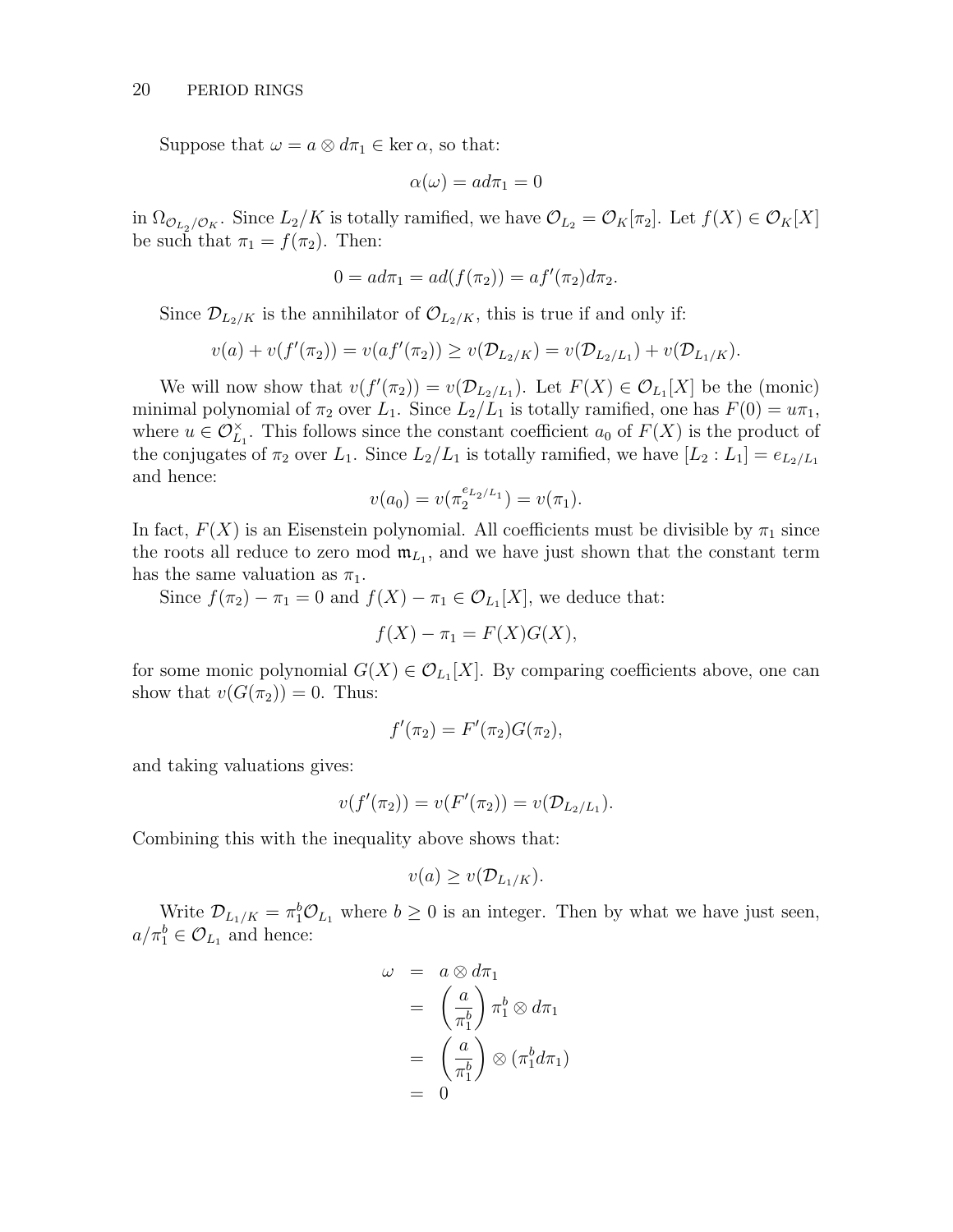in  $\mathcal{O}_{L_2} \otimes_{\mathcal{O}_{L_1}} \Omega_{\mathcal{O}_{L_1}/\mathcal{O}_K}$ , since  $\pi_1^b$  annihilates  $\Omega_{\mathcal{O}_{L_1}/\mathcal{O}_K}$ . This concludes the proof of the first claim.

The second claim follows from the first, since the natural map factors as:

$$
\Omega_{\mathcal{O}_{L_1/\mathcal{O}_K}} \to \mathcal{O}_{L_2} \otimes_{\mathcal{O}_{L_1}} \Omega_{\mathcal{O}_{L_1}/\mathcal{O}_K} \to \Omega_{\mathcal{O}_{L_2/\mathcal{O}_K}}.
$$

We have just seen that the second factor is injective. The first is injective since  $\mathcal{O}_{L_2}$  is a free  $\mathcal{O}_{L_1}$ -module of rank  $[L_2: L_1]$ . П

### The map  $\delta$

Let  $a \in \mathcal{O}_{\overline{K}}$ , so that  $a \in \mathcal{O}_F$  for some  $F/K$  finite. Let  $\pi$  be a uniformizer for F and let  $f(X) \in \mathcal{O}_K[X]$  be such that  $f(\pi) = a$ . We again remind the reader that such f exists since  $F/K$  is totally ramified.

Define a map  $\delta = \delta_K : \mathcal{O}_{\overline{K}} \to (-\infty, 0]$  by putting:

$$
\delta(a) = \min \left\{ v \left( \frac{f'(\pi)}{\mathcal{D}_{F/K}} \right), 0 \right\}.
$$

**Lemma 1.5.2.** For  $\delta$  defined as above:

- 1. δ is independent of  $f(X)$ ,  $\pi$  and F. Hence  $\delta$  is well-defined.
- 2. If  $a, b \in \mathcal{O}_{\overline{K}}$  then:

$$
\delta(a+b) \ge \min(\delta(a), \delta(b)),
$$

and if  $\delta(a) \neq \delta(b)$ , there is equality. For products one has:

 $\delta(ab) > \min{\delta(a) + v(b), v(a) + \delta(b)}.$ 

3. If  $f(X) \in \mathcal{O}_K[X]$  and  $a \in \mathcal{O}_{\overline{K}}$  then:

$$
\delta(f(a)) = \min\{v(f'(a)) + \delta(a), 0\}.
$$

- 4. If  $x, y \in \mathcal{O}_{\overline{K}}$  then  $xdy = 0$  if and only if  $v(x) + \delta(y) \geq 0$ . In particular,  $dy = 0$  if and only if  $\delta(y) = 0$ .
- 5. For  $x, y \in \mathcal{O}_{\overline{K}}$ , the formula:

$$
\delta(xdy) = \min\{v(x) + \delta(y), 0\}
$$

gives a well-defined map:

$$
\delta \colon \Omega \to (-\infty, 0]
$$

which is compatible with  $\delta: \mathcal{O}_{\overline{K}} \to (-\infty, 0].$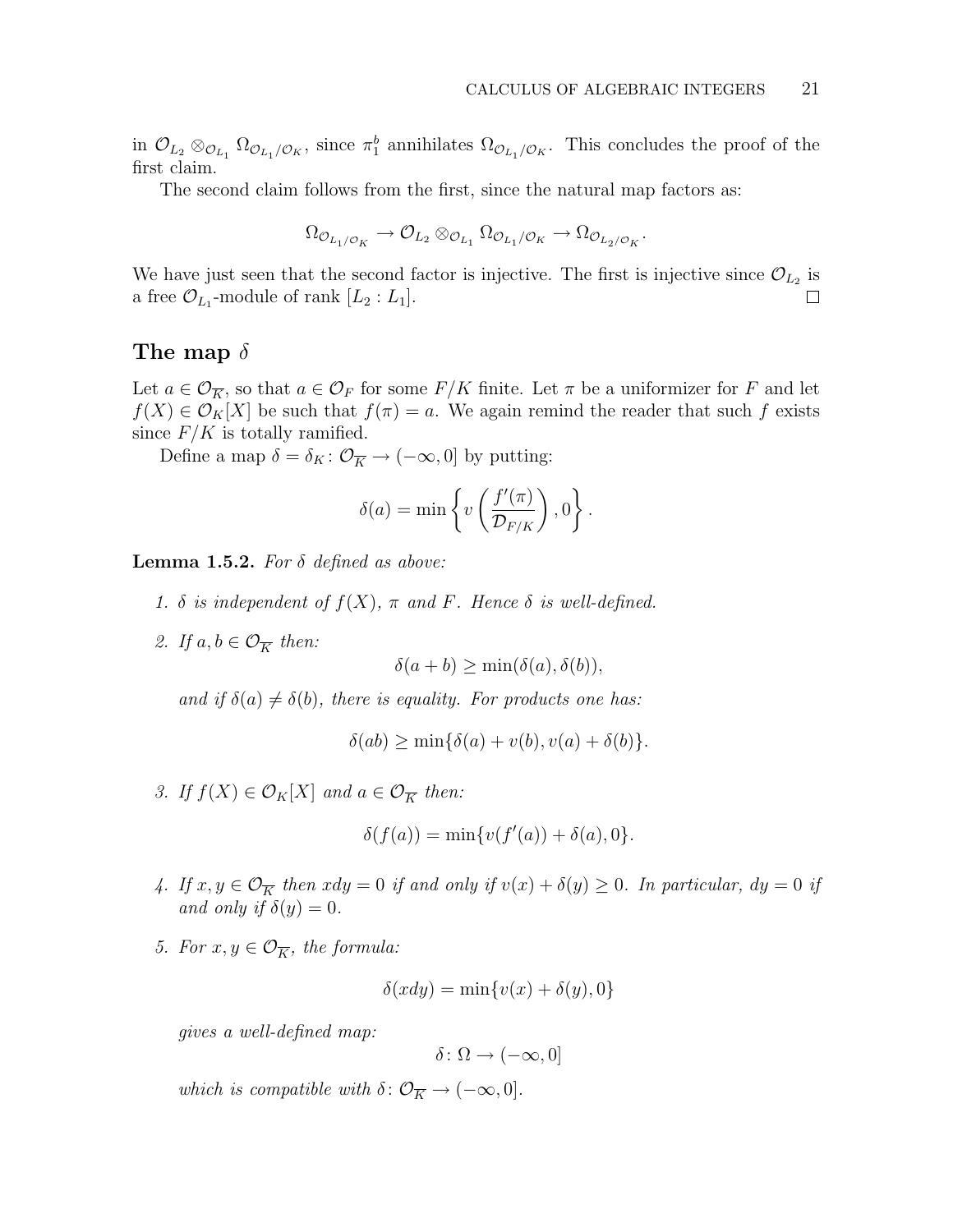*Proof.* 1. First, suppose that  $F$  remains fixed, and consider two (possibly distinct) uniformizers of F, say  $\pi$  and  $u\pi$ , for some  $u \in \mathcal{O}_F^{\times}$ . Let  $f(x), g(x) \in \mathcal{O}_K[x]$  be such that

$$
f(\pi) = a, \quad g(u\pi) = a.
$$

Taking  $d = d_F$ , we get  $f'(\pi)d\pi = ug'(u\pi)d\pi$ , where ()' denotes the (formal) derivative with respect to  $x$ . So we get that

$$
v(f'(\pi) - ug'(u\pi)) \ge v(\mathcal{D}_{F/K}).
$$

Suppose that  $v(f'(\pi)) \neq v(g'(u\pi))$ , say without loss of generality that  $v(f'(\pi))$  $v(g'(u\pi))$ . Then

$$
v(f'(\pi) - ug'(u\pi)) = v(f'(\pi)),
$$

so the previous inequality implies that  $v(f'(\pi)) \ge v(\mathcal{D}_{F/K})$ , and so  $\delta$  will be 0, no matter what the valuations are.

Now, given  $F_1, F_2$  two fields such that  $a \in F_1 \cap F_2$ , as  $F_1 \cap F_2$  is also a field we can assume without loss of generality that  $a \in F_1 \subseteq F_2$ . Compute then  $\delta(a)$  thinking of a as belonging to  $F_2$ , and we will show that the result is as we took a as belonging to  $F_1$ . To do this, we choose a uniformizer  $\pi$  for  $F_2$ , and let  $\mathbf{N}(\pi)$  be a uniformizer for  $F_1$ . Let  $f \in \mathcal{O}_K[x]$  be a polynomial such that  $f(\mathbf{N}(\pi)) = a$ . Let also  $\phi(x)$  be the minimal polynomial of  $\pi$  over  $F_1$ , and note that  $\pi(x) = \mathbf{N}(\pi) - h(x)$ , for some polynomial  $h(x)$  divisible by x. Then the polynomial  $g \stackrel{\text{def}}{=} f \circ h$  has coefficients in  $\mathcal{O}_K$  as well, and is such that  $g(\pi) =$  $f(h(\pi)) = f(\mathbf{N}(\pi)) = a$ . Then we have:

$$
v(g'(\pi)) - v(\mathcal{D}_{F_2/K}) = v(h'(\pi)f'(\mathbf{N}(\pi))) - v(\mathcal{D}_{F_2/K})
$$
  
= 
$$
v(h'(\pi)) + v(f'(\mathbf{N}(\pi)) - v(\mathcal{D}_{F_2/F_1}) - v(\mathcal{D}_{F_1/K}),
$$

and just note that  $v(\mathcal{D}_{F_2/F_1}) = v(\phi'(\pi)) = v(-h'(\pi)) = v(h'(\pi)).$ 

2. First, let F be a finite extension of K such that  $a, b \in F$ . Let  $\pi$  be a uniformizer for F. Then, if  $f(x), g(x) \in \mathcal{O}_K[x]$  are such that  $f(\pi) = a$  and  $g(\pi) = b$ , we have:

$$
v(f'(\pi) + g'(pi)) \ge \min \{v(f'(\pi)), v(g'(\pi))\},\
$$

so that the first inequality follows. If  $\delta(a) \neq \delta(b)$ , it means that  $v(f'(\pi)) \neq$  $v(g'(\pi))$ , so that the previous inequality is an equality, and hence we get equality for the  $\delta$ 's.

To compute  $\delta(ab)$  use the polynomial  $fg \in \mathcal{O}_K[x]$ . Then  $(fg)'(\pi) = f'(\pi)g(\pi)$  +  $f(\pi)g'(\pi)$  and the valuations satisfy:

$$
v((fg)'(\pi)) \ge \min \{v(f'(\pi)) + v(b), v(a) + v(g'(\pi))\}.
$$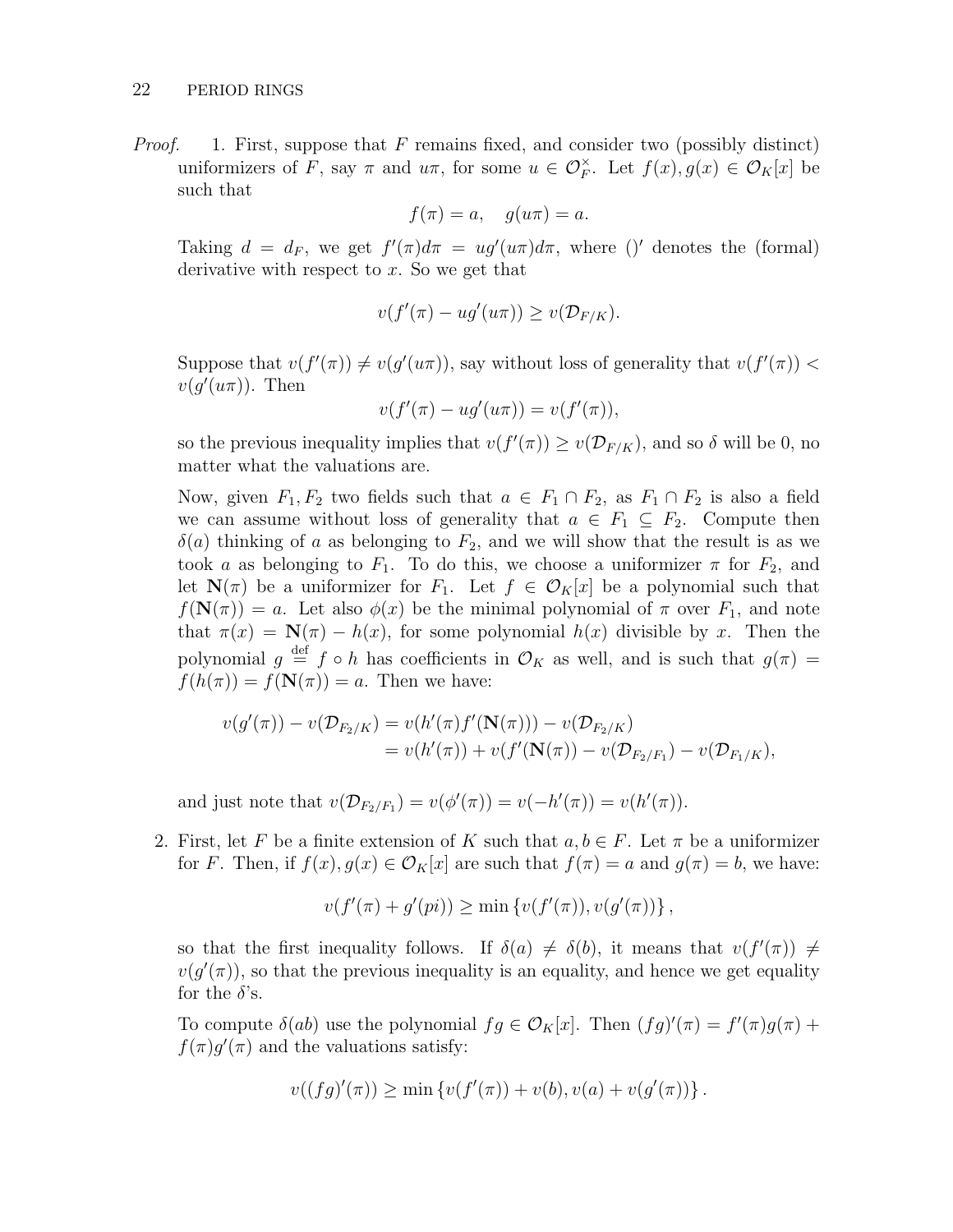3. If  $g(x) \in \mathcal{O}_K[x]$  is such that  $g(\pi) = a$ , then  $f(a) = f(g(\pi))$ , so we need to consider the polynomial  $f \circ g$ . Then we have

$$
(f \circ g)'(\pi) = f'(g(\pi)) \cdot g'(\pi),
$$

so that in valuations we get:

$$
\delta(f(a)) = \min \{ v(f'(a)) + v(g'(\pi)), 0 \} = \min \{ v(f'(a)) + \delta(a), 0 \} .
$$

4. Let F be a finite extension of K such that  $x, y \in F$ . Let  $\pi$  be a uniformizer in F. Write  $y = f(\pi)$  for some  $f(x) \in \mathcal{O}_K[x]$ . Then, as  $\mathcal{D}_{F/K}$  is the exact annihilator of  $\Omega_{\mathcal{O}_F/\mathcal{O}_K} \simeq (\mathcal{O}_F/\mathcal{D}_{F/K}) \cdot d\pi$ , we get

$$
xdy = xd(f(\pi)) = xf'(\pi)d\pi,
$$

so that

$$
xdy = 0 \iff xf'(\pi) \in \mathcal{D}_{F/K}
$$
  

$$
\iff v(x) + v(f'(\pi)) \ge v(\mathcal{D}_{F/K})
$$
  

$$
\iff v(x) + \delta(y) = 0.
$$

5. We know that  $\Omega \supseteq \Omega_{\mathcal{O}_F/\mathcal{O}_K} = (\mathcal{O}_F/\mathcal{D}_{F/K}) \cdot d\pi$ , so that to show that  $\delta$  is welldefined it is enough to show that if  $x \in \mathcal{D}_{F/K}$ , then  $\min\{v(x) + \delta(\pi), 0\} = 0$ . But  $\delta(\pi) = -\mathcal{D}_{F/K}$ , so that  $v(x) - \mathcal{D}_{F/K} \geq 0$ , and then the minimum is 0, as we wanted.

The compatibility with the previously defined  $\delta$  is then clear.

**Lemma 1.5.3.** Let M be a finite extension of  $\mathbf{Q}_p$ , and let  $K = M^{ur}$ . Then the natural map

$$
\Omega_{\mathcal{O}_{\overline{K}}/\mathcal{O}_M} \to \Omega_{\mathcal{O}_{\overline{K}}/\mathcal{O}_K}
$$

is an isomorphism.

Proof. From the fundamental exact sequence, this is equivalent to showing that

$$
\mathcal{O}_{\overline{K}} \otimes_{\mathcal{O}_K} \Omega_{\mathcal{O}_K/\mathcal{O}_M} = 0.
$$

But recall that

$$
\Omega_{\mathcal{O}_K/\mathcal{O}_M} = \varinjlim \Omega_{\mathcal{O}_L/\mathcal{O}_M},
$$

where L runs through all finite extensions  $M \subseteq L \subseteq K$ . Such an  $L/M$  is finite and unramified, which implies that  $\mathcal{O}_L/\mathcal{O}_M$  is étale. Hence

$$
\Omega_{\mathcal{O}_L/\mathcal{O}_M}=0.
$$

 $\Box$ 

 $\Box$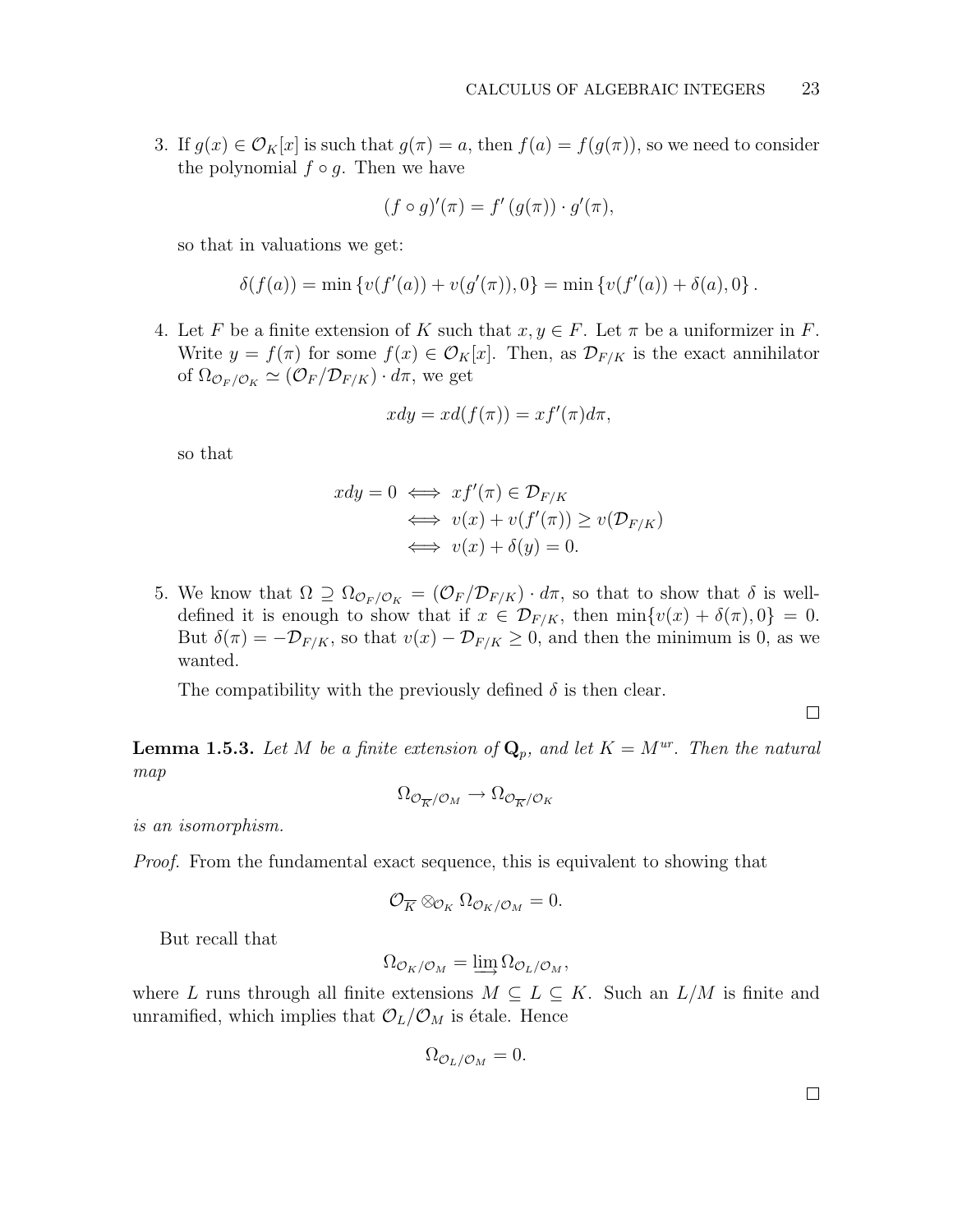Define a map  $\delta_M : \mathcal{O}_{\overline{K}} \to (-\infty, 0]$  via the formula:

$$
\delta_M(a) \stackrel{\text{def}}{=} -v\left(\text{Ann}_{\mathcal{O}_{\overline{K}}}(d_M(a))\right), \quad a \in \mathcal{O}_{\overline{K}},
$$

where we think of  $d_M(a) \in \Omega_{\mathcal{O}_{\overline{K}}/\mathcal{O}_M}$ .

Lemma 1.5.4. We have

$$
\delta_M = \delta_K.
$$

Proof. From Lemma 1.5.2 we know that

$$
\delta_K(a) = -v \left( \text{Ann}_{\mathcal{O}_{\overline{K}}}(d_K(a)) \right).
$$

This proves  $d_K(a) \in \Omega_{\mathcal{O}_{\overline{K}}/\mathcal{O}_K}$ , and the result follows from the previous lemma.  $\Box$ 

**Definition 1.5.5.** An extension  $L$  of  $K$  is said to be **deeply ramified** if there is some sequence  $\{F_n\}$  of finite extensions of K such that  $L = \bigcup_n F_n$ , and such that

$$
v(\mathcal{D}_{F_n/K}) \to \infty
$$
 when  $n \to \infty$ .

Remark. It follows, although we won't prove it here, that if this happens for a sequence  ${F_n}$  then it is also true for any other sequence  ${F_n'}$  such that  $L = \bigcup_n F_n'$ .

**Example.** Let K be a finite extension of  $\mathbf{Q}_p$ , or  $K = M^{\text{ur}}$ , where M is a finite extension of  $\mathbf{Q}_p$ . Then the extension  $L = K(\mu_{p^{\infty}}) = \cup_n K(\mu_{p^n})$  is deeply ramified. Also, Theorem 1.4.3 shows that any  $\mathbb{Z}_p$  extension of K is deeply ramified.

Recall that our object of interest is the module

$$
\Omega = \Omega_{\mathcal{O}_{\overline{K}}/\mathcal{O}_K} \simeq \Omega_{\mathcal{O}_{\overline{K}}/\mathcal{O}_M}.
$$

Note that  $\Omega$  is a torsion module: for any  $\omega \in \Omega$ , there exists  $N \geq 1$  such that  $p^N \omega = 0$ . In fact, one can take any  $N > -\delta(\omega)$ .

**Lemma 1.5.6.** Let  $a, b \in \mathcal{O}_{\overline{K}}$  be such that  $\delta(a) \leq \delta(b)$ . Then there exists  $c \in \mathcal{O}_{K[a,b]}$ such that  $cda = db$  as elements of  $\Omega$ .

*Proof.* If  $\delta(b) = 0$  then  $db = 0$ , so that we may take  $c = 0$ . Hence we assume that  $\delta(b) < 0.$ 

Let  $\pi$  be a uniformizer of  $K[a, b]$ . Let  $h_1(X), h_2(X) \in \mathcal{O}_K[X]$  be such that  $h_1(\pi) = a$ , and  $h_2(\pi) = b$ . Then:

$$
v(h'_{1}(\pi)) - v(\mathcal{D}_{K[a,b]/K}) = \delta(a) \leq \delta(b) = v(h'_{2}(\pi)) - v(\mathcal{D}_{K[a,b]/K}),
$$

so that  $v(h'_1(\pi)) \leq v(h'_2(\pi))$ . If

$$
c=\frac{h'_2(\pi)}{h'_1(\pi)}\in \mathcal{O}_{K[a,b]},
$$

then  $cda = db$  in  $\Omega_{\mathcal{O}_{K[a,b]}/\mathcal{O}_K}$ , which concludes the proof since  $\Omega_{\mathcal{O}_{K[a,b]}/\mathcal{O}_K} \hookrightarrow \Omega$ .  $\Box$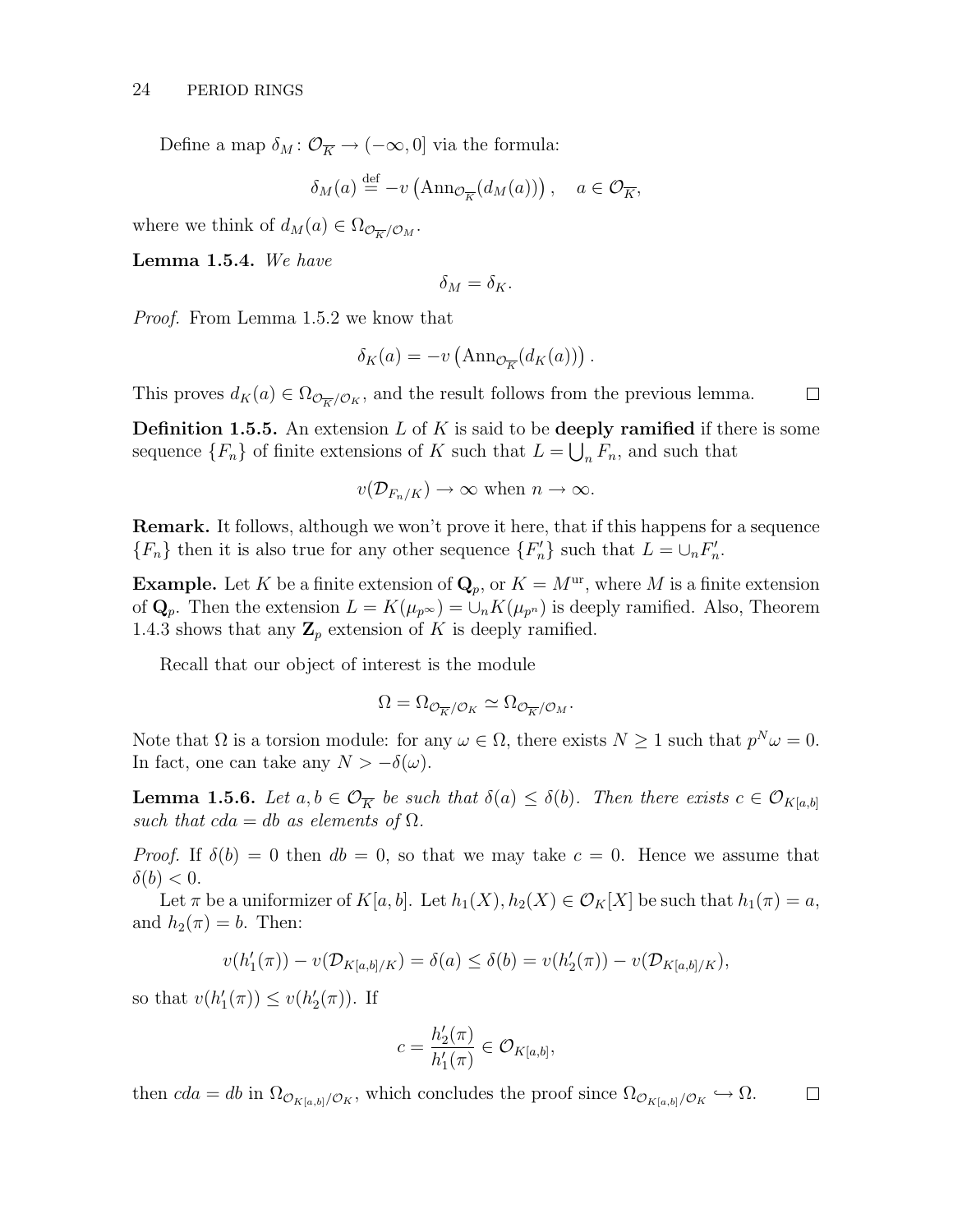**Lemma 1.5.7.** Let  $L/K$  be an algebraic extension of K. Then the following are equivalent:

- 1.  $\delta(\mathcal{O}_L)$  is unbounded.
- 2. If  $F/L$  is an algebraic extension of L then:

$$
\Omega_{\mathcal{O}_F/\mathcal{O}_K}=\mathcal{O}_F\cdot\Omega_{\mathcal{O}_L/\mathcal{O}_K}.
$$

as subgroups of  $\Omega$ . In particular, taking  $F = \overline{K}$  gives:

$$
\Omega_{\mathcal{O}_{\overline{K}}/\mathcal{O}_K}=\mathcal{O}_{\overline{K}}\cdot \Omega_{\mathcal{O}_L/\mathcal{O}_K}.
$$

*Proof.* We first claim that in any case,  $\Omega_{\mathcal{O}_L/\mathcal{O}_K} \subseteq \Omega_{\mathcal{O}_F/\mathcal{O}_K}$ . This has been proved for finite extensions, and since direct limits are exact, one obtains the inclusion for infinite extensions by passing to the limit. It follows that:

$$
\mathcal{O}_F\cdot \Omega_{\mathcal{O}_L/\mathcal{O}_K}\subseteq \Omega_{\mathcal{O}_F/\mathcal{O}_K},
$$

where we regard the left side as a subgroup, say.

Assume first that  $\delta(\mathcal{O}_L)$  is unbounded, and let  $udv \in \Omega_{\mathcal{O}_F/\mathcal{O}_K}$ . Let  $x \in \mathcal{O}_L$  be such that

$$
\delta(x) \le \delta(v).
$$

Then, by the previous lemma, there exists  $y \in \mathcal{O}_{K[x,v]} \subseteq \mathcal{O}_F$  such that  $ydx = dv$ . So  $uydx = u dv$  and we obtain the reverse inclusion.

Conversely, if  $\delta(\mathcal{O}_L)$  is bounded by  $-N$  for some  $N \in \mathbb{N}$ , then note that  $p^N$  annihilates  $\Omega_{\mathcal{O}_L/\mathcal{O}_K}$  by the basic properties of  $\delta$ . On the other hand,  $\Omega$  is not annihilated by any fixed power of p, so that  $\Omega \neq \mathcal{O}_{\overline{K}} \cdot \Omega_{\mathcal{O}_L/\mathcal{O}_K}$ . This finishes the proof of the lemma.  $\Box$ 

**Theorem 1.5.8.** Let L be an algebraic extension of K. Then the following statements are equivalent:

- 1. L is deeply ramified over K.
- 2.  $\delta(\mathcal{O}_L)$  is unbounded.
- 3.  $\Omega_{\mathcal{O}_L/\mathcal{O}_K}$  is a nonzero p-divisible group.
- 4. For every algebraic extension  $F/L$  we have  $\omega_{\mathcal{O}_F/\mathcal{O}_L} = 0$ .
- 5. For every algebraic extension  $F/L$  we have  $\omega_{\mathcal{O}_F/\mathcal{O}_K} = \mathcal{O}_F \cdot \Omega_{\mathcal{O}_L/\mathcal{O}_K}$ .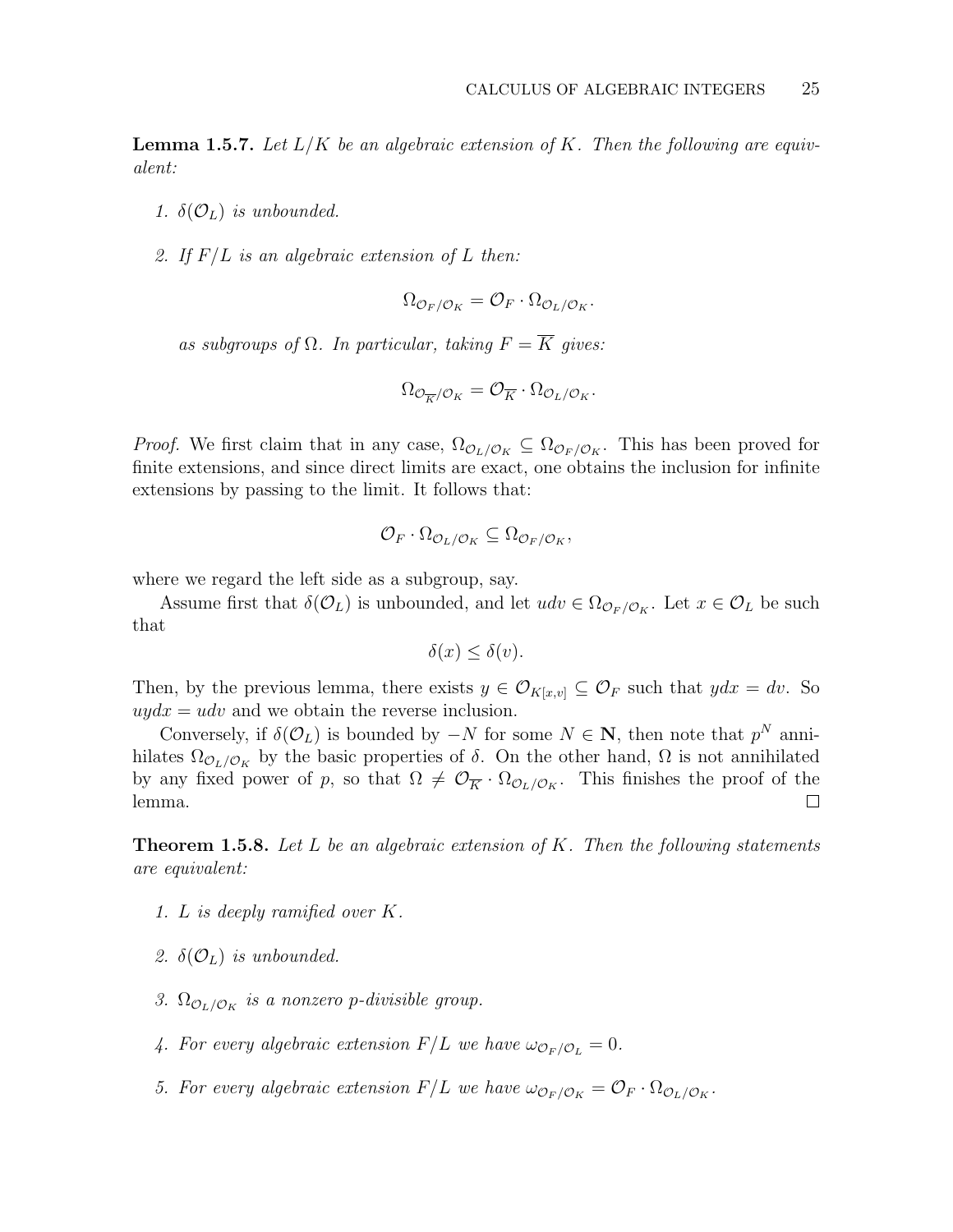*Proof.* 2  $\iff$  5: This was done in the previous lemma.

1  $\iff$  2: For this it is enough to show that if  $K ⊆ N ⊆ L$ , N/K finite and π is a uniformizer for N, then  $\delta(\pi) = -v(\mathcal{D}_{N/K})$ . Since this is in fact true, this establishes the equivalence.

 $4 \iff 5$ : This follows formally from the fundamental exact sequence corresponding to:

$$
\mathcal{O}_K \subseteq \mathcal{O}_L \subseteq \mathcal{O}_F.
$$

 $2 \implies 3$ : Let  $\omega \in \Omega_{\mathcal{O}_L/\mathcal{O}_K}$ . We want to find  $\eta \in \Omega_{\mathcal{O}_L/\mathcal{O}_K}$  such that  $\omega = p\eta$ . Write  $\omega = u dv$  and find  $x \in \mathcal{O}_L$  such that  $\delta(x) \leq \delta(v) - 1$ . Then there exists  $y \in \mathcal{O}_L$  such that  $pydx = dv$ , and we are done.

 $3 \implies 2$ : The proof will be by contradiction; suppose that  $\delta(\mathcal{O}_L)$  is bounded. Let  $\varepsilon = \inf_{a \in \mathcal{O}_L} {\{\delta(a)\}}$ , which is strictly less than 0. Let  $x \in \mathcal{O}_L$  be such that  $0 \leq \delta(x) - \varepsilon \leq$ 1/2. As  $\Omega_{\mathcal{O}_L/\mathcal{O}_K}$  is p-divisible, one can find  $a, b \in \mathcal{O}_L$  such that  $dx = padb$ . But then

$$
\delta(x) = 1 + v(a) + \delta(b) \implies \delta(b) \le \delta(x) - 1 \le \varepsilon - 1/2 < \varepsilon,
$$

which contradicts the definition of  $\varepsilon$ .

**Remark.** Using Lemma 1.5.3, we can replace K by M in the previous theorem.

Let  $L = \overline{K}$ , where still  $K = M^{ur}$ . Then L is a deeply ramified extension of K, and the previous theorem implies that  $\Omega = \Omega_{\mathcal{O}_{\overline{K}}/\mathcal{O}_M}$  is a *p*-divisible group. Every *p*-divisible group has an associated **Tate module**, which we construct below for  $\Omega$ .

For every  $n \geq 1$ , consider the submodule of  $\Omega$ :

$$
\Omega[p^n] \stackrel{\text{def}}{=} \{ \omega \in \Omega \mid p^n \omega = 0 \}.
$$

Multiplication by p gives a natural map  $\Omega[p^{n+1}] \to \Omega[p^n]$ , so that the submodules  $\Omega[p^n]$  define a projective system. Let:

$$
T_p\Omega \stackrel{\text{def}}{=} \varprojlim_n \Omega[p^n].
$$

Let  $G_M = \text{Gal}(\overline{K}/M)$ . For  $\omega = adb \in \Omega$ , if  $\sigma \in G_M$  we can define

$$
\sigma(\omega) \stackrel{\text{def}}{=} \sigma(a)d(\sigma(b)).
$$

It is an easy exercise to show that this is well-defined, and that it gives a continuous action of  $G_M$  on  $\Omega$ . Also,  $G_M$  acts on each of the discrete modules  $\Omega[p^n]$ , so that it acts continuously on  $T_p\Omega$  when this is given the *p*-adic topology.

**Definition 1.5.9.** The Tate module of  $\Omega$  is the  $G_M$ -module  $T_p\Omega$ .

 $\Box$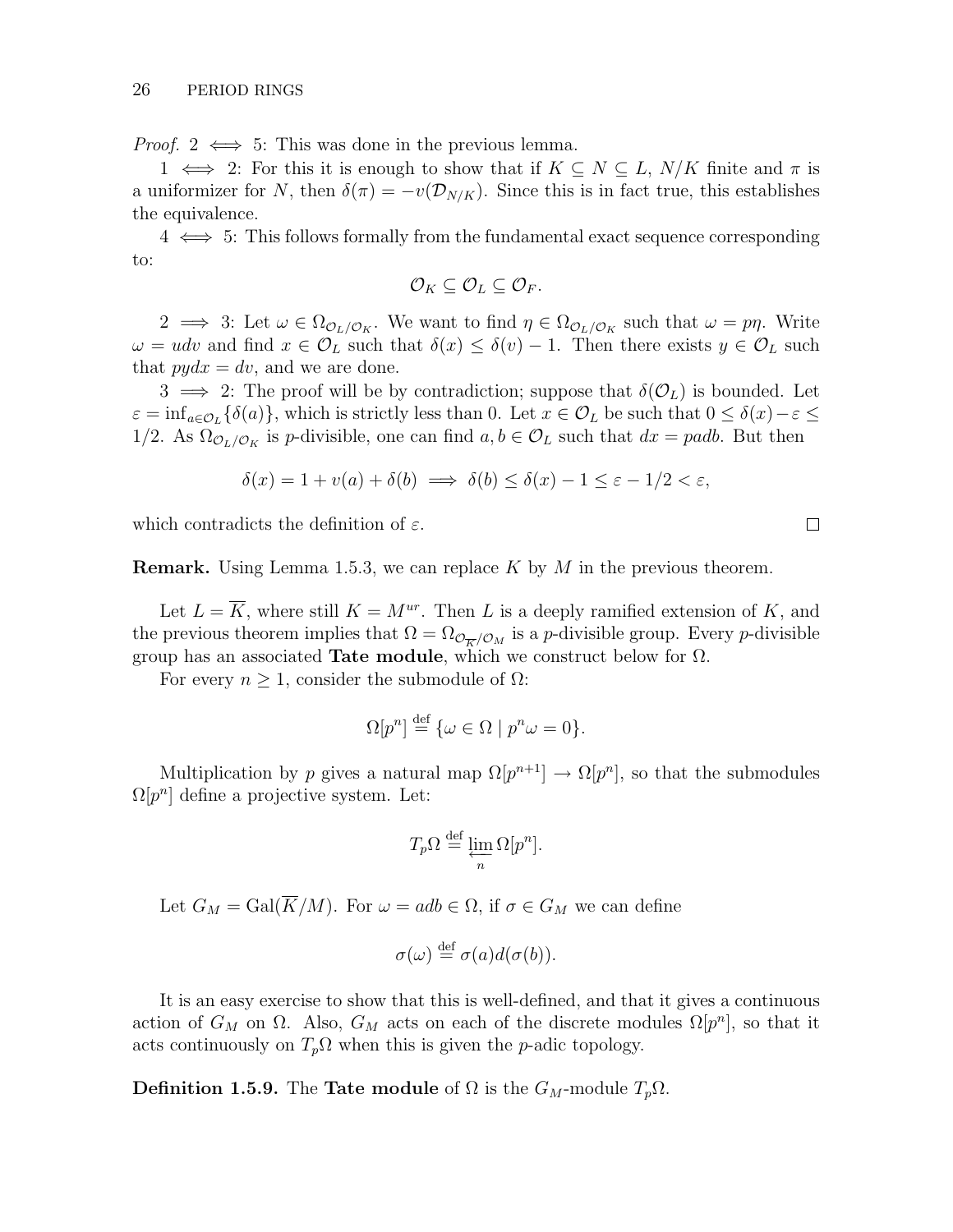# 1.6 Cyclotomic twists

In this section K will denote a finite extension of  $\mathbf{Q}_p$ .

Fix a compatible sequence of primitive p<sup>n</sup>th roots of unity  $\varepsilon = (\varepsilon^{(n)})_{n \geq 0} \subseteq \overline{K}$ . Compatible means that  $(\varepsilon^{(n+1)})^p = \varepsilon^{(n)}$ .

Definition 1.6.1. The cyclotomic character is the continuous homomorphism:

$$
\chi\colon G_K\to \mathbf{Z}_p^\times
$$

defined by the formula:

$$
\sigma(\varepsilon^{(n)}) = (\varepsilon^{(n)})^{\chi(\sigma)}.
$$

If  $\mu_{p^n}$  denotes the group of  $p^n$ th roots of unity, which we write additively as  $\varepsilon^{(n)}$ .  $\mathbf{Z}/p^n\mathbf{Z}$ , then there is a map:

$$
\pmb{\mu}_{p^n} \to \pmb{\mu}_{p^{n-1}}, \quad \varepsilon^{(n)} \mapsto \varepsilon^{(n-1)} = \left(\varepsilon^{(n)}\right)^p.
$$

Set:

$$
\mathbf{Z}_p(1) \stackrel{\text{def}}{=} T_p \mathbb{G}_m \stackrel{\text{def}}{=} \varprojlim_n \mathbf{\mu}_{p^n} \simeq \varepsilon \cdot \mathbf{Z}_p,
$$

with the  $G_K$  action given by

$$
\sigma(a\varepsilon) = a\sigma(\varepsilon) = a\chi(\sigma)\varepsilon = \chi(\sigma)(a\varepsilon).
$$

For every  $n \geq 1$ , define also:

$$
\mathbf{Z}_{p}(n) \stackrel{\text{def}}{=} \underbrace{\mathbf{Z}_{p}(1) \otimes_{\mathbf{Z}_{p}} \cdots \otimes_{\mathbf{Z}_{p}} \mathbf{Z}_{p}(1)}_{n \text{ times}},
$$

and if  $n \leq -1$  we let  $\mathbf{Z}_p(n) \stackrel{\text{def}}{=} \text{Hom}(\mathbf{Z}_p(-n), 1)$ .

The Galois action of these twists  $\mathbf{Z}_p(1)$  is actually quite simple:  $x \in \mathbf{Z}_p(n)$  and  $\sigma \in G_K$ , then we have

$$
\sigma(x) = \chi(\sigma)^n x.
$$

We also set  $\overline{K}(1) \stackrel{\text{def}}{=} \overline{K} \otimes_{\mathbf{Z}_p} \mathbf{Z}_p(1) = \overline{K} \otimes \varepsilon$ , where  $G_K$  acts diagonally: if  $x \in \overline{K}$  and  $\sigma \in G_K$ ,

$$
\sigma(x\otimes\varepsilon)=\sigma(x)\otimes\chi(\sigma)\varepsilon=\chi(\sigma)\sigma(x)\otimes\varepsilon.
$$

Following the work of Fontaine, define a function  $f: \overline{K}(1) \to \Omega = \Omega_{\mathcal{O}_{\overline{K}}/\mathcal{O}_K}$  by the formula:

$$
f(x \otimes \varepsilon) \stackrel{\text{def}}{=} a \frac{d\varepsilon^{(n)}}{\varepsilon^{(n)}} \in \Omega,
$$

if  $x = a/p^n$  with  $a \in \mathcal{O}_{\overline{K}}$ .

**Remark.** This is well defined: if  $x = \frac{a}{p^n} = \frac{b}{p^m}$ , with  $a, b \in \mathcal{O}_{\overline{K}}$ , then it is easy to check that  $a \operatorname{dlog} \varepsilon^{(n)} = b \operatorname{dlog} \varepsilon^{(m)}$ .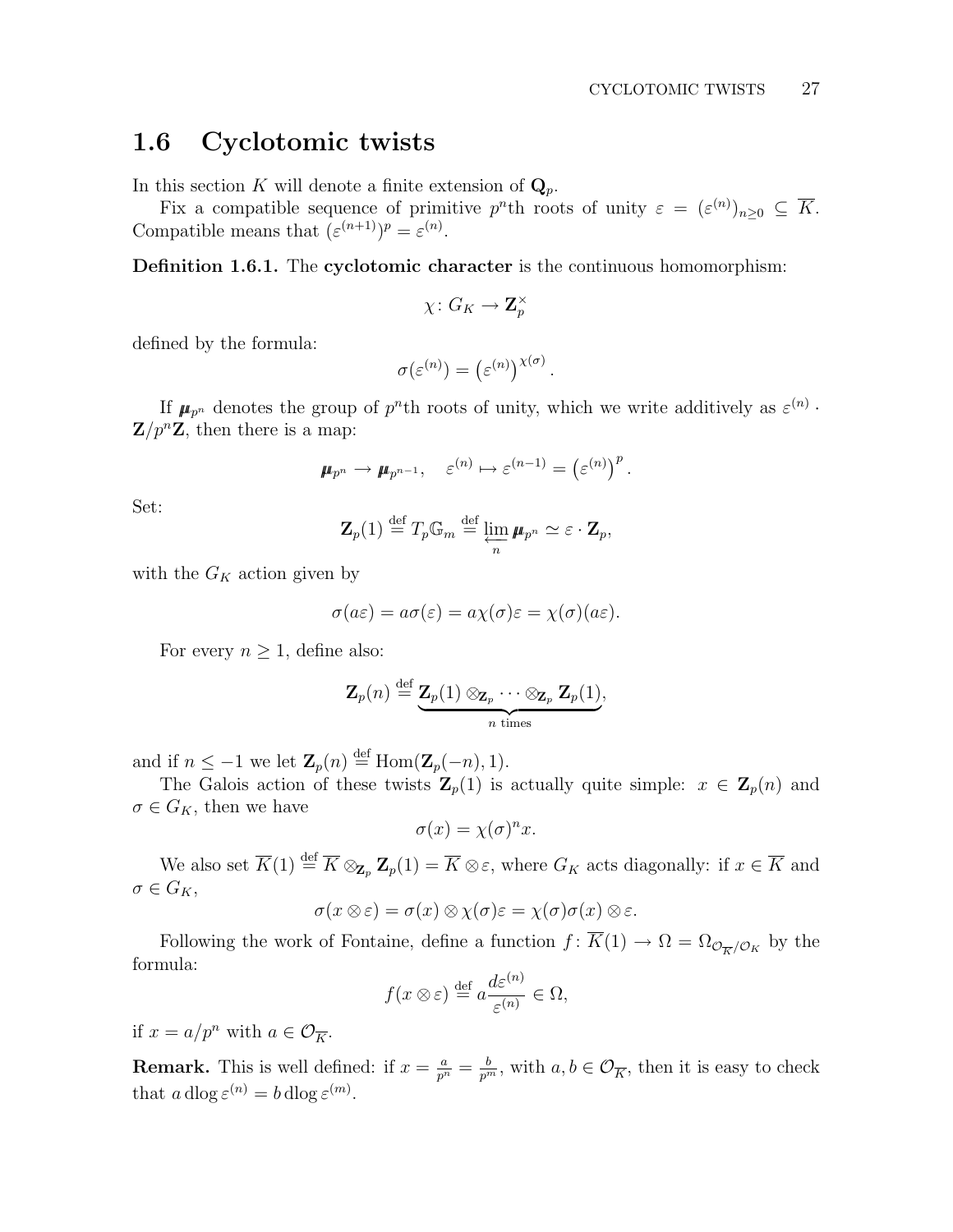**Theorem 1.6.2** (Fontaine). The following properties for  $f$  hold:

- 1. f is an  $\mathcal{O}_K$ -liner map which is  $G_K$ -equivariant.
- 2. f is surjective.
- 3. ker  $f = D(1) = D \otimes \varepsilon$ , where

$$
D = \left\{ x \in \overline{K} \mid v(x) \ge -v(\mathcal{D}_{K/\mathbf{Q}_p}) - \frac{1}{p-1} \right\}.
$$

*Proof.* For the first property, take  $x \otimes \varepsilon \in \overline{K}(1)$  and write  $x = a/p^n$  where  $a \in \mathcal{O}_{\overline{K}}$ ,  $n \geq 0$ . Hence for any  $\sigma \in G_K$ , one has  $\sigma(a) \in \mathcal{O}_{\overline{K}}$  as well. It follows that:

$$
f(\sigma(x\otimes\varepsilon))=f((\sigma(a)\chi(\sigma)/p^n)\otimes\varepsilon)=\frac{\sigma(a)\chi(\sigma)}{p^n}\frac{d(\varepsilon^{(n)})}{\varepsilon^{(n)}}.
$$

On the other hand:

$$
\sigma(f(x \otimes \varepsilon)) = \sigma\left(a\frac{d(\varepsilon^{(n)})}{\varepsilon^{(n)}}\right) = \sigma(a)\frac{d(\sigma(\varepsilon^{(n)}))}{\sigma(\varepsilon^{(n)})}.
$$

Recall that  $\sigma$  acts on  $\varepsilon$  via the cyclotomic character. If  $\chi(\sigma) = m + p^n \alpha$  for  $m \in \mathbb{Z}$  and  $\alpha \in \mathbf{Z}_p$ , then:

$$
\sigma(\varepsilon^{(n)}) = (\varepsilon^{(n)})^{\chi(\sigma)} = (\varepsilon^{(n)})^m,
$$

and hence:

$$
d(\sigma(\varepsilon^{(n)})) = m(\varepsilon^{(n)})^{m-1} d(\varepsilon^{(n)}) = \chi(\sigma)(\varepsilon^{(n)})^{m-1} d(\varepsilon^{(n)}),
$$

where the last equality above follows since  $p^n$  annihilates  $d(\varepsilon^{(n)})$ . Splicing these two computations together gives:

$$
\sigma(f(x\otimes \varepsilon))=\sigma(a)\frac{d(\sigma(\varepsilon^{(n)}))}{\sigma(\varepsilon^{(n)})}=f(\sigma(x\otimes \varepsilon)).
$$

For the second property we begin by showing that:

$$
\delta_{\mathbf{Q}_p}(\varepsilon^{(n)}) = -n + \frac{1}{p-1},
$$

for all  $n \geq 1$ . This is quite simple at this point, as in theorem 1.4.3 we showed that:

$$
v(\mathcal{D}_{\mathbf{Q}_p(\varepsilon^{(n)})/\mathbf{Q}_p})=n-\frac{1}{p-1}.
$$

Note that  $\pi_n = \varepsilon^{(n)} - 1$  is a uniformizer for  $\mathbf{Q}_p(\varepsilon^{(n)})$ , and  $f(X) = X + 1$  obviously satisfies  $f(\pi_n) = \varepsilon^{(n)}$ . Since  $f'(X) = 1$ , we see that in this case:

$$
\delta_{\mathbf{Q}_p}(\varepsilon^{(n)}) = v(f'(\pi_n)) - v(\mathcal{D}_{\mathbf{Q}_p(\varepsilon^{(n)})/\mathbf{Q}_p}) = -n + \frac{1}{p-1}.
$$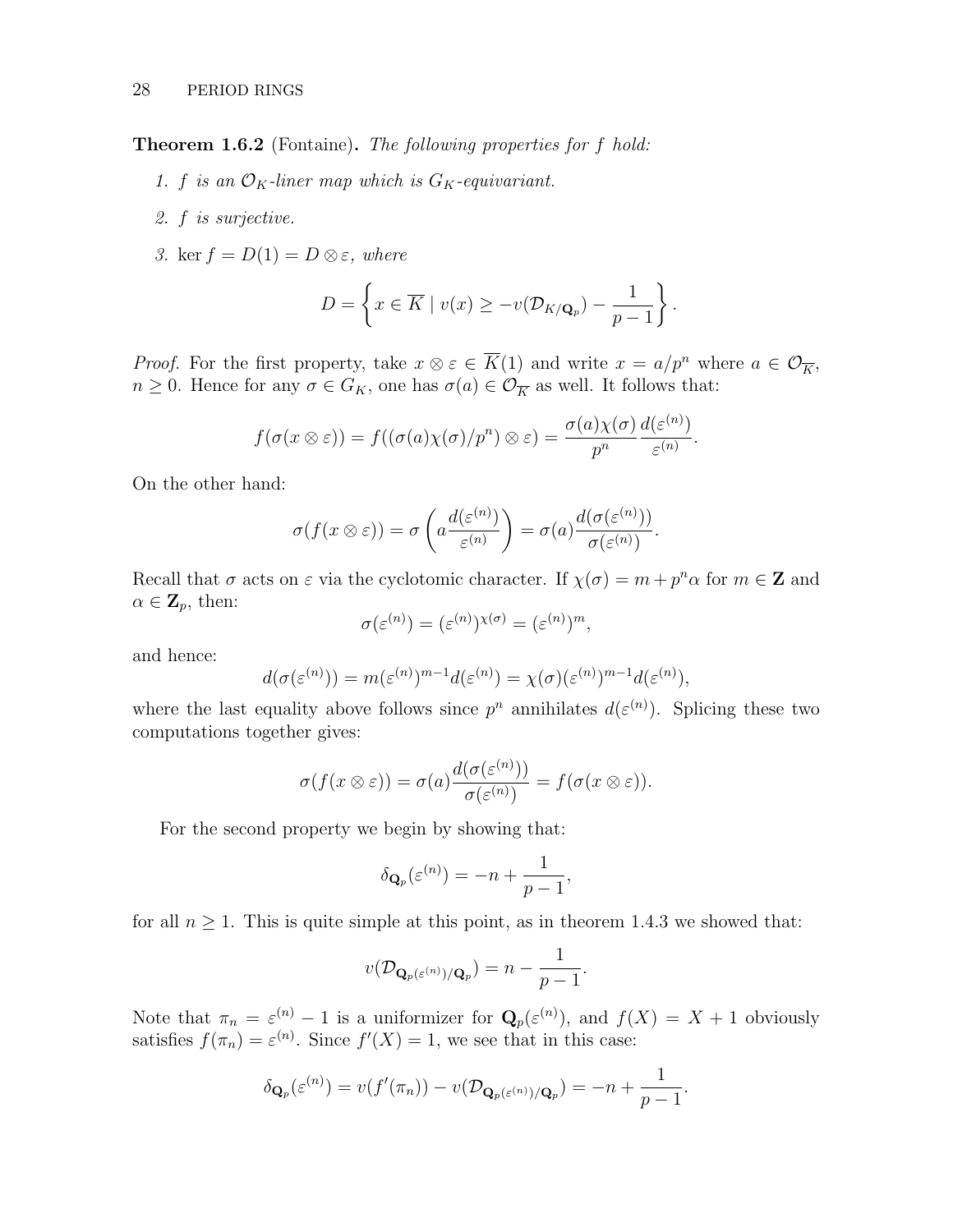$\Box$ 

Note also that multiplicativity of the different in finite towers gives:

$$
\delta_K(\varepsilon^{(n)}) = \delta_{\mathbf{Q}_p}(\varepsilon^{(n)}) + v(\mathcal{D}_{K/\mathbf{Q}_p}).
$$

Let  $\omega \in \Omega$  and write  $\omega = u dv$  for u, v in some finite extension of K. The preceding computation shows that there exists an integer  $n \geq 1$  such that:

$$
\delta_K(\varepsilon^{(n)}) \le \delta_K(v).
$$

Hence lemma 1.5.6 shows that there exists  $a \in \mathcal{O}_{\overline{K}}$  such that:

$$
ad(\varepsilon^{(n)}) = dv.
$$

For this a write  $x = (au/p^n) \varepsilon^{(n)}$ , which is an element of  $\overline{K}$ . Now one simply computes:

$$
f(x \otimes \varepsilon) = au\varepsilon^{(n)} \frac{d(\varepsilon^{(n)})}{\varepsilon^{(n)}} = u dv = \omega,
$$

which shows that  $f$  is surjective.

For the final claim note that for  $x = a/p^n$  with  $a \in \mathcal{O}_{\overline{K}}$  and  $n \geq 1$ :

$$
f(x \otimes \varepsilon) = 0 \iff ad(\varepsilon^{(n)}) = 0
$$
  

$$
\iff v(a) + \delta_K(\varepsilon^{(n)}) \ge 0
$$
  

$$
\iff v(a) + n + \frac{1}{p-1} + v(\mathcal{D}_{K/\mathbf{Q}_p}) \ge 0
$$
  

$$
\iff v(x) = v(a/p^n) \ge -v(\mathcal{D}_{K/\mathbf{Q}_p}) - \frac{1}{p-1}.
$$

This concludes the proof of the theorem.

Corollary 1.6.3. Let  $\xi_K \in \overline{K}$  be such that  $v(\xi_K) = -v(\mathcal{D}_{K/\mathbf{Q}_p}) - \frac{1}{p-1}$  $\frac{1}{p-1}$ . Then:

$$
D(1) \simeq \xi_K \mathcal{O}_{\overline{K}}(1),
$$

and there is an exact sequence of  $G_K$ -modules:

$$
0 \longrightarrow D(1) \longrightarrow \overline{K}(1) \longrightarrow \Omega \longrightarrow 0.
$$

Since multiplication by  $p^n$  commutes with the  $G_K$ -action, one deduces commutative diagrams of  $G_K$ -modules with exact rows:

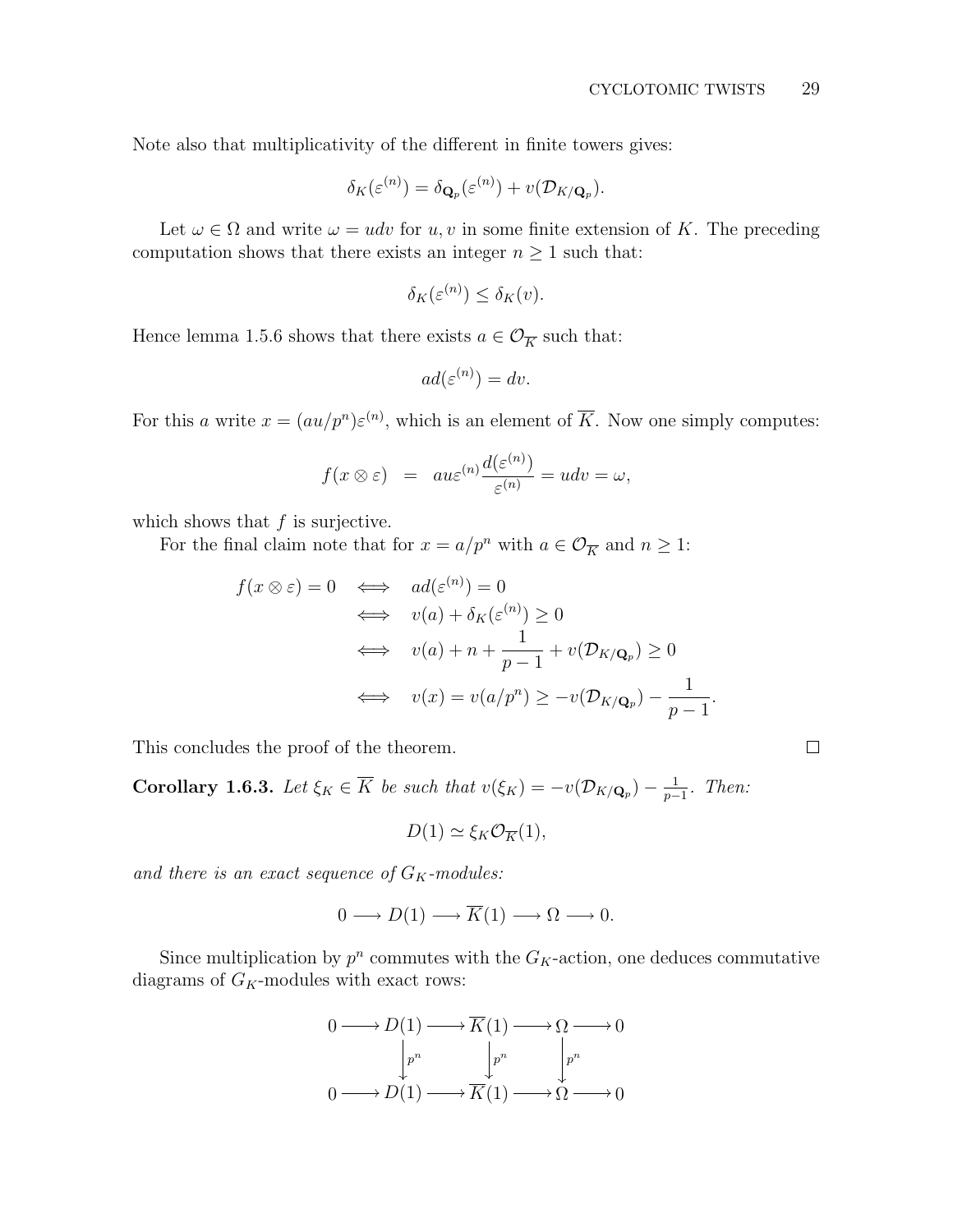for every  $n \geq 0$ . The middle map is obviously an isomorphism. Note that  $D(1)$  is torsion free, which implies that the leftmost vertical map is injective. Analogously, the p-divisibility of  $\Omega$  shows that the rightmost vertical map is surjective. The snake lemma thus gives an isomorphism of  $G_K$ -modules:

$$
\delta_n \; : \; \Omega[p^n] \simeq (D/p^n D)(1).
$$

These all fit together to give an isomorphism:

$$
T_p\Omega \simeq \underleftarrow{\lim} (D/p^n D)(1) \simeq \widehat{D}(1) \simeq \xi_K \mathcal{O}_{\mathbf{C}_p}(1),
$$

where  $\xi_K$  is as in the preceding corollary. Hence:

$$
V_p(\Omega) = T_p \Omega \otimes_{\mathbf{Z}_p} \mathbf{Q}_p \simeq \mathbf{C}_p(1)
$$

as  $G_K$ -modules. This gives a deep geometric interpretation of the  $G_K$ -module  $\mathbf{C}_p(1)$ .

# 1.7 Continuous representations

In this section we again fix a finite extension  $K/Q_p$  contained in our fixed algebraic closure K.

Let  $U$  be a topological abelian group along with a map:

$$
f\colon G_K\times U\to U
$$

which we will denote as  $(\sigma, x) \mapsto \sigma x$ . If f is continuous for the product topology on  $G_K \times U$ , and moreover gives a linear action of  $G_K$  on U, then we say that U is a continuous  $G_K$ -representation.

**Example.** If U is a discrete abelian group and  $G_K$  acts on U algebraically, then the action is continuous if and only if the stabilizer subgroup  $\mathrm{stab}_{G_K}(x)$  is open in  $G_K$  for all  $x \in U$ . If  $E/K$  is an elliptic curve, then  $U = E[p^n](\overline{K})$  is a naturally occurring example of such a group. Similarly for the étale cohomology groups of varieties over  $K$  with finite coefficients. We will refer to such examples as **discrete**  $G_K$ -representations.

**Example** (*p*-adic representations of  $G_K$ ). If V is a finite dimensional  $\mathbf{Q}_p$  vector space, then it has a unique canonical  $p$ -adic topology which makes  $V$  into a topological vector space. It can be defined by choosing a basis for V and thereby identifying  $V \simeq \mathbf{Q}_p^n$  for some  $n \geq 0$ . Suppose that  $G_K$  acts continuously on the additive group of V, such that if  $a \in \mathbf{Q}_p$  then:

$$
\sigma(av) = a\sigma(v)
$$

for all  $v \in V$  and  $\sigma \in G_K$ . Then V is said to be a *p*-adic representation.

Fix a  $\mathbf{Q}_p$ -basis for V, say  $e = \{e_1, \ldots, e_n\}$ . For each  $\sigma \in G_K$  write:

$$
\sigma(e_j) = \sum_{i=1}^n a_{ij}(\sigma)e_i
$$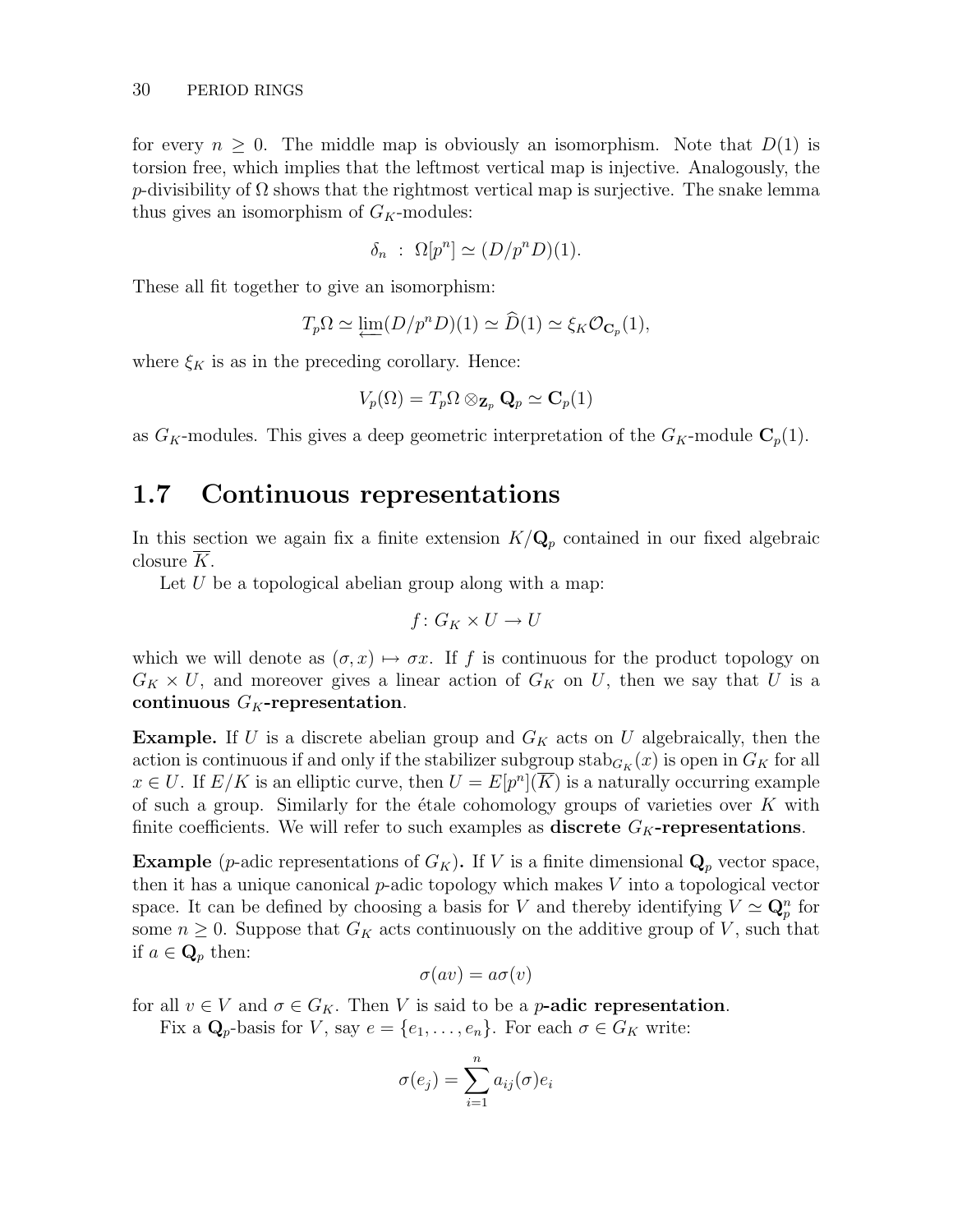for  $a_{ij}(\sigma) \in \mathbf{Q}_p$ . This gives a matrix  $A(\sigma) = (a_{ij}(\sigma)) \in GL_n(\mathbf{Q}_p)$ . One obtains a map:

$$
\rho_{V,e} \; : \; G_K \longrightarrow \text{GL}_n(\mathbf{Q}_p),
$$

which is in fact a continuous group homomorphism.

Since  $G_K$  is a compact group, the image of  $\rho_{V,e}$  lies in one of the maximal compact subgroups of  $GL_n(\mathbf{Q}_p)$ . Changing the basis e amounts to conjugating  $\rho_{V,e}$ , and all maximal compact subgroups of  $GL_n(\mathbf{Q}_p)$  are conjugate. It follows that there is a choice of basis  $e$  for  $V$  such that:

$$
\operatorname{im}\rho_{V,e}\subset\operatorname{GL}_n(\mathbf{Z}_p).
$$

For this choice of basis define:

$$
T=\mathbf{Z}_p e_1\oplus\cdots\oplus\mathbf{Z}_p e_n.
$$

This gives a  $\mathbb{Z}_p$ -lattice  $T \subset V$  that is preserved by  $G_K$ . For each  $n \geq 1$  one thus obtains an induced continuous action of  $G_K$  on the finite discrete groups  $T/p^nT$ . One thus obtains:

$$
V \simeq T \otimes_{\mathbf{Z}} \mathbf{Q}_p \simeq (\underleftarrow{\lim} T/p^n T) \otimes_{\mathbf{Z}_p} \mathbf{Q}_p.
$$

This realizes V as a limit of finite discrete  $G_K$ -representations, with p inverted. One can hence deduce information about V by studying finite discrete  $G_K$ -representations.

We introduce at this point the following two categories:

 $\mathbf{Rep}^{\text{cont}}(G_K) = \{$  continuous  $G_K$ -representations on topological abelian groups},

and:

$$
\operatorname{Rep}_{\mathbf{Q}_p}(G_K) = \{p\text{-adic representations of } G_K\}.
$$

Note that forgetting the linear structure of objects in  $\mathbf{Rep}_{\mathbf{Q}_p}(G_K)$  gives a functor

$$
\mathbf{Rep}_{\mathbf{Q}_p}(G_K) \to \mathbf{Rep}^{\mathrm{cont}}(G_K),
$$

which is a fully faithful embedding. To see that the embedding is full, one notes that an additive morphism f of  $\mathbf{Q}_p$ -vectorspaces satisfies

$$
f(rv) = rf(v), \quad \text{for all } r \in \mathbf{Q}.
$$

Thus continuity of f and the density of  $\mathbf Q$  in  $\mathbf Q_p$  ensure the  $\mathbf Q_p$ -linearity of f. In this way  $\mathbf{Rep}_{\mathbf{Q}_p}(G_K)$  is a *full* subcategory of  $\mathbf{Rep}^{\text{cont}}(G_K)$ .

**Example.** Let  $V \in \text{Rep}_{\mathbf{Q}_p}(G_K)$  and put  $W = V \otimes_{\mathbf{Q}_p} \mathbf{C}_p$ . If  $\sigma \in G_K$  then define an action of  $G_K$  on W by:

$$
\sigma(v \otimes x) = \sigma(v) \otimes \sigma(x).
$$

Then one can show that the action on  $W$  is continuous for the natural p-adic topology. As a  $\mathbf{Q}_p$ -vector space, W is infinite dimensional. It is also naturally a finite dimensional  $\mathbf{C}_p$ -vector space via the second factor of W. However, the  $G_K$  action of  $\mathbf{C}_p$  does not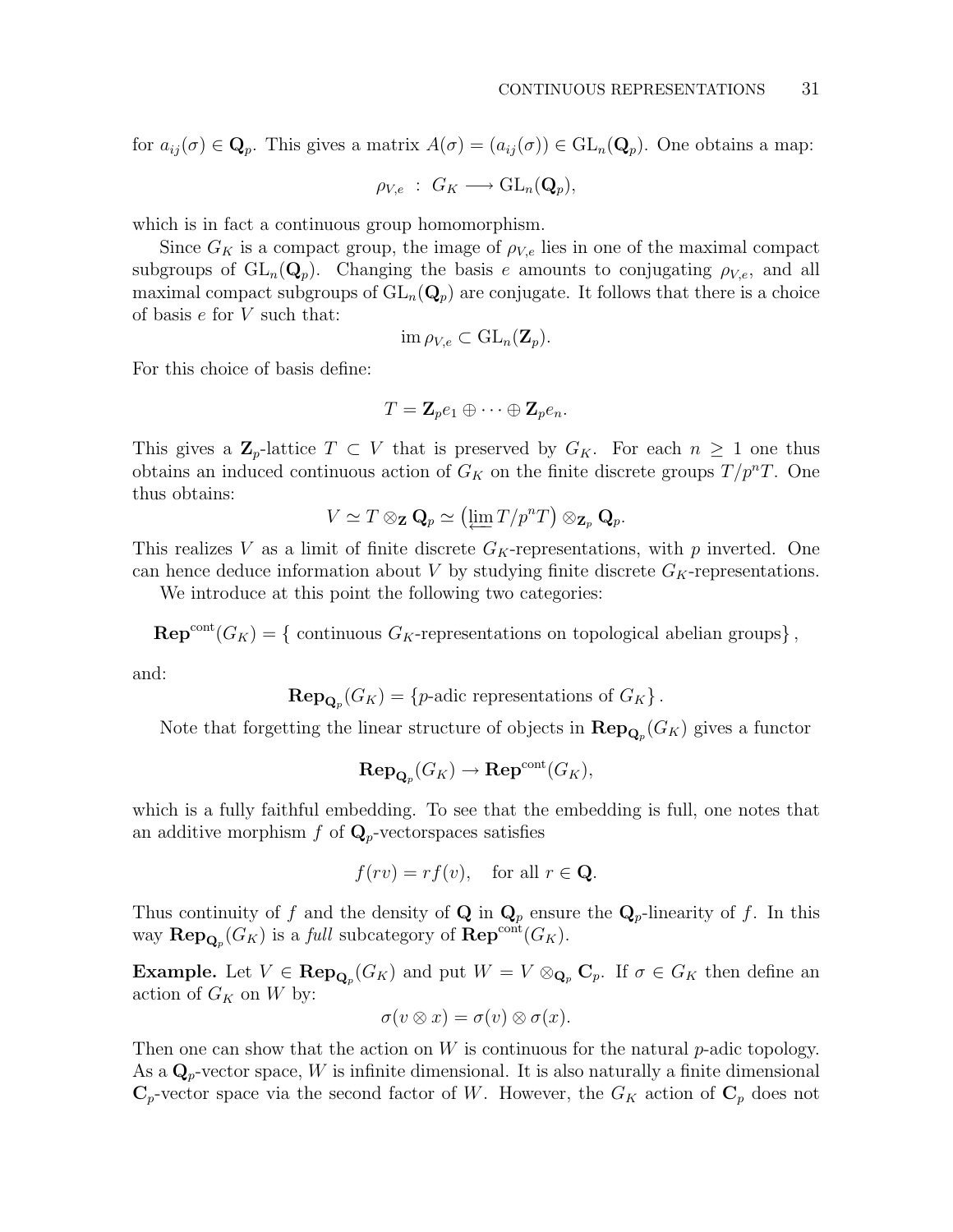commute with scalar multiplication by elements in  $C_p$ . Rather, the action is semi**linear**: for  $a \in \mathbb{C}_p$  one has

$$
\sigma(a(v\otimes x))=\sigma(v\otimes (ax))=\sigma(v)\otimes (\sigma(a)\sigma(x))=\sigma(a)\sigma(v\otimes x).
$$

One can attempt to copy what was done above, and fix a  $\mathbb{C}_p$  basis for W to obtain a map:

$$
\rho\;:\; G_K\longrightarrow \mathrm{GL}_n(\mathbf{C}_p).
$$

Since the  $G_K$  action is only semi-linear, one obtains a cocycle, or crossed homomorphism, rather than a group homomorphism. Thus:

$$
\rho \in H^1(G_K, GL_n(\mathbf{C}_p)),
$$

which is a pointed set.

Let  $T \subset V$  be a  $G_K$ -invariant  $\mathbf{Z}_p$ -lattice as above. Then put:

$$
W_0=T\otimes_{{\mathbf{Z}}_p}{\mathcal O}_{{\mathbf{C}}_p}.
$$

Note that using the basis for  $T$ , we can identify  $W_0$  inside W. Under this identification one has  $\sigma(W_0) \subset W$  for all  $\sigma \in G_K$ . Also:

$$
W_0\otimes_{\mathbf{Z}_p}\mathbf{Q}_p\simeq W.
$$

Once again we see that  $W$  can be regarded as a limit of discrete (although not finite)  $G_K$ -representations:

$$
W_0 \simeq \varprojlim \left( T \otimes_{\mathbf{Z}_p} \mathbf{Q}_p / p^n (T \otimes_{\mathbf{Z}_p} \mathbf{Q}_p) \right),
$$

followed by inverting  $p$ .

**Example.** Take  $V \in \text{Rep}_{\mathbf{Q}_p}(G_K)$  and put  $W_{\text{cris}} = V \otimes_{\mathbf{Q}_p} B_{\text{cris}}^+$ , where  $B_{\text{cris}}^+$  is a field to be defined below. It is again the case that  $B_{\text{cris}}^{+}$  contains a *p*-adically complete lattice. Thus, we will see that  $W_{\text{cris}}$  is also a limit of discrete modules with p inverted.

**Example.** We will also define the deRham period ring  $B_{dR}^+$ . The above phenomena will not hold for:

$$
W_{dR}=V\otimes_{\mathbf{Q}_p}B^+_{dR}.
$$

One thus requires different methods to study these representations.

# 1.8 Continuous group cohomology

## 1.8.1 Cohomology of finite groups

Let G be a finite group. Denote by  $\mathbf{Rep}\,G$  the category of G-modules (or representations of  $G$ ). Its objects are abelian groups M endowed with a  $G$ -action which respects the additive structure. That is, there is a map

$$
G \times M \to M, \quad (\sigma, m) \mapsto \sigma m,
$$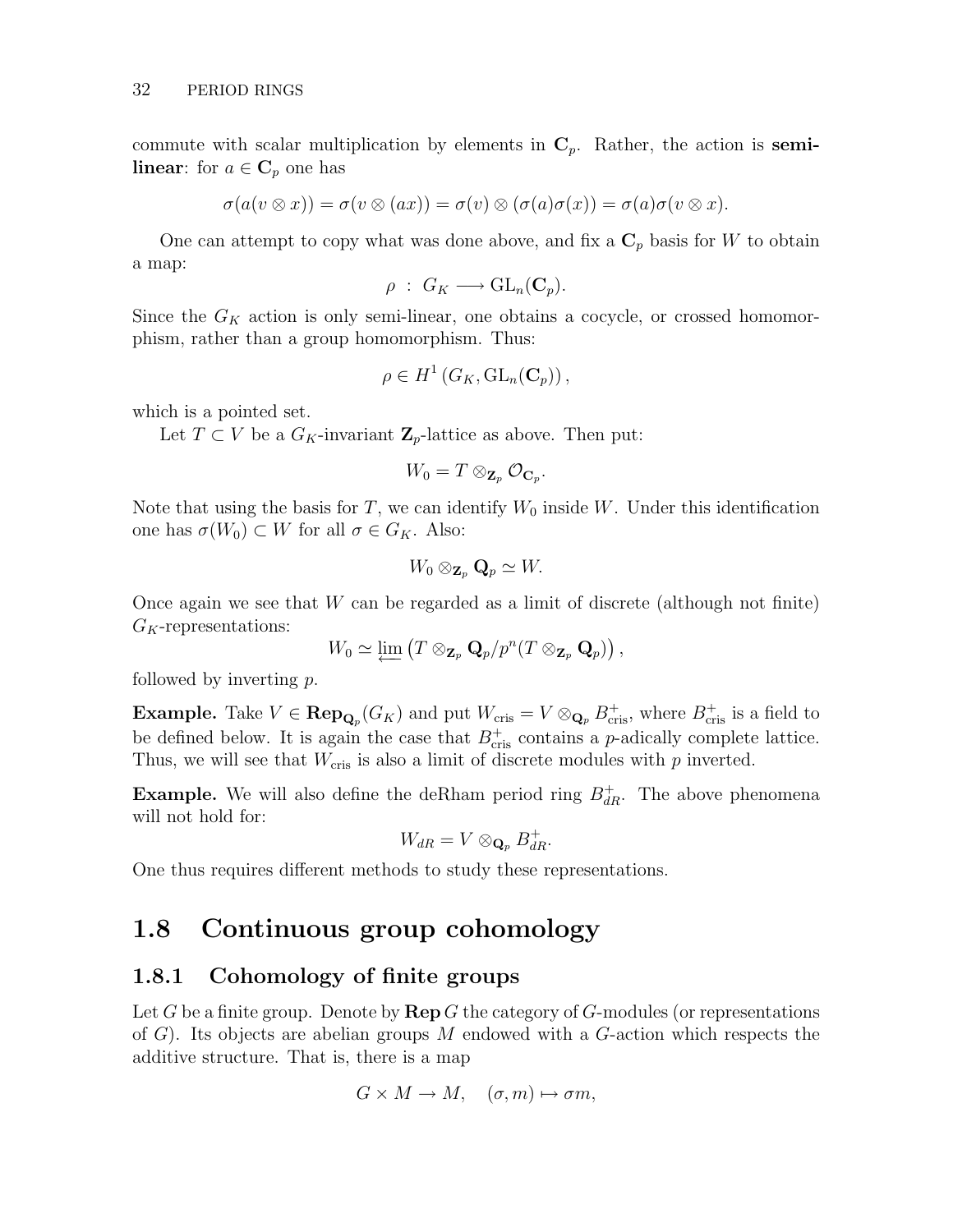satisfying, for all  $\sigma, \tau \in G$ , and for all  $a, b \in M$ :

$$
\sigma(\tau a) = (\sigma \tau) a
$$

$$
\sigma(a+b) = \sigma a + \sigma b
$$

$$
1_G a = a.
$$

For two objects  $M_1$  and  $M_2$  in  $\mathbf{Rep} G$ , a morphism  $f: M_1 \to M_2$  is a group homomorphism such that, for all  $\sigma \in G$  and for all  $a \in M$ , satisfies

$$
f(\sigma a) = \sigma f(a).
$$

The category  $\mathbf{Rep} G$  just defined is abelian. Indeed, one easily proves that it is isomorphic to the category of  $\mathbf{Z}[G]$ -modules, and thus it is a module category. This already implies that it has enough injectives and projectives, for example.

More generally, suppose that R is a commutative ring. Denote by  $\mathbf{Rep}_R G$  the category of R-modules with a linear G-action. Again,  $\mathbf{Rep}_R G \simeq \mathbf{Mod}(R[G])$ , so it is also abelian and has enough injectives and projectives. The forgetful functor  $\operatorname{Rep}_R G \to \operatorname{Rep} G$  is faithful.

If S in a R-algebra and G is a subgroup of the group of R-algebra isomorphisms of S, then one defines the category  $\mathbf{Rep}_{(R,S)} G$  to have as objects the S-modules M with a semilinear action by G. That is, for  $s \in S$ ,  $a \in M$  and  $\sigma \in G$ , one requires

$$
\sigma(sa) = (\sigma s)(\sigma a).
$$

Note that if  $\alpha \in R$ , then  $\sigma(\alpha a) = \alpha(\sigma a)$ , so that there is again a forgetful functor  $\mathbf{Rep}_{(R,S)} G \to \mathbf{Rep}_R G$ , which again is faithful. The category  $\mathbf{Rep}_{(R,S)} G$  is abelian as well, although it cannot be directly seen as a module category.<sup>3</sup>

We define the functor of G-invariants  $F: \mathbf{Rep} G \to \mathbf{Ab}$ . On objects M of  $\mathbf{Rep} G$ , it is:

$$
F(M) \stackrel{\text{def}}{=} M^G \stackrel{\text{def}}{=} \{ m \in M \mid \sigma m = m \text{ for all } \sigma \in G \}.
$$

If  $f: M \to N$  is a morphism, then it maps an element  $m \in M$  fixed by G to an element  $f(m)$  which will also be fixed by  $G$ , and thus its restriction induces a group homomorphism

$$
F(f) \colon F(M) \to F(N).
$$

It is an easy exercise to show that  $F$  is a functor. It is also easy to show that  $F$  is left exact. This means that if

$$
0 \to M_1 \xrightarrow{f} M_2 \xrightarrow{g} M_3
$$

is an exact sequence in  $\mathbf{Rep}\,G$ , then the induced sequence

$$
0 \to F(M_1) \stackrel{F(f)}{\to} F(M_2) \stackrel{F(g)}{\to} F(M_3)
$$

is exact in Ab.

<sup>&</sup>lt;sup>3</sup> FIXME: Shouldn't be an abelian categories ALWAYS a module category?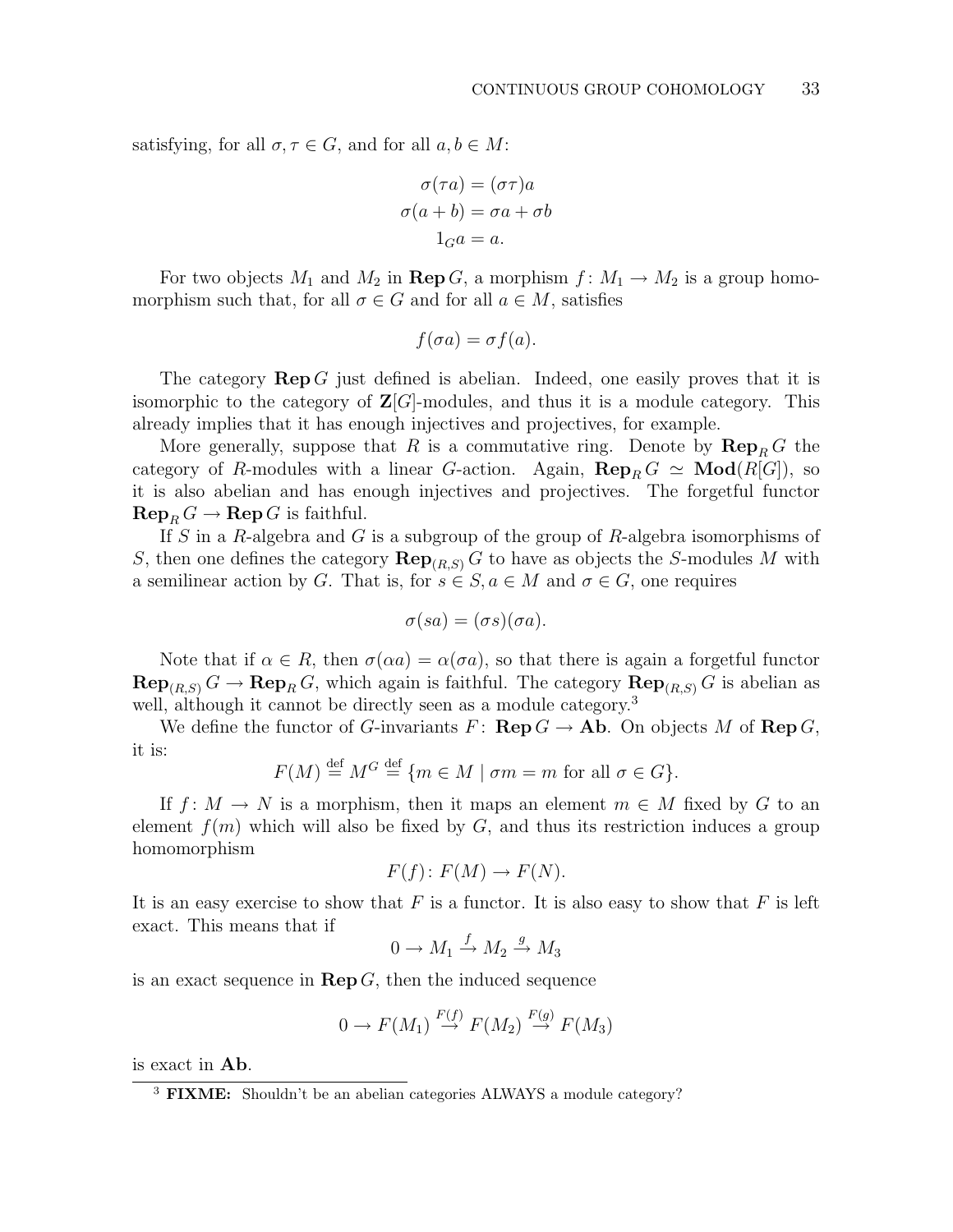We define the functors  $H^n(G, -)$  from  $\mathbf{Rep}\,G$  to Ab, for all non-negative integers  $n$ , as the nth right derived functors of F. The family

$$
\{H^n(G,-)\}_{n\geq 0}
$$

is a cohomological  $\delta$ -functor. This means that given a short exact sequence of  $G$ -modules

$$
0 \to M_1 \to M_2 \to M_3 \to 0,
$$

there exists a sequence of group homomorphisms  $\delta_n: H^n(G, M_3) \to H^n(G, M_1)$  which yields a long exact sequence in Ab:

$$
\cdots \longrightarrow H^n(G,M_1) \longrightarrow H^n(G,M_2) \longrightarrow H^n(G,M_3) \stackrel{\delta_n}{\longrightarrow} H^{n+1}(G,M_1) \longrightarrow \cdots
$$

# 1.8.2 Construction using injective resolutions

Let M be a G-module. Consider an injective resolution for M in  $\mathbf{Rep}\,G$ 

$$
0 \to M \to I^0 \to I^1 \to \cdots
$$

This means that the sequence is exact, and each of the  $I^j$  is an injective object in  $\mathbf{Rep}\, G$ .

Define then

$$
H^n(G, M) \stackrel{\text{def}}{=} H^n \left( 0 \to F(M) \to F(I^0) \to F(I^1) \to \cdots \right)
$$

One checks that the definition is independent of the chosen resolution.

**Remark.** If M is in  $\mathbf{Rep}_R G$ , to compute  $H^n(G, M)$  one may take an injective resolution in  $\mathbf{Rep}_R G$ , and it follows that  $H^n(G,M)$  has in fact a structure of an R-module. Similarly, if M is in  $\mathbf{Rep}_{(R,S)} G$ , one may compute  $H^{n}(G,M)$  by using an injective resolution in  $\mathbf{Rep}_{(R,S)} G$ , which will endow the cohomology groups with an  $S^G$ -module structure.

#### 1.8.3 The Hochschild-Serre spectral sequence

Suppose that  $H \subseteq G$  is a *normal* subgroup of G, and let M be a G-module. By restriction of the action, M is also an H-module and  $H^{i}(H, M)$  has the structure of a  $G/H$ -module.

**Theorem 1.8.1** (Hochschild-Serre spectral sequence). There is a spectral sequence

$$
H^p(G/H, H^q(H, M)) \implies H^{p+q}(G, M).
$$

In particular, there is an exact sequence (inflation-restriction exact sequence):

$$
0 \to H^1(G/H, M^H) \stackrel{Inf}{\to} H^1(G, M) \stackrel{Res}{\to} H^1(H, M)^{G/H} \to \cdots
$$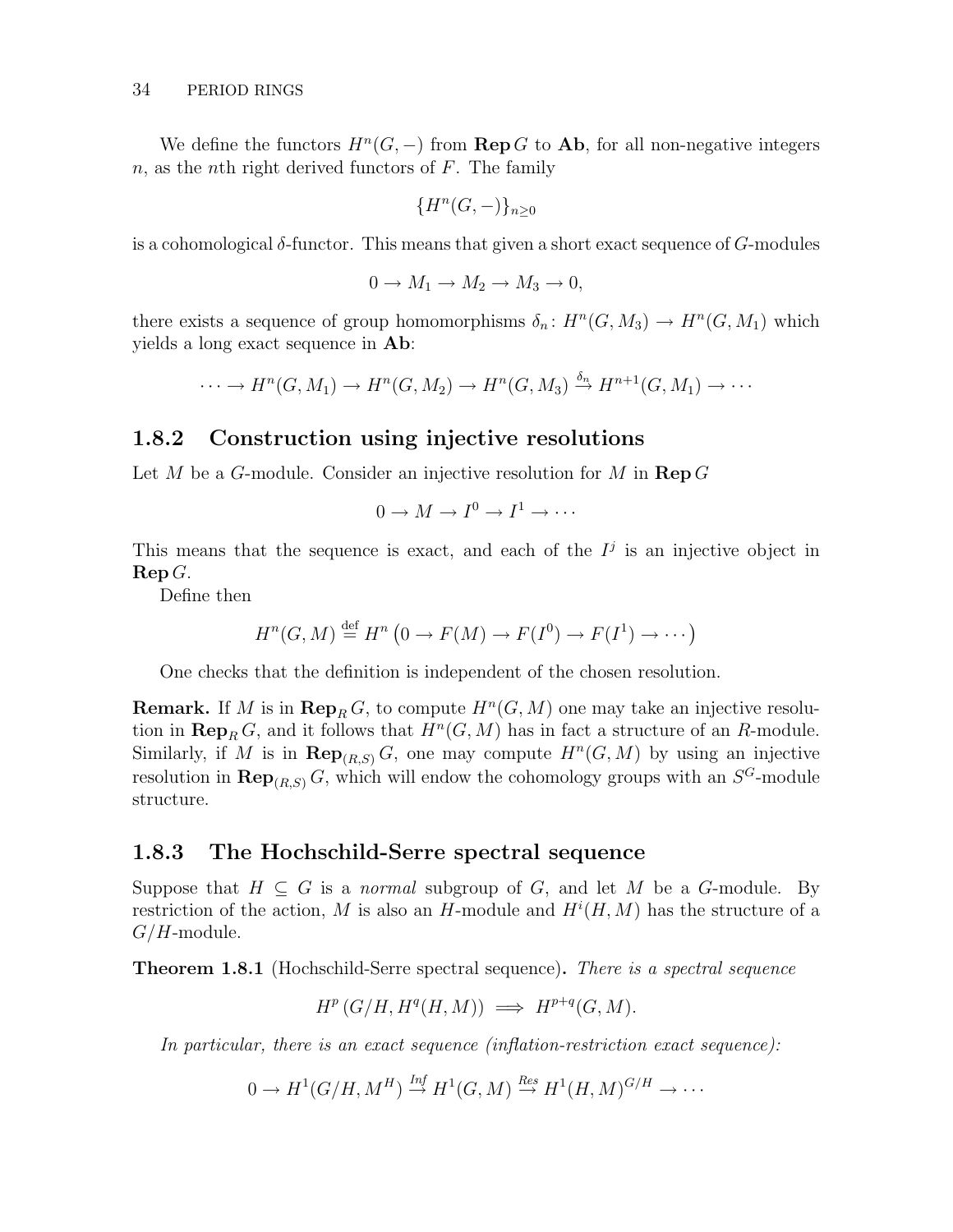## 1.8.4 Computation using the chain complex

Let  $M$  be a  $G$ -module, and consider the chain complex:

$$
C^{\bullet}(G,M): C^0(G,M) \stackrel{d_0}{\rightarrow} C^1(G,M) \stackrel{d_1}{\rightarrow} C^2(G,M) \rightarrow \cdots,
$$

where

$$
C^i(G, M) \stackrel{\text{def}}{=} \{ \text{ functions } f \colon G^i \to M \},
$$

made into an abelian group using the additive structure of  $M$ . The maps  $d_i$  are defined as

$$
d_i\colon C^i(G,M)\to C^{i+1}(G,M),\quad f\mapsto d_if,
$$

where

$$
(d_i f)(\sigma_1, \ldots, \sigma_{i+1}) = \sigma_1 \cdot f(\sigma_2, \sigma_3, \ldots, \sigma_{i+1}) + \sum_{j=1}^i (-1)^j f(\sigma_1, \ldots, \sigma_j \sigma_{j+1}, \ldots, \sigma_{i+1}) + \sum_{j=1}^i (-1)^{i+j} f(\sigma_1, \ldots, \sigma_i).
$$

A tedious but simple calculation shows that  $d_{i+1} \circ d_i = 0$ , so that  $C^{\bullet}(G, M)$  is a complex.

**Theorem 1.8.2.** For each non-negative integer n, there are canonical isomorphisms

$$
H^n(G, M) \simeq H^n(C^{\bullet}(G, M)).
$$

In particular, one can compute using this definitions:

$$
H^{0}(G, M) = M^{G},
$$
  
\n
$$
H^{1}(G, M) = \frac{\{f : G \to M \mid f(\sigma\tau) = \sigma \cdot f(\tau) + f(\sigma), \text{ for all } \sigma, \tau \in G\}}{\{g : G \to M \mid \text{ there exists } m \in M \text{ s.t. } g(\sigma) = \sigma m - m, \text{ for all } \sigma\}}.
$$

# 1.8.5 Continuous cohomology

Let G be a profinite group. For example, if K is an algebraic extension of  $\mathbf{Q}_p$ , one may take  $G = G_K = \text{Gal}(\overline{K}/K)$ . But note that there are some groups in which we may be interested, like  $GL_2(\mathbf{Q}_p)$ , which are not profinite.

Consider the category  $\mathbf{Rep}^{\text{cont}} G$ . An object M is a topological abelian group, together with a continuous action. This means that the map  $G \times M \to M$  giving the action is continuous, where  $G \times M$  is given the product topology. A map  $f: M \to N$ is a morphism in  $\mathbf{Rep}^{\text{cont}} G$  if f is a continuous group homomorphism commuting with the action of G.

**Remark.** Although there is a forgetful functor  $\mathbf{Rep}^{\text{cont}} G \to \mathbf{Rep} G$ , it is rarely used.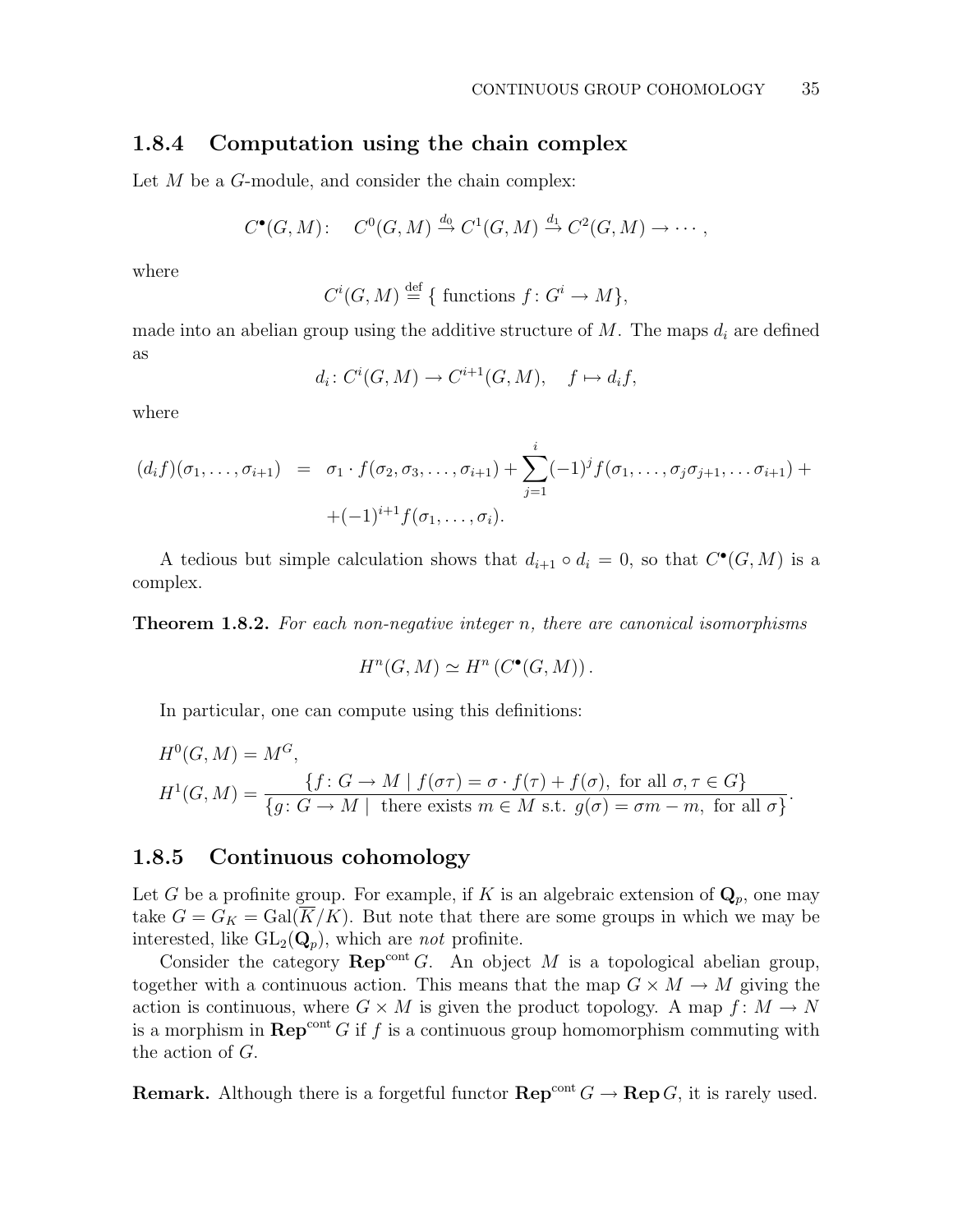We will be primarily interested in simpler subcategories of  $\mathbf{Rep}^{\mathrm{cont}} G$ . In these cases there are simpler definitions of continuous cohomology. At the present level of generality one defines continuous cohomology using continuous cochains. Let  $M$  be a continuous G-module and consider the chain complex:

$$
C_{\text{cont}}^{\bullet}(G, M): C_{\text{cont}}^{0}(G, M) \xrightarrow{d_0} C_{\text{cont}}^1(G, M) \xrightarrow{d_1} C_{\text{cont}}^2(G, M) \to \cdots,
$$

where

$$
C_{\text{cont}}^{i}(G, M) \stackrel{\text{def}}{=} \{ \text{ continuous functions } f \colon G^{i} \to M \},
$$

made into an abelian group using the additive structure of  $M$ . The maps  $d_i$  are defined as before:

$$
d_i\colon C^i_{\text{cont}}(G,M)\to C^{i+1}_{\text{cont}}(G,M),\quad f\mapsto d_if,
$$

where

$$
(d_i f)(\sigma_1, \ldots, \sigma_{i+1}) = \sigma_1 \cdot f(\sigma_2, \sigma_3, \ldots, \sigma_{i+1}) + \sum_{j=1}^i (-1)^j f(\sigma_1, \ldots, \sigma_j \sigma_{j+1}, \ldots, \sigma_{i+1}) + (-1)^{i+1} f(\sigma_1, \ldots, \sigma_i).
$$

The continuous cohomology groups are defined as

$$
H^{n}_{\text{cont}}(G, M) \stackrel{\text{def}}{=} H^{n}(C_{\text{cont}}^{\bullet}(G, M)).
$$

It is easy to check that  $H^0_{\text{cont}}(G, M) = M^G$ . However, the family  $\{H^n_{\text{cont}}(G, -)\}_{n \geq 0}$ is not a cohomological  $\delta$ -functor. It satisfies a weaker property:<sup>4</sup>

Theorem 1.8.3. Let

$$
0 \to M_1 \to M_2 \xrightarrow{g} M_3 \to 0
$$

be an exact sequence in  $\mathbf{Rep}^{cont}$  G. Assume that there is a continuous group homomorphism s:  $M_3 \rightarrow M_2$ , not necessarily commuting with the G-action, such that s is a section to g. That means that  $g \circ s = Id_{M_3}$ . Then there is a long exact sequence of abelian groups

$$
\cdots \to H^n_{cont}(G, M_1) \to H^n_{cont}(G, M_2) \to H^n_{cont}(G, M_3) \stackrel{\delta_n}{\to} H^{n+1}_{cont}(G, M_1) \to \cdots
$$

We will apply this theorem later in the course to what will be called the fundamental exact sequence for period rings. Also, suppose that  $H \subseteq G$  is a *closed, normal* subgroup. Then one can find sections to the restriction map and one obtains again the inflationrestriction exact sequence.

<sup>4</sup> FIXME: Explain better the problem here.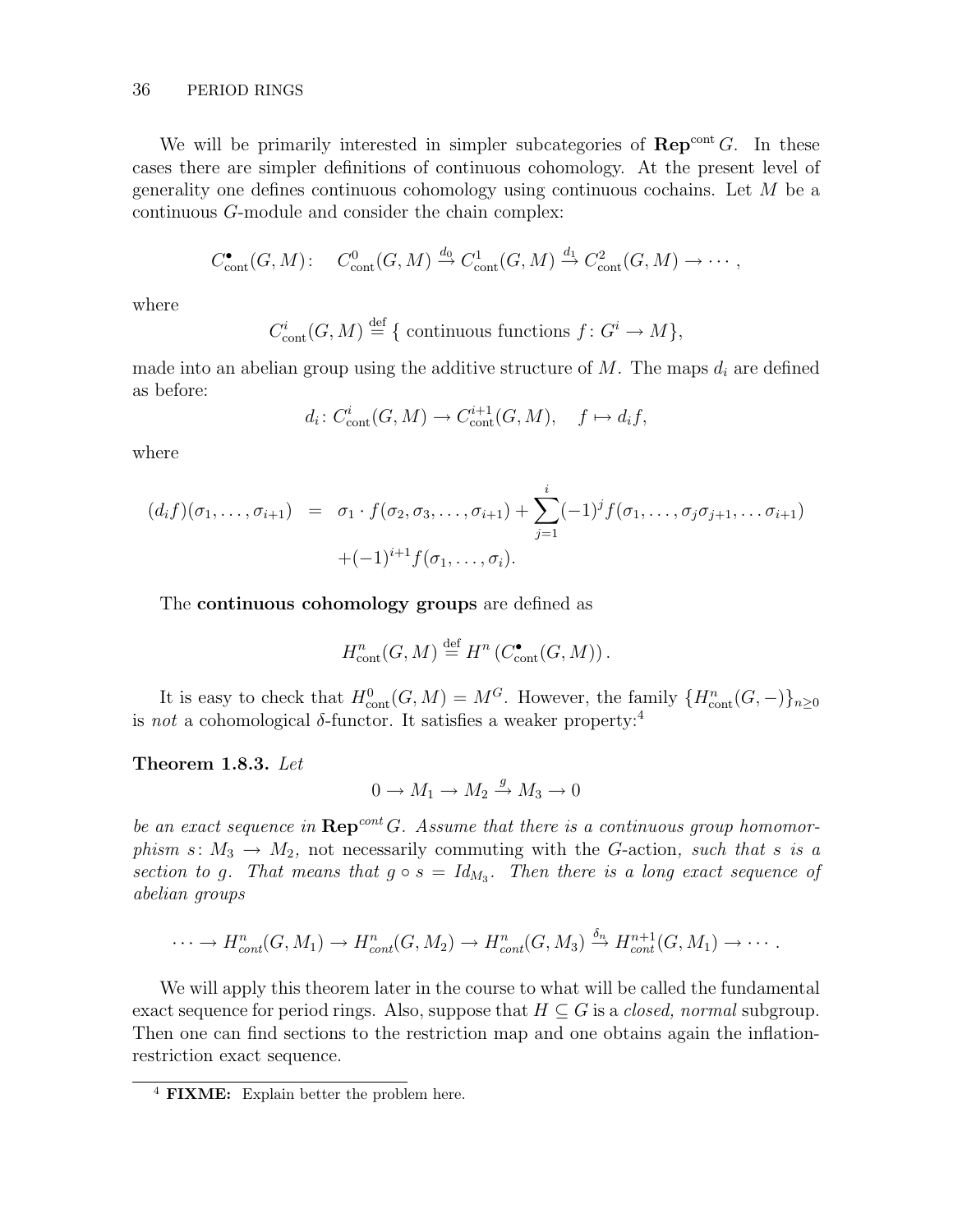# 1.8.6 Distinguished subcategories of Rep<sup>cont</sup>  $G$

In this subsection we discuss subcategories of  $\text{Rep}^{\text{cont}} G$  that allow us to work with limits of cohomology of finite groups. First consider the category  $\mathbf{Rep}^{\text{disc}} G$  of **discrete** topological abelian groups  $M$ , together with a continuous  $G$ -action. It is a full subcategory of  $\text{Rep}^{\text{cont}} G$ .

**Remark.** Given a discrete abelian group M with a  $G$ -action, the continuity of the action is equivalent to the fact that, for all  $m \in M$ , the stabilizer of m in G is an open subgroup of  $G$ .

Let M be an object in  $\mathbf{Rep}^{\text{disc}} G$ , and let  $H \subseteq G$  be an *open, normal* subgroup. Then  $M^H$  has a natural structure of  $G/H$ -module and

$$
M = \bigcup_{\substack{H \subseteq G \\ H \text{ open, normal}}} M^H.
$$

Moreover, if  $H' \subseteq H \subseteq G$  are both open, normal subgroups of G, then there is a surjection  $G/H' \to G/H$ , and  $M^H \subseteq M^U$ . This gives maps for all  $n \geq 0$ ,

$$
H^n(G/H, M^H) \to H^n(G/H', M^{H'}),
$$

which yield an inductive system.

The following theorem reduces the computation of continuous group cohomology to that of finite group cohomology:

**Theorem 1.8.4.** Let M be a discrete G-module. Then there are canonical isomorphisms

$$
H_{cont}^{n}(G, M) \simeq \varinjlim_{H \subseteq G} H^{n}(G/H, M^{H}), \quad \text{for all } n \ge 0,
$$

where the injective limit is taken over all open, normal subgroups  $H \subseteq G$ .

We can generalize the previous construction by enlarging the category we consider. Let  $(\mathbf{Rep}^{\text{disc}} G)^{\mathbf{N}}$  denote the category having as objects projective systems of discrete modules

 $(M_0 \longleftarrow M_1 \longleftarrow M_2 \longleftarrow \cdots)$ 

and as morphisms families  $\{h_i\}_{i>0}$  of morphisms of discrete representations of G, such that the resulting diagrams commute:

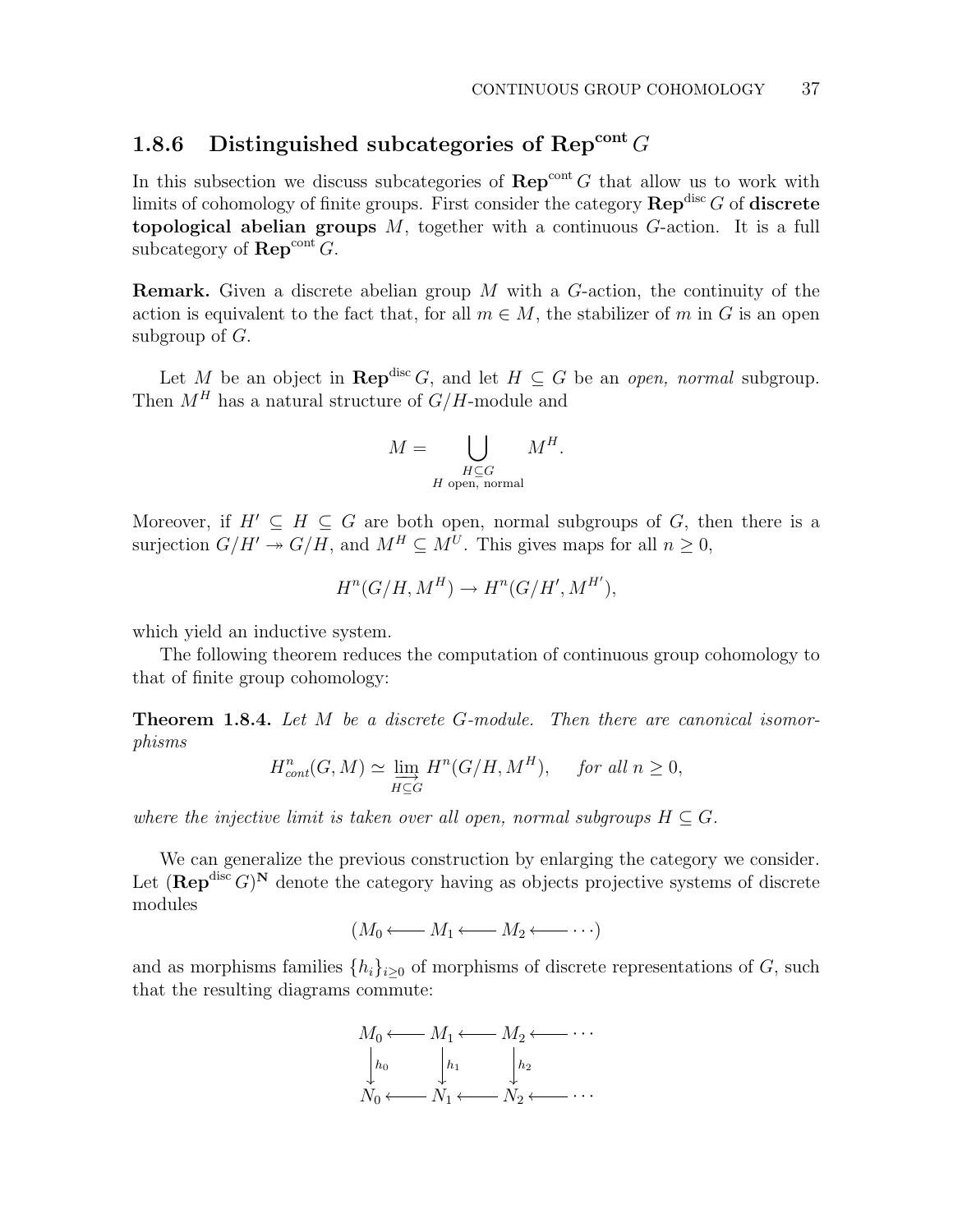There is a functor from  $(\mathbf{Rep}^{\text{disc}} G)^{\mathbf{N}}$  to  $\mathbf{Rep}^{\text{cont}} G$ , which takes a projective system to the corresponding projective limit. There is also a functor  $F^{\mathbf{N}}$  mapping  $(\mathbf{Rep}^{\text{disc}} G)^{\mathbf{N}}$ to Ab, which on objects is

$$
F^{\mathbf{N}}(M_0 \leftarrow M_1 \leftarrow M_2 \leftarrow \cdots) = \left(\varprojlim_i M_i\right)^G.
$$

For the sake of brevity we begin denoting projective systems as sets  $\{M_n\}_{n>0}$ , or even just  $\{M_n\}$ . The projective limit functor is left exact in general. We write  $\lim_{n \to \infty} (n)$ for  $n \in \mathbb{N}$  to denote the *n*th right derived functor of  $\varprojlim$ . The following is a sufficient condition for  $\varprojlim$  to preserve an exact sequence:

**Definition 1.8.5.** Let  $\{A_n\}$  be a projective system of abelian groups with transition homomorphisms  $u_n: M_{n+1} \to M_n$ . We say that  $\{A_n\}$  satisfies the **ML condition**, for Mittag-Leffler, if for every  $n \geq 0$  the decreasing sequence of subgroups:

$$
\{U_n^{(m)} = (u_n \circ u_{n+1} \circ \cdots \circ u_m)(M_{m+1}) \mid m > n\}
$$

is stationary.

For instance, if the transition morphisms  $u_n$  above are surjective, then  $U_n^{(m)} = A_n$ for all  $m > n$ . In this case the ML condition is trivially satisfied. Another simple case is when the groups  $A_n$  are all finite or, more generally, when they all satisfy the decreasing chain condition. The ML condition is immediate in this case.

Below we will sometimes discuss the ML condition for modules over rings; in this context one forgets any extra structure and regards the objects as abelian groups.

**Lemma 1.8.6.** Let  $\{A_n\}$  be a projective system of abelian groups which satisfies ML. Then  $\lim_{n \to \infty} (1) A_n = 0.$ 

In particular, if  ${B_n}$  and  ${C_n}$  are projective systems of abelian groups and the sequence:

 $0 \rightarrow \{A_n\} \rightarrow \{B_n\} \rightarrow \{C_n\} \rightarrow 0$ 

is exact, then the resulting sequence of abelian groups:

$$
0 \to \varprojlim A_n \to \varprojlim B_n \to \varprojlim C_n \to 0
$$

is exact.

**Theorem 1.8.7.** 1. Let  $\{M_n\} \in (\mathbf{Rep}^{disc} \, G)^{\mathbf{N}}$  satisfy the ML condition. Put  $M =$  $\downarrow \underline{\text{lim}} M_n$ . Then there are canonical isomorphisms

$$
H^n_{cont}(G, M) \simeq R^n F^N \left( \{ M_n \} \right)
$$

for all  $n \geq 0$ .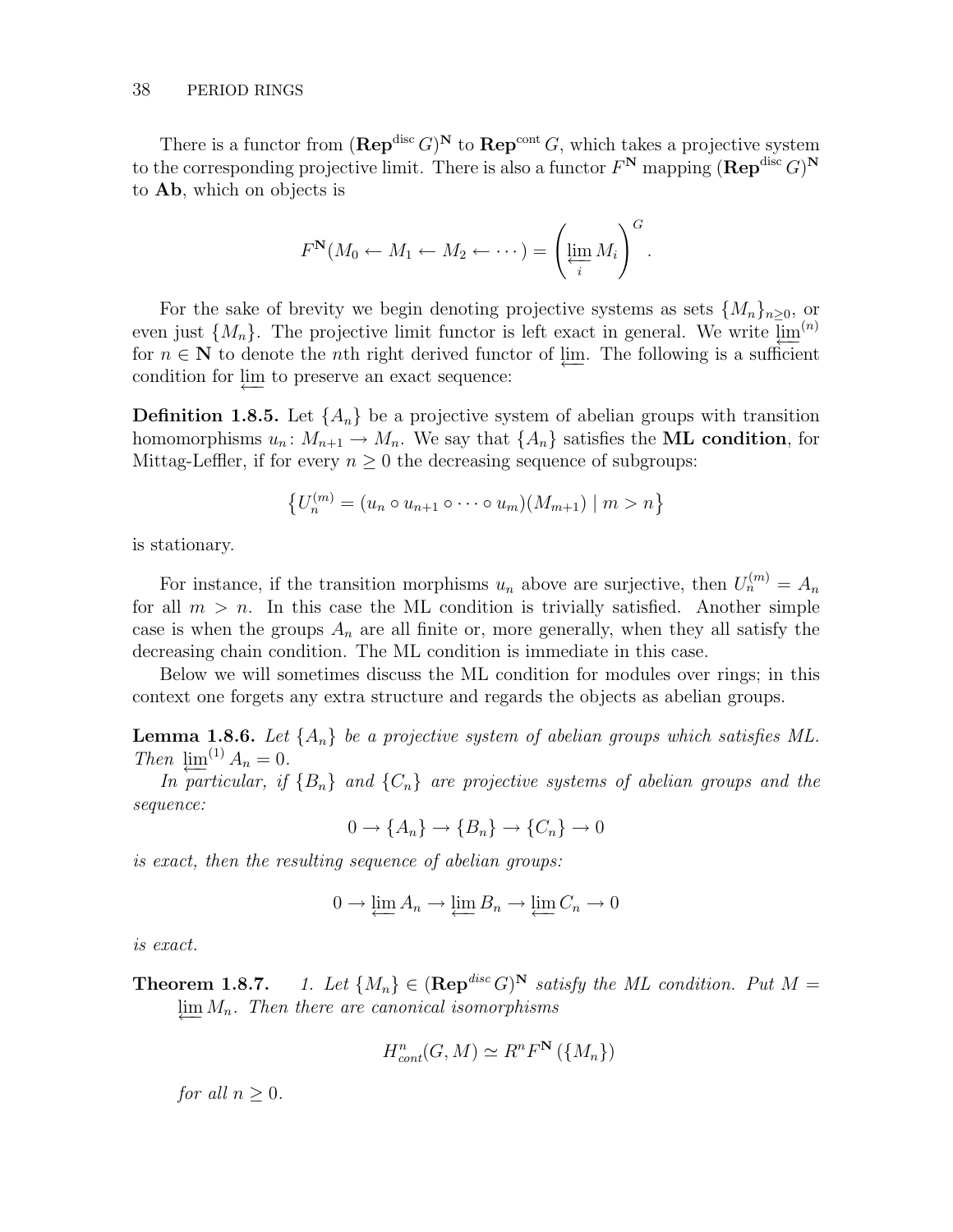2. Moreover, suppose that:

$$
0 \to \{R_n\} \to \{S_n\} \to \{M_n\} \to 0
$$

is exact in  $(\mathbf{Rep}^{disc} G)^{\mathbf{N}}$ , and that the three projective systems satisfy the ML condition. Then if we put  $R = \varprojlim R_n$ ,  $S = \varprojlim S_n$  and  $M = \varprojlim M_n$ , the induced sequence:

$$
0 \to R \to S \to M \to 0
$$

is exact in  $\mathbf{Rep}^{cont}G$ , and the topology on M is the induced quotient topology of  $S/R$ . In particular, theorem 1.8.3 applies, and one obtains a long exact sequence in continuous cohomology.

3. The isomorphisms of cohomology in (1) are compatible with long exact sequences in the sense that:

$$
\cdots \longrightarrow H_{cont}^{i}(G, R) \longrightarrow H_{cont}^{i}(G, S) \longrightarrow H_{cont}^{i}(G, M) \longrightarrow \cdots
$$
  
\n
$$
\downarrow \qquad \qquad \downarrow \qquad \qquad \downarrow
$$
  
\n
$$
\cdots \longrightarrow (R^{i} F^{\mathbf{N}}) (\{R_{n}\}) \longrightarrow (R^{i} F^{\mathbf{N}}) (\{S_{n}\}) \longrightarrow (R^{i} F^{\mathbf{N}}) (\{M_{n}\}) \longrightarrow \cdots
$$

commutes.

Since  $F^N$  is a composition of left exact functors, one can use the Leray spectral sequence, and the fact that the higher derived functors of  $\downarrow \text{im}$  vanish (see [Wei94]) to prove:

**Theorem 1.8.8.** Given  $\{M_n\} \in (\mathbf{Rep}^{disc}\,G)^{\mathbf{N}}$ , there are exact sequences for all  $i \geq 1$ :

$$
0 \to \underleftarrow{\lim}^{(1)} H_{cont}^{i-1}(G, M_n) \to (R^i F^N) (\{M_n\}) \to \underleftarrow{\lim} H_{cont}^i(G, M_n) \to 0.
$$

The proofs of these claims can be found in [Jan88].

**Remark.** Note in particular that if  $\{M_n\}$  satisfies ML, and for some  $i \geq 1$  the projective system of abelian groups  $\{H_{\text{cont}}^{i-1}(G, M_n)\}$  satisfies ML, then:

$$
\varprojlim^{(1)} H_{\text{cont}}^{i-1}(G, M_n) = 0
$$

and the preceding two theorems give:

$$
H_{\text{cont}}^i(G, \varprojlim M_n) \simeq \varprojlim H_{\text{cont}}^i(G, M_n).
$$

We end this section by discussing a technical condition that will be useful in subsequent computations. Our terminology is presently nonstandard.

**Definition 1.8.9.** Let  $\{A_n, d_n\}$  be a projective system in  $(\text{Mod}_{\mathcal{O}_L})^N$ . We say that  $\{A_n, d_n\}$  is almost ML if for every  $a \in \mathfrak{m}_L$ , one has  $a \operatorname{coker} d_n = 0$ .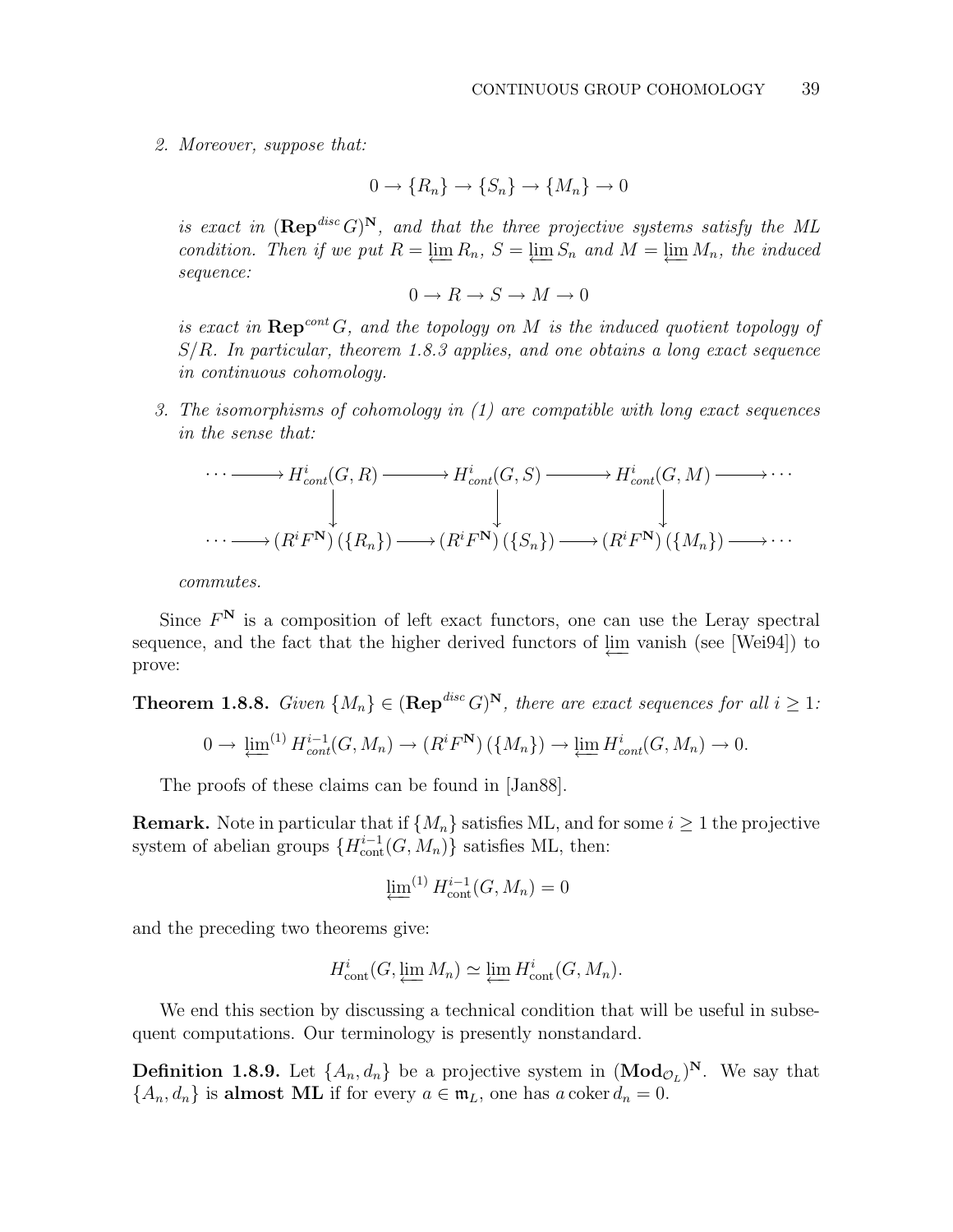5

Note that if the cokernels vanish, then  $\{A_n, d_n\}$  is a projective system with surjective transition maps, and hence ML. This explains the choice of terminology.

The importance of the almost ML condition is encapsulated in the following:

**Lemma 1.8.10.** If  $\{A_n\}$  is almost ML, then  $\varprojlim^{(1)} A_n$  is annihilated by every  $a \in \mathfrak{m}_L$ .

 $\Box$ 

Proof.

One can regard this lemma as saying that if  $\{A_n\}$  is almost ML, then  $\varprojlim^{(1)} A_n$  is almost zero.

# 1.9 Cohomology of  $C_p$

One can prove that there is a bijection

{subfields  $\mathbf{Q}_p \subseteq K \subseteq \overline{\mathbf{Q}}_p$ }  $\longleftrightarrow$  {complete subfields  $\mathbf{Q}_p \subseteq L \subseteq \mathbf{C}_p$ }

where to a subfield  $K \subseteq \mathbf{Q}_p$  one assigns its completion  $\widehat{K}$ , and to a complete subfield L one assigns  $K = L \cap \mathbf{Q}_p$ . Moreover, if K is a subfield of  $\mathbf{Q}_p$  and  $G_K = \text{Gal}(\mathbf{Q}_p/K)$ , then:

$$
\mathbf{C}_p^{G_K} = \widehat{K}.
$$

This provides us with a Galois theory for  $C_p$  which relates complete subfields of  $C_p$  and closed subgroups of  $G_{\mathbf{Q}_p}$ . All of this follows quite easily from a theorem of Ax. This result can be stated equivalently as:

$$
H_{\text{cont}}^{0}(K, \mathbf{C}_{p}) = \mathbf{C}_{p}^{G_{K}} = \widehat{K}.
$$

We want to compute the higher cohomology groups  $H_{\text{cont}}^i(K, \mathbb{C}_p)$ , for all  $i \geq 0$ , using the cohomological machinery developed above.

**Notation.** Fix a finite extension  $K/Q_p$  and  $L = K_\infty$  a totally ramified  $\mathbb{Z}_p$ -extension of K. Write  $\Gamma = \text{Gal}(L/K)$ , so that  $\Gamma \simeq \mathbb{Z}_p$ . Let  $\gamma \in \Gamma$  be a topological generator.

We begin by treating the totally ramified  $\mathbf{Z}_p$ -extension L of K, and will subsequently descend our results using the Hochschild-Serre spectral sequence. The following diagram

<sup>5</sup> FIXME: Should call it "almost surjective" instead...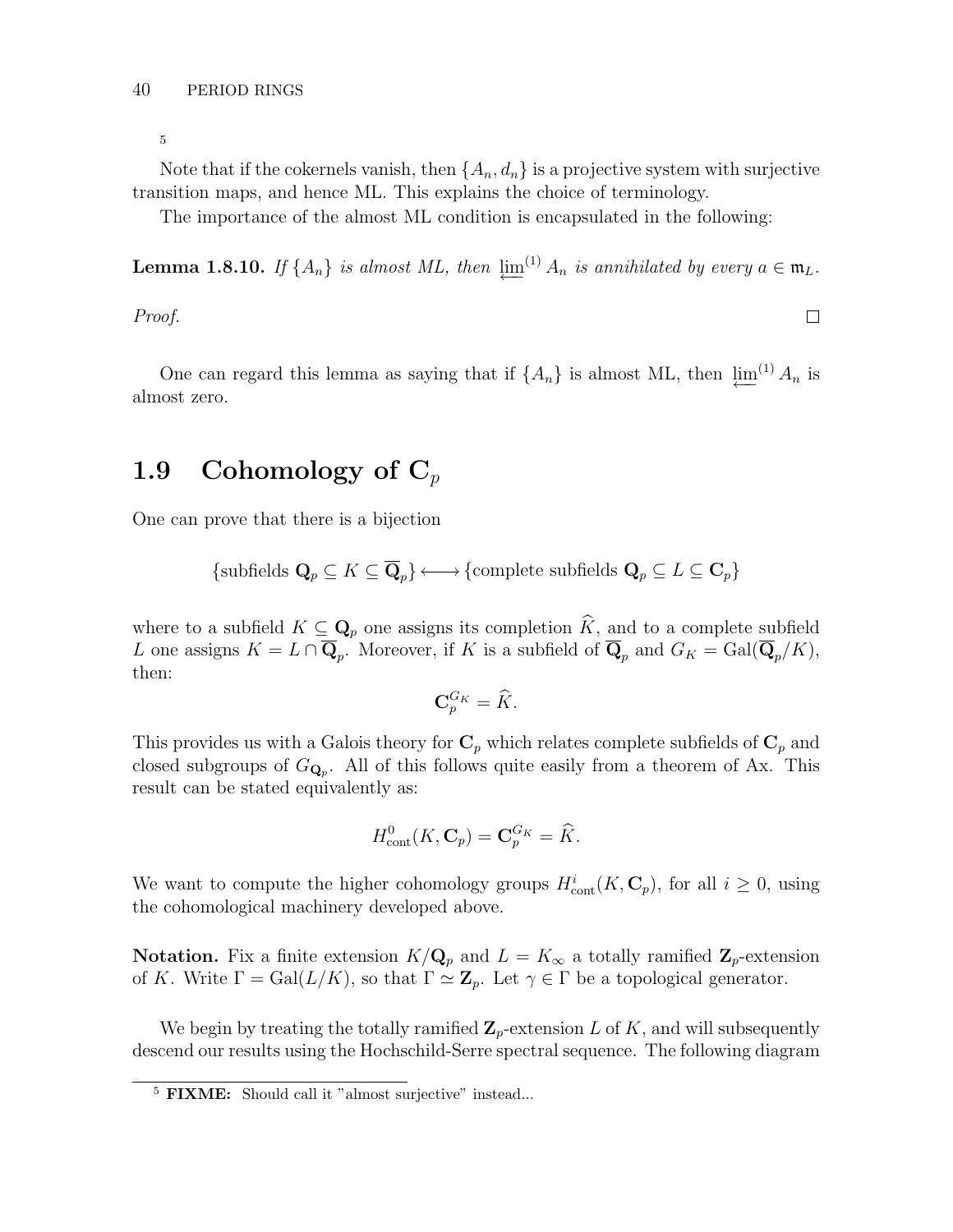shows the fields under consideration, and the corresponding Galois groups:



Let W be an  $\mathcal{O}_{\overline{K}}$ -module with the discrete topology and a continuous semilinear action of  $G_L = \text{Gal}(\overline{K}/L)$ . Note that:

$$
W \in \operatorname{Rep}^{\mathrm{disc}}_{(\mathcal{O}_L, \mathcal{O}_{\overline{K}})}(G_L).
$$

**Remark.** The natural induced  $G_L$ -action on  $\mathcal{O}_{\overline{K}}$ , or even  $\overline{K}$ , is continuous for the discrete topology, and hence for any topology on  $\mathcal{O}_{\overline{K}}$ . To see this simply note that if  $x \in \mathcal{O}_{\overline{K}}$ , then in fact  $x \in \mathcal{O}_F$  for some finite extension  $F/L$  and hence:

$$
G_F \subset \mathrm{Stab}_{G_L}(x).
$$

Since  $G_F$  is open in  $G_L$ , it is of finite index. Hence the stabilizer of x in  $G_L$  is also of finite index, thus open. Note that this result does not hold for  $C_p$ .

We begin with a key lemma:

**Lemma 1.9.1.** For every  $a \in \mathfrak{m}_L$ , one has  $aH_{cont}^i(G_L, W) = 0$  for all  $i \geq 1$ .

*Proof.* Recall that since W is a discrete  $\mathcal{O}_{\overline{K}}$  module with continuous  $G_L$ -action, one has:

$$
H_{\text{cont}}^i(G_L, W) \simeq \varinjlim_{F/L \text{ finite Galois}} H^i(\text{Gal}(F/L), W^{G_F})
$$

for all  $i \geq 1$ . We may hence fix a finite Galois extension  $F/L$ , put  $G = \text{Gal}(F/L)$  and show that every  $a \in \mathfrak{m}_L$  annihilates  $H^i(\text{Gal}(F/L), W^{G_F})$ . Write  $X = W^{G_F}$ , which is a  $\mathcal{O}_F$ -module with semilinear G-action; hence  $X \in \mathbf{Rep}_{(\mathcal{O}_L, \mathcal{O}_F)}(G)$ .

In section 1.4 we observed that:

$$
\mathfrak{m}_L \mathcal{O}_{\overline{K}} = \mathfrak{m}_{\overline{K}}.
$$

Intersecting this with  $\mathcal{O}_F$  gives  $\mathfrak{m}_F = \mathfrak{m}_L \mathcal{O}_F$ . By theorem 1.4.5 we deduce that:

$$
\mathfrak{m}_L \subset \mathrm{Tr}_{F/L}(\mathcal{O}_F).
$$

So take  $a \in \mathfrak{m}_L$  and write it as  $a = \text{Tr}_{F/L}(b)$  for some  $b \in \mathcal{O}_F$ .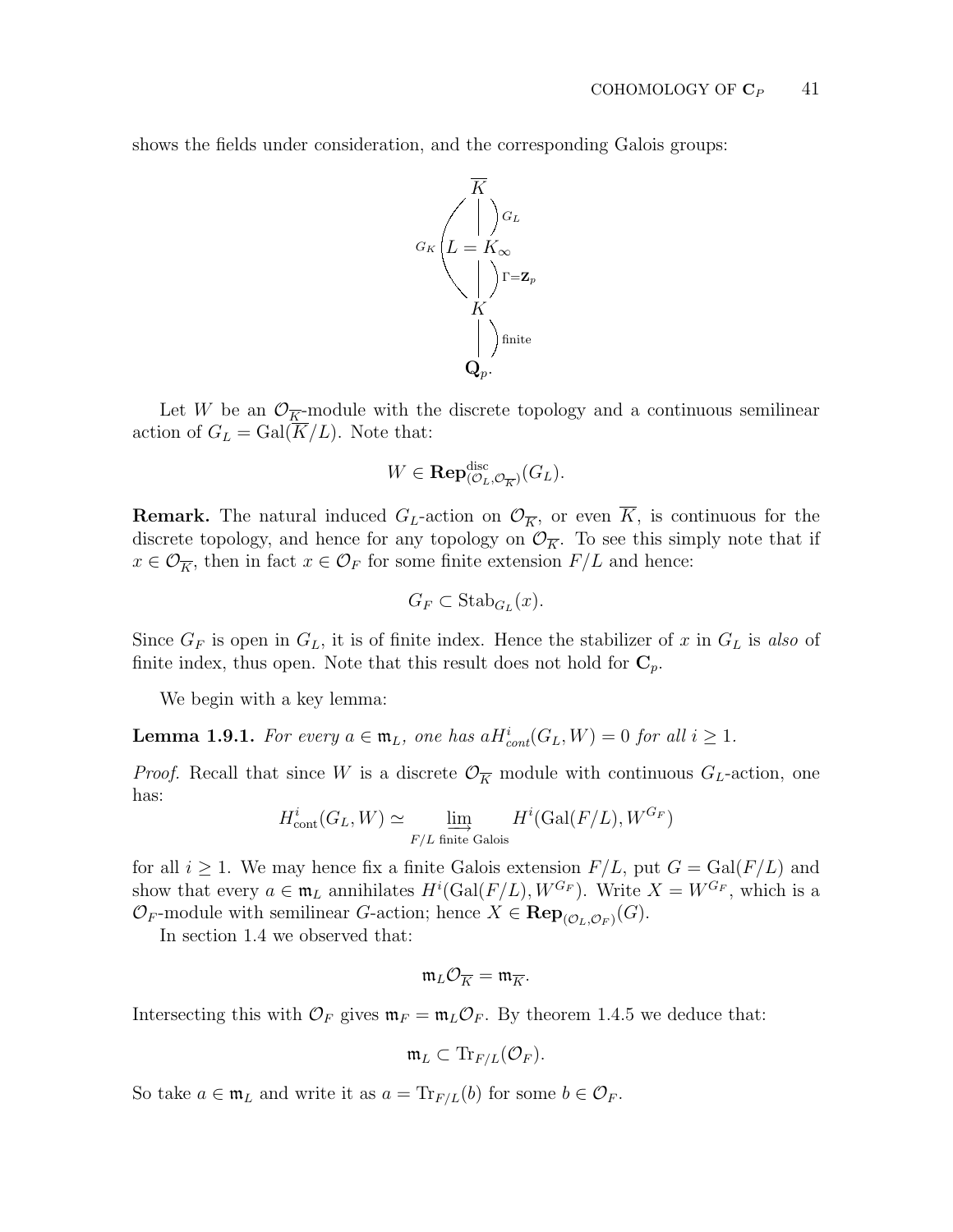Let:

$$
0 \to X \to I^0 \xrightarrow{d^0} I^1 \xrightarrow{d^1} I^2 \to \cdots
$$

be an injective resolution of X in  $\mathbf{Rep}_{(\mathcal{O}_L,\mathcal{O}_F)}(G)$ . If we write  $d'_n$  for the restriction of  $d_n$  to  $(I^n)^G$  then:

$$
H^n(G, X) = \ker d'_n / \operatorname{im} d'_{n-1}
$$

for all  $n \geq 1$ . Consider the commutative diagram:

$$
I^{n-1} \xrightarrow{d^{n-1}} I^n \xrightarrow{d^n} I^{n+1}
$$
  
\n
$$
\downarrow \qquad \qquad \downarrow
$$
  
\n
$$
(I^{n-1})^{G_L} \xrightarrow{d'_{n-1}} (I^n)^{G_L} \xrightarrow{d^n} (I^{n+1})^{G_L}
$$

where the vertical maps are the natural inclusions. Represent an element of  $H<sup>n</sup>(G, X)$ by some  $x \in \text{ker } d'_n$ , so that also  $d_n(x) = 0$ . Since the top row is exact, we may take  $y \in I^{n-1}$  with  $d^{n-1}(y) = x$ . Now, y may not be G-invariant. The trick is to average  $by \in I^{n-1}$  over the finite group G to obtain:

$$
y' = \sum_{\sigma \in G} \sigma(by) \in (I^{n-1})^G.
$$

But now, since  $x$  is  $G$ -invariant, one easily computes:

$$
d_{n-1}(y') = \sum_{\sigma \in G} \sigma(bd_{n-1}(y))
$$
  
= 
$$
\sum_{\sigma \in G} \sigma(bx)
$$
  
= 
$$
\left(\sum_{\sigma \in G} \sigma(b)\right) x
$$
  
= ax.

Hence  $ax \in \text{im } d_{n-1}$ , so that the class of ax is zero in  $H<sup>n</sup>(G, X)$ . This shows that each  $a \in \mathfrak{m}_L$  annihilates  $H^n(G, X)$  for all  $n \geq 1$  and concludes the proof of the lemma.  $\Box$ 

The next two results now follow formally from the cohomological machinery developed above:

**Theorem 1.9.2.** With L as above,  $\mathbf{C}_p^{G_K} = \hat{L}$ .

*Proof.* For all  $n \geq 1$  we have commutative diagrams with exact rows:

$$
\begin{CD} 0 @>>> \mathcal{O}_{\overline{K}} @>{p^n}>> \mathcal{O}_{\overline{K}} @>>> \mathcal{O}_{\overline{K}}/p^n\mathcal{O}_{\overline{K}} @>>> 0 \\ @>> \mathcal{O}_{\overline{K}} @>{p^{n+1}}>> \mathcal{O}_{\overline{K}} @>>> \mathcal{O}_{\overline{K}}/p^{n+1}\mathcal{O}_{\overline{K}} @>>> 0 \\ 0 @>>> \mathcal{O}_{\overline{K}} @>{p^{n+1}}>> \mathcal{O}_{\overline{K}}/p^{n+1}\mathcal{O}_{\overline{K}} @>>> 0 \\ \end{CD}
$$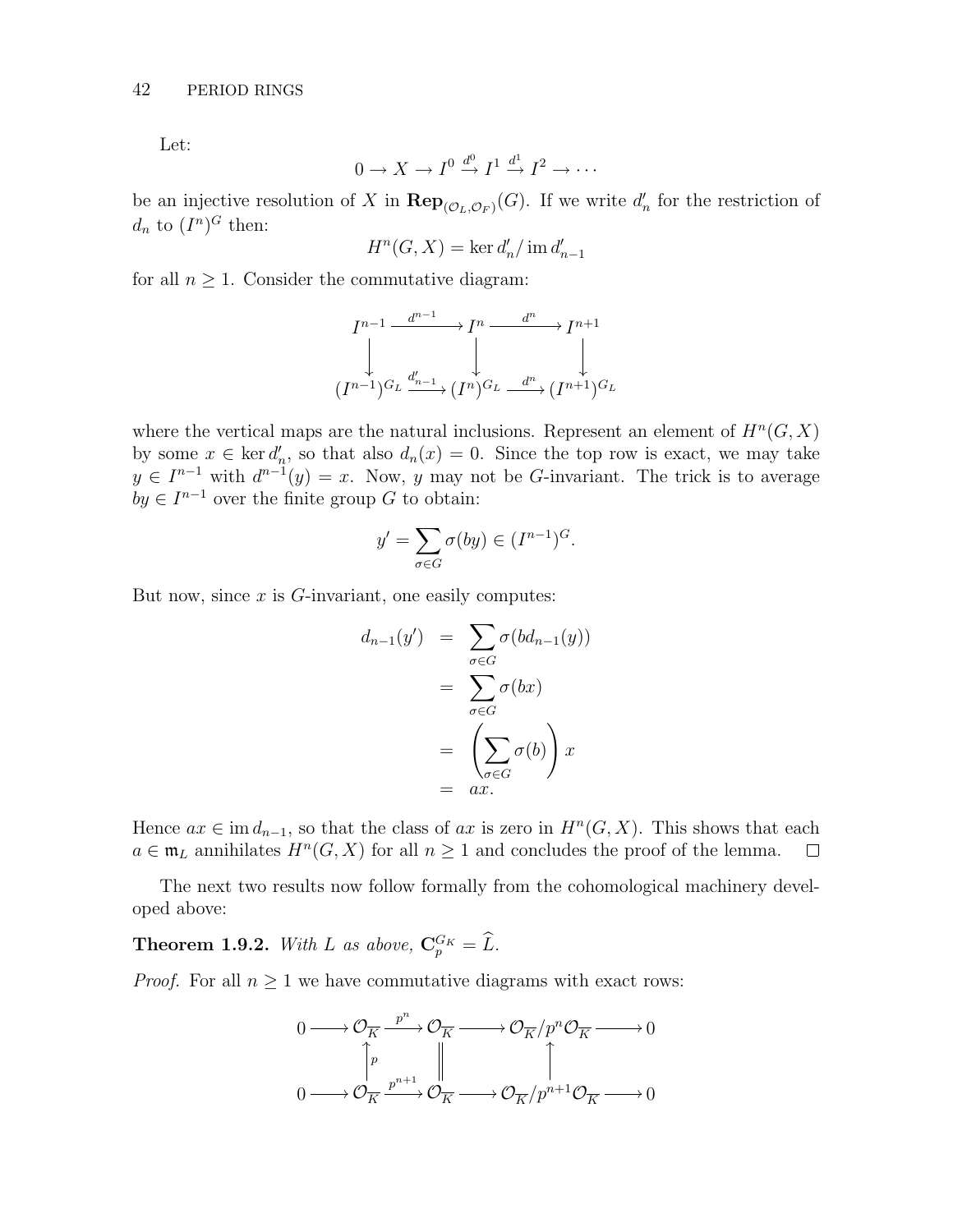Here the maps labeled with  $p^i$  denote multiplication by  $p^i$ . The unlabeled maps are the natural projections. Note that these maps all commute with the  $G<sub>L</sub>$ -action since  $p \in \mathbf{Q}_p$ . Since the  $G_L$ -action is continuous for the *discrete* topologies above, we deduce that there are corresponding long exact sequences of continuous cohomology:

$$
0 \longrightarrow (\mathcal{O}_{\overline{K}})^{G_L} \xrightarrow{p^n} (\mathcal{O}_{\overline{K}})^{G_L} \longrightarrow (\mathcal{O}_{\overline{K}}/p^n\mathcal{O}_{\overline{K}})^{G_L} \longrightarrow H^1_{cont}(G_L, \mathcal{O}_{\overline{K}}) \longrightarrow \cdots
$$
  
\n
$$
\uparrow p
$$
\n
$$
0 \longrightarrow (\mathcal{O}_{\overline{K}})^{G_L} \xrightarrow{p^{n+1}} (\mathcal{O}_{\overline{K}})^{G_L} \longrightarrow (\mathcal{O}_{\overline{K}}/p^{n+1}\mathcal{O}_{\overline{K}})^{G_L} \longrightarrow H^1_{cont}(G_L, \mathcal{O}_{\overline{K}}) \longrightarrow \cdots
$$

such that the above diagram commutes. Hence for each  $n \geq 1$  we have a commutative diagram of abelian groups with exact rows:

$$
\begin{array}{ccc}\n0 & \longrightarrow \mathcal{O}_{L}/p^{n}\mathcal{O}_{L} \longrightarrow (\mathcal{O}_{\overline{K}}/p^{n}\mathcal{O}_{\overline{K}})^{G_{L}} \longrightarrow H_{\text{cont}}^{1}(G_{L}, \mathcal{O}_{\overline{K}}) \\
\uparrow & \uparrow & \uparrow \\
0 & \longrightarrow \mathcal{O}_{L}/p^{n+1}\mathcal{O}_{L} \longrightarrow (\mathcal{O}_{\overline{K}}/p^{n+1}\mathcal{O}_{\overline{K}})^{G_{L}} \longrightarrow H_{\text{cont}}^{1}(G_{L}, \mathcal{O}_{\overline{K}})\n\end{array}
$$

Note that the leftmost vertical map is the natural projection, as it is induced from the identity on  $(\mathcal{O}_{\overline{K}})^{G_L} = \mathcal{O}_L$ . Since  $p \in \mathfrak{m}_L$ , Lemma 1.9.1 implies that the rightmost vertical map is trivial. Hence:

$$
\varprojlim H_{\text{cont}}^1(G_L, \mathcal{O}_{\overline{K}}) = 0,
$$

for the rightmost projective system appearing in the diagram above. Taking projective limits of the diagram, which is a left exact operation, thus gives an isomorphism:

$$
\mathcal{O}_{\widehat{L}} \simeq \varprojlim \mathcal{O}_L/p^n \mathcal{O}_L \simeq \varprojlim (\mathcal{O}_{\overline{K}}/p^n \mathcal{O}_{\overline{K}})^{G_L} \simeq (\mathcal{O}_{\mathbf{C}_p})^{G_L}.
$$

The last isomorphism follows by commuting projective limits with Galois invariants. This can be done since the  $G_L$  acts componentwise on the projective limit, when regarded as a subset of the product of the modules in the projective system. Inverting  $p$ then gives  $\widehat{L} \simeq (\mathbf{C}_p)^{G_L}$ .  $\Box$ 

Remark. Note that:

$$
H^1_{\text{cont}}(G_L, \mathcal{O}_{\overline{K}}) \otimes_{\mathbf{Z}_p} \mathbf{Q}_p \simeq H^1_{\text{cont}}(G_L, \overline{K}),
$$

and this is trivial by Hilbert 90. It follows that  $H^1_{\text{cont}}(G_L, \mathcal{O}_{\overline{K}})$  is a torsion  $\mathbb{Z}_p$ -module. This does not imply, however, that:

$$
\varprojlim H_{\text{cont}}^1(G_L, \mathcal{O}_{\overline{K}}) = 0,
$$

where the transition maps for the projective system are given by multiplication by  $p$  as above. It would imply this if  $H^1_{\text{cont}}(G_L, \mathcal{O}_{\overline{K}})$  were furthermore finitely generated, but this is not true in general.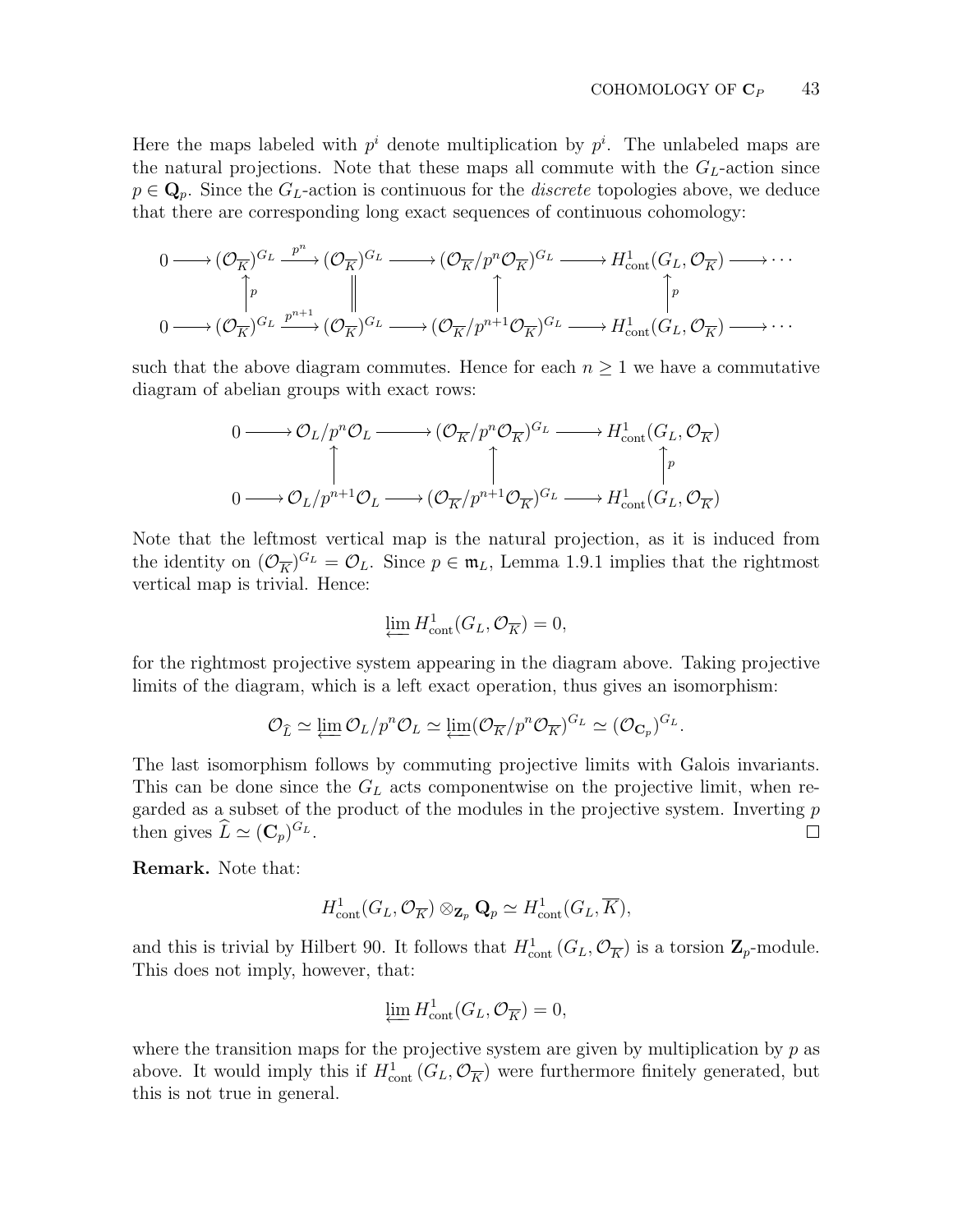**Theorem 1.9.3.** If V is a p-adic representation of  $G_L$ , then:

$$
H^i_{cont}(G_L,V\otimes_{{\mathbf{Q}}_p}{\mathbf{C}}_p)=0
$$

for all  $i \geq 1$ .

*Proof.* Recall that there exists a  $G_L$ -stable  $\mathbb{Z}_p$ -lattice  $T \subset V$ . For each  $n \geq 0$  write:

$$
M_n = (T \otimes_{\mathbf{Z}_p} \mathcal{O}_{\mathbf{C}_p})/p^{n+1}(T \otimes_{\mathbf{Z}_p} \mathcal{O}_{\mathbf{C}_p}),
$$

which is a discrete  $G_L$ -representation.

We begin with the case  $i = 1$ . Lemma 1.9.1 applies, so that for all  $a \in \mathfrak{m}_L$ :

$$
aH_{\text{cont}}^1(G_L, M_n) = 0.
$$

The natural projection maps make  $\{M_n\}$  an object in  $(\mathbf{Rep}^{\text{disc}} G_L)^N$ . Since the projection maps are surjective, it trivially satisfies the ML condition. One can show that  ${M_n^{G_L}}$  is almost ML (we will add a proof after we have completed homework 2).<sup>6</sup> We may hence apply Theorem 1.8.8 to obtain the exact sequence:

$$
0 \to \underline{\lim}^{(1)} \{ M_n^{G_L} \} \to H^1_{\text{cont}}(G_L, \underline{\lim} M_n) \to \underline{\lim} H^1_{\text{cont}}(G_L, M_n) \to 0.
$$

Take  $a \in \mathfrak{m}_L$  and choose  $\alpha \in v(L^{\times})$  such that  $\alpha \leq v(a)/2$ ; this is possible since  $L/K$  is a totally ramified  $\mathbf{Z}_p$ -extension. Since  $\{M_n^{G_L}\}\$ is almost ML,  $p^{\alpha}$  annihilates the leftmost term. Similarly, the Lemma 1.9.1 implies that  $p^{\alpha}$  annihilates the cokernel. It follows that  $p^{2\alpha}$  annihilates  $H^1_{\text{cont}}(G_L, \underleftarrow{\lim}_{L} M_n)$ . By choice of  $\alpha$  we see that also  $aH_{\text{cont}}^1(G_L, \varprojlim M_n) = 0$ . This holds for all  $a \in \mathfrak{m}_L$ , so inverting p kills the group

$$
H^1_{\text{cont}}(G_L, \varprojlim M_n).
$$

But  $\varprojlim M_n$  is isomorphic to  $T \otimes_{\mathbf{Z}_p} \mathcal{O}_{\mathbf{C}_p}$ , and hence:

$$
0 = H^1_{\text{cont}}(G_L, T \otimes_{\mathbf{Z}_p} \mathcal{O}_{\mathbf{C}_p}) \otimes_{\mathbf{Z}_p} \mathbf{Q}_p \simeq H^1_{\text{cont}}(G_L, V \otimes_{\mathbf{Q}_p} \mathbf{C}_p).
$$

This concludes the proof when  $i = 1$ .

Suppose now that  $i \geq 2$ . In this case Lemma 1.9.1 implies that each  $H_{\text{cont}}^{i-1}(G_L, M_n)$ is killed by every  $a \in \mathfrak{m}_L$ , and so  $\{H_{\text{cont}}^{i-1}(G_L, M_n)\}_{n \geq 0}$  is a fortiori almost ML. The proof proceeds as above.  $\Box$ 

# 1.9.1 Computing Γ-cohomology

Let us fix a  $p$ -adic representation  $V$  as above, and turn our attention towards understanding  $H^i_{\text{cont}}(G_K, V \otimes_{\mathbf{Q}_p} \mathbf{C}_p)$ . Theorem 1.9.3 immediately implies that the Hochschild-Serre spectral sequence:

$$
H^i_{\text{cont}}\left(\Gamma, H^j_{\text{cont}}(G_L, V \otimes_{\mathbf{Q}_p} \mathbf{C}_p)\right) \implies H^{i+j}_{\text{cont}}(G_K, V \otimes_{\mathbf{Q}_p} \mathbf{C}_p)
$$

<sup>6</sup> FIXME: add a proof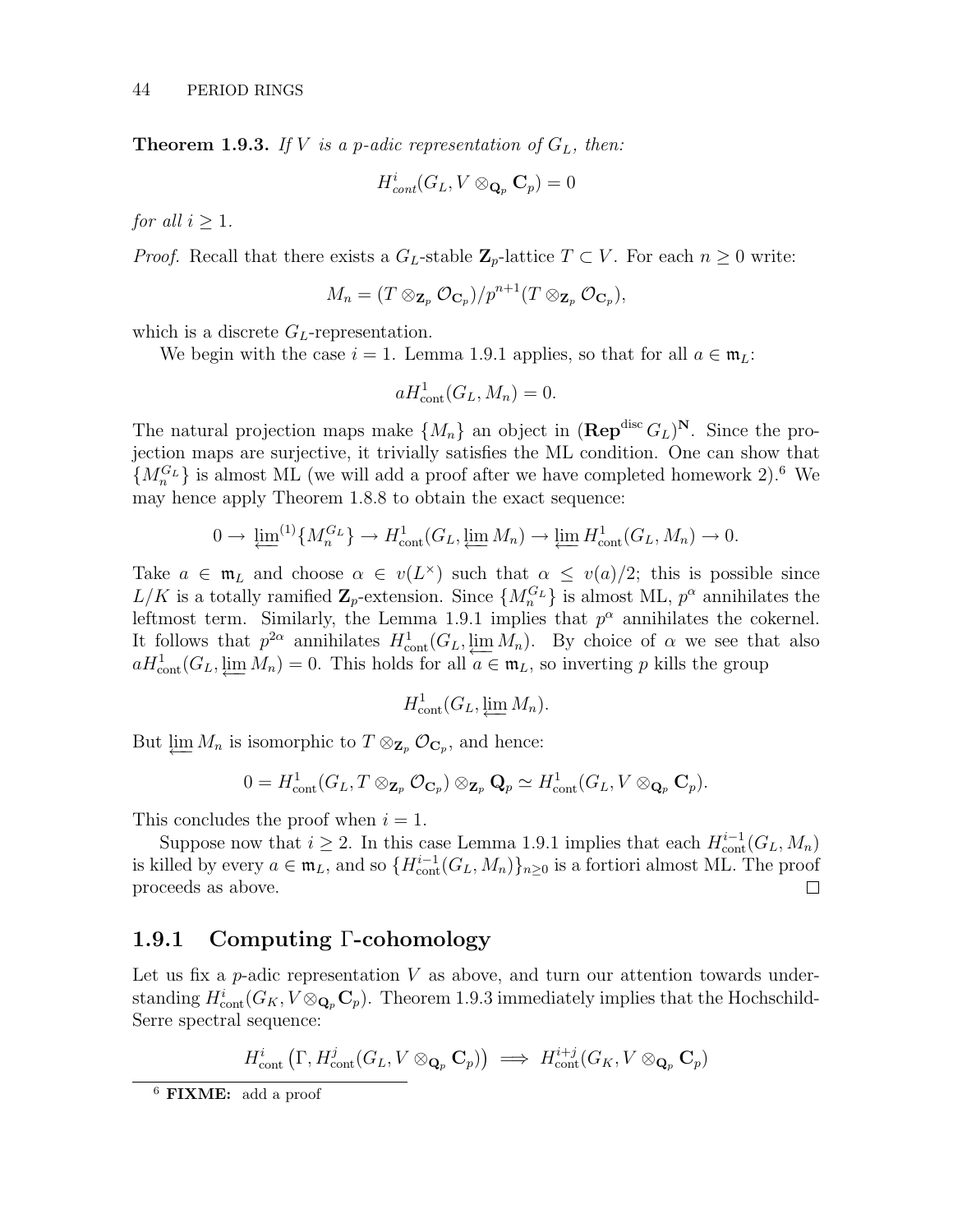degenerates at the first step and gives isomorphisms:

$$
H^i_{\text{cont}}\left(\Gamma,(V\otimes_{\mathbf{Q}_p}\mathbf{C}_p)^{G_L}\right)\simeq H^i_{\text{cont}}(G_K,V\otimes_{\mathbf{Q}_p}\mathbf{C}_p)
$$

for all  $i \geq 0$ . In the case  $i = 0$  this is just the obvious identification:

$$
(V \otimes_{\mathbf{Q}_p} \mathbf{C}_p)^{G_K} \simeq ((V \otimes_{\mathbf{Q}_p} \mathbf{C}_p)^{G_L})^{\Gamma},
$$

and for  $i = 1$  the isomorphism is given by the inflation-restriction exact sequence.

This identification translates our problem to the problem of computing the cohomology of a continuous Γ-module W. Although the methods we use below are quite general, we suppose for simplicity that  $W \simeq \varprojlim W_n$ , where the  $W_n$ 's are discrete Γrepresentations. Consider the following complex concentrated on degrees 0 and 1, which depends on the choice of the topological generator  $\gamma \in \Gamma$ .

$$
C^{\bullet}(\gamma, W): W \xrightarrow{\gamma-1} W
$$

given by  $x \mapsto \gamma x - x$ .

**Theorem 1.9.4.** For each  $i > 0$ , there is a canonical isomorphism

$$
H^i_{cont}(\Gamma, W) \simeq H^i(C^\bullet(\gamma, W))
$$

Proof. Let X be a discrete representation of Γ. The the cohomological δ-functors  $H_{\text{cont}}^i(\Gamma, -)$  and  $H^i(C^{\bullet}(\gamma, -))$  agree at  $i = 0$  and they are universal (because they are effaąble), so a theorem of Grothendieck gives the canonical isomorphisms for  $i \geq 0$ .

For general  $\{W_n, d_n\}$ , still there is an isomorphism

$$
H_{\text{cont}}^0(\Gamma, W) \simeq H^0(C^{\bullet}(\gamma, W)) = W^{\gamma = \text{Id}}.
$$

The ML condition and Theorem 1.8.8 give exact sequences, for each  $i \geq 1$ :

$$
0 \to \varprojlim^{(1)} H^{i-1}_{\text{cont}}(\Gamma, W_n) \to H^i_{\text{cont}}(\Gamma, W) \to \varprojlim_n H^i_{\text{cont}}(\Gamma, W_n) \to 0.
$$

For  $i = 1$  we have

$$
\varprojlim_{n} H^{1}_{\text{cont}}(\Gamma, W_{n}) \simeq \varprojlim_{n} \left( W_{n}/(\gamma - 1)W_{n} \right) \simeq W/(\gamma - 1)W,
$$

and thus we get a surjective map

$$
H^1_{\text{cont}}(\Gamma, W) \twoheadrightarrow W/(\gamma - 1)W.
$$

This map is also injective because of the diagram

$$
\mathcal{C}^0(\Gamma, W) \xrightarrow{d_0} \ker d_1 \longrightarrow H^1_{\text{cont}}(\Gamma, W) \longrightarrow 0
$$
  

$$
\downarrow \qquad \qquad \downarrow
$$
  

$$
W \longrightarrow \overbrace{W \longrightarrow W}^{d_0} \longrightarrow W/(\gamma - 1)W \longrightarrow 0
$$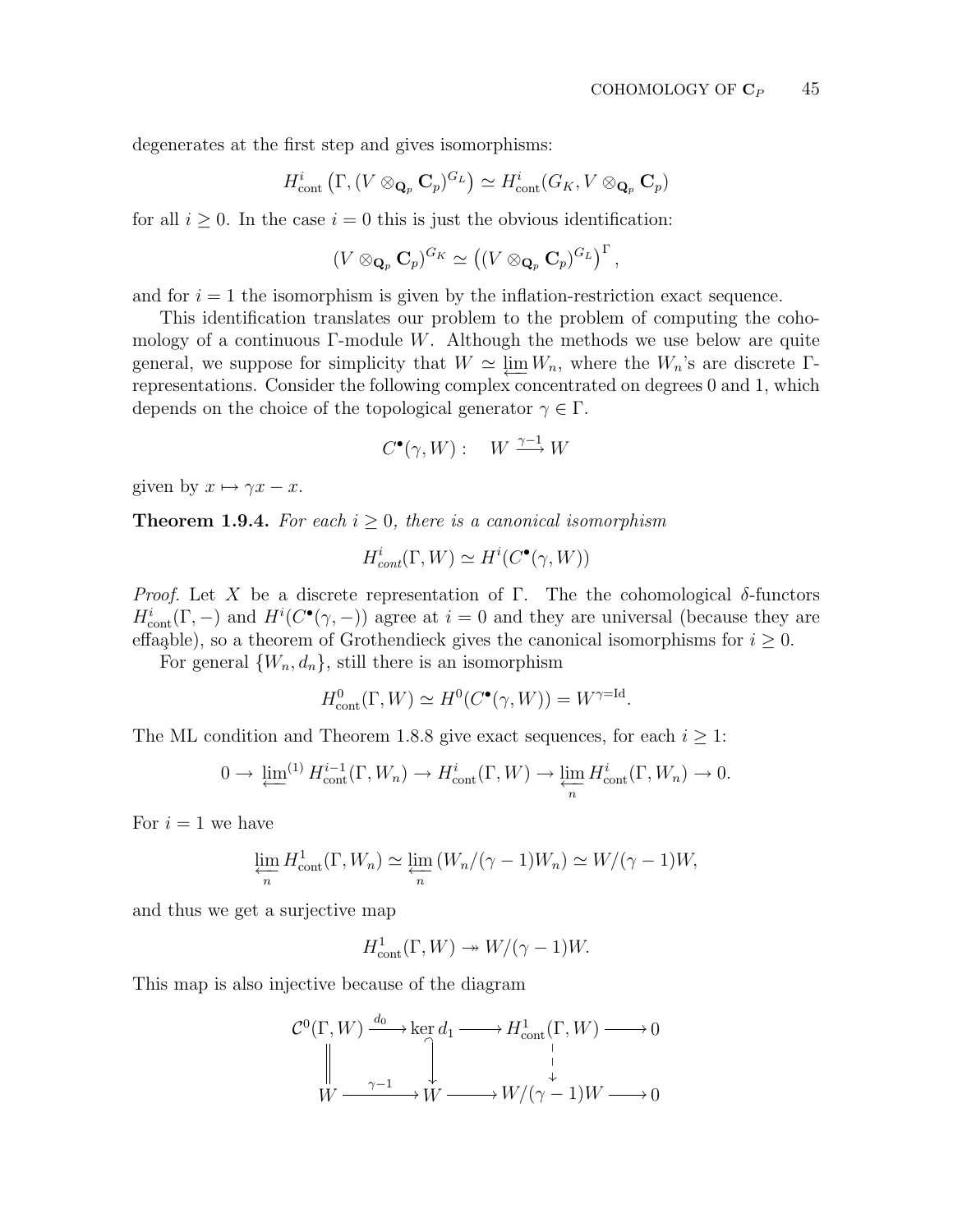in which the middle map sends  $f \in \text{ker } d_1$  to  $f(\gamma)$ .

For  $i = 2$ , note that  $H_{\text{cont}}^2(\Gamma, W_n) = 0$  for all n, and that  $\{W_n/(\gamma - 1)W_n\}$  satisfies the ML condition, so that its  $\lim_{\epsilon \to 0}$  vanishes. Theorem 1.8.8 implies that  $H^2_{\text{cont}}(\Gamma, W)$ is zero, agreeing with  $H^2(C^{\bullet}(\gamma, W))$ . For  $i \geq 3$ , both cohomologies vanish, and so the result holds as well.  $\Box$ 

In particular we have the identities:

$$
H_{\text{cont}}^{0}(\Gamma, W) = \ker(\gamma - 1),
$$
  
\n
$$
H_{\text{cont}}^{1}(\Gamma, W) = W/(\gamma - 1)W,
$$
  
\n
$$
H_{\text{cont}}^{i}(\Gamma, W) = 0 \text{ for } i \geq 2.
$$

The last identity above reflects the fact that  $\Gamma$  is procyclic, and hence has cohomological dimension 1.

Fix a continuous homomorphism  $\phi \colon \Gamma \to \mathcal{O}_K^{\times}$ . Continuity implies that  $\phi$  is determined by  $\phi(\gamma) = \lambda^{-1}$ . The image of  $\phi$  is either finite or infinite, and in either case it is topologically generated by a single element. We will suppose that  $\phi$  has infinite image. In particular,  $\phi$  is nontrivial.

Recall that there is a natural isomorphism of topological groups:

$$
\mathcal{O}_K^{\times} \simeq (\mathbf{Z}/(q-1)\mathbf{Z}) \times \mathcal{O}_K,
$$

where q is the residue degree of  $K/\mathbf{Q}_p$ . If  $\pi$  is a uniformizer for  $K/\mathbf{Q}_p$ , then one can express  $x \in \mathcal{O}_K^{\times}$  uniquely as  $\zeta(1+\pi y)$ , where  $\zeta$  is a  $(q-1)$ th root of unity, and  $y \in \mathcal{O}_K$ . Mapping  $x \mapsto (\zeta, y)$  gives the isomorphism above. This decomposition makes it clear that since  $\phi(\Gamma)$  is infinite and topologically generated by a single element, then we must have:

$$
\phi(\Gamma) \subset 1 + \mathfrak{m}_K \simeq \{1\} \times \mathcal{O}_K.
$$

We will regard  $\phi$  as a continuous character  $G_K \to \mathcal{O}_K^{\times}$  via the natural projection  $G_K \to \Gamma$ . Note that then  $G_L \subseteq \text{ker } \phi$  since  $\phi$  factors through Gal $(L/K)$ . In fact, if  $\phi$ has infinite image then  $G_L$  equals ker  $\phi$ . Let  $V = K(\phi)$ , which is K as a vectorspace and has the  $G_K$  action:

$$
\sigma(x) = \phi(\sigma)x.
$$

Then  $V \otimes_K \mathbf{C}_p \simeq \mathbf{C}_p(\phi)$ , and  $G_K$  acts semilinearly on  $\mathbf{C}_p(\phi)$  as:

$$
\sigma \cdot x = \phi(\sigma)\sigma(x).
$$

In particular, if  $\sigma \in G_L$  then  $\sigma \cdot x = \sigma(x)$ , so that the two actions of  $G_L$  agree. The identity map  $\mathbf{C}_p(\phi) \simeq \mathbf{C}_p$  is an isomorphism of  $G_L$ -modules, but not as  $G_K$ -modules. Note that:

$$
(V \otimes \mathbf{C}_p)^{G_L} = (\mathbf{C}_p(\phi))^{G_L} = (\mathbf{C}_p^{G_L})(\phi) = \widehat{L}(\phi),
$$

where the middle equality follows from the inclusion  $G_L \subset \text{ker } \phi$ . We would thus like to compute  $H^i_{\text{cont}}(\Gamma, \hat{L}(\phi)).$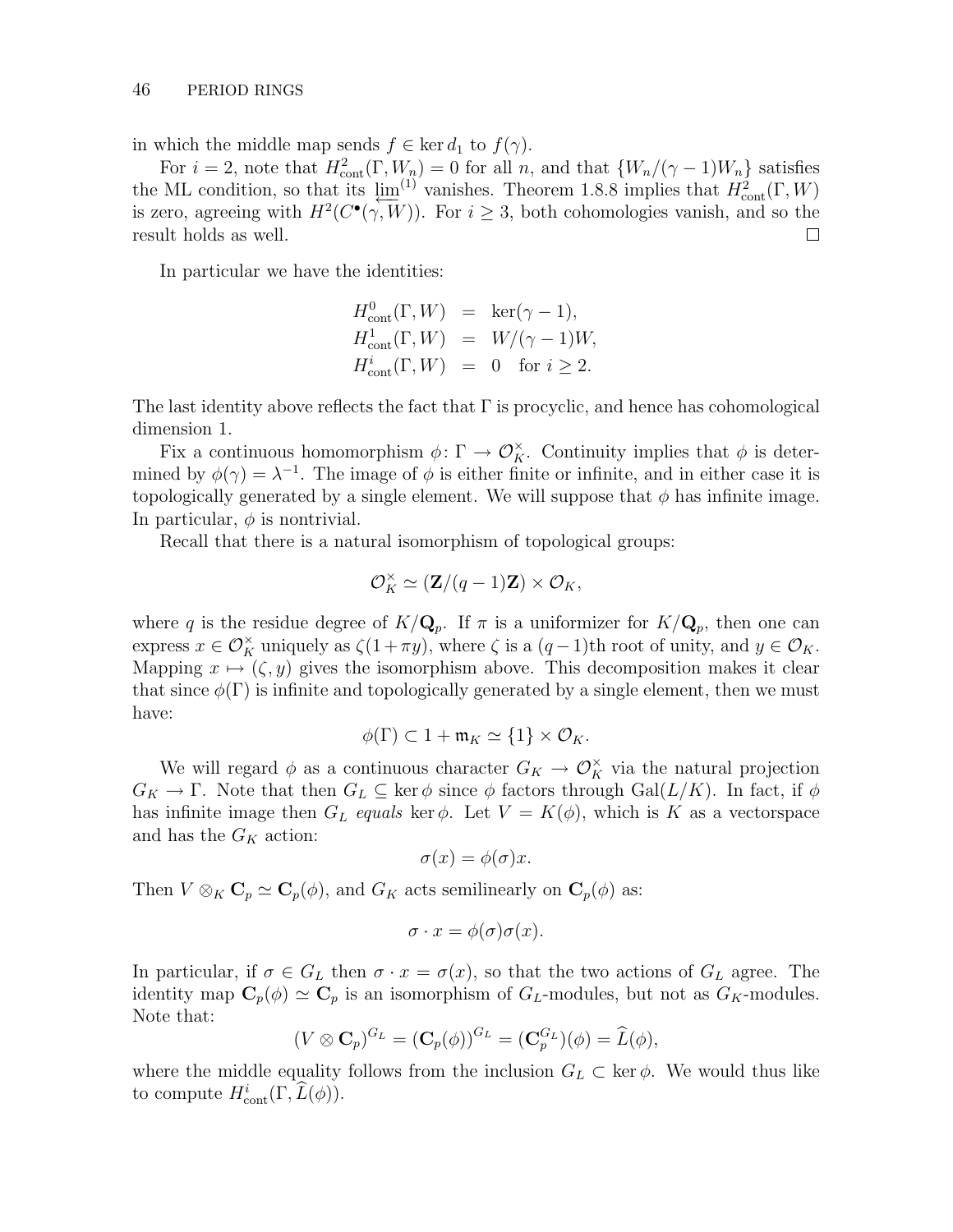For this we specialize the complex discussed above to the case  $W = \widehat{L}(\phi)$ :

$$
C^{\bullet}(\Gamma, \widehat{L}(\phi)) : \widehat{L}(\phi) \xrightarrow{\gamma-1} \widehat{L}(\phi).
$$

Consider a second complex:

$$
C^{\prime \bullet} : \widehat{L} \xrightarrow{\gamma - \lambda} \widehat{L}.
$$

A trivial verification shows that the diagram

$$
\widehat{L}(\phi) \xrightarrow{\gamma-1} \widehat{L}(\phi)
$$

$$
\downarrow \uparrow \qquad \qquad \downarrow \searrow
$$

$$
\widehat{L} \xrightarrow{\gamma-\lambda} \widehat{L}
$$

commutes. As the vertical maps are isomorphisms of vectorspaces, this chain map is an isomorphism of complexes, so that:

$$
H^i_{\text{cont}}(\Gamma, \widehat{L}(\phi)) \simeq H^i(C^{\bullet}) \simeq H^i(C'^{\bullet}).
$$

Thus, we should study the map  $\gamma - \lambda$  on  $\widehat{L}$ . For this we must return to the study of ramification.

# 1.9.2 The trace map  $t: L \to K$

Since  $L/K$  is a totally ramified  $\mathbf{Z}_p$ -extension, every  $x \in L$  belongs to  $K_n$  for some n. We can hence put:

$$
t(x) = \frac{1}{p^n} \operatorname{Tr}_{K_n/K}(x) \in K.
$$

Since each  $K_{n+1}/K_n$  is totally ramified of degree p, and since:

$$
\text{Tr}_{K_{n+1}/K} = \text{Tr}_{K_n/K} \circ \text{Tr}_{K_{n+1}/K_n},
$$

it follows that  $t(x)$  does not depend on the choice of  $K_n$  with  $x \in K_n$ . It thus gives a well-defined function:

$$
t\colon L\to K
$$

which is easily seen to be K-linear. If we write  $i: K \to L$  for the natural injection, then  $t \circ i = \text{Id}_K$ . It follows that t is surjective and i gives a splitting. Our first goal is to establish the continuity of t, in order to extend it to a continuous map  $\widehat{L} \to K$ . It turns out that this map is related to  $\gamma - 1$ .

We begin with a simple lemma:

**Lemma 1.9.5.** For  $n \geq 0$ , let  $\sigma$  denote a generator of  $Gal(K_{n+1}/K_n)$ . Then for all  $x \in K_{n+1}$ :

$$
\left|x - \frac{1}{p} \text{Tr}_{K_{n+1}/K_n}(x)\right| \leq p \left|\sigma(x) - x\right|.
$$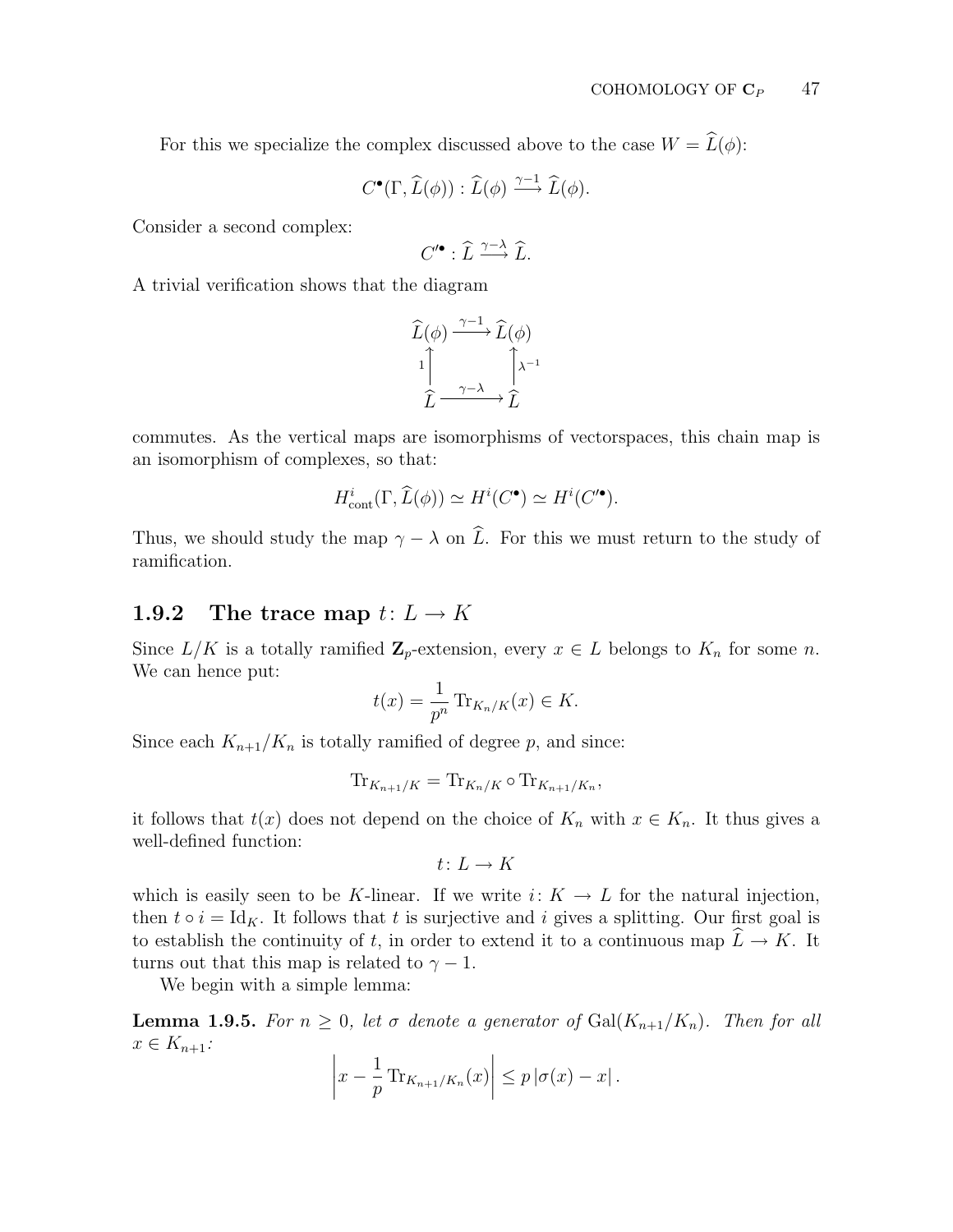7

Proof. The proof is a simple computation:

$$
\begin{aligned}\n|px - \text{Tr}_{K_{n+1}/K_n}(x)| &= \left| px - \sum_{i=0}^{p-1} \sigma^i(x) \right| \\
&= \left| \sum_{i=0}^{p-1} (1 - \sigma^i)(x) \right| \\
&= \left| \sum_{i=0}^{p-1} (1 + \sigma + \dots + \sigma^{i-1})((1 - \sigma)x) \right| \\
&= \left| \sum_{i=0}^{p-1} \sum_{j=0}^{i-1} \sigma^j((1 - \sigma)x) \right| \\
&\leq |\sigma x - x|,\n\end{aligned}
$$

by the strong triangle inequality and since each  $\sigma^j$  is an isometry.

 $\Box$ 

The following proposition is fundamental for what follows:

**Proposition 1.9.6.** There exists a constant  $d > 0$  depending only on L, such that for all  $x \in L$ :

$$
|x - t(x)| \le d |\gamma x - x|.
$$

*Proof.* We will show, by induction on n, that for  $x \in K_n$ :

$$
|x-t(x)| \leq c_n |\gamma x - x| \,,
$$

where  $c_{n+1} = p^{ap^{-n}}c_n$ ,  $c_0 = p$  and a is a constant. The case  $n = 0$  was treated in the preceding lemma.

Next take  $x \in K_{n+1}$  and note that:

$$
|x-t(x)| \le \sup\{|x-(1/p)\operatorname{Tr}_{K_{n+1}/K_n}|, |t(x)-(1/p)\operatorname{Tr}_{K_{n+1}/K_n}|\}.
$$

We bound each of the values in the set. The first is easy; take  $\sigma = \gamma^{p^n}$  as a generator for  $Gal(K_{n+1}/K_n)$  and deduce the bound:

$$
\begin{aligned} \left| x - (1/p) \operatorname{Tr}_{K_{n+1}/K_n}(x) \right| &\le p \left| \gamma^{p^n} x - x \right| \\ &= p \left| (\gamma^{p^n - 1} + \gamma^{p^n - 2} + \dots + 1)(\gamma - 1)(x) \right| \\ &\le p \left| \gamma x - x \right| . \end{aligned}
$$

<sup>7</sup> FIXME: We changed —p— to  $1/p$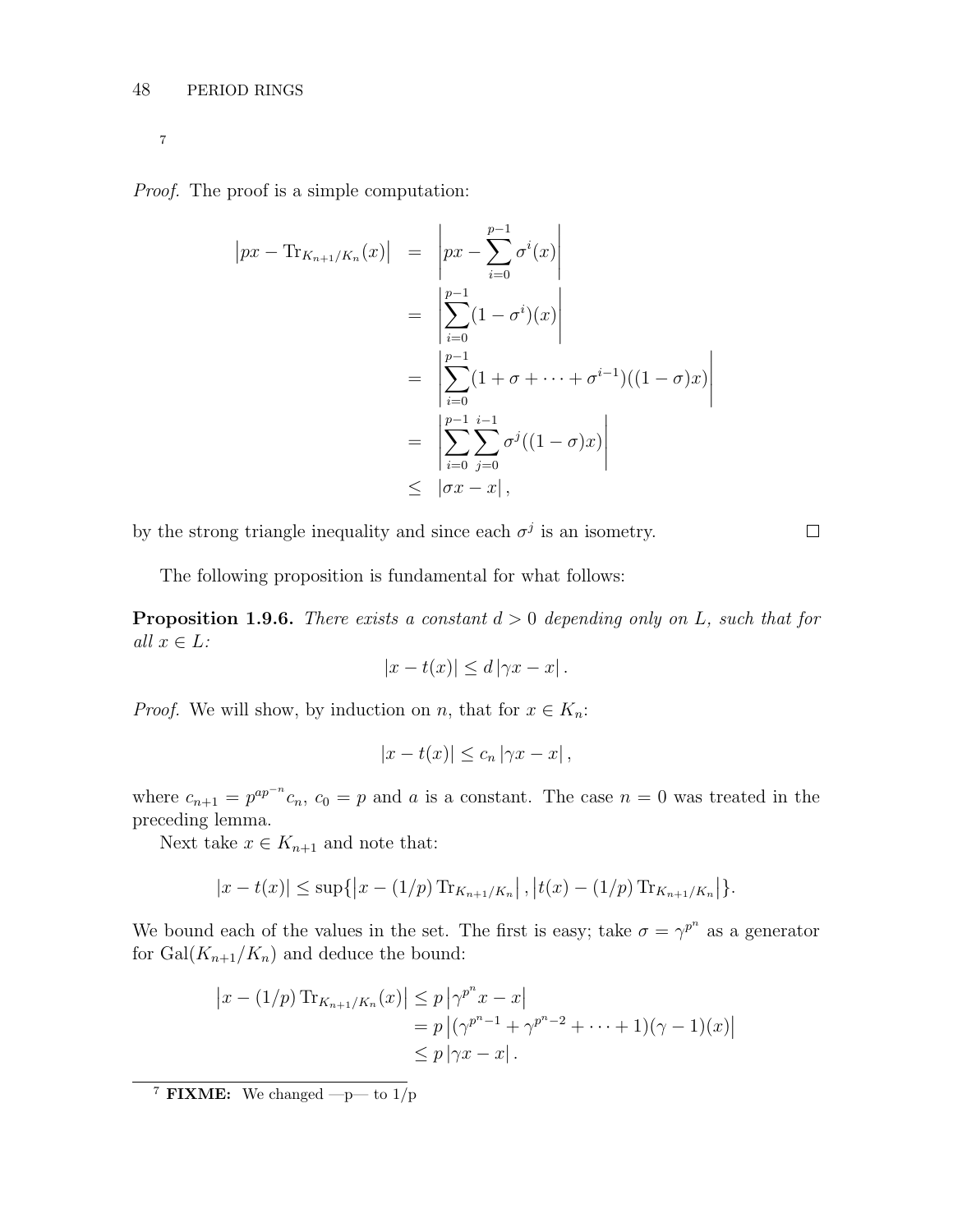$\Box$ 

If we put  $y = (1/p) \operatorname{Tr}_{K_{n+1}/K_n}(x)$ , then  $y \in K_n$  and so:

$$
t(y) = (1/p^n) \operatorname{Tr}_{K_n/K}(y)
$$
  
=  $(1/p^n) \operatorname{Tr}_{K_n/K}((1/p) \operatorname{Tr}_{K_{n+1}/K_n}(x))$   
=  $(1/p^{n+1}) \operatorname{Tr}_{K_{n+1}/K}(x)$   
=  $t(x)$ .

Hence:

$$
|t(x) - (1/p) \operatorname{Tr}_{K_{n+1}/K_n}| = |y - t(y)|
$$
  
\n
$$
\leq c_n |\gamma(y) - y| \text{ by induction,}
$$
  
\n
$$
= c_n |\gamma((1/p) \operatorname{Tr}_{K_{n+1}/K_n}(x)) - (1/p) \operatorname{Tr}_{K_{n+1}/K_n}(x)|
$$
  
\n
$$
= pc_n |\operatorname{Tr}_{K_{n+1}/K_n}(\gamma x - x)|
$$

Corollary 1.4.4 yields a constant  $a \geq 0$ , independent of n, such that:

$$
\left|\text{Tr}_{K_{n+1}/K_n}(\gamma x-x)\right| \leq p^{ap^{-n}-1} |x|.
$$

Thus:

$$
|t(x) - (1/p) \operatorname{Tr}_{K_{n+1}/K_n}| \leq pc_n \cdot p^{ap^{-n}-1} |x| = c_n p^{ap^{-n}} |x| = c_{n+1} |x|.
$$

This concludes the proof.

**Remark.** For a given m, replace K by  $K_m$ , so that  $\gamma' = \gamma^{p^m}$  is a generator for the group  $\Gamma' = \text{Gal}(L/K_m)$ . Similarly replace the map t by t', where t' is defined analogously to t relative to the base field  $K_m$ . Then for all  $x \in L$ ,

$$
|t'(x) - x| \le d |\gamma'(x) - x|,
$$

where d is the same constant as in the proposition.

# 1.9.3 Functional analysis for dummies

Fix K a field endowed with an non-archimedean absolute value  $|\cdot|$ .

**Definition 1.9.7.** A normed K-vector space is a pair  $(B, \|\cdot\|)$ , where B is a Kvectorspace and

$$
\|\!\cdot\!\|: B \to \mathbf{R}_{\geq 0}
$$

is a map satisfying:

- 1.  $||x + y|| \le \max{||x||, ||y||}$ , for all  $x, y \in B$ .
- 2.  $\|ax\| = |a| \|x\|$ , for all  $a \in K$  and  $x \in B$ .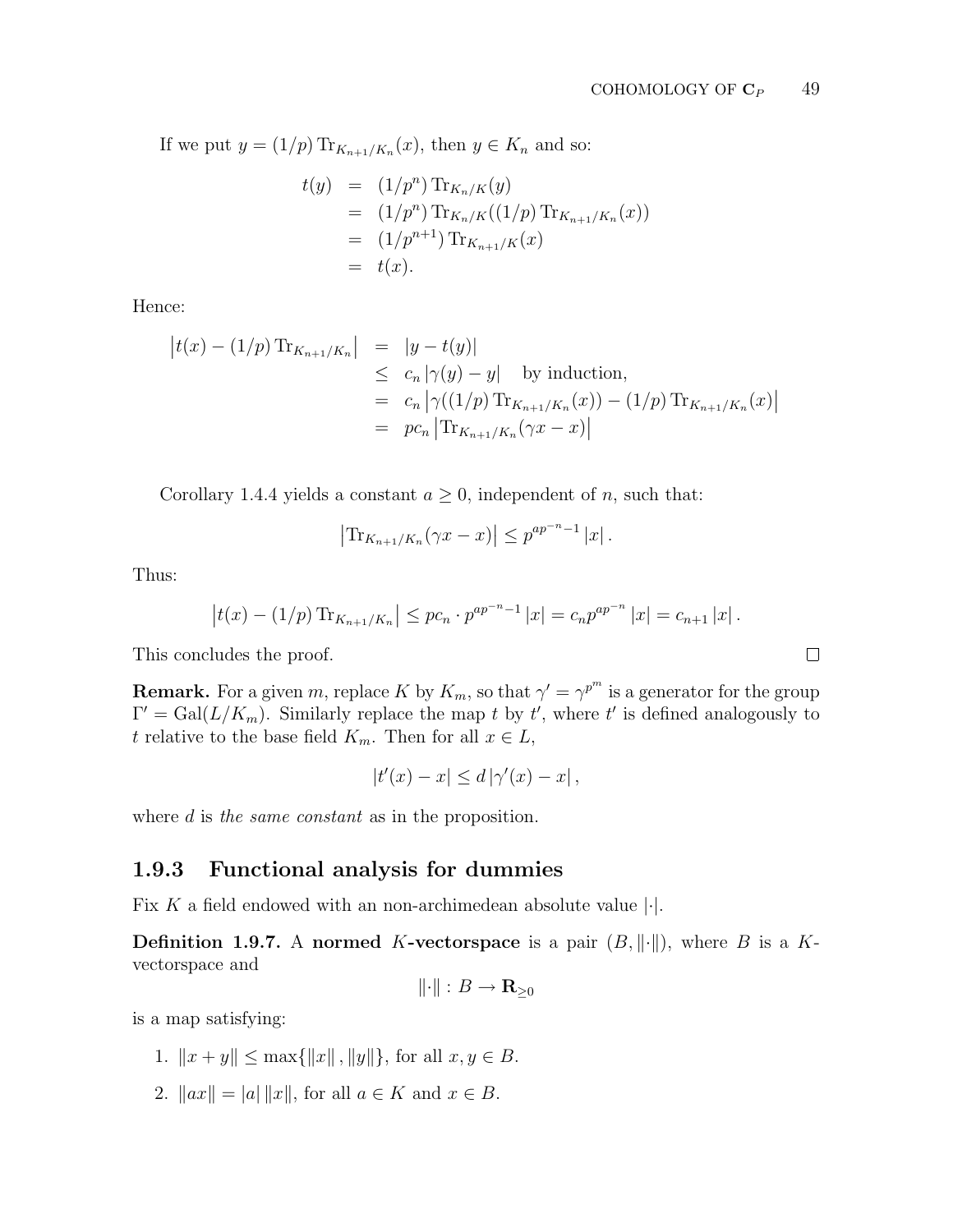3.  $||x|| = 0$  if and only if  $x = 0$ .

Such a map  $\|\cdot\|$  is called a **norm** on B.

**Example.** In our setting of K a finite extension of  $\mathbf{Q}_p$  and  $L = K_\infty$  a totally ramified  $\mathbf{Z}_p$ -extension, the fields  $L, \overline{K}, \widehat{L}, \mathbf{C}_p$ , together with the natural extension of  $|\cdot|$  on K, are all normed K-spaces.

**Definition 1.9.8.** A normed K-spaces  $(B, \|\cdot\|)$  is a **Banach space** over K if B is complete with respect to the norm  $\|\cdot\|$ .

**Definition 1.9.9.** A linear map  $f: B_1 \to B_2$  of normed K-vectorspaces is **bounded** if there exists a constant  $M > 0$  such that for all  $x \in B_1$ 

$$
||f(x)||_{B_2} \leq M ||x||_{B_1}.
$$

We define a norm on the linear K-vector space  $Hom_{cont}(B_1, B_2)$  by setting

$$
||f|| \stackrel{\text{def}}{=} \inf \{ M \mid ||f(x)||_{B_2} \le M ||x||_{B_1} \text{ for all } x \in B_1 \}.
$$

**Lemma 1.9.10.** Let  $B_1$  and  $B_2$  be normed K-vectorspaces, and let  $f: B_1 \rightarrow B_2$  be a K-linear map. Then  $f$  is continuous if and only if  $f$  is bounded.

**Example.** The fields L and  $\overline{K}$ , with the natural norm, are not K-Banach spaces. Since they are infinite extensions of  $K$ , they are not complete. In fact, their completions are actually L and  $\mathbf{C}_p$ , which become then K-Banach spaces.

We need some results from the general theory of Banach spaces.

**Lemma 1.9.11.** Let  $B_1$  and  $B_2$  be K-Banach spaces. Let  $f: B_1 \rightarrow B_2$  be a continuous K-linear map which is surjective. Then there exists a continuous K-linear map  $s: B_2 \rightarrow$  $B_1$  such that  $f \circ s = Id_{B_2}$ .

**Lemma 1.9.12** (Open mapping property). Let  $B_1$  and  $B_2$  be K-Banach spaces. Let  $f: B_1 \to B_2$  be a continuous K-linear map which is bijective. Then  $f^{-1}: B_2 \to B_1$  is continuous.

## 1.9.4 The theorem of Tate

As the action of  $\gamma$  on L is continuous, the map  $\gamma-1$  is also continuous on L. Proposition 1.9.6 thus implies that the map  $t-1: L \to L$  is bounded, hence continuous. But Id<sub>L</sub>:  $L \rightarrow L$  is continuous, and we conclude that  $t = (t - 1) + 1$  is continuous as well, being the sum of two continuous maps.

The previous discussion allows us to extend the map  $t: L \to K$  by continuity to  $t: L \to K$ . Note that the natural inclusion  $i: K \hookrightarrow L$  is a continuous splitting of t. Note then that  $t$  is surjective.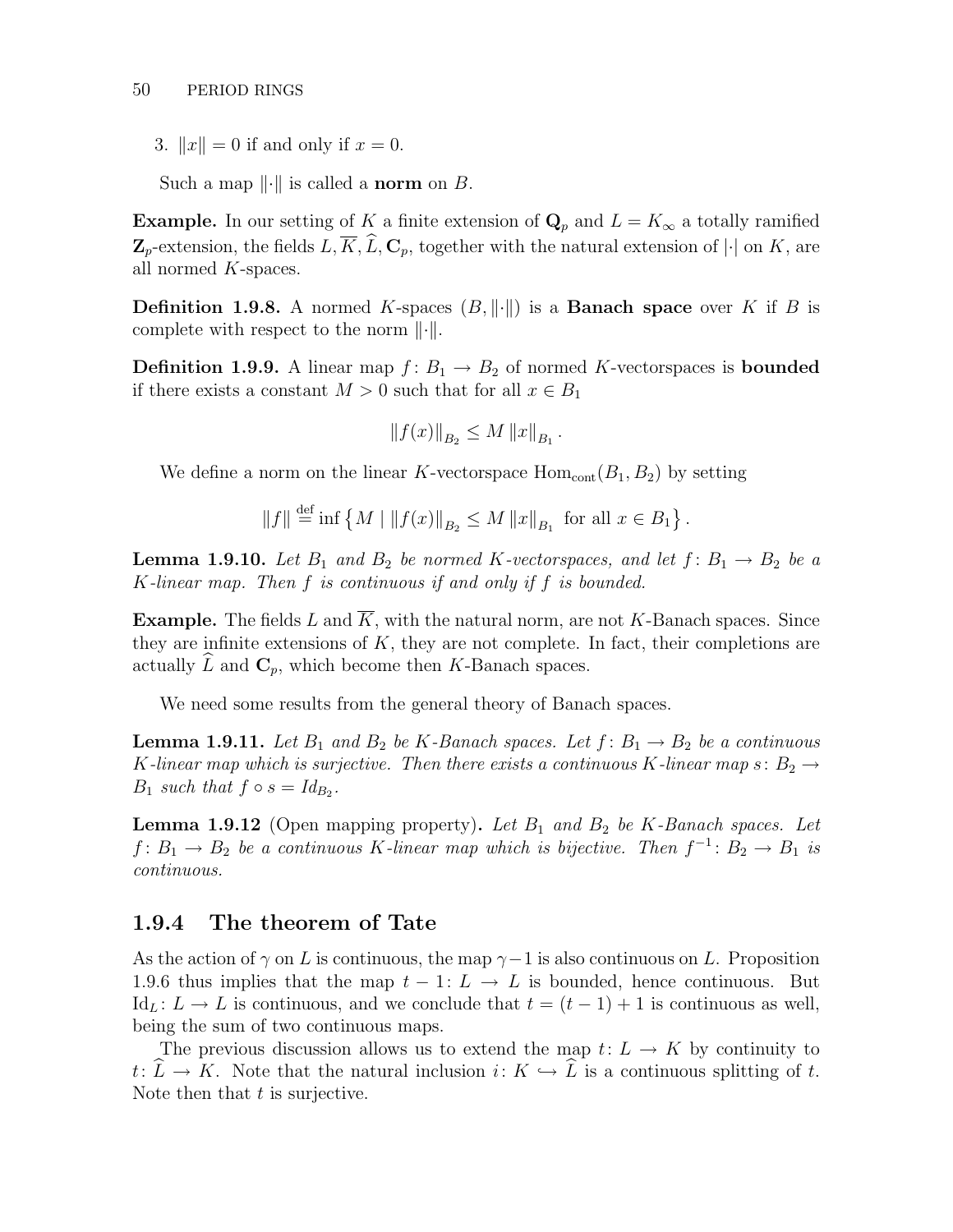Let  $X = \widehat{L}$ , and let  $X_0 = \ker t$ , which is a closed subspace of X. There is an exact sequence of K-Banach spaces

$$
0 \to X_0 \to X \to K \to 0,
$$

and  $i: K \to X$  yields a canonical decomposition of X:

 $X = X_0 \oplus K$ , as K-Banach spaces.

We want to study the action of  $\gamma$  – Id and of  $\gamma - \lambda \cdot$  Id on X.

**Lemma 1.9.13.** The map  $\gamma$  – Id is trivial on K, and induces an isomorphism

$$
(\gamma - Id)|_{X_0}: X_0 \to X_0.
$$

*Proof.* Recall that  $\gamma$  is a topological generator of  $\Gamma = \text{Gal}(L/K)$ , so  $\gamma$  fixes K. If  $x \in X_0$ 

$$
t(\gamma(x) - x) = t(\gamma(x)) = \gamma(t(x)) = \gamma(0) = 0,
$$

so that  $(\gamma - Id)(X_0) \subseteq X_0$ . It remains to show that the restriction of  $\gamma - Id$  induces an isomorphism on  $X_0$ .

Let  $K_{n,0} = K_n \cap X_0$  and note that  $K_{n,0}$  is not a subfield of  $K_n$ . It only has the structure of a *finite-dimensional K*-vectorspace. Let  $K_{\infty,0} = \bigcup_{n\geq 0} K_{n,0}$ , and note that  $K_{\infty,0} = K_{\infty} \cap X_0$ ; in fact,  $K_{\infty,0}$  is dense in  $X_0$ .

If  $x \in K_{n,0}$  then

$$
|\gamma(x) - x| \ge \frac{1}{d} |t(x) - x| = \frac{1}{d} |x|,
$$

so that  $\gamma(x) - x = 0$  if and only if  $x = 0$ . Hence the map  $\gamma -$  Id is injective when restricted to  $K_{n,0}$ , and so bijective since  $K_{n,0}$  is finite-dimensional. This shows that  $\gamma$  – Id is a continuous and bijective map on  $K_{\infty,0}$ , and so its set theoretic inverse  $\rho_{\infty} : K_{\infty,0} \to K_{\infty,0}$  is continuous as well, by the open mapping property (Lemma 1.9.12). The map  $\rho_{\infty}$  extends in a unique way to the closure of  $K_{\infty,0}$ , which is  $X_0$ , thus giving an inverse  $\rho$  to the map  $(\gamma - Id)|_{X_0}$ .  $\Box$ 

**Remark.** For later use we give an explicit construction of  $\rho$ . Let  $\rho_n$  be the inverse of  $(\gamma - Id)|_{K_{n,0}}$ . The uniqueness of inverses implies that  $\rho_{n+1}$  agrees with  $\rho_n$  when restricted to  $K_{n,0}$ , so that we can define  $\rho: K_{\infty,0} \to K_{\infty,0}$  by  $\rho(x) = \rho_n(x)$  if  $x \in K_{n,0}$ .

By its very definition,  $\rho$  is a K-linear map which is a two-sided inverse to ( $\gamma$  – Id) $|K_{\infty,0}$ . It remains to show that  $\rho: K_{\infty,0} \to K_{\infty,0}$  is continuous. But if  $x \in K_{\infty,0}$ , then

$$
|x| = |((\gamma - \text{Id}) \circ \rho)(x)| \ge \frac{1}{d} |t(\rho(x)) - \rho(x)| = \frac{1}{d} |\rho(x)|,
$$

so  $\rho$  is bounded and hence continuous. This allows  $\rho$  to be extended uniquely to  $X_0$ . The density of  $K_{\infty,0}$  in  $X_0$  implies that  $\rho$  is the inverse of  $(\gamma - \mathrm{Id})|_{X_0}$ .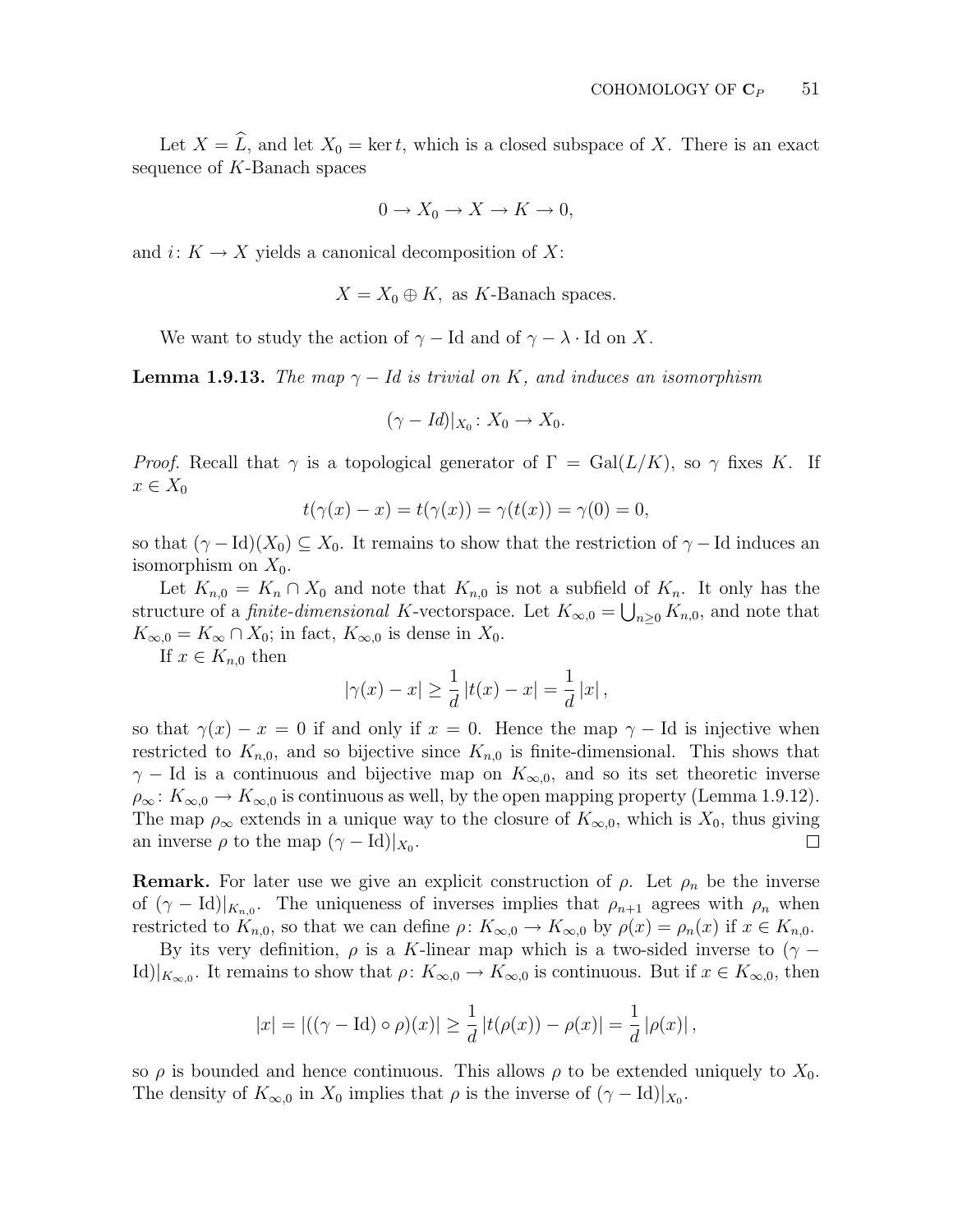The following lemma treats the twisting by  $\phi$ . This is equivalent to saying that for all  $n, \lambda^{p^n} \neq 1$  or, equivalently,

$$
\lambda \in (1 + \mathfrak{m}_K) \setminus \mu_{p^{\infty}}(K).
$$

The following lemma treats this case:

**Lemma 1.9.14.** Assume that  $\phi$  is of infinite order. Then the map  $\gamma - \lambda Id$  induces an isomorphism

$$
(\gamma - \lambda Id) \colon X \to X.
$$

*Proof.* Decompose X as  $X_0 \oplus K$ . The map  $\gamma - \lambda$  acts on K as multiplication by  $1 - \lambda$ . Since this is a unit in  $K$ ,  $\gamma - \lambda$  induces an isomorphism on K. It remains to study the action of  $\gamma - \lambda$  on  $X_0$ .

First suppose that  $|\lambda - 1| d < 1$ . Let  $\rho$  be the inverse of  $(\gamma - Id)|_{X_0}$ . Consider the map

$$
\alpha \stackrel{\text{def}}{=} (\gamma - \lambda) \circ \rho = ((\gamma - \text{Id}) + (1 - \lambda) \text{Id}) \circ \rho = \text{Id}_{X_0} - (\lambda - 1)\rho.
$$

Note that  $\alpha$  is a K-linear map  $X_0 \to X_0$ . We write an explicit formula for the inverse of  $\alpha$  and then check that the stated formula makes sense. Define  $\beta \colon X_0 \to X_0$ as

$$
\beta(x) \stackrel{\text{def}}{=} \sum_{n=0}^{\infty} (\lambda - 1)^n \rho^n(x),
$$

where  $\rho^n$  denotes the *n*th iterate of  $\rho$ . Note that for all *n* and for all  $x \in X_0$ ,

$$
|(\lambda - 1)^n \rho^n(x)| \le (|\lambda - 1| d)^n |x|.
$$

The right hand side tends to 0 as n tends to infinity, so that the series defining  $\beta(x)$ is convergent. Is is easy to check that  $\beta$  is a continuous K-linear map, and that  $\alpha \circ \beta = \beta \circ \alpha = \text{Id}_{X_0}$ . This proves that  $\alpha$  is invertible. But then  $\gamma - \lambda$  is invertible when restricted to  $X_0$ , with inverse  $\rho \circ \beta$ .

In the general case, choose m large enough so that  $\left|\lambda^{p^m}-1\right|d<1$ . Replace then K by  $K_m$  and  $\gamma$  by  $\gamma^{p^m}$ , and show as above that  $(\gamma^{p^m} - \lambda^{p^m})|_{X_0}$  is invertible. One can factor

$$
\gamma^{p^m} - \lambda^{p^m} = (\gamma - \lambda) \circ U,
$$

where U is a polynomial in  $\gamma$ . It follows then that  $(\gamma - \lambda)|_{X_0}$  is invertible as well, as we wanted to show.  $\Box$ 

**Theorem 1.9.15** (Tate). Let K be a finite extension of  $\mathbf{Q}_p$ . Then:

$$
H_{cont}^{i}(G_{K}, \mathbf{C}_{p}) = \begin{cases} K & i = 0\\ K \ (non-canonically) & i = 1\\ 0 & i \ge 2 \end{cases}
$$

Let  $\phi: G_K \to K^\times$  be a continuous character, and assume that it is not of finite order. Then for all i:

$$
H_{cont}^{i}(G_K, \mathbf{C}_p(\phi)) = 0.
$$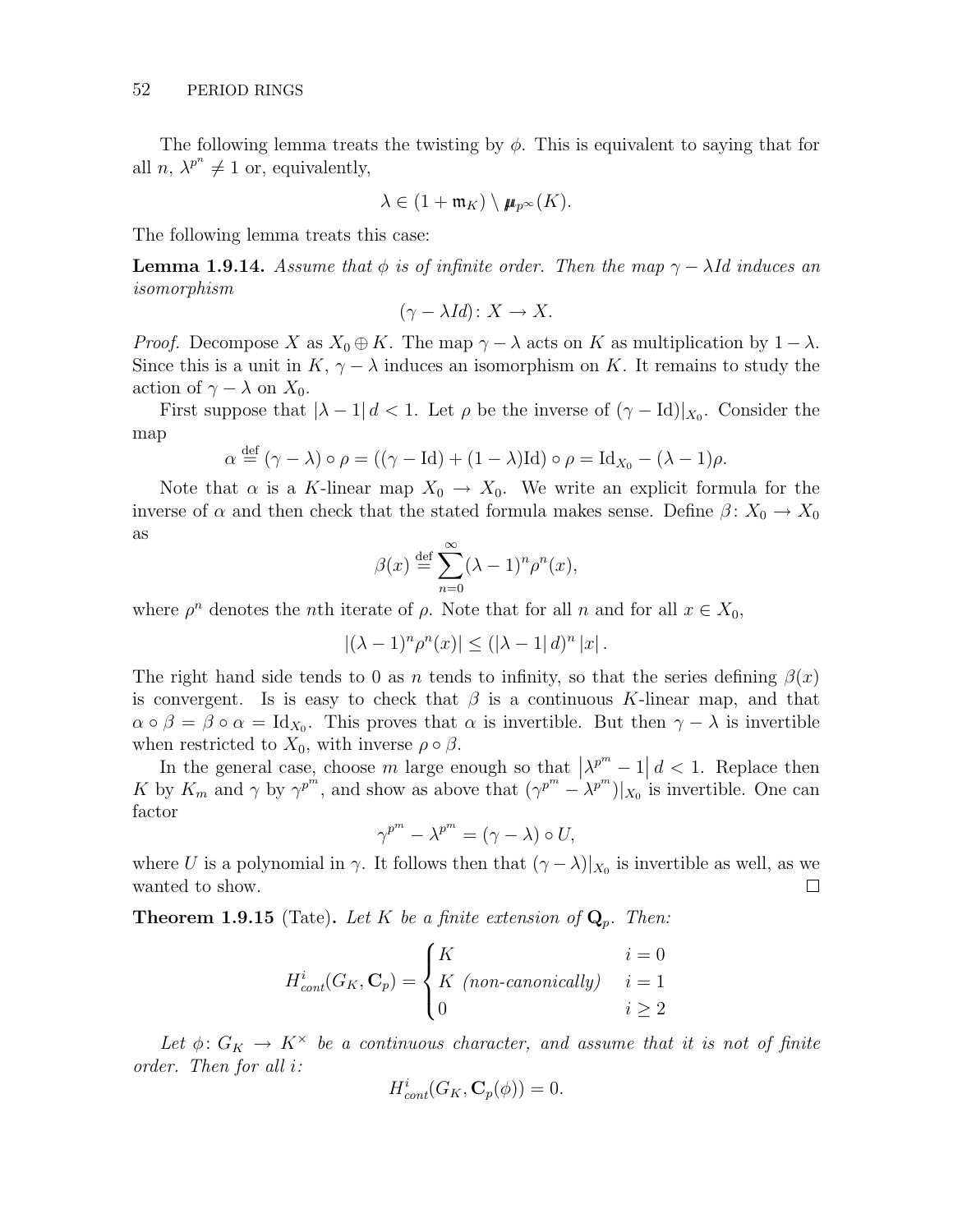$\Box$ 

*Proof.* The vanishing of the higher cohomology groups follows because  $\Gamma$  is profinite, and hence it has cohomological dimension 1.

If  $\phi$  is trivial, Lemma 1.9.13 gives:

$$
H_{\text{cont}}^{0}(\Gamma, \widehat{L}) = \ker(\gamma - \text{Id}: X \to X) = K
$$
  

$$
H_{\text{cont}}^{1}(\Gamma, \widehat{L}) = \text{coker}(\gamma - \text{Id}: X \to X) = X/X_0 \simeq K.
$$

Suppose that  $\phi$  is of infinite order. Then Lemma 1.9.14 gives:

$$
H_{\text{cont}}^{0}\left(\Gamma, \widehat{L}(\phi)\right) = \ker(\gamma - \lambda \colon X \to X) = 0
$$

$$
H_{\text{cont}}^{1}\left(\Gamma, \widehat{L}(\phi)\right) = \text{coker}(\gamma - \lambda \colon X \to X) = 0.
$$

**Corollary 1.9.16.** Let W be a  $C_p$ -vectorspace with a semilinear and continuous action of  $G_K$ . Suppose that the sequence

$$
0 \to \mathbf{C}_p(m)^{k_1} \to W \to \mathbf{C}_p(q)^{k_2} \to 0
$$

is exact. Here  $k_i$  are in  $\mathbb{Z}_{\geq 1}$ , and m and q are distinct integers. Then the sequence is canonically split, and so

$$
W \simeq \mathbf{C}_p(m)^{k_1} \oplus \mathbf{C}_p(q)^{k_2},
$$

compatible with the  ${\cal G}_K\mbox{-action}.$ 

**Remark.** The theorem that we just proved ensures that  $H^1_{\text{cont}}(G_K, \mathbb{C}_p)$  is a one dimensional K-vectorspace. We can find an explicit nonzero element. For that, let

$$
c\colon G_K\to\mathbf{C}_p
$$

be defined as  $c(\sigma) = \log_p(\chi(\sigma)) \in \mathbb{Z}_p \subseteq \mathbb{C}_p$ . The map c is continuous, and

$$
c(\sigma\tau) = \log_p(\chi(\sigma)\chi(\tau)) = \log_p(\chi(\sigma)) + \log_p(\chi(\tau)),
$$

so it is a cocycle. Remark that  $\log_p \chi(\tau) \in \mathbb{Z}_p$ , so it is fixed by  $\sigma$ . Show that c is a nontrivial cocycle in  $H^1_{\text{cont}}(G_K, \mathbf{C}_p)$ , as an exercise. <sup>8</sup>

<sup>8</sup> FIXME: do it?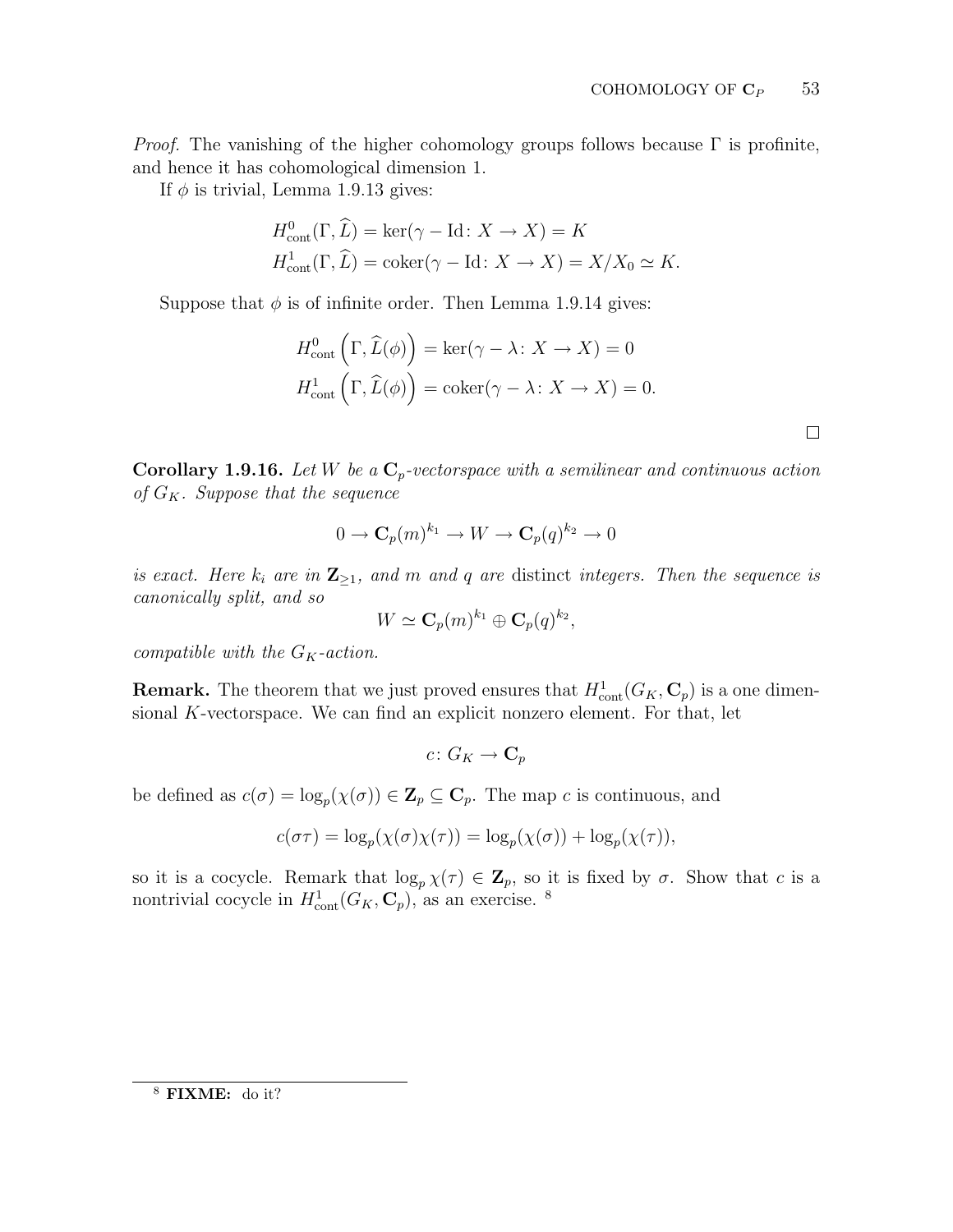# PERIOD RINGS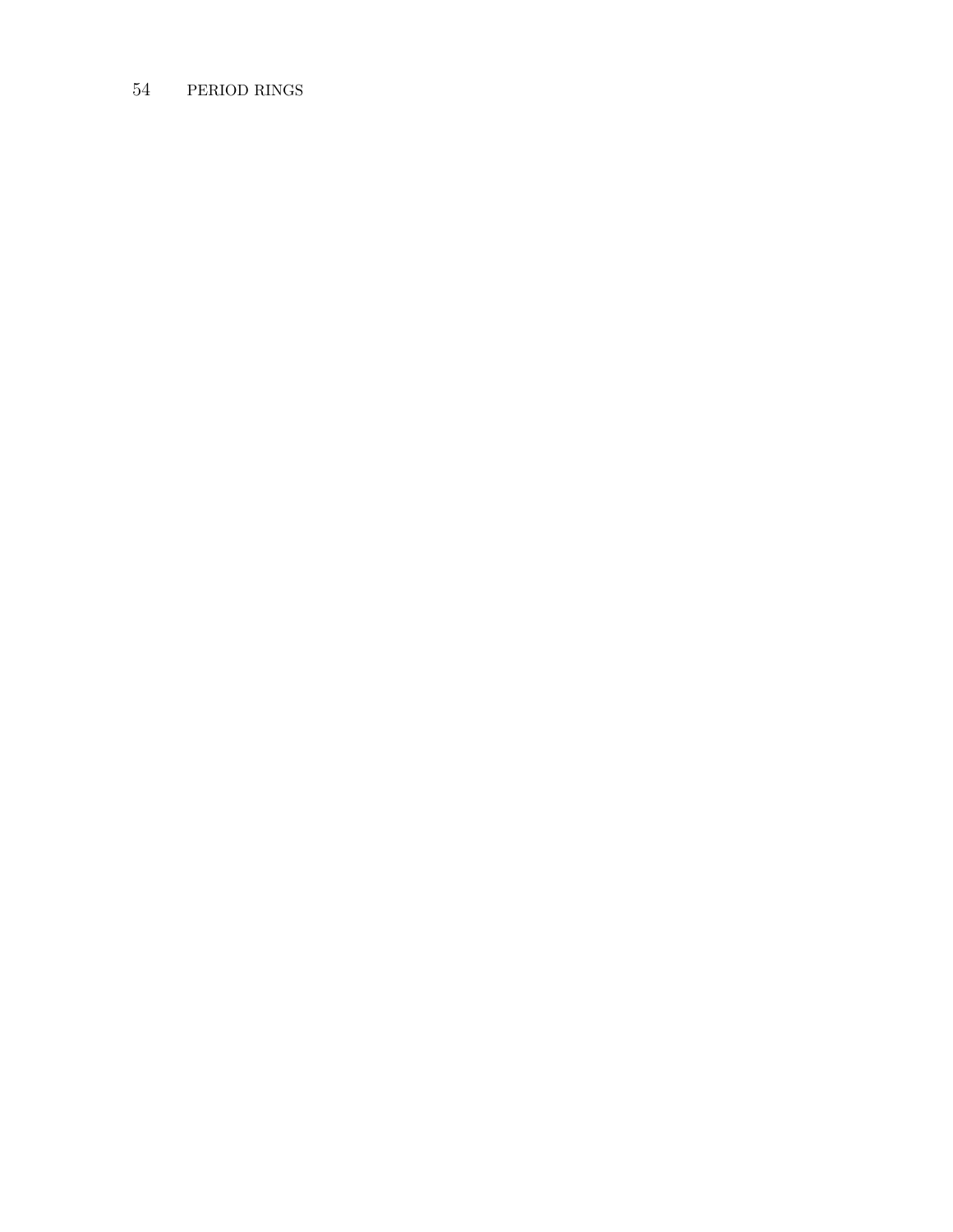# Chapter 2 p-divisible Groups

# 2.1 Group schemes

Fix a commutative ring R. In most of our applications it will be either a field or a local noetherian ring.

**Definition 2.1.1.** A group scheme is a group object in the category  $\text{Sch}_R$  of schemes over R.

More concretely, a group scheme is a R-scheme G together with morphisms  $m: G \times$  $G \to G$ ,  $\varepsilon$ : Spec  $R \to G$  and  $i: G \to G$ , making the following diagrams commutative:



1

Definition 2.1.2. A group scheme is **commutative** if it satisfies the corresponding diagram.<sup>2</sup>

**Definition 2.1.3.** If S is a R-scheme, the set of S-points of G is

$$
G(S) \stackrel{\text{def}}{=} \text{Hom}_{\text{Sch}_R}(S, G),
$$

with the following group structure: given  $f, g \in G(S)$  then  $fg \stackrel{\text{def}}{=} m \circ (f \times g) \in G(S)$ . The identity is given as  $e \stackrel{\text{def}}{=} \varepsilon \circ \pi$ , where  $\pi \colon S \to \text{Spec } R$  is the structure morphism.

<sup>&</sup>lt;sup>1</sup> FIXME: put the other diagram.

<sup>2</sup> FIXME: which is...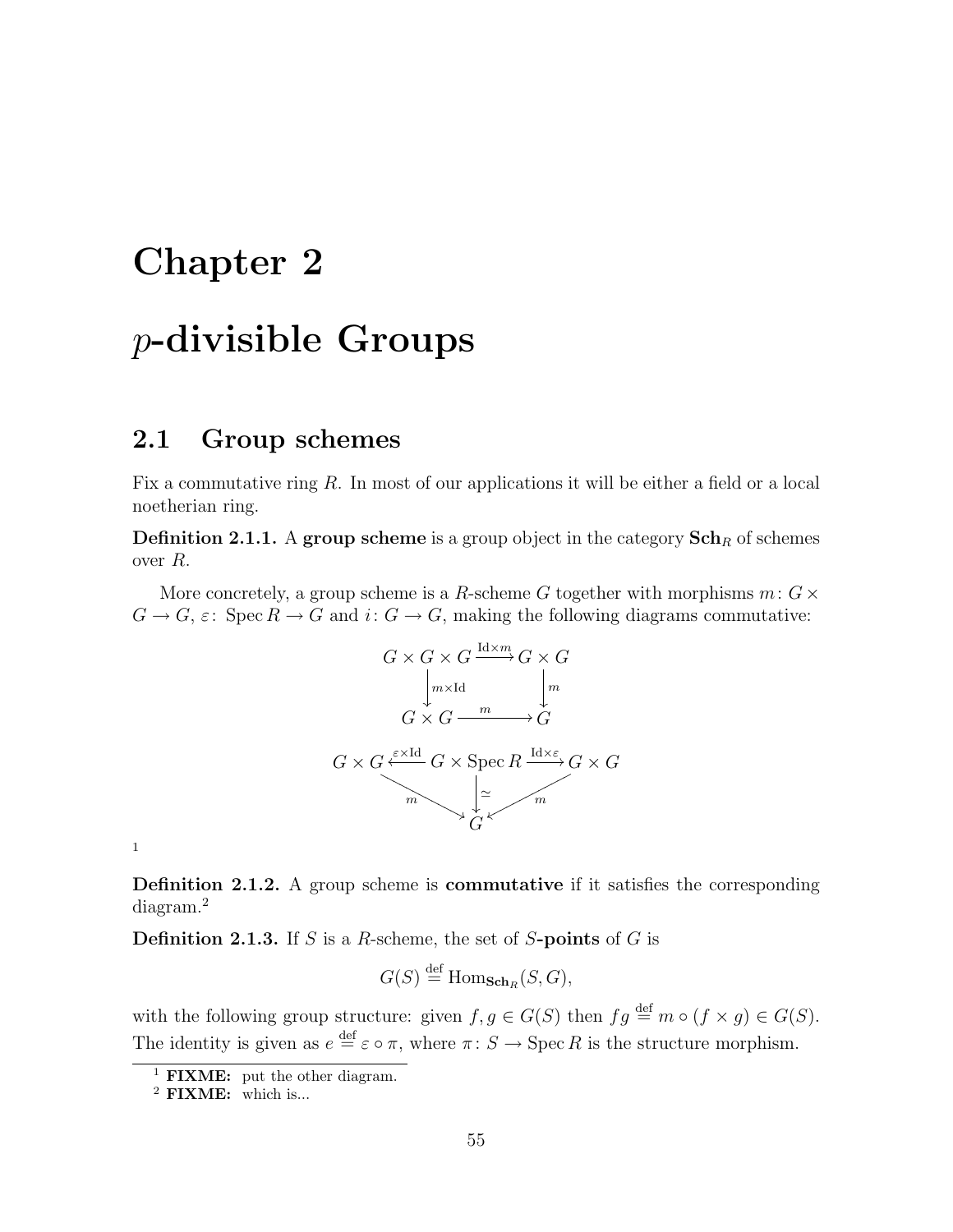**Definition 2.1.4.** An abelian scheme is a proper commutative  $3$  group scheme. This means that it is proper when considered as a scheme over R.

**Definition 2.1.5.** A finite group scheme of rank r is a group scheme G over R which when seen as a scheme over  $R$  is finite and locally free of rank  $r$ .

**Remark.** A finite group scheme of rank r is in particular affine, so  $G = \text{Spec } A$ , where A is a projective R algebra of rank r. The morphisms  $m, \varepsilon, i$  correspond respectively to R-algebra homomorphisms  $\mu: A \to A \otimes_R A$ ,  $e: A \to R$  and  $s: A \to A$ .

**Definition 2.1.6.** Let G be an abelian scheme and let n be a positive integer. We write

$$
G[n] \stackrel{\text{def}}{=} \ker \left( G \stackrel{[n]}{\to} G \right),
$$

which is a finite group scheme.

- **Example.** 1. The additive group scheme over R is  $\mathbb{G}_{a,R}$ . As a scheme, it is  $Spec(R[T])$ , and the comultiplication is given by  $\mu: R[T] \to R[T] \otimes R[T]$  sending T to  $T \otimes 1 + 1 \otimes T$ .
	- 2. The **multiplicative group scheme** over R is  $\mathbb{G}_{m,R}$ . As a scheme, it is given as  $Spec(R[T, T^{-1}])$ , and the comultiplication is given by

$$
\mu\colon R[T, T^{-1}] \to R[T, T^{-1}] \otimes R[T, T^{-1}],
$$

sending T to  $T \otimes T$ .

3. For n a positive integer, the group scheme of nth roots of unity is  $\mu_n$ . It is defined as the kernel of the multiplication-by- $n$  map,

$$
\mu_n \stackrel{\text{def}}{=} \ker \left( \mathbb{G}_{m,R} \stackrel{[n]}{\to} \mathbb{G}_{m,R} \right).
$$

As a scheme, it is Spec  $(R[T]/(T^n-1))$ , and the comultiplication sends  $\overline{T}$  to  $\overline{T} \otimes \overline{T}$ .

4. For an abelian group H, define A as the set of maps  $H \to R$ . It has an R-algebra structure induced pointwise from the structure in R. Let  $\mu: A \to A \otimes_R A$  be given by

$$
\mu(f)(x, y) \stackrel{\text{def}}{=} f(x+y),
$$

where the  $+$  symbol indicates the addition in the group H. The other operations are defined similarly, and one obtains a group scheme  $H = \text{Spec } A$ , which is the constant group scheme associated to H.

<sup>&</sup>lt;sup>3</sup> FIXME: we don't require commutativity, but if follows?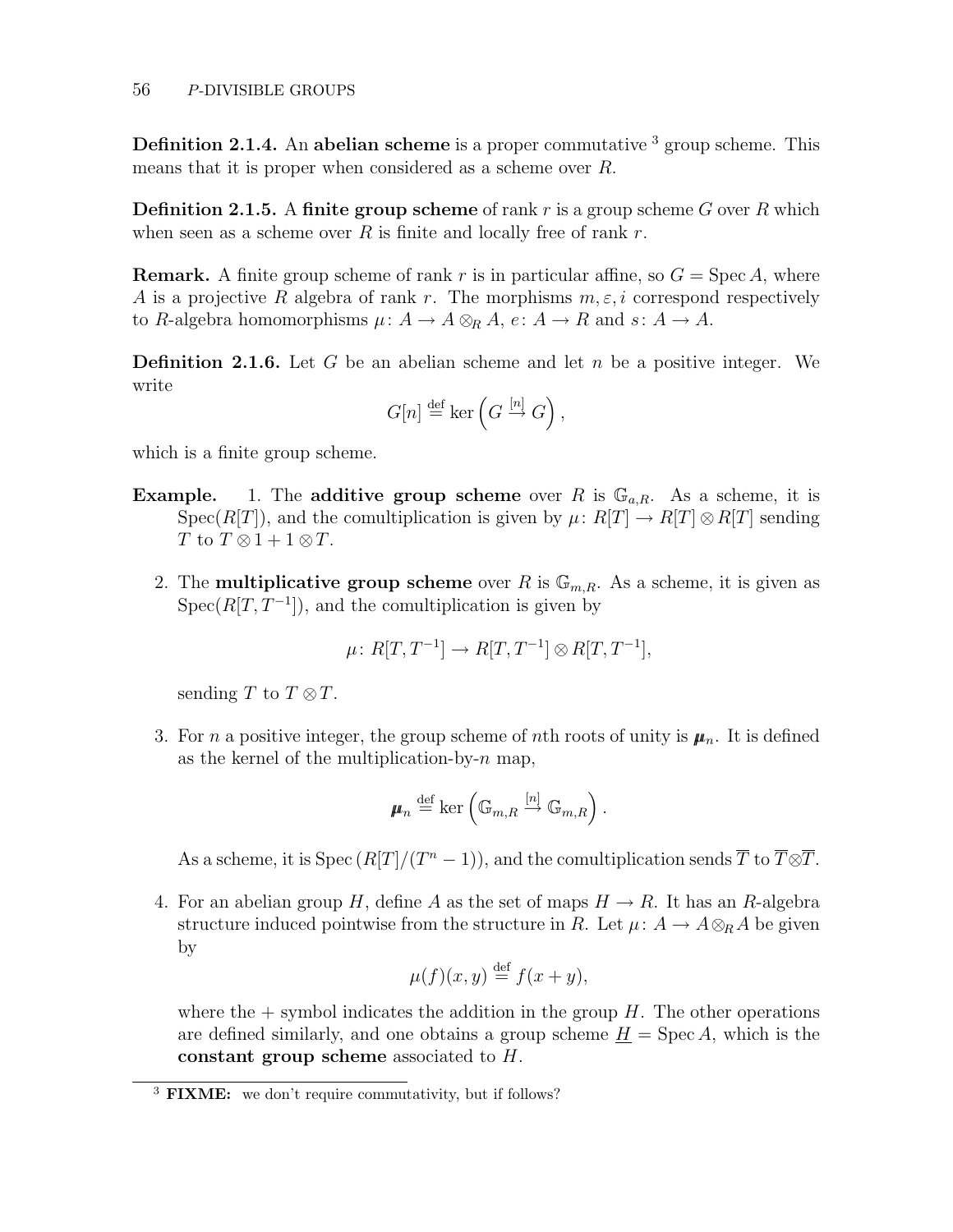## 2.1.1 Cartier duality

Let G be a finite group scheme of rank r over R. Let  $G = \text{Spec } A$ , where A is a projective finite R-algebra. Consider the dual module

$$
A' \stackrel{\text{def}}{=} \text{Hom}_R(A, R),
$$

which is a projective R-module of the same rank. The comultiplication  $\mu: A \to A \otimes A$ gives a ring structure to A', and the dual of  $\cdot: A \times A \rightarrow A$  gives A' a comultiplication. Then  $G' = \text{Spec}(A')$  has a structure of a finite group scheme of rank r.

**Definition 2.1.7.** The **Cartier dual** of  $G$  is  $G'$  defined above.

Proposition 2.1.8 (Basic properties).  $)' = G.$ 

2. If S is an R-scheme, then

 $G'(S) = \text{Hom}_{\mathcal{S}\mathcal{C}\mathcal{h}_S} (G_S, \mathbb{G}_{m,S}),$ 

where  $G_S = G \otimes_R S$  is the base change of G to S.

**Example.** 1. The dual of  $\mu_n$  is  $\mathbf{Z}/n\mathbf{Z}$ .

2. Let  $G/R$  be an abelian scheme. Let G' be its dual abelian scheme. This is harder to define, as G is not affine. See [Mum70] for more details. However, they are related as follows: if  $n$  is any positive integer, then

$$
(G[n])' \simeq G'[n].
$$

## 2.1.2 Connected and étale group schemes

Let R be a complete noetherian local ring. Let G be a *finite* group scheme over R.

**Definition 2.1.9.** We say that G is **étale** (resp. connected) G is étale (resp. connected) over R. Equivalently, if  $G = \operatorname{Spec} A$ , then G is étale (resp. connected) if A is a finite étale  $R$ -algebra (resp. if  $A$  contains no nontrivial idempotents).

**Theorem 2.1.10.** If G is a finite group scheme, then there is a canonical exact sequence

$$
0 \to G^0 \to G \to G^{et} \to 0,
$$

where  $G^0$  is connected and  $G^{et}$  is étale.

If  $G = \text{Spec}(A)$  and we write  $G^{et} = \text{Spec}(A^{et})$  and  $G^0 = \text{Spec}(A^0)$ , then  $A^{et}$  and  $A^0$ are characterized, respectively, as the maximal subalgebra of  $A$  which is étale over  $R$ , and by the component of A which factors via the identity section.

Proof. Omitted.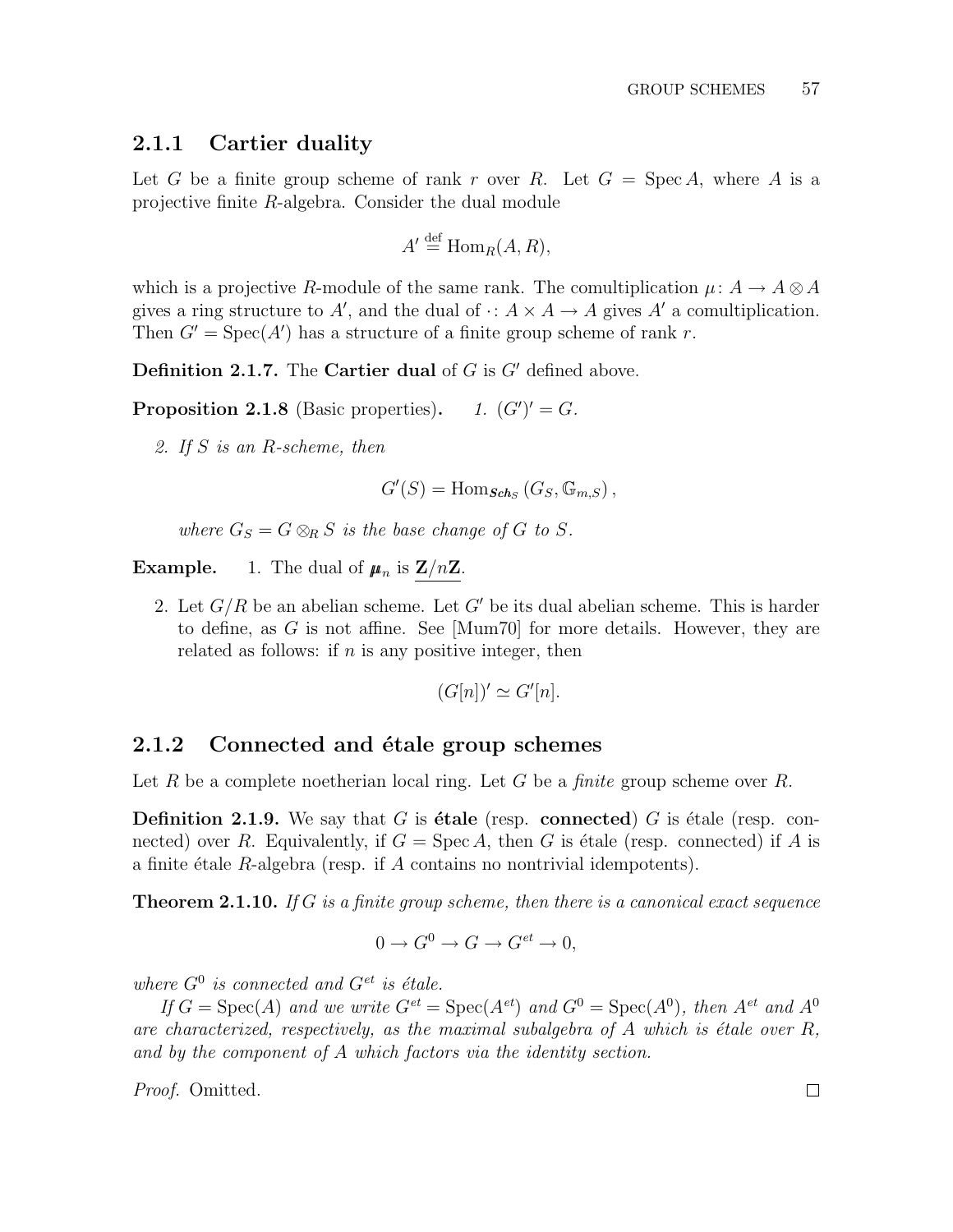# 2.2 *p*-divisible groups

Fix  $K/\mathbf{Q}_p$  finite and let  $R = \mathcal{O}_K$ .

**Definition 2.2.1.** A *p*-divisible group G of height h is an inductive system  $G =$  $\{G_{\nu}, i_{\nu}\}_{\nu \geq 0}$ , where  $G_{\nu}$  is a finite group scheme over R of rank  $p^{\nu h}$ , and such that there are exact sequences

$$
0 \to G_{\nu} \xrightarrow{i_{\nu}} G_{\nu+1} \xrightarrow{p^{\nu}} G_{\nu+1}.
$$

for all  $\nu \geq 0$ .

**Lemma 2.2.2.** Multiplication by  $p^{\nu}$  kills  $G_{\nu}$ .

Proof. Consider the following commutative diagram with exact rows:

$$
\begin{array}{ccc}\n0 & \longrightarrow & G_{\nu} \xrightarrow{i_{\nu}} & G_{\nu+1} \\
 & \downarrow^{p^{\nu}} & \downarrow^{p^{\nu}} \\
0 & \longrightarrow & G_{\nu} \xrightarrow{i_{\nu}} & G_{\nu+1}\n\end{array}
$$

Since  $i_{\nu} \circ [p^{\nu}] = [p^{\nu}] \circ i_{\nu} = 0$ , and since  $i_{\nu}$  is injective, it follows that  $[p^{\nu}] = 0$  on  $G_{\nu}$ .

**Example.** If G is an abelian scheme, write  $G_{\nu} = G[p^{\nu}]$  for all  $\nu \geq 0$  and let  $i_{\nu} : G[p^{\nu}] \rightarrow$  $G[p^{\nu+1}]$  denote the inclusion. The sequence

$$
0 \to G[p^{\nu}] \xrightarrow{i_{\nu}} G[p^{\nu+1}] \to [p]G[p^{\nu+1}],
$$

is exact. We denote by  $G(p) = \{G_{\nu}, i_{\nu}\}_{{\nu} \geq 0}$  this *p*-divisible group.

# 2.2.1 Dual p-divisible group

Fix a *p*-divisible group  $\{G_{\nu}, i_{\nu}\}_{\nu \geq 0}$ . Iteration of the transition morphisms gives maps:

$$
i_{\nu,\mu} \colon G_{\nu} \to G_{\nu+1} \to \cdots \to G_{\nu+\mu}
$$

for all  $\mu \geq 1$ . A simple induction shows that the sequence:

$$
0 \to G_{\nu} \stackrel{i_{\nu,\mu}}{\to} G_{\nu+\mu} \stackrel{p^{\nu}}{\to} G_{\nu+\mu}
$$

is exact for all  $\mu \geq 1$ . This identifies  $G_{\nu}$  with the kernel of multiplication by  $p^{\nu}$  on  $G_{\nu+\mu}$ for all  $\mu \geq 1$ . Since multiplication by  $p^{\nu+\mu}$  on  $G_{\nu+\mu}$  factors as:

$$
G_{\nu+\mu} \stackrel{p^{\mu}}{\rightarrow} G_{\nu+\mu} \stackrel{p^{\nu}}{\rightarrow} G_{\nu+\mu},
$$

and since  $[p^{\nu+\mu}] = 0$  on  $G_{\nu+\mu}$ , it follows that multiplication by  $p^{\mu}$  factors uniquely through  $G_{\mu} = \ker[p^{\nu}]$ . Let  $j_{\nu,\mu} : G_{\nu+\mu} \to G_{\nu}$  be the unique map such that  $[p^{\mu}] = i_{\nu,\mu} \circ j_{\nu,\mu}$ .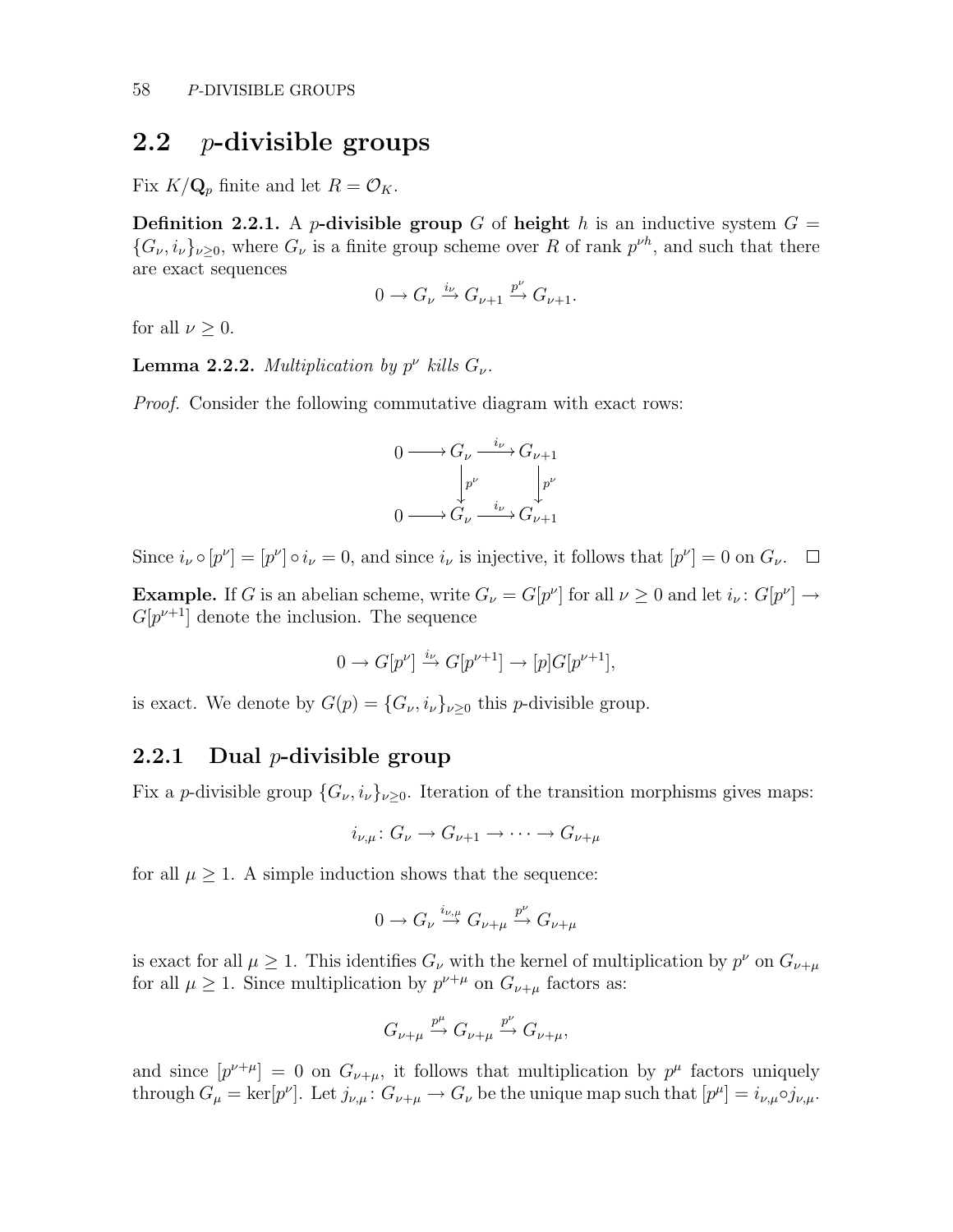Lemma 2.2.3. The sequence:

$$
0 \to G_{\mu} \stackrel{i_{\mu,\nu}}{\to} G_{\nu+\mu} \stackrel{j_{\nu,\mu}}{\to} G_{\nu} \to 0
$$

is exact for all  $\nu \geq 0$  and  $\mu \geq 1$ .

*Proof.* First note that  $i_{\nu,\mu} \circ j_{\nu,\mu} \circ i_{\mu,\nu} = [p^{\mu}] \circ i_{\mu,\nu} = 0$ . Since  $i_{\nu,\mu}$  is injective, it follows that  $j_{\nu,\mu} \circ i_{\mu,\nu} = 0$ . Hence  $\text{im } i_{\mu,\nu} \subseteq \text{ker } j_{\nu,\mu}$ . For the converse inclusion note that  $\ker j_{\nu,\mu} \subset \ker[p^{\mu}] = \mathrm{im} i_{\mu,\nu}$ . It thus remains to show that  $j_{\nu,\mu}$  is surjective. This follows by considering orders.  $\Box$ 

**Example.** Returning to the previous example with G an abelian scheme, and  $G_{\nu}$  =  $G[p^{\nu}]$ , then the maps:

$$
j_{\nu} = j_{1,\nu} \colon G[p^{\nu+1}] \to G[p^{\nu}]
$$

are often referred to as "multiplication by  $p$ ".

For each  $\nu \geq 0$ , the group scheme  $G_{\nu}$  has a Cartier dual, which we write as  $G'_{\nu}$ . We consider the duals of the maps  $j_{1,\nu}$ :

$$
i'_{\nu} = j'_{1,\nu} \colon G'_{\nu} \to G'_{\nu+1}.
$$

 $\stackrel{\text{def}}{=}$  For  $G = \{G_{\nu}, i_{\nu}\}_{n \geq 0}$  a *p*-divisible group, the **dual** *p***-divisible** group G' is define to be  $\{G'_{\nu}, i'_{\nu}\}_{\nu \geq 0}$ . It is not difficult to check that G' as defined is actually a p-divisible group.

**Example.** Let  $\mathbf{G}_m(p) = {\mu_{p^{\nu}}, i_{\nu}}_{\nu \geq 0}$  denote the *p*-divisible group where  $\mu_{p^{\nu}}$  denotes the group scheme of  $p^{\nu}$ th roots of unity, and  $i_{\nu}$  denotes the natural inclusion. Then  $(\mu_{p^{\nu}})' = (\mathbf{Z}/p^{\nu}\mathbf{Z})$  and:

$$
i'_{\nu} \colon \underline{(\mathbf{Z}/p^{\nu}\mathbf{Z})} \to \underline{(\mathbf{Z}/p^{\nu+1}\mathbf{Z})}
$$

is multiplication by  $p$ .

**Example.** If G is an abelian scheme, then  $(G(p))' = G'(p)$ .

# 2.2.2 Connected and étale components

Let  $G = \{G_{\nu}, i_{\nu}\}_{\nu>0}$  be a *p*-divisible group. For each  $\nu$  there exists a decomposition:

$$
0 \to G_{\nu}^{0} \to G_{\nu} \to G_{\nu}^{\text{et}} \to 0.
$$

with  $G^0_\nu$  connected and  $G^{\text{et}}_\nu$  étale. The maps  $i_\nu$  induce maps on the connected and étale parts so that  $\{G_\nu^0, i_\nu^0\}_{\nu\geq 0}$  and  $\{G_\nu^{\text{et}}, i_\nu^{\text{et}}\}_{\nu\geq 0}$  are *p*-divisible groups. Denote them by  $G^0$ and  $G^{\text{et}}$ , respectively. We say that the sequence:

$$
0 \to G^0 \to G \to G^{\text{et}} \to 0
$$

is exact to indicate that it is exact at each finite level.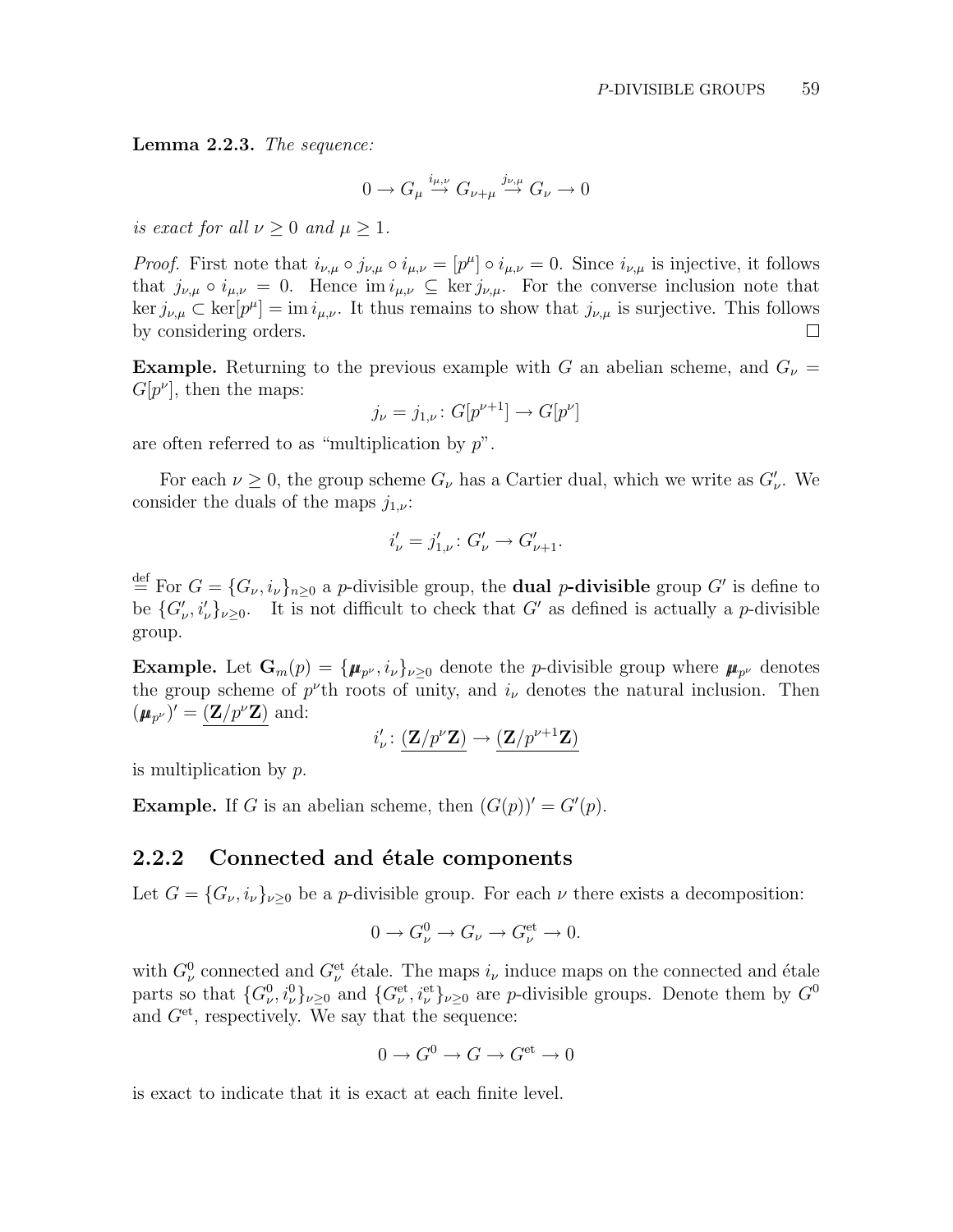**Definition 2.2.4.** A *p*-divisible group G is said to be **connected** if  $G = G^0$ . It is said to be **étale** if  $G = G^{\text{et}}$ .

If we write  $G_{\nu}^0 = \text{Spec}(A_{\nu}^0)$  for each  $\nu \geq 0$ , then maps  $i_{\nu}^0$  correspond to maps  $A_{\nu+1}^0 \to A_{\nu}^0$ . This makes  $\{A_{\nu}^0\}$  into a projective system. Setting  $A^0 = \varprojlim A_{\nu}^0$ , Tate showed that:

$$
A^0 \simeq \mathcal{O}_K[[X_1,\ldots,X_n]].
$$

**Definition 2.2.5.** The **dimension** of a *p*-divisible group  $G$ , denoted dim  $G$ , is the integer  $n \geq 1$  such that  $A^0 \simeq \mathcal{O}_K[[X_1, \ldots, X_n]]$ , with  $A^0$  as defined in the preceding paragraph.

The dimension can be defined in other ways, but we will not pursue this. Note that  $\dim G = \dim G^0$  by definition. Also, one can show that  $\dim G \leq h$  where h is the height of G.

Note that if  $G = \{G_{\nu}, i_{\nu}\}_{\nu \geq 0}$  is a *p*-divisible group of height *h*, so that each  $G_{\nu}$ is free of rank  $p^{\nu h}$ , then  $G'_{\nu}$  is also free of rank  $p^{\nu h}$ . Hence  $G'$  is also of height h. If  $\dim G' = n'$ , then one can show that  $h = n + n'$ .

**Example.** Consider  $G = \mathbf{G}_m(p)$  as above. In this case the height of G is one, and one can show that also dim  $G = 1$ . Note that we observed that  $G' = \{(\mathbf{Z}/p^{\nu}\mathbf{Z}), i'_{\nu}\}\$ , and each  $(\mathbf{Z}/p^{\nu}\mathbf{Z})$  is étale. Thus G' is étale, so that  $G^0 = 0$ . Hence dim  $G' = 0$ , and indeed,  $\dim \overline{G + \dim G'} = 1 + 0 = 1.$ 

**Example.** If G is an abelian scheme of dimension n, then  $X(p)$  also has dimension n, and height 2n. Similarly for the dual.

## 2.2.3 Points of a *p*-divisible group

Let S be an  $\mathcal{O}_K$ -algebra and  $G = \{G_\nu, i_\nu\}_{\nu \geq 1}$  a p-divisible group. It is tempting to define the  $S$ -points of  $G$  by setting:

$$
G(S) = \varinjlim G_{\nu}(S),
$$

but this is not a fruitful definition. Instead we adopt the following more subtle:

**Definition 2.2.6.** Let  $\pi$  be a uniformizer for  $\mathcal{O}_K$ , and suppose that the  $\mathcal{O}_K$ -algebra S is complete for the  $(\pi S)$ -adic topology. Then the S-**points** of G are denoted  $G(S)$  and defined to be:

$$
G(S) = \varprojlim_{i} \left( \varinjlim_{\nu} (G_{\nu}(S/\pi^{i}S)) \right).
$$

We will only ever need to consider the  $\mathcal{O}_{\mathbf{C}_p}$ -points of a *p*-divisible group. Write:

$$
\Phi G = \varinjlim G_{\nu}(\mathcal{O}_{\mathbf{C}_p})
$$

for the "naive" definition of  $\mathcal{O}_{\mathbf{C}_p}$ -points of G. This group is torsion. In fact,

$$
\Phi G = G(\mathcal{O}_{\mathbf{C}_p})_{\text{tors}}.
$$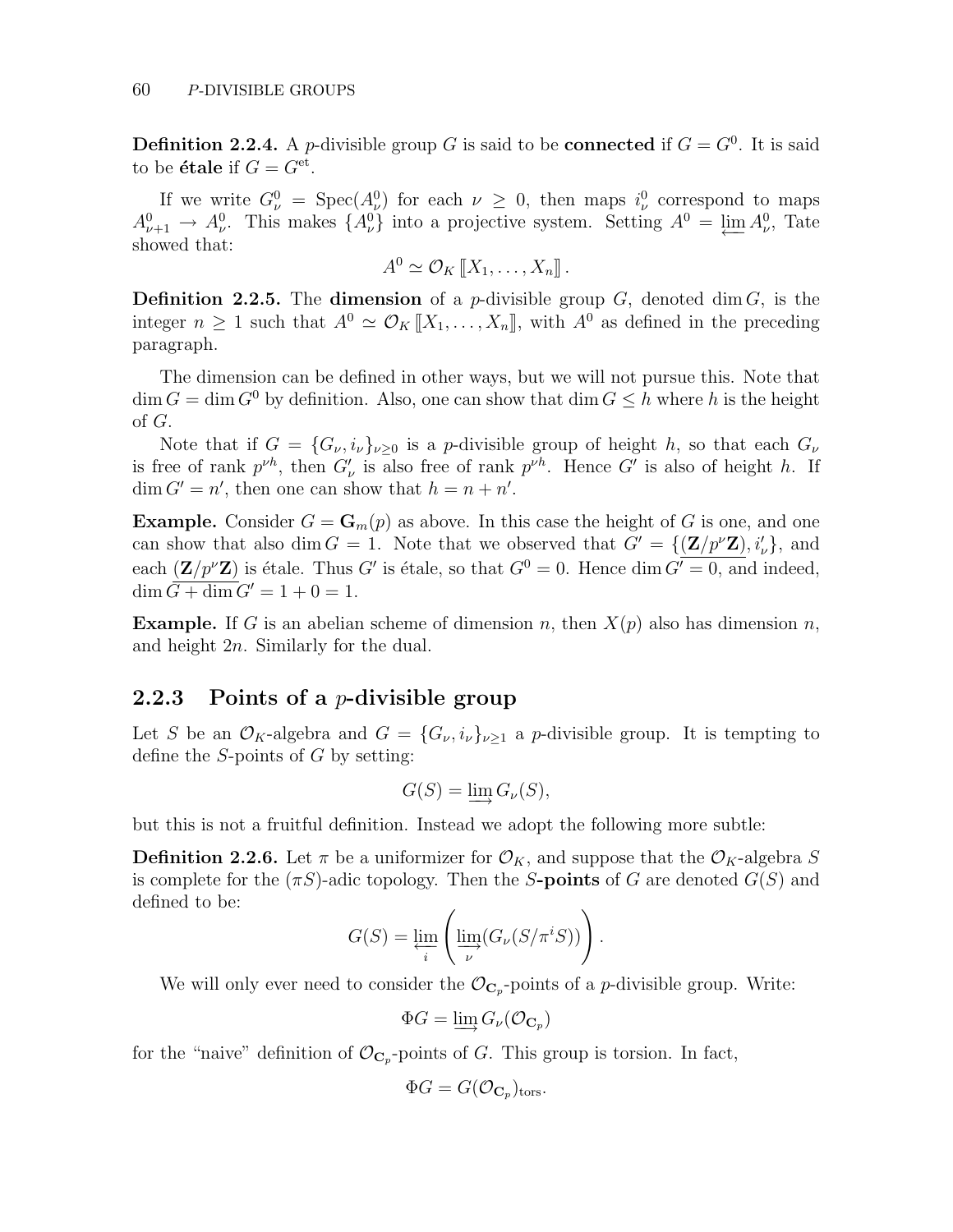**Example.** Consider again  $G = \mathbf{G}_m(p)$ , and note that in this case  $\Phi G = \mu_{p^\infty}(\mathbf{C}_p)$ . One can show that  $G(\mathcal{O}_{\mathbf{C}_p}) = 1 + \mathfrak{m}_{\mathbf{C}_p}$ , which is much larger than  $\Phi G$ .

If the p-divisible group G is étale, one can use the lifting of maps property to show that the reductions:

$$
G_{\nu}(\mathcal{O}_{\mathbf{C}_p/\pi^i\mathcal{O}_{\mathbf{C}_p}}) \to G_{\nu}(\overline{k}),
$$

where  $\overline{k}$  is an algebraic closure of the residue field of K, are isomorphisms. From this one deduces that  $G(\mathcal{O}_{\mathbf{C}_p})$  is a torsion group whenever G is étale. Given an arbitrary p-adic group, one can similarly use the lifting property with the exact sequence:

$$
0 \to G^0 \to G \to G^{\text{et}} \to 0
$$

to show that  $G \to G^{\text{et}}$  has a section. The existence of this section then implies that the sequence of points:

$$
0 \to G^0(\mathcal{O}_{\mathbf{C}_p}) \to G(\mathcal{O}_{\mathbf{C}_p}) \to G^{\mathrm{et}}(\mathcal{O}_{\mathbf{C}_p}) \to 0
$$

is exact. Since  $G^{\text{et}}(\mathcal{O}_{\mathbf{C}_p})$  is torsion, one deduces the following comforting fact:

**Proposition 2.2.7.** If G is a p-divisible group, then  $G(\mathcal{O}_{\mathbf{C}_p})$  is an abelian group which is p-divisible.

#### 2.2.4 Differential structure

Let G be a p-divisible group with connected component  $G^0 = \{G^0_\nu\}$ . As above, write  $G_{\nu}^0 = A_{\nu}^0$  and put  $A^0 = \underline{\lim}_{\leftarrow} A_{\nu}^0$ .

**Definition 2.2.8.** The **tangent space** at 0 to G, denoted  $t_G(\mathbf{C}_p)$ , is the space of  $\mathcal{O}_K$ linear derivations:

$$
t_G(\mathbf{C}_p) = \mathrm{Der}_{\mathcal{O}_K}(A^0, \mathbf{C}_p).
$$

The tangent space can be defined in a second way. Consider the map  $\varepsilon: A^0 \to \mathcal{O}_K$ mapping  $f \mapsto f(0)$ , where we regard  $f \in A^0 \simeq \mathcal{O}_K[[X_1, \ldots, X_n]]$  via Tate's isomorphism. Then if we put

$$
I^0 = \ker \varepsilon = (X_1, \dots, X_n),\tag{2.1}
$$

one has:

$$
t_G(\mathbf{C}_p) \cong \hom_{\mathcal{O}_K}(I^0/(I^0)^2, \mathbf{C}_p).
$$

The isomorphism is given by restricting a derivation  $\tau \in t_G(\mathbb{C}_p)$  to  $I^0$ . Since  $I^0/(I^0)^2$ is a free  $\mathcal{O}_K$ -module of rank n, it follows that  $t_G(\mathbf{C}_p) \cong \mathbf{C}_p^n$  as complex vector spaces; recall that  $n = \dim G$  by definition.

We can similarly define the space of **differential forms**  $\Omega_{G/O_K}$  on G by putting  $\Omega_{G/\mathcal{O}_K} = \Omega_{A^0/\mathcal{O}_K}$ , so that:

$$
\Omega_{G/\mathcal{O}_K} \cong A^0 dX_1 \bigoplus \cdots \bigoplus A^0 dX_n,
$$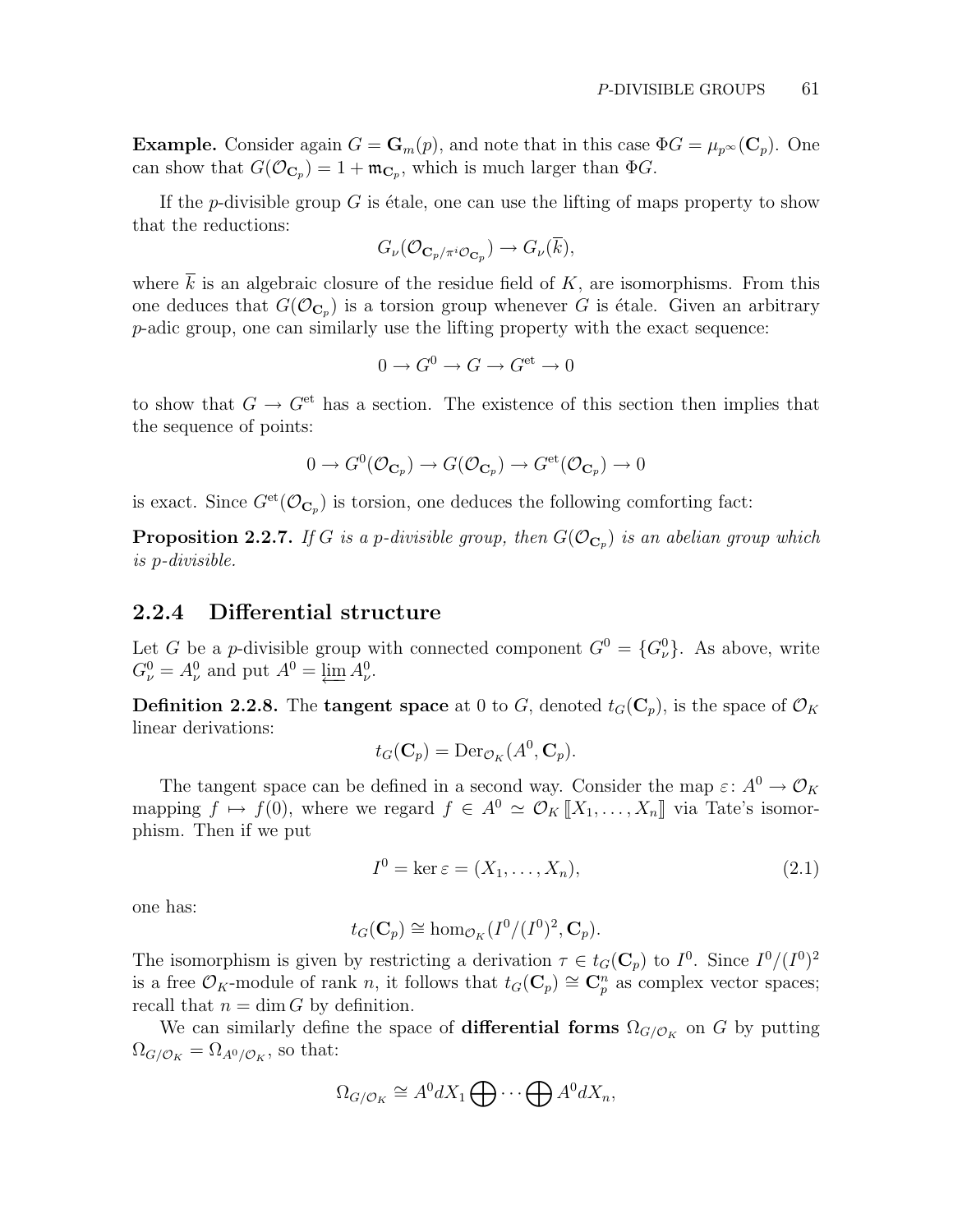where  $n = \dim G$ . There is a natural subspace of invariant differential forms  $\text{Inv}(G)$ , and there is a natural identification:

$$
I^0/(I^0)^2 \cong \text{Inv}(G).
$$

Thus, the tangent space to  $G$  at 0 is dual to the space of invariant differential 1-forms.

**Example.** Consider once again the case  $G = \mathbf{G}_m(p)$ , so that  $A^0 = \mathcal{O}_K[[X]]$ . Then  $t_G(\mathbf{C}_p) = \mathbf{C}_p$ , generated by say  $\tau(f) = f'(0)$ . One can check that:

$$
\operatorname{Inv}(G) = \mathcal{O}_K \frac{dX}{1+X} = \mathcal{O}_K \left( \sum_{n \ge 0} (-X)^n \right) dX.
$$

# 2.2.5 Logarithm map

Let  $G = \{G_{\nu}, i_{\nu}\}_{\nu \geq 0}$  be a *p*-divisible group. We want to define a map

$$
\log_G: G(\mathcal{O}_{\mathbf{C}_p}) \to t_G(\mathbf{C}_p).
$$

We will see two possible ways in which this map can be defined. Showing that they agree is a good exercise.

#### First definition

Consider the exact sequence

$$
0 \to G^0(\mathcal{O}_{\mathbf{C}_p}) \to G(\mathcal{O}_{\mathbf{C}_p}) \to G^{\mathrm{et}}(\mathcal{O}_{\mathbf{C}_p}) \to 0.
$$

Given  $x \in G(\mathcal{O}_{\mathbf{C}_p})$ , its image in  $G^{\text{et}}(\mathcal{O}_{\mathbf{C}_p})$  is torsion, so that there exists a positive integer  $n_0$  such that  $p^{n_0}x \in G^0(\mathcal{O}_{\mathbf{C}_p})$ . This implies that we can evaluate any  $f \in A^0$  at  $p^n x$  for sufficiently large n, and thus the following definition makes sense.

**Definition 2.2.9.** Identify  $t_G(\mathbf{C}_p)$  with  $\text{Der}_{\mathcal{O}_K}(A^0, \mathbf{C}_p)$ . Then, for  $x \in G(\mathcal{O}_{\mathbf{C}_p})$  and  $f \in A^0$ , define the **logarithm** of x as the derivation

$$
\log_G(x)(f) \stackrel{\text{def}}{=} \lim_{n \to \infty} \frac{f(p^n x) - f(0)}{p^n}.
$$

**Proposition 2.2.10** (Properties). 1.  $\log_G(x)$  is an  $\mathcal{O}_K$ -linear derivation.

- 2.  $\log_G$  is a  $\mathbb{Z}_p$ -linear. In particular, it is a group homomorphism.
- 3. If x is torsion, then  $log_G(x) = 0$ .

Note that the last property implies that  $\Phi G = G(\mathcal{O}_{\mathbf{C}_p})_{\text{tors}} \subseteq \text{ker}(\log_G).$ 

**Example.** Let  $G = \mathbb{G}_m(p)$ , so  $G(\mathcal{O}_{\mathbf{C}_p}) \simeq 1 + \mathfrak{m}_{\mathcal{O}_{\mathbf{C}_p}}$ . One can see then that

$$
\log_{\mathbb{G}_m(p)}(x) = \log(x) \left(\frac{d}{dx}|_{x=0}\right),\,
$$

where  $\log(x) = \sum_{n=1}^{\infty} (-1)^{n+1} \frac{(x-1)^n}{n}$ .

<sup>4</sup> FIXME: Add the computation.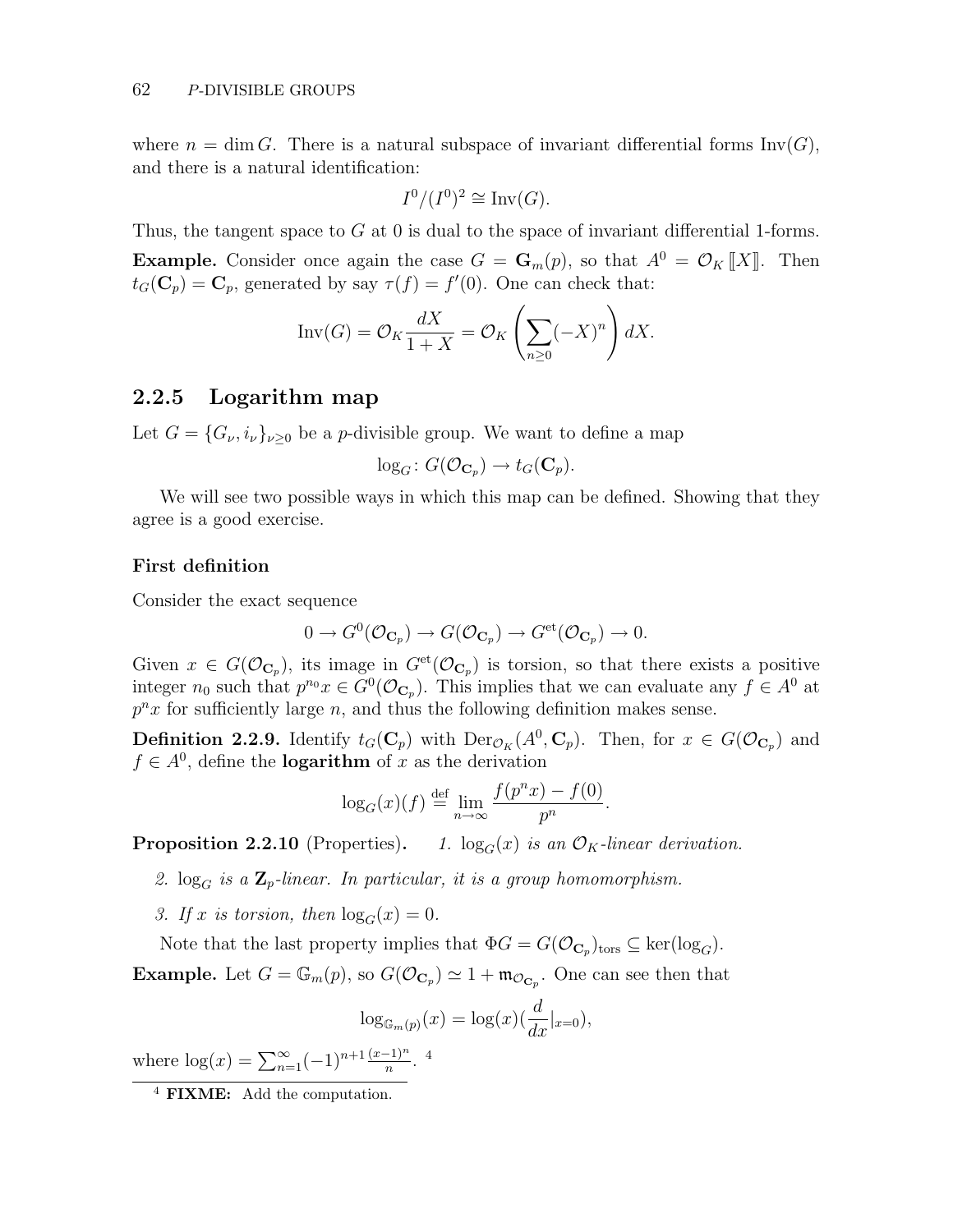#### Second definition

Identify  $t_G(\mathbf{C}_p)$  with  $\text{Hom}_{\mathcal{O}_K}(I^0/(I^0)^2, \mathbf{C}_p)$ , where  $I^0$  has been defined in 2.1. Recall that  $I^0/(I^0)^2$  has been identified with  $Inv(G)$ , the space of invariant one-forms.

It is enough to define  $log_G$  on  $G^0(\mathcal{O}_{\mathbf{C}_p})$  and then extend to all  $G(\mathcal{O}_{\mathbf{C}_p})$  by scaling. <sup>5</sup> Given  $\omega \in \text{Inv}(G)$ , write  $\omega = \sum_{i=1}^n f_i(x_1, \ldots, x_n) dx_i$ , with  $f_i \in A^0$ .

**Claim.** There exists a unique  $\Omega(x_1, \ldots, x_n) \in K[[x_1, \ldots, x_n]]$  such that  $d\Omega = \omega$ , and  $\Omega(0) = 0.$ 

**Lemma 2.2.11.** Let  $x \in G^0(\mathcal{O}_{\mathbf{C}_p})$ , and let  $\omega \in \text{Inv}(G)$ .

**Definition 2.2.12.** The element  $log_G(x)$  is the functional

$$
\omega \mapsto \Omega(x) = \int_0^x \omega.
$$

**Example.** The element  $\frac{d}{dx}|_{x=0} \in t_{\mathbb{G}_m(p)}(\mathbb{C}_p)$  is identified with the functional  $\omega \mapsto 1$ , where  $\omega = \frac{dx}{x+1}$ . We get as before that

$$
\log_{\mathbb{G}_m(p)}(x)(\omega) = \log(x),
$$

as before.<sup>6</sup>

### 2.2.6 Properties of the Logarithm

**Lemma 2.2.13.** The logarithm  $log_G: G(\mathcal{O}_{\mathbf{C}_p}) \to t_G(\mathbf{C}_p)$  is a  $\mathbf{Z}_p$ -linear homomorphism, and a local isomorphism. More concretely, given any  $c \in \mathbf{R}$  such that  $0 < c < p^{\frac{1}{1-p}}$ , the restriction of the  $log<sub>G</sub>$  induces a bijection

$$
\{x \in G^0(\mathcal{O}_{\mathbf{C}_p}) \mid |x_i| \leq c\} \to \{\tau \in t_G(\mathbf{C}_p) \mid |\tau(x_i)| \leq c \text{ for all } i = 1 \dots n\}
$$

*Proof.* The idea is to use that one can define the exponential, which gives an inverse.  $\Box$ 

**Corollary 2.2.14.** The map  $log_G$  induces a  $G_K$ -equivariant exact sequence

$$
0 \to \Phi G \to G(\mathcal{O}_{\mathbf{C}_p}) \to t_G(\mathbf{C}_p) \to 0
$$

*Proof.* We will first see that  $\log_G$  is surjective. Let  $\tau \in t_G(\mathbb{C}_p)$ . There exists some large *n* such that  $|p^n \tau| \leq c$ . The lemma gives  $x \in G(\mathcal{O}_{\mathbf{C}_p})$  such that  $\log_G(x) = p^n \tau$ . As  $G(\mathcal{O}_{\mathbf{C}_p})$  is p-divisible, there exists  $y \in G(\mathcal{O}_{\mathbf{C}_p})$  such that  $p^ny = x$ , and then  $p^n \tau =$  $p^n \log_G(y)$ . As  $t_G(\mathbf{C}_p)$  is torsion-free, we obtain  $\tau = \log_G(y)$ .

As  $\Phi G$  is torsion, it is contained in the kernel of log<sub>G</sub>. Conversely, let  $x \in \text{ker} \log_G$ . Let *n* be large enough so that  $p^n x \in G^0(\mathcal{O}_{\mathbf{C}_p})$ , and  $|p^n x| \leq c$ . Then  $\log_G(p^n x) =$  $p^{n} \log_{G}(x) = 0$ , so the lemma implies that  $p^{n} x = 0$ , and hence  $x \in \Phi$ .  $\Box$ 

<sup>5</sup> FIXME: Add details.

<sup>6</sup> FIXME: Add the computation.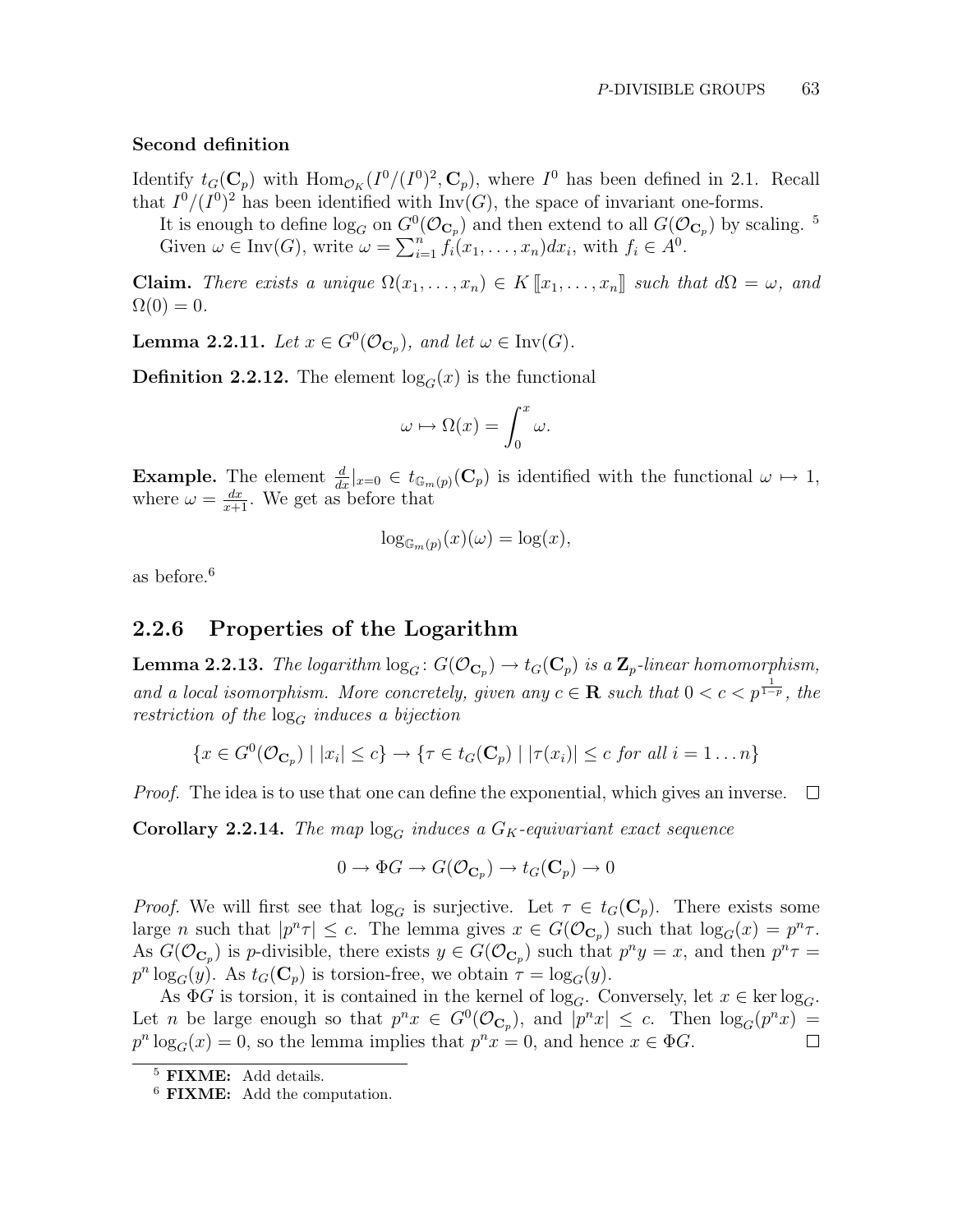### 2.2.7 A theorem of Tate

**Theorem 2.2.15** (Tate). Let G be a p-divisible group. Then there are canonical  $C_p$ linear isomorphisms of  $G_K$ -modules:

$$
T_p G \otimes_{\mathbf{Z}_p} \mathbf{C}_p \simeq t_G(\mathbf{C}_p)(1) \bigoplus (t_{G'}(\mathbf{C}_p))^\vee,
$$

where  $\vee$  we denote the  $\mathbf{C}_p$ -dual.

**Remark.** If we forget the  $G_K$ -action, the left hand side is a  $C_p$ -vectorspace of dimension h, and the right hand side has dimension  $n + n' = h$ , so at least the dimensions agree. Also, as  $\mathbb{C}_p[G_K]$ -modules, the right hand side is isomorphic (non-canonically) to  $\overline{\mathbf{C}}_p (1)^n \oplus \overline{\mathbf{C}}_p^{n'}$  $_p^{n^{\prime}}.$ 

*Proof.* We consider the dual p-divisible group  $G' = \{G'_{\nu}, i'_{\nu}\}_{\nu \geq 0}$ . From its definition, we have a commutative diagram involving its  $\mathcal{O}_{\mathbf{C}_p}$ -points:

$$
G'_{\nu}(\mathcal{O}_{\mathbf{C}_p}) =\hspace{-1cm}=\hspace{-1cm}\text{Hom}_{\mathcal{O}_{\mathbf{C}_p-\text{grpsch}}}\left(G_{\nu}\otimes_{\mathcal{O}_K}\mathcal{O}_{\mathbf{C}_p},\mathbb{G}_m(p)\otimes_{\mathcal{O}_K}\mathcal{O}_{\mathbf{C}_p}\right)
$$
\n
$$
\uparrow_{j'_{\nu}}
$$
\n
$$
G'_{\nu+1}(\mathcal{O}_{\mathbf{C}_p}) =\hspace{-1cm}\text{Hom}_{\mathcal{O}_{\mathbf{C}_p-\text{grpsch}}}\left(G_{\nu+1}\otimes_{\mathcal{O}_K}\mathcal{O}_{\mathbf{C}_p},\mathbb{G}_m(p)\otimes_{\mathcal{O}_K}\mathcal{O}_{\mathbf{C}_p}\right),
$$

so denoting by  $T' = T_p G'$  the Tate module of the dual group we get a canonical isomorphism

$$
T' \simeq \text{Hom}_{\mathcal{O}_{\mathbf{C}_p} - p - \text{div}} \left( G \hat{\otimes} [\mathcal{O}_K] \mathcal{O}_{\mathbf{C}_p}, \mathbb{G}_m(p) \otimes_{\mathcal{O}_K} \mathcal{O}_{\mathbf{C}_p} \right),
$$

and a  $G_K$ -equivariant pairing

$$
(\cdot,\cdot)\colon T'\times G(\mathcal{O}_{\mathbf{C}_p})\to U,
$$

where we define  $U \stackrel{\text{def}}{=} \mathbb{G}_m(p)(\mathcal{O}_{\mathbf{C}_p}) = 1 + \mathfrak{m}_{\mathcal{O}_{\mathbf{C}_p}}$ .

Applying  $\mathrm{Id} \times \log_G$  to the left-hand side, and  $\log_{\mathbb{G}_m(p)}$  to the right-hand side, we get another pairing

$$
(\cdot, \cdot) \colon T' \times t_G(\mathbf{C}_p) \to t_{\mathbb{G}_m(p)}(\mathbf{C}_p) \simeq \mathbf{C}_p.
$$

Consider the exact sequence of p-divisible groups (and hence injective objects)

$$
0 \to U_{\text{tors}} \to U \to \log_{\mathbb{G}_m(p)} t_{\mathbb{G}_m(p)}(\mathbf{C}_p) \to 0.
$$

Applying the functor  $\text{Hom}_{\mathbf{Z}_p}(T', -)$  yields an exact sequence

 $0 \to \text{Hom}_{\mathbf{Z}_p}(T', U_{\text{tors}}) \to \text{Hom}_{\mathbf{Z}_p}(T', U) \to \text{Hom}_{\mathbf{Z}_p}(T', t_{\mathbb{G}_m(p)}(\mathbf{C}_p)) \to 0.$ 

The two pairings defined above induce maps  $\alpha$  in  $d\alpha$ , which fit in to a commutative diagram with exact rows:

$$
\begin{array}{ccc}\n0 & \xrightarrow{\quad} \Phi G \xrightarrow{\quad} G(\mathcal{O}_{\mathbf{C}_p}) \xrightarrow{\quad} t_G(\mathbf{C}_p) \xrightarrow{\quad} 0 \\
\downarrow \alpha & \downarrow \alpha & \downarrow \alpha \\
0 & \xrightarrow{\quad} \text{Hom}_{\mathbf{Z}_p}(T', U_{\text{tors}}) \xrightarrow{\quad} \text{Hom}_{\mathbf{Z}_p}(T', U) \xrightarrow{\quad} \text{Hom}_{\mathbf{Z}_p}(T', t_{\mathbb{G}_m(p)}(\mathbf{C}_p)) \xrightarrow{\quad} 0.\n\end{array}
$$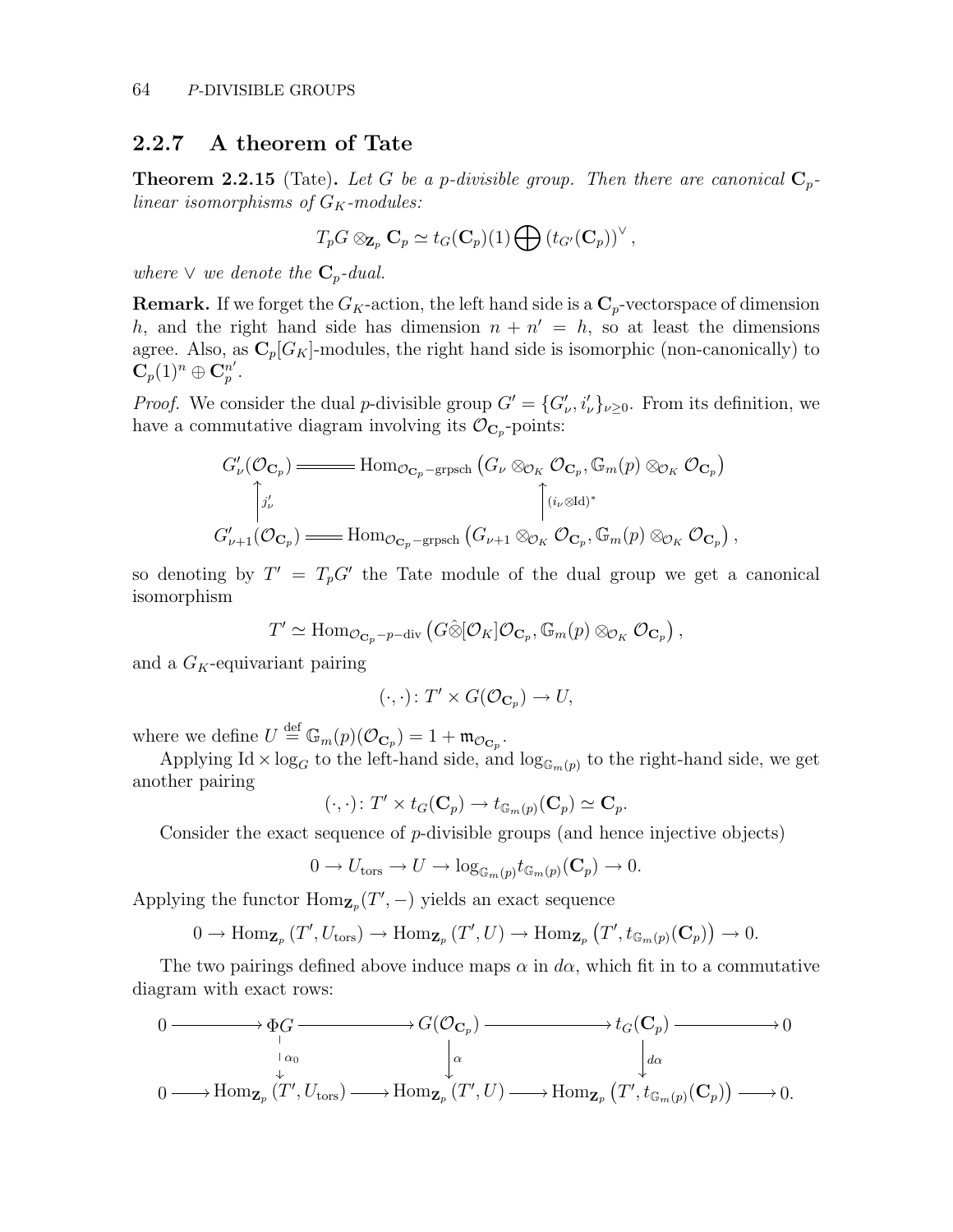Moreover, if we define an action of  $G_K$  on  $\text{Hom}_{\mathbf{Z}_p}(T', U)$  by

$$
(\sigma f)(t) \stackrel{\text{def}}{=} \sigma(f(\sigma^{-1}(t))),
$$

all the maps in the diagram are  $G_K$ -equivariant.

We give  $d\alpha$  explicitly: let  $\tau \in t_G(\mathbb{C}_p)$ , and  $t \in T'$ . Let  $f \in A_{\mathbb{G}_m(p)}$ . Think of t as a homomorphism  $G\hat{\otimes}\mathcal{O}_{\mathbf{C}_p} \to \mathbb{G}_m(p)\otimes \mathbf{C}_p$ , which gives a map

$$
A_{\mathbb{G}_m(p)} \hat{\otimes} \mathcal{O}_{\mathbf{C}_p} \to A_G \hat{\otimes} \mathcal{O}_{\mathbf{C}_p} \to A^0 \hat{\otimes} \mathcal{O}_{\mathbf{C}_p}.
$$

Then

$$
(d\alpha)(\tau)(t)(f) = \tau(t(f)).
$$

7

**Proposition 2.2.16.** 1. The map  $\alpha_0$  is an isomorphism.

2. The maps  $\alpha$  and  $d\alpha$  are both injective.

Proof (of the proposition). Consider the commutative diagram

$$
G_{\nu}(\mathcal{O}_{\mathbf{C}_p}) = \text{Hom}_{\mathcal{O}_{\mathbf{C}_p-\text{grpsch}}}\left(G'_{\nu}\otimes_{\mathcal{O}_K}\mathcal{O}_{\mathbf{C}_p}, \mu_{p^{\nu}}(\mathcal{O}_{\mathbf{C}_p})\right)
$$

$$
\uparrow_{i_{\nu}} \qquad \qquad \uparrow_{j'_{\nu}} \qquad \qquad \uparrow_{j'_{\nu}}
$$

$$
G_{\nu-1}(\mathcal{O}_{\mathbf{C}_p}) = \text{Hom}_{\mathcal{O}_{\mathbf{C}_p}-\text{grpsch}}\left(G'_{\nu-1}\otimes_{\mathcal{O}_K}\mathcal{O}_{\mathbf{C}_p}, \mu_{p^{\nu-1}}(\mathcal{O}_{\mathbf{C}_p})\right).
$$

By taking inductive limits we obtain

$$
\Phi G \cong \varinjlim_{\nu} G_{\nu}(\mathcal{O}_{\mathbf{C}_p}) \cong \text{Hom}_{\mathbf{Z}_p}\left(\varprojlim_{\nu} G'_{\nu}(\mathcal{O}_{\mathbf{C}_p}), U_{\text{tors}}\right) = \text{Hom}_{\mathbf{Z}_p}(T', U_{\text{tors}}),
$$

and one can check that the map coincides with  $\alpha_0$ , so that the first part of the proposition is proven.

Next, consider the commutative diagram

Gν(O<sup>C</sup><sup>p</sup> ) jν Hom<sup>O</sup>Cp−grpsch G0 <sup>ν</sup> ⊗<sup>O</sup><sup>K</sup> O<sup>C</sup><sup>p</sup> , µµ<sup>p</sup> <sup>ν</sup> (O<sup>C</sup><sup>p</sup> ) Gν−1(O<sup>C</sup><sup>p</sup> ) Hom<sup>O</sup>Cp−grpsch G0 <sup>ν</sup>−<sup>1</sup> ⊗<sup>O</sup><sup>K</sup> O<sup>C</sup><sup>p</sup> , µµ<sup>p</sup> <sup>ν</sup>−<sup>1</sup> (O<sup>C</sup><sup>p</sup> ) .

By taking projective limits, we get an isomorphism

$$
T = T_p G \cong \text{Hom}_{\mathbf{Z}_p} (T', T_p \mathbb{G}_m(p)).
$$

<sup>7</sup> FIXME: This should be rewritten.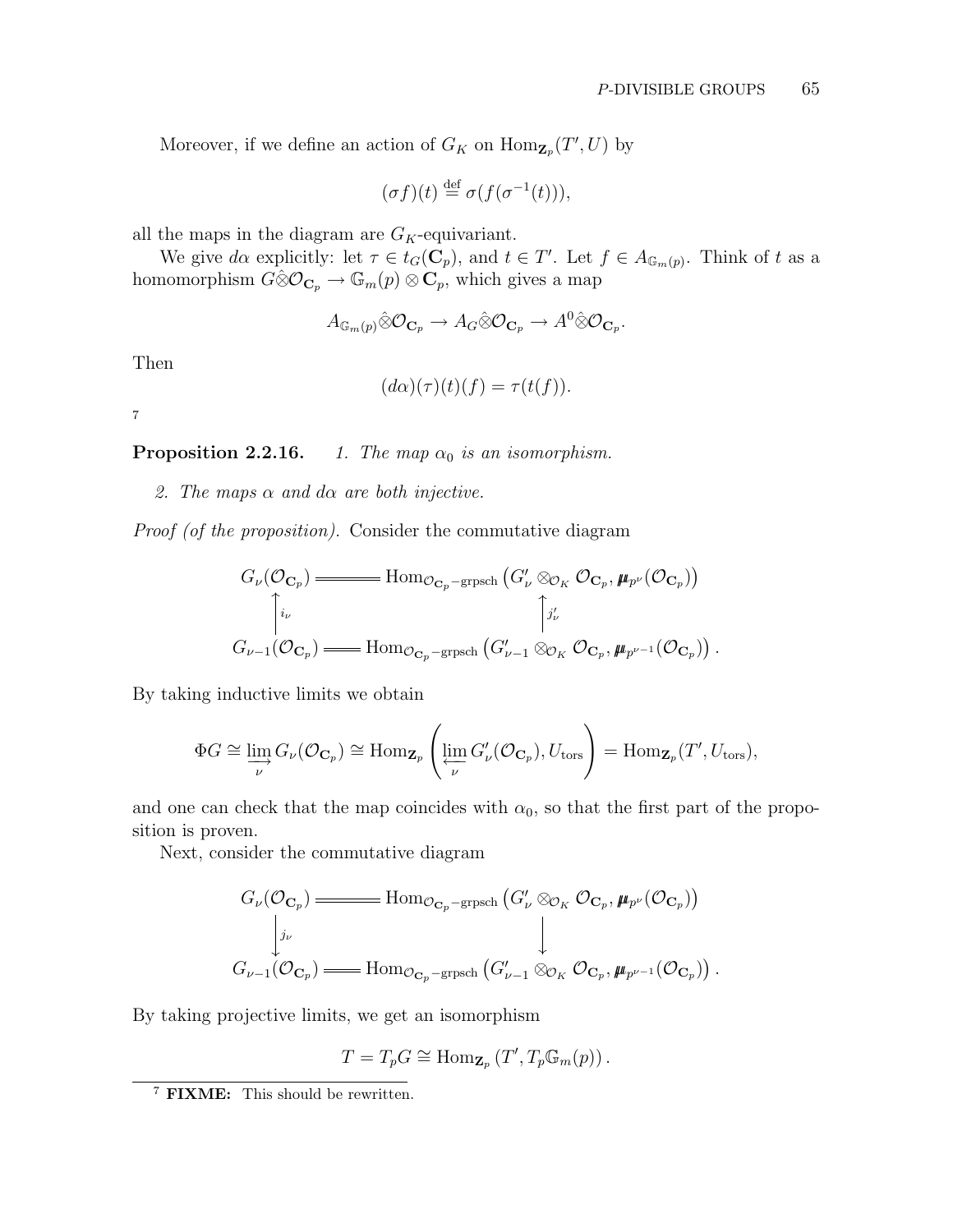Note that  $T_p \mathbb{G}_m(p) \cong \mathbb{Z}_p(1)$ , as  $G_K$ -modules. This gives a perfect pairing

$$
\langle \cdot, \cdot \rangle_W \colon T \times T' \to \mathbf{Z}_p(1),
$$

#### called the Weil pairing.

Note that since  $\alpha_0$  is an isomorphism, the snake lemma applied to the commutative diagram (2.2.7) shows that ker  $\alpha \cong \text{ker } d\alpha$ . Since ker  $d\alpha$  is actually a  $C_p$ -vectorspace, it is uniquely *p*-divisible. Hence the same can be said for ker  $\alpha$ .

The group  $G_K$  acts on ker  $\alpha$  and ker  $d\alpha$ , since  $\alpha$  and  $d\alpha$  are  $G_K$ -equivariant. Obviously (ker  $\alpha^{G_K} \subset G(\mathcal{O}_{\mathbf{C}_p})^{G_K}$ , and we claim that  $G(\mathcal{O}_{\mathbf{C}_p})^{G_K} = G(\mathcal{O}_K)$ , as one would hope. To see this, recall that there is an exact sequence:

$$
0 \to G^0(\mathcal{O}_{\mathbf{C}_p}) \to G(\mathcal{O}_{\mathbf{C}_p}) \to G^{\mathrm{et}}(\mathcal{O}_{\mathbf{C}_p}) \to 0,
$$

along with a  $G_K$ -equivariant section  $s: G^{\rm et}(\mathcal{O}_{\mathbf{C}_p}) \to G(\mathcal{O}_{\mathbf{C}_p})$ . Taking  $G_K$ -invariants thus gives the natural commutative diagram:

$$
0 \longrightarrow G^{0}(\mathcal{O}_{K}) \longrightarrow G(\mathcal{O}_{K}) \longrightarrow G^{\mathrm{et}}(\mathcal{O}_{K}) \longrightarrow 0
$$
  

$$
\downarrow \qquad \qquad \downarrow \qquad \qquad \downarrow
$$
  

$$
0 \longrightarrow G^{0}(\mathcal{O}_{\mathbf{C}_{p}})^{G_{K}} \longrightarrow G(\mathcal{O}_{\mathbf{C}_{p}})^{G_{K}} \longrightarrow G^{\mathrm{et}}(\mathcal{O}_{\mathbf{C}_{p}})^{G_{K}} \longrightarrow 0
$$

with exact rows. The snake lemma will show that the middle map is an isomorphism if we can show that the other two maps are isomorphisms.

One can check that the leftmost map is the following isomorphism:

$$
G^{0}(\mathcal{O}_{\mathbf{C}_{p}})^{G_{K}} \cong \text{Hom}_{\text{cont}}(\mathcal{O}_{K}[[X_{1},...,X_{n}]], \mathcal{O}_{\mathbf{C}_{p}})^{G_{K}}
$$
  
\n
$$
\cong \text{Hom}_{\text{cont}}(\mathcal{O}_{K}[[X_{1},...,X_{n}]], \mathcal{O}_{\mathbf{C}_{p}}^{G_{K}})
$$
  
\n
$$
\cong \text{Hom}_{\text{cont}}(\mathcal{O}_{K}[[X_{1},...,X_{n}]], \mathcal{O}_{K})
$$
  
\n
$$
\cong G^{0}(\mathcal{O}_{K}).
$$

Similarly, the rightmost map is the isomorphism:

$$
G^{\text{et}}(\mathcal{O}_{\mathbf{C}_p})^{G_K} = \left(\underbrace{\lim_{\nu} G_{\nu}^{\text{et}}(\mathcal{O}_{\mathbf{C}_p})}_{\nu}\right)^{G_K}
$$

$$
\cong \underbrace{\lim_{\nu} (G_{\nu}^{\text{et}}(\mathcal{O}_{\mathbf{C}_p})^{G_K})}_{\nu}
$$

$$
\cong \underbrace{\lim_{\nu} (G_{\nu}^{\text{et}}(\mathcal{O}_K))}_{\nu}
$$

$$
\cong G^{\text{et}}(\mathcal{O}_K).
$$

We thus see that  $G(\mathcal{O}_{\mathbf{C}_p})^{G_K} = G(\mathcal{O}_K)$ .

We next show that  $(\ker \alpha)^{G_K} = 0$ . Note that  $(\ker \alpha)^{G_K} = \ker \alpha \cap G(\mathcal{O}_{\mathbf{C}_p})^{G_K} =$ ker  $\alpha \cap G(\mathcal{O}_K)$ . We will use the decomposition  $G(\mathcal{O}_K) = G^0(\mathcal{O}_K) \oplus G^{\text{et}}(\mathcal{O}_K)$  given by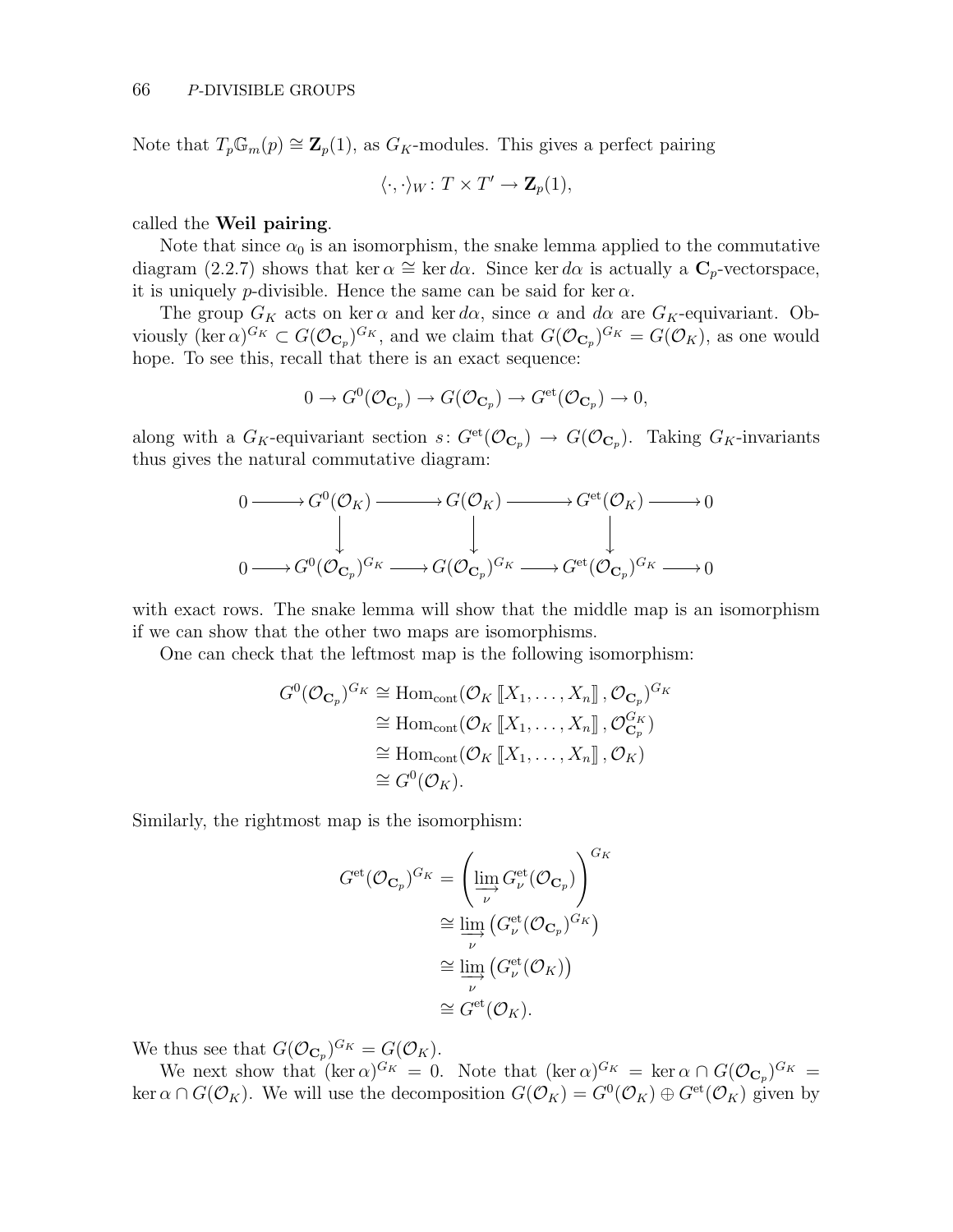the section s. Since ker  $\alpha$  is p-divisible, ker  $\alpha \cap G^0(\mathcal{O}_K)$  is contained in  $\bigcap_{m\geq 0} p^m G^0(\mathcal{O}_K)$ , as this is the collection of p-divisible elements of  $G^0(\mathcal{O}_K)$ . For m large enough, the logarithm gives an isomorphism  $p^m G^0(\mathcal{O}_K) \cong p^m \mathfrak{m}_{\mathbf{C}_p}$ . It thus follows that:

$$
\bigcap_{m\geq 0} p^m G^0(\mathcal{O}_K) \cong \bigcap_{m\geq 0} p^m \mathfrak{m}_{\mathbf{C}_p} = 0,
$$

since  $\mathbf{C}_p$  is p-adically separated. Hence ker  $\alpha \cap G^0(\mathcal{O}_K) = 0$ . The other intersection ker  $\alpha \cap G^{\text{et}}(\mathcal{O}_K)$  is trivial since  $G^{\text{et}}(\mathcal{O}_K)$  is a torsion module. This confirms:

$$
(\ker \alpha)^{G_K} = \ker \alpha \cap G(\mathcal{O}_{\mathbf{C}_p})^{G_K} = 0.
$$

Hence also  $(\ker d\alpha)^{G_K} = 0.$ 

Consider the map:

$$
\alpha_K\colon G(\mathcal{O}_K)\to \big(\text{Hom}_{\mathbf{Z}_p}(T',U)\big)^{G_K}\cong \text{Hom}_{\mathcal{O}_K}(T',U);
$$

one has ker  $\alpha_K = (\ker \alpha)^{G_K} = 0$ , so that  $\alpha_K$  is injective. We similarly have:

$$
d\alpha_K \colon t_G(\mathbf{C}_p)^{G_K} = t_G(K) \to \text{Hom}_{\mathbf{Z}_p}(T', \mathbf{C}_p)^{G_K} \cong (T', \mathbf{C}_p),
$$

and again ker  $d\alpha_K = (\ker d\alpha)^{G_K} = 0.$ 

Consider the commutative diagram:

$$
t_G(\mathbf{C}_p) \xrightarrow{d\alpha} W
$$
  

$$
\downarrow \qquad \qquad \downarrow
$$
  

$$
t_G(K) \xrightarrow{d\alpha_K} W^{G_K}
$$

Since the  $G_K$ -action on the  $\mathbb{C}_p$ -vectorspace is componentwise, one has a natural  $G_K$ equivariant isomorphism  $t_G(C_p) \cong t_G(K) \otimes_K C_p$ . One can show that the composition of the following maps is precisely  $d\alpha$ :

$$
t_G(\mathbf{C}_p) \cong t_G(K) \otimes_K \mathbf{C}_p \to d\alpha_K \otimes \mathrm{Id}W^{G_K} \otimes_K \mathbf{C}_p \to \phi W,
$$

where  $\phi(w \otimes a) = aw$ . But  $d\alpha_K \otimes \text{Id}$  is injective, as  $d\alpha_K$  is injective and  $\mathbb{C}_p$  is flat over K. Similarly, lemma (2.2.17) shows that  $\phi$  is injective. It follows that  $d\alpha$  is injective, so ker  $\alpha = \ker d\alpha = 0$ . This concludes the proof of the proposition.  $\Box$ 

We now return to the proof of Tate's theorem  $(2.2.15)$ . Recall that we have a map:

$$
d\alpha_{G'}: t_{G'}(\mathbf{C}_p) \to \text{Hom}_{\mathbf{Z}_p}(T, \mathbf{C}_p),
$$

so that if we write  $T^* = \text{Hom}_{\mathbf{Z}_p}(T, \mathbf{Z}_p)$ , then we obtain a  $G_K$ -equivariant map:

$$
T \otimes \mathbf{C}_p \cong (T^* \otimes \mathbf{C}_p)^* \to (d\alpha_{G'})^* t_{G'}(\mathbf{C}_p)^*,
$$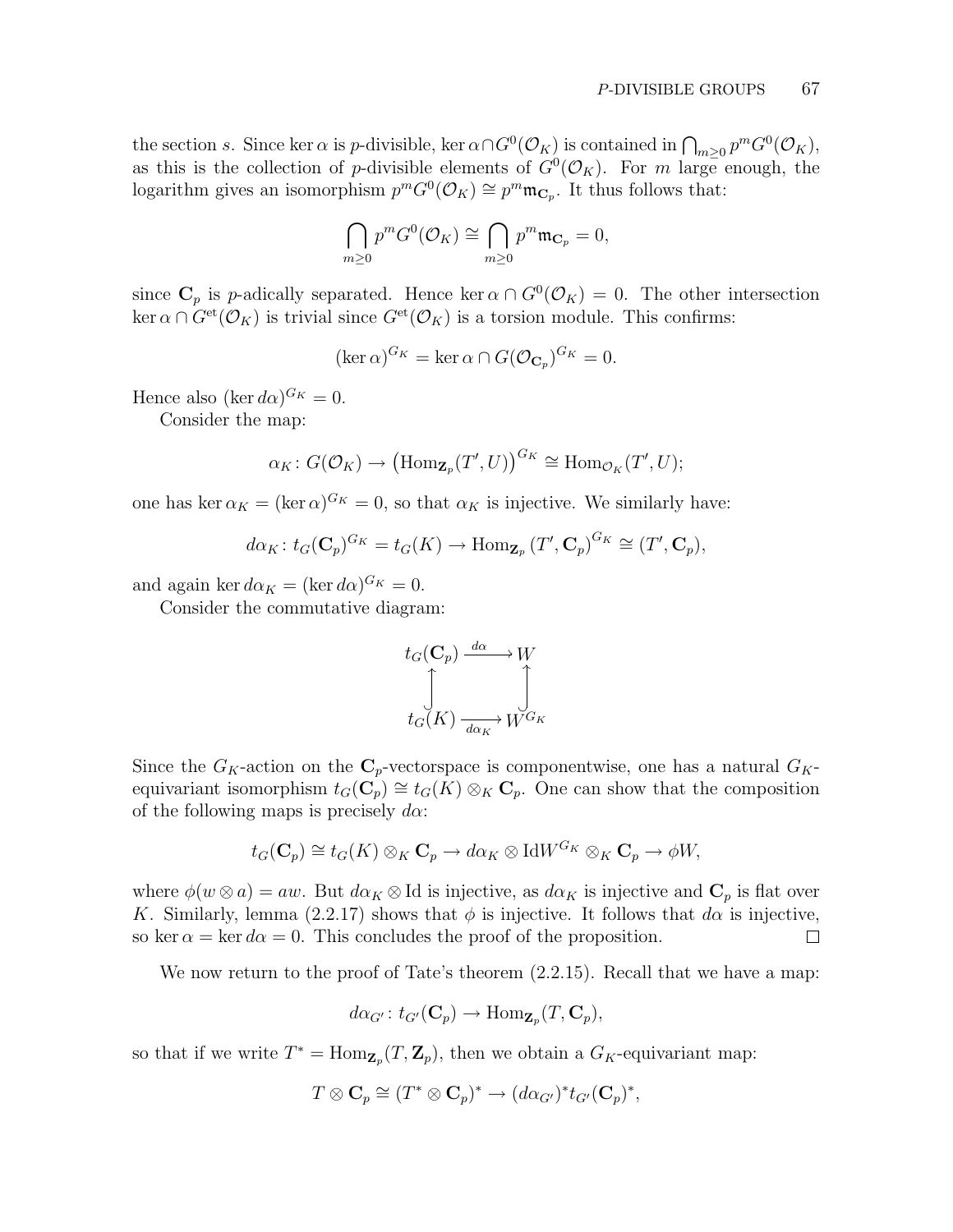which we denote by v. Since  $d\alpha_{G'}$  is injective, the dual map  $(d\alpha_{G'})^*$  is surjective. Similarly we have:

$$
t_G(\mathbf{C}_p) \stackrel{d_{\alpha_G}}{\to} \text{Hom}_{\mathbf{Z}_p}(T',\mathbf{C}_p) \cong (T')^* \otimes_{\mathbf{Z}_p} \mathbf{C}_p.
$$

We can use the Weil pairing  $T \times T' \to \mathbb{Z}_p(1)$  to identify  $(T')^* \cong T(-1)$  as  $G_K$ -modules. Twisting the map above thus gives:

$$
u\colon t_G(\mathbf{C}_p)(1) \hookrightarrow T \otimes_{\mathbf{Z}_p} \mathbf{C}_p,
$$

which is injective and  $G_K$ -equivariant. We thus have maps:

$$
0 \to t_G(\mathbf{C}_p)(1) \stackrel{u}{\to} T \otimes_{\mathbf{Z}_p} \mathbf{C}_p \stackrel{v}{\to} t_{G'}(\mathbf{C}_p)^* \to 0,
$$
\n(2.2)

with u, v both  $C_p$ -linear and  $G_K$ -equivariant. Moreover u is injective and v is surjective. Note that  $v \circ u$  gives a  $G_K$ -equivariant and  $C_p$ -linear map:

$$
t_G(\mathbf{C}_p)(1) \to t_{G'}(\mathbf{C}_p)^*.
$$

These are isomorphic to  $\mathbf{C}_p^t(1)$  and  $\mathbf{C}_p^r$  as  $G_K$ -modules, for some  $t, r \in \mathbf{Z}$ . One can use our earlier computations of Galois cohomology to show that:

$$
\mathrm{Hom}_{\mathbf{C}_p[G_K]}(\mathbf{C}^t_p(k),\mathbf{C}^r_p(k'))=0
$$

whenever  $k \neq k'$ . This immediately gives  $v \circ u = 0$ . To see that the sequence (2.2) is exact, it remains to note that the dimension of  $t_G(\mathbf{C}_p)(1)$  is the dimension n of G, and the dimension of  $t_{G'}(\mathbf{C}_p)^*$  is the dimension n' of G'. Since  $n + n' = h$ , the height of G, and  $T \otimes_{\mathbf{Z}_p} \mathbf{C}_p$  is of dimension h, exactness follows.

Finally, note that if  $\text{Ext}^1(A, C)$  denotes the group of extension classes of C by A in the category of topological  $\mathbf{C}_p[G_K]$ -modules, then:

$$
\operatorname{Ext}^1(t_{G'}(\mathbf{C}_p)^*, t_G(\mathbf{C}_p)(1)) \cong \operatorname{Ext}^1(\mathbf{C}_p, t_G(\mathbf{C}_p)(1))^{n'} \cong H^1_{\text{cont}}(G_K, t_G(\mathbf{C}_p)(1))^{n'} = 0.
$$

It follows that the sequence (2.2) is split. If s and s' are two continuous  $G_K$ -equivariant splittings, their difference induces a  $G_K$ -equivariant map

$$
t_G(\mathbf{C}_p)(1) \to t_{G'}(\mathbf{C}_p)^*.
$$

But the only such map is zero, as one can show using Theorem 1.9.15. Hence  $s = s'$ , and the splitting is canonical.  $\Box$ 

**Lemma 2.2.17.** Let W be a finite dimensional  $C_p$ -vectorspace with continuous semilinear  $G_K$ -action. The natural comparison map:

$$
\phi\colon W^{G_K}\otimes_K{\mathbf C}_p\to W,
$$

where  $\phi(w \otimes a) = aw$ , is injective.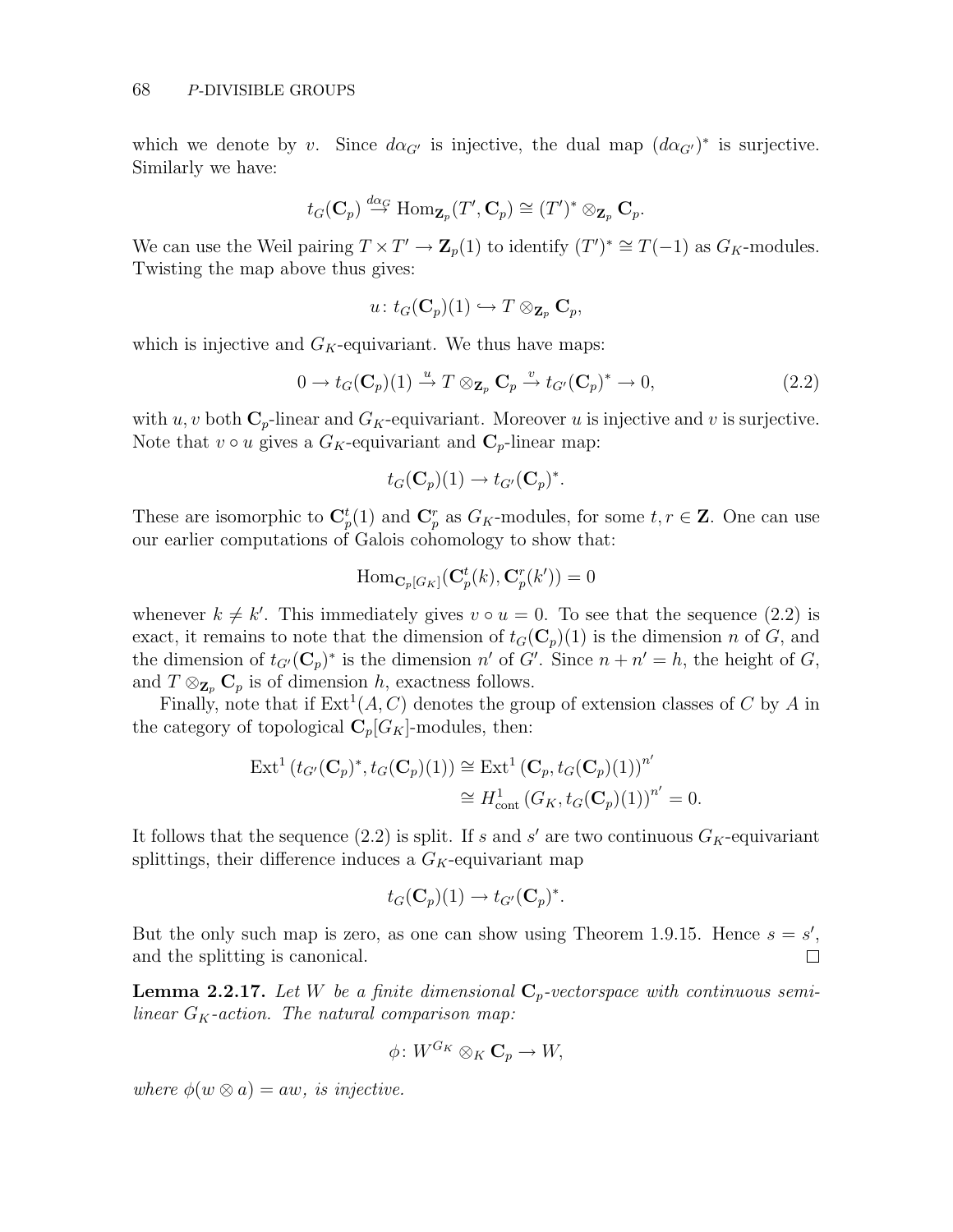*Proof.* It suffices to show that if  $\{w_1, \ldots, w_t\} \subset W^{G_K}$  is a linearly independent set of vectors over  $K$ , then they are in fact linearly independent over  $C_p$ .

Let  $\{w_1, \ldots, w_t\} \subset W^{G_K}$  denote a minimal set for which the  $w_i$ 's are independent over K, yet dependent over  $\mathbf{C}_p$ . If  $t = 1$  we reach a contradiction since dependence of a single vector is equivalent to being 0. Hence suppose  $t \geq 2$  and take:

$$
a_1w_1 + \cdots + a_tw_t = 0
$$

for  $a_i \in \mathbf{C}_p$ , not all of which are zero. Without loss of generality we may suppose  $a_1 = 1$ , so that  $w_1 + a_2w_2 + \cdots + a_tw_t = 0$ . For any  $\sigma \in G_K$  we deduce that:

$$
w_1 + \sigma(a_2)w_2 + \cdots + \sigma(a_t)w_t = 0,
$$

since the  $w_i$ 's are  $G_K$ -invariant. Thus:

$$
(a_2 - \sigma(a_2))w_2 + \cdots + (a_t - \sigma(a_2)w_t = 0.
$$

By choice of t we must have  $\sigma(a_i) = a_i$  for all  $\sigma \in G_K$  and  $i = 2, \ldots, t$ . But then  $a_i \in K$ for all *i*, contradicting the independence of the  $w_i$ 's over  $K$ .  $\Box$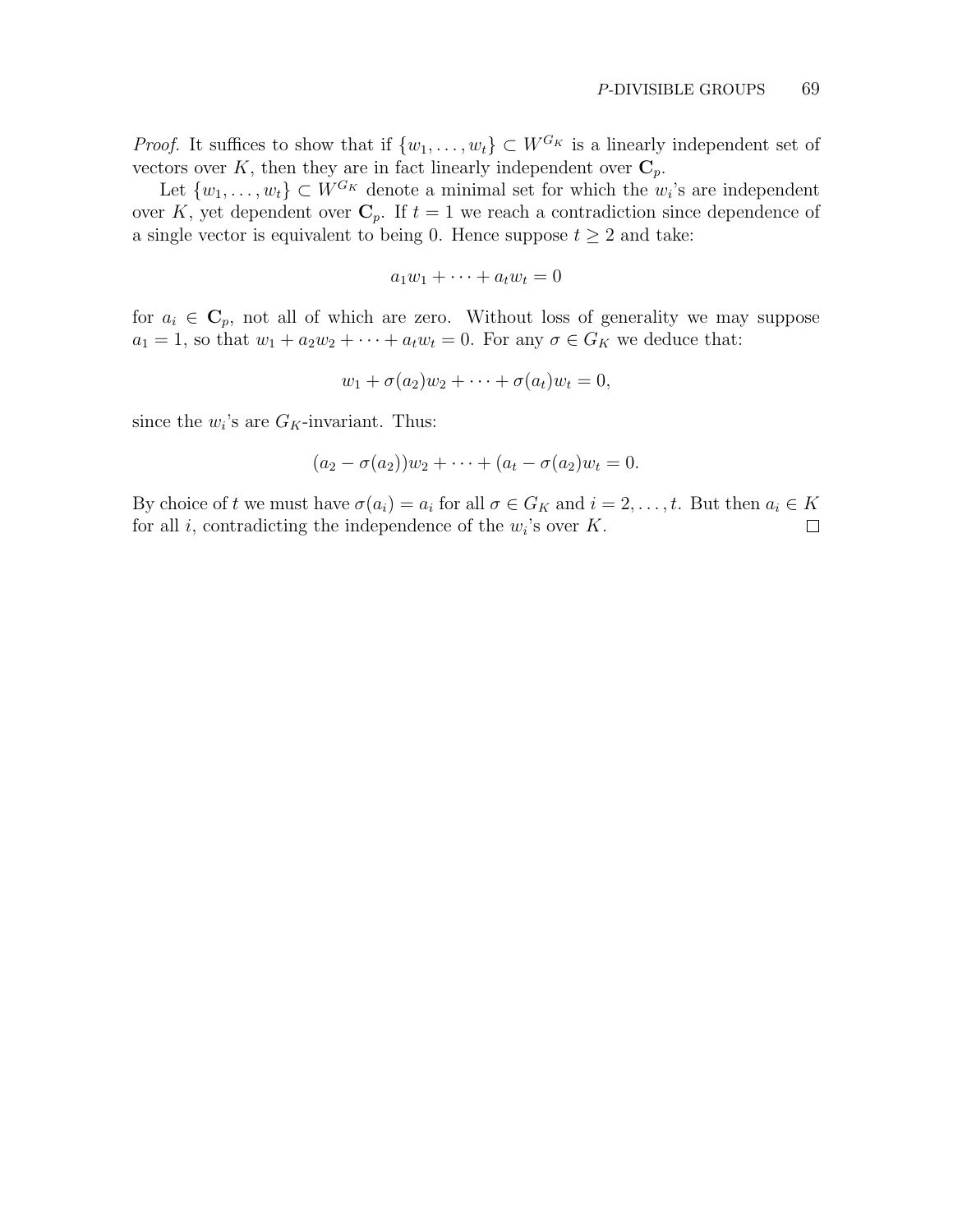### P-DIVISIBLE GROUPS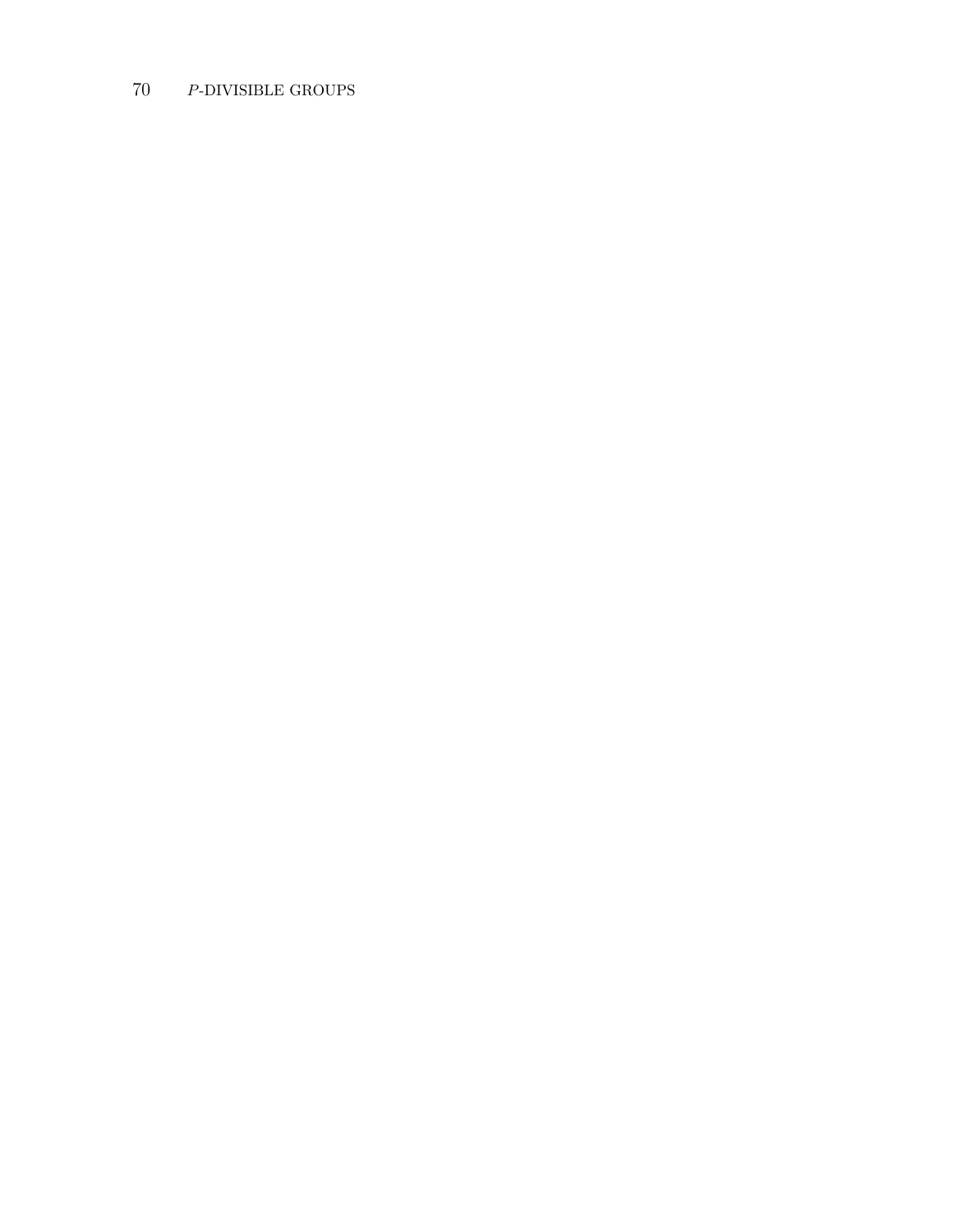# Chapter 3

# p-adic Hodge theory for Abelian varieties

# 3.1 *p*-adic Hodge theory of abelian varieties with good reduction

Let K be a noetherian local ring with perfect residue field. One can choose K to be a finite extension of  $\mathbf{Q}_p$ , as has done before.

Let  $\mathfrak X$  be an abelian scheme over  $\mathcal O_K$ , and let  $X = \mathfrak X \otimes K$  be its generic fiber. As Spec K is an open subscheme of Spec  $\mathcal{O}_K$ , the generic fiber X can be seen as an open subscheme of  $\mathfrak{X}$ . Alternatively, one can start with an abelian scheme X over K, and take  $\mathfrak X$  to be its Néron model over  $\mathcal O_K$ . Note that in particular we require that  $\mathfrak X$  is smooth over  $\mathcal{O}_K$ , and not just generically smooth.

Denote by G the p-divisible group corresponding to  $\mathfrak X$ . Similarly, define  $\mathfrak X'$  and  $X'$ as the dual abelian schemes of  $\mathfrak X$  and X respectively, and G' as the p-divisible group corresponding to  $\mathfrak{X}$ , which is actually the dual of  $G$ .

The tangent space  $t_G(K)$  can be canonically identified with  $\text{Lie}_K(X)$ , the Lie group of X, and this in turn can be identified with  $H^0(X, \Omega_X)^*$ , the dual to the global differential forms. The space  $t_{G'}(K)$  can be identified then with  $H^0(X', \Omega_{X'})^* \simeq H^1(X, \mathcal{O}_X)^*$ , the last isomorphism following from Serre duality.

Theorem 2.2.15 says in this situation:

$$
T_pX\otimes_{\mathbf{Z}_p}\mathbf{C}_p\simeq \left(H^0(X,\Omega_X)^*\otimes_K\mathbf{C}_p(1)\right)\oplus \left(H^1(X,\mathcal{O}_X)^*\otimes_K\mathbf{C}_p\right).
$$

The importance of this result cannot be overstated: it gives a very concrete structure of  $T_pX$  after extending scalars to  $\mathbf{C}_p$ .

Theorem 2.2.15 can be restated in a more compact way, by introducing the Hodge-Tate ring of periods:

$$
B_{\mathrm{HT}} \stackrel{\mathrm{def}}{=} \bigoplus_{i \in \mathbf{Z}} \mathbf{C}_p(i),
$$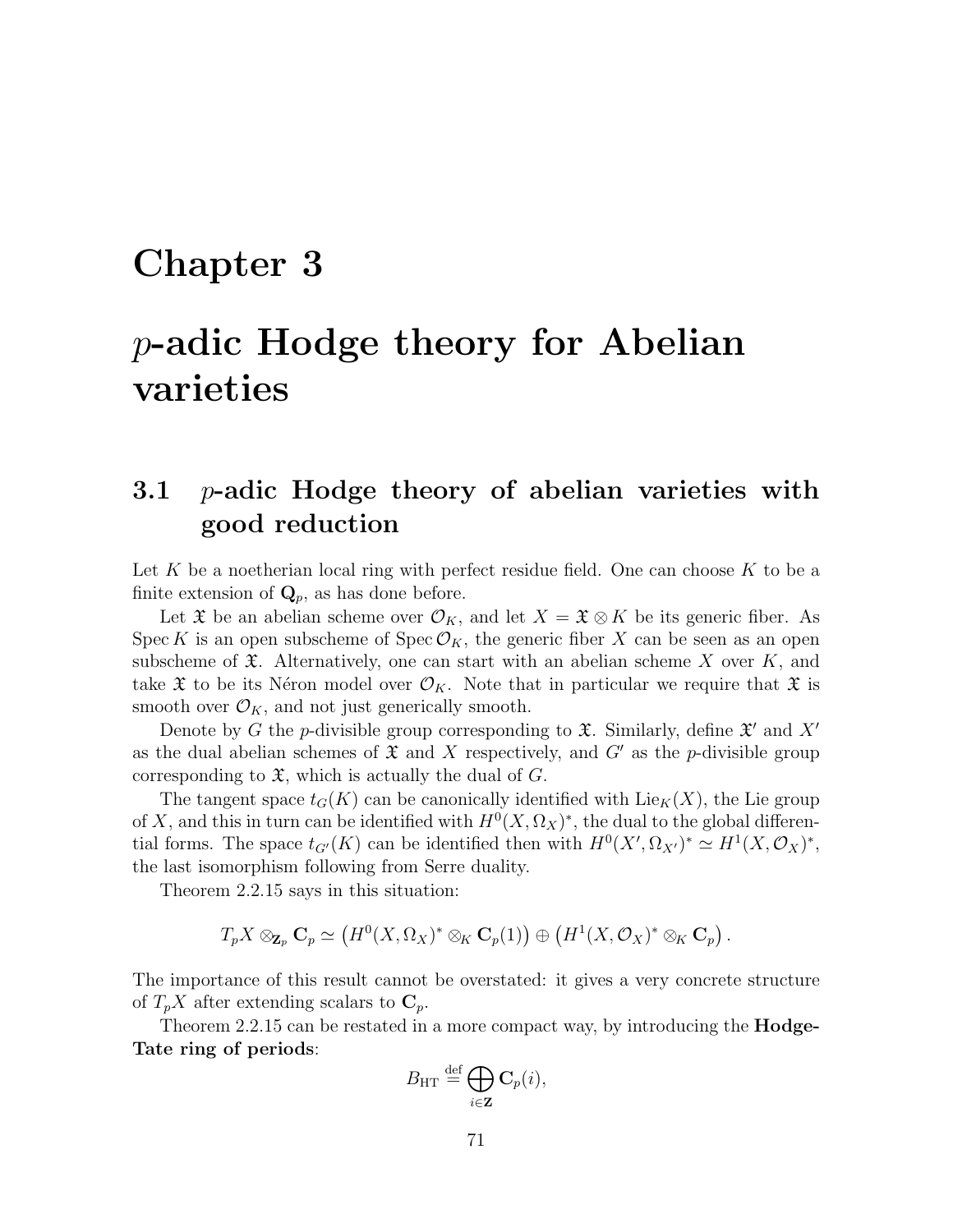with the Galois group  $G_K$  acting component-wise. Define also

$$
H^1_{\text{Hodge}}(X) \stackrel{\text{def}}{=} \text{Gr } H^1_{\text{dR}}(X).
$$

Corollary 3.1.1. With the same hypothesis as in Theorem 2.2.15,

$$
\left(T_p X \otimes_{\mathbf{Z}_p} B_{HT}\right)^{G_K} = H^1_{Hodge}(X)^*.
$$

Proof. Just note that

$$
(T_p X \otimes_{\mathbf{Z}_p} \mathbf{C}_p)^{G_K} = H^1(X, \mathcal{O}_X)^*,
$$

and

$$
(T_p X \otimes_{\mathbf{Z}_p} \mathbf{C}_p(-1))^{G_K} = H^0(X, \Omega_X)^*.
$$

Finally, if  $i \neq 0, 1$ , then

$$
(T_p X \otimes_{\mathbf{Z}_p} \mathbf{C}_p(i))^{G_K} = 0.
$$

Apply then Theorem 2.2.15 and the definitions of  $B_{\text{HT}}$  and  $H^1_{\text{Hodge}}(X)$ , noting that the Hodge-deRham spectral sequence gives <sup>1</sup>:

$$
H^1_{\text{Hodge}}(X) = H^0(X, \Omega_X) \oplus H^1(X, \mathcal{O}_X).
$$

 $\Box$ 

### 3.2 A geometric approach

This theory was developed by Fontaine and Coleman. Let  $\mathfrak X$  be an abelian scheme over  $\mathcal{O}_K$ , and let X be its generic fiber.

The scheme  $\mathfrak X$  is proper, and the valuative criterion for properness gives that every  $\mathcal{O}_{\overline{K}}$ -point of  $\mathfrak{X}$  extends to a  $\overline{K}$ -point of  $X^2$ . In this way one obtains an identification  $\mathfrak{X}(\mathcal{O}_{\overline{K}}) = X(\overline{K})$ , which identifies

$$
T_p \mathfrak{X} = T_p X = \varprojlim_n X[p^n](\overline{K}).
$$

The natural map  $H^0(\mathfrak{X}, \Omega_{\mathfrak{X}/\mathcal{O}_K}) \to H^0(X, \Omega_{X/K})$  is injective, and allows one to see  $H^0(\mathfrak{X}, \Omega_{\mathfrak{X}/\mathcal{O}_K})$  as a lattice inside  $H^0(X, \Omega_X)$ , since

$$
H^0(X, \Omega_X) \simeq H^0(\mathfrak{X}, \Omega_{\mathfrak{X}/\mathcal{O}_K}) \otimes_{\mathcal{O}_K} K.
$$

Define a pairing

$$
\langle \cdot, \cdot \rangle = \langle \cdot, \cdot \rangle_{\mathfrak{X}} \colon \mathfrak{X}(\mathcal{O}_{\overline{K}}) \times H^0(\mathfrak{X}, \Omega_{\mathfrak{X}/\mathcal{O}_K}) \to \Omega^1_{\mathcal{O}_{\overline{K}}/\mathcal{O}_K},
$$

given by  $\langle u, \omega \rangle \stackrel{\text{def}}{=} u^*(\omega)$ . Here we think of u as belonging to Hom(Spec  $\mathcal{O}_{\overline{K}}$ ,  $\mathfrak{X}$ ).

<sup>&</sup>lt;sup>1</sup> FIXME: Is this the spectral sequence that we consider?

<sup>2</sup> FIXME: why?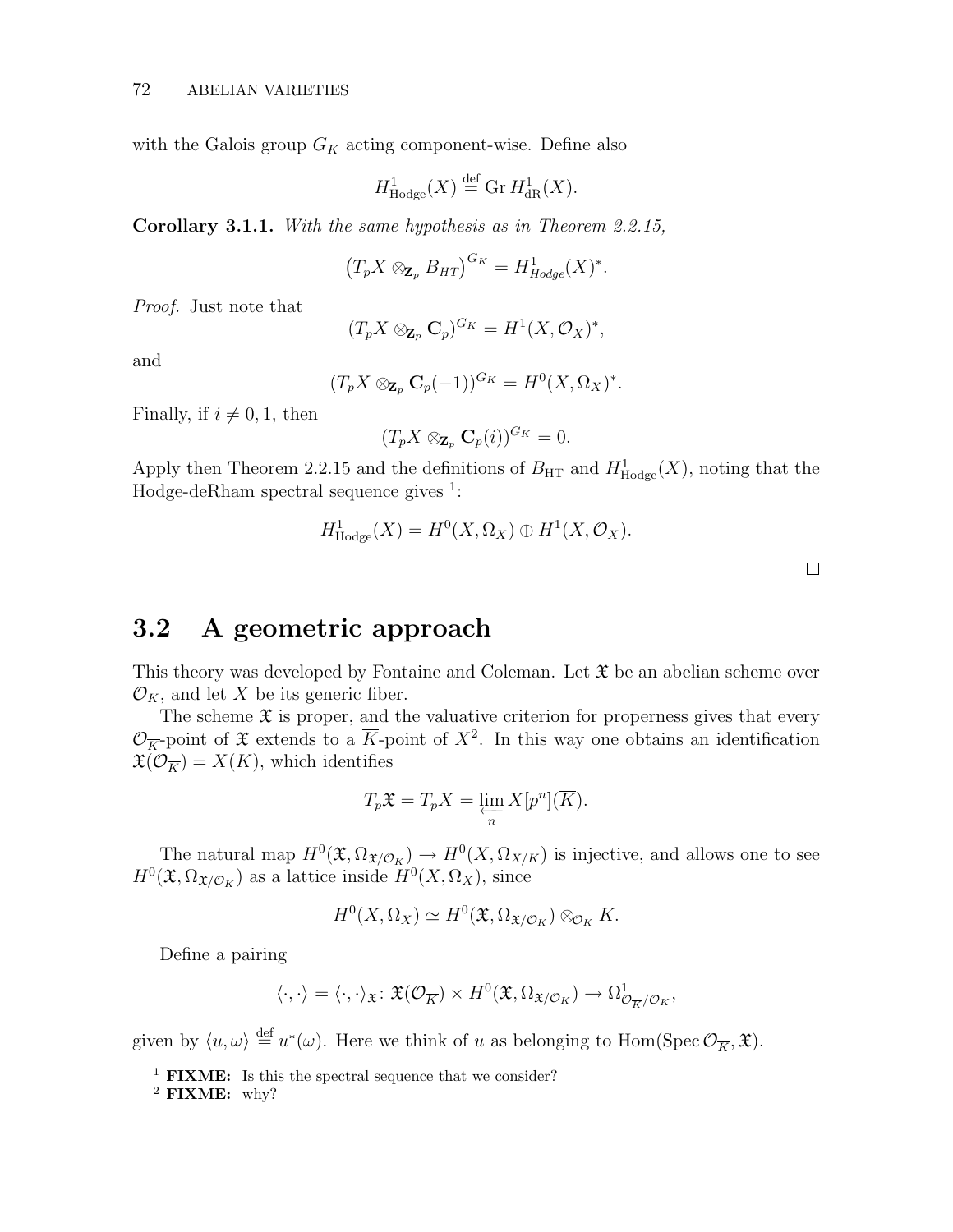**Lemma 3.2.1.** For all  $u, u_1, u_2 \in \mathfrak{X}(\mathcal{O}_{\overline{K}})$ , all  $\omega, \omega_1, \omega_2 \in H^0(\mathfrak{X}, \Omega_{\mathfrak{X}/\mathcal{O}_K})$  and all  $\sigma \in G_K$ , we have:

1.  $\langle u, \omega_1 + \omega_2 \rangle = \langle u, \omega_1 \rangle + \langle u, \omega_2 \rangle.$ 

2. 
$$
\langle \sigma u, \omega \rangle = \sigma(\langle u, \omega \rangle)
$$
.

3. 
$$
\langle u_1 + u_2, \omega \rangle = \langle u_1, \omega \rangle + \langle u_2, \omega \rangle
$$
.

Proof. The first two statements are easy. We only prove additivity in the first component. Let  $\omega \in H^0(\mathfrak{X}, \Omega_{\mathfrak{X}/\mathcal{O}_K})$ . One needs to show<sup>3</sup> that  $\omega$  is always translation invariant. That is, consider the three maps

$$
m, pr_1, pr_2: \mathfrak{X} \times \mathfrak{X} \to \mathfrak{X},
$$

given respectively by multiplication and by the two natural projections. Then

$$
m^*\omega = \mathrm{pr}_1^*\omega + \mathrm{pr}_2^*\omega.
$$

Given  $u_1$  and  $u_2$ , we need to compute  $u_1 + u_2$ . Thinking of  $u_1$  and  $u_2$  as morphisms, we can consider the commutative diagram:

$$
\operatorname{Spec}\mathcal{O}_{\overline{K}}\xrightarrow{\Delta} \operatorname{Spec}\mathcal{O}_{\overline{K}}\times \operatorname{Spec}\mathcal{O}_{\overline{K}}\\ \downarrow^{u_1+u_2}_{u_1\times u_2} \downarrow^{u_1\times u_2}_{\mathfrak{X}}\\ \star \xleftarrow{\phantom{star}} x \times \mathfrak{X}
$$

Denote by v the composition  $u_1 \times u_2 \circ \Delta$ . Then:

$$
\langle u_1 + u_2, \omega \rangle = (u_1 + u_2)^*(\omega)
$$
  
=  $(m \circ v)^*(\omega)$   
=  $v^*(m^*(\omega))$   
=  $v^*(pr_1^*(\omega) + pr_2^*(\omega))$   
=  $u_1^*(\omega) + u_2^*(\omega) = \langle u_1, \omega \rangle + \langle u_2, \omega \rangle.$ 

 $\Box$ 

Corollary 3.2.2. The following diagram commutes:

$$
\mathfrak{X}(\mathcal{O}_{\overline{K}}) \times H^0(\mathfrak{X}, \Omega_{\mathfrak{X}/\mathcal{O}_K}) \xrightarrow{\langle \cdot, \cdot \rangle} \Omega^1_{\mathcal{O}_{\overline{K}}/\mathcal{O}_K}
$$
\n
$$
\downarrow^{[p] \times Id} \qquad \qquad \downarrow^{p}
$$
\n
$$
\mathfrak{X}(\mathcal{O}_{\overline{K}}) \times H^0(\mathfrak{X}, \Omega_{\mathfrak{X}/\mathcal{O}_K}) \xrightarrow{\langle \cdot, \cdot \rangle} \Omega^1_{\mathcal{O}_{\overline{K}}/\mathcal{O}_K}.
$$

 $^3$  FIXME: do it!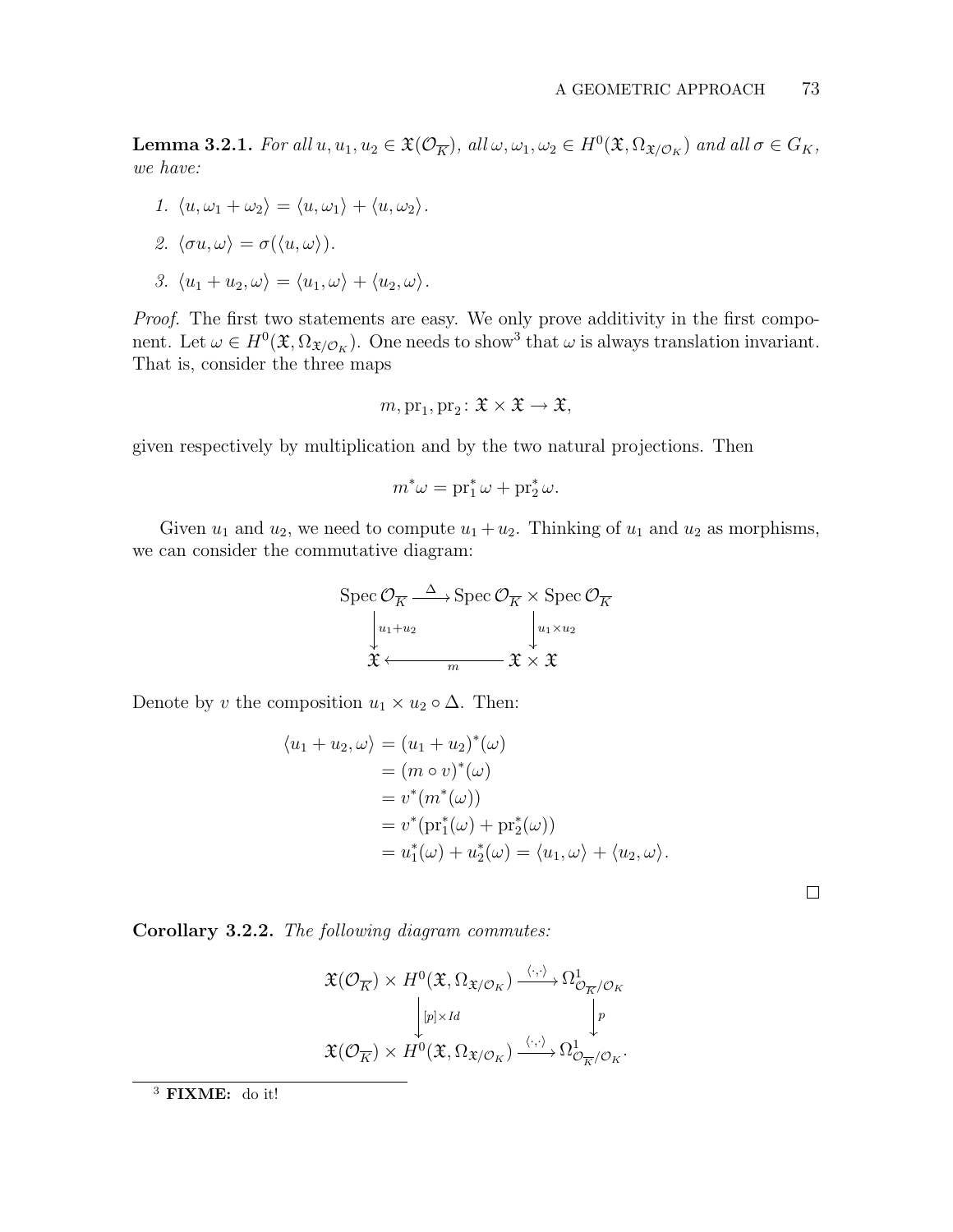Let  $\widetilde{X}$  be the projective limit of the sequence

$$
X(\overline{K}) \xleftarrow{[p]} X(\overline{K}) \xleftarrow{[p]} X(\overline{K}) \xleftarrow{[p]} \cdots
$$

The valuative criterion for properness implies as before that it is the same as the projective limit of the sequence

$$
\mathfrak{X}(\mathcal{O}_{\overline{K}}) \xleftarrow{[p]} \mathfrak{X}(\mathcal{O}_{\overline{K}}) \xleftarrow{[p]} \mathfrak{X}(\mathcal{O}_{\overline{K}}) \xleftarrow{[p]} \cdots
$$

Similarly, define  $\tilde{\Omega}$  to be the projective limit of the sequence

$$
\Omega^1_{\mathcal{O}_{\overline{K}}/\mathcal{O}_K} \xleftarrow{p} \Omega^1_{\mathcal{O}_{\overline{K}}/\mathcal{O}_K} \xleftarrow{p} \Omega^1_{\mathcal{O}_{\overline{K}}/\mathcal{O}_K} \xleftarrow{p} \cdots.
$$

It is easily seen that  $\widetilde{\Omega} \simeq (T_p \Omega) \otimes_{\mathbf{Z}_p} \mathbf{C}_p \simeq \mathbf{C}_p(1).$ 

The  $G_K$ -module  $\widetilde{X}$  fits into an exact sequence, which is  $G_K$ -equivariant:

$$
0 \to T_p X \to \widetilde{X} \to X(\overline{K}) \to 0.
$$

**Remark.** One can think of  $T_pX$  as the fundamental group of  $X_{\overline{K}}$ , and so  $\widetilde{X}$  can be thought of as the universal covering space for  $X(\overline{K})$ .

We can construct an integration pairing

$$
\int \colon \widetilde{X} \times H^0(X, \Omega_X) \to T_p\Omega \otimes_{\mathbf{Z}_p} \mathbf{C}_p,
$$

as follows: if  $u = (u_n)_n$  is a coherent sequence in  $\widetilde{X}$  and  $\omega = \frac{\eta}{p^m}$  with  $\eta$  a global differential in  $H^0(\mathfrak{X}, \Omega_{\mathfrak{X}/\mathcal{O}_K})$ , then

$$
\int_u \omega \stackrel{\text{def}}{=} \frac{1}{p^m} (u_n^*\eta)_n.
$$

**Proposition 3.2.3.** For all  $u, u_1, u_2 \in \tilde{X}$ , all  $\omega, \omega_1, \omega_2 \in H^0(X, \Omega_X)$  and all  $\sigma \in G_K$ , we have:

- 1.  $\int_u (a\omega_1 + b\omega_2) = a \int_u \omega_1 + b \int_u \omega_2$ .
- 2.  $\int_{\sigma u} \omega = \sigma \left( \int_u \omega \right)$ .
- 3.  $\int_{u_1+u_2} \omega = \int_{u_1} \omega + \int_{u_2} \omega$ .

The restriction of *int* to  $T_p X \times H^0(X, \Omega_X)$  done by identifying  $T_p X$  with a submodule of  $\widetilde{X}$ , gives a K-linear map

$$
\rho_X \colon H^0(X, \Omega_X) \to \text{Hom}_{\mathbf{Z}_p[G_K]} (T_p X, \mathbf{C}_p(1)),
$$

given by  $\rho_X(\omega)(u) = \int_u \omega$ .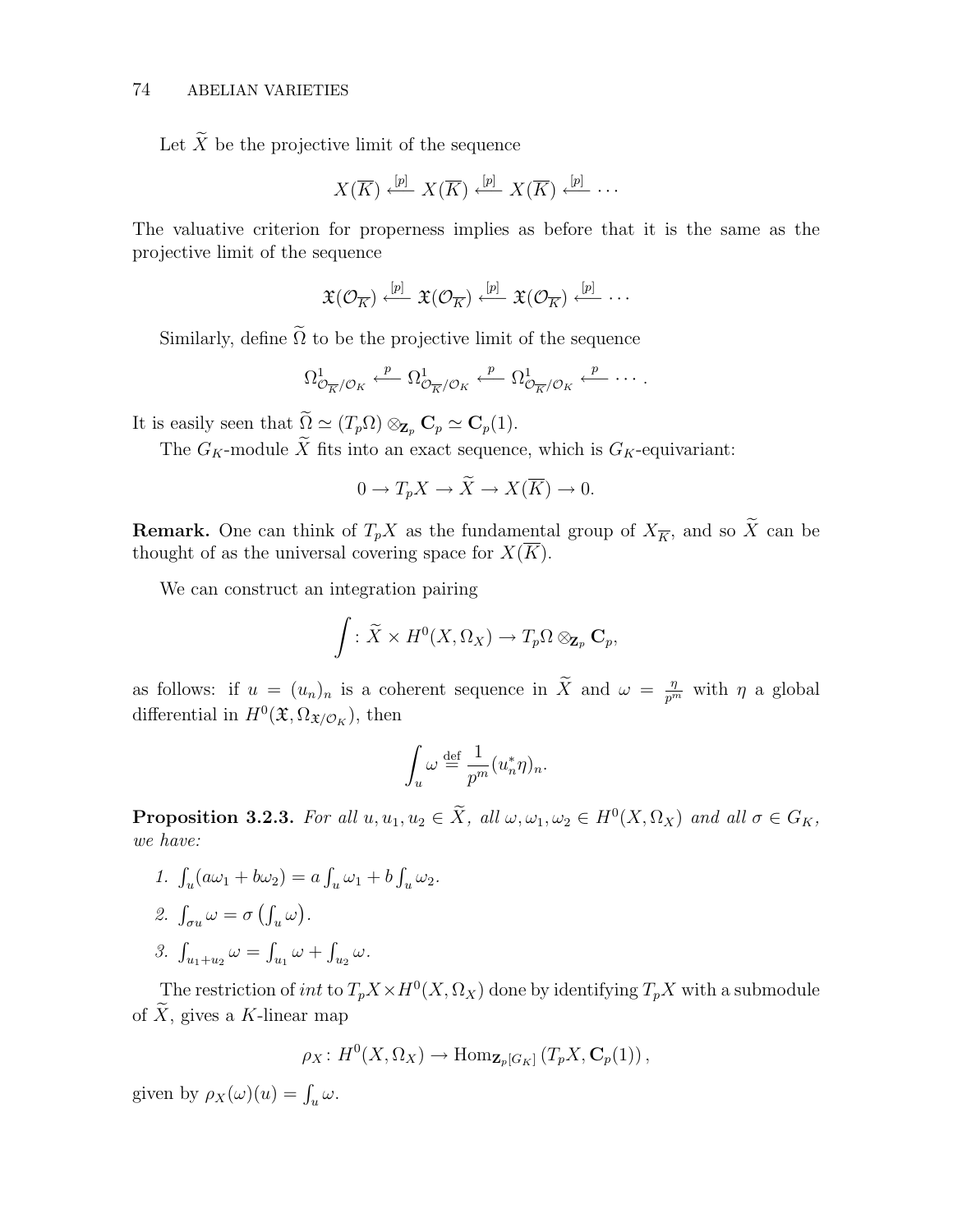**Theorem 3.2.4** (Fontaine). The K-linear map  $\rho_X$  is injective.

*Proof.* Let  $x \in \mathfrak{X}(\mathcal{O}_K)$ , and consider its local ring  $(\mathcal{O}_{\mathfrak{X},x}, \mathfrak{m}_{\mathfrak{X},x})$ . Let  $\widehat{\mathcal{O}_{\mathfrak{X},x}}$  denote the  $\mathfrak{m}_{\mathfrak{X},x}$ -adic completion of  $\mathcal{O}_{\mathfrak{X},x}$ :

$$
\widehat{\mathcal{O}}_{\mathfrak{X},x}=\varprojlim_n \mathcal{O}_{\mathfrak{X},x}/\mathfrak{m}_{\mathfrak{X},x}^n.
$$

As  $\mathfrak{X}$  is smooth over  $\mathcal{O}_K$ , the completed local ring has a simple structure:

$$
\widehat{\mathcal{O}}_{\mathfrak{X},x}\simeq \mathcal{O}_K\left[\!\left[t_1,\ldots,t_2\right]\!\right].
$$

Consider the stalk of  $\Omega^1_{\mathfrak{X}/\mathcal{O}_K}$  at x, denoted by  $\Omega^1_{\mathfrak{X},x}$ , and its  $\mathfrak{m}_{\mathfrak{X},x}$ -adic completion  $\widehat{\Omega}_{\mathfrak{X},x}$ . As before, one has

$$
\widehat{\Omega}^1_{\mathfrak{X},x} \simeq \bigoplus_{i=1}^d \mathcal{O}_K \left[ \left[t_1,\ldots,t_2\right]\right] dt_i.
$$

The natural map  $\Omega^1_{\mathfrak{X},x} \to \Omega^1_{\mathfrak{X},x}$  is injective because  $\Omega^1_{\mathfrak{X},x}$  has no  $\mathfrak{m}_{\mathfrak{X},x}$ -torsion. Every differential is invariant, so that a nonzero global differential is nonzero at all points. Hence the localization map  $H^0(\mathfrak{X}, \Omega^1_{\mathfrak{X}/\mathcal{O}_K}) \to \Omega^1_{\mathfrak{X},x}$  is also injective. We can thus see the space of global differentials as a subspace of the local differentials around  $x$ :

$$
H^0(\mathfrak{X}, \Omega^1_{\mathfrak{X}/\mathcal{O}_K}) \hookrightarrow \widehat{\Omega}^1_{\mathfrak{X},x}.
$$

**Lemma 3.2.5.** Let  $\omega = \sum_{i=1}^d \alpha_i(t_1,\ldots,t_d) dt_i$ , with  $\alpha_i \in \mathcal{O}_K[\![t_1,\ldots,t_d]\!]$ . If  $\omega$  is nonzero, then there exists a tuple  $(u_1, \ldots, u_d) \in \mathfrak{m}_{\overline{K}}^d$  such that

$$
\sum_{i=1}^d \alpha_i(u_1,\ldots,u_d)du_i\neq 0,
$$

as an element of  $\Omega = \Omega_{\mathcal{O}_{\overline{K}}/\mathcal{O}_K}$ .

*Proof.* First assume that  $d = 1$  and write  $\omega = \sum_{n=0}^{\infty} a_n t^n dt$ , with  $a_n \in \mathcal{O}_K$ . Let s be the minimum valuation of all the  $a_n$ :

$$
s \stackrel{\text{def}}{=} \{v(a_n) \mid n \ge 0\}.
$$

and let  $i_0$  be the smallest index i such that  $v(a_i) = s$ .

Let  $u \in \mathfrak{m}_{\overline{K}}$  be such that  $v(u) < 1/i_0$ . Take u to be in a ramified extension of K. Then:

$$
v(\sum a_n u^j = v(a_{i_0} u^{i_0}) = s + i_0 v(u) < s + 1.
$$

The element u belongs to  $\mathfrak{m}_L$ , for some finite extension L of K which is totally ramified. Take it also large enough so that

$$
v(\mathcal{D}_{L/K}) > s+1,
$$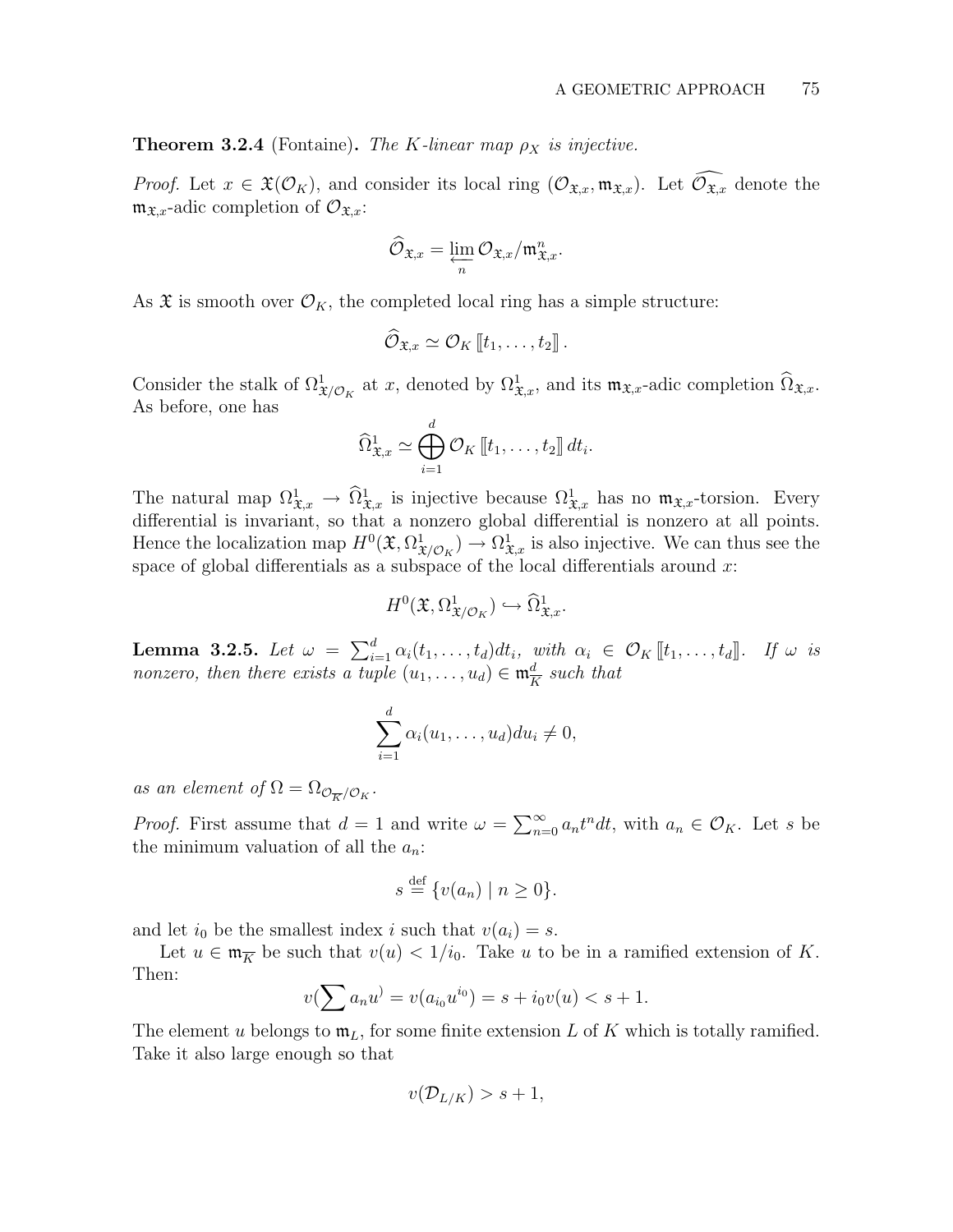and such that u is a uniformizer of  $L/K$ .<sup>4</sup>

Then

$$
\text{Ann}_{\mathcal{O}_L}(du) = \mathcal{D}_{L/K},
$$

so that  $\sum a_n u^n du \neq 0$  in  $\Omega_{\mathcal{O}_L/\mathcal{O}_K} \hookrightarrow \Omega_{\mathcal{O}_{\overline{K}}}$ .

The following lemma reduces this one to the case of  $d = 1$ , which finishes the  $\Box$ proof.

**Lemma 3.2.6.** Write  $\underline{t}$  for  $(t_1, \ldots, t_d)$ , and similarly for  $\underline{a}$ . Let  $\alpha_1(\underline{t}), \ldots, \alpha_d(\underline{t})$  be a collection of power series in  $\mathcal{O}_K[[t]]$ , not all zero. Then there exists univariate power series  $\varphi_1(y), \ldots, \varphi_d(y) \in y\mathcal{O}_K[[y]]$  such that

$$
\lambda_{\varphi}(y) \stackrel{\text{def}}{=} \sum_{i=1}^{d} \alpha_{i} (\varphi_{1}(y), \ldots, \varphi_{d}(y)) \varphi'_{i}(y)
$$

is not zero in  $\mathcal{O}_K[\![y]\!]$ .

*Proof.* We will actually find the  $\varphi_i(y)$  as polynomials of the form  $a_i y + b_i y^2$ , with  $a_i, b_i \in \mathcal{O}_K$ . Write  $\alpha_i(t) = \sum_{m \geq 0} \alpha_{i,m}(t)$ , where  $\alpha_{i,m}(t)$  are homogeneous polynomials of degree  $m$ . Then:

$$
\lambda_{\varphi}(y) = \sum_{i=1}^{d} \alpha_i (a_1y + b_1y^2, \dots, a_dy + b(dy^2)(a_i + 2b_i).
$$

Let r be the smallest integer such that there is some j with  $\alpha_{j,r}$  nonzero. Then  $\lambda_{\varphi}(y)$ can be written as a power series in y as:

$$
\lambda_{\varphi}(y) = \sum_{i=1}^{d} (a_i \alpha_{i,r}(\underline{a})) y^r
$$
  
+ 
$$
\left( \sum_{i=1}^{d} a_i \alpha_{i,r+1}(\underline{a}) + \sum_{j=1}^{d} 2b_j \alpha_{j,r}(\underline{a}) + \sum_{i,j=1}^{d} a_i b_j \frac{\partial \alpha_{i,r}}{\partial t_j}(\underline{a}) \right) y^{r+1} + \cdots
$$

To choose the  $a_i$  and  $b_i$ , we distinguish three cases:

- 1. If  $\sum_{i=1}^d t_i \alpha_{i,r}(\underline{t}) \neq 0$ , then there are elements  $\underline{a} \in \mathcal{O}_K$  such that  $\sum_{i=1}^d t_i \alpha_{i,r}(\underline{a}) \neq 0$ , and then  $\lambda_{\varphi}(y)$  is nonzero for any choice of the  $b_i$ .
- 2. If  $\sum_{i=1}^d t_i \alpha_{i,r}(\underline{t}) = 0$  but  $\sum_{i=1}^d t_i \alpha_{i,r+1}(\underline{t}) \neq 0$ , then choose all the  $b_j$  to be 0, and choose  $\underline{a} \in \mathcal{O}_K$  such that  $\sum_{i=1}^d t_i \alpha_{i,r+1}(\underline{a}) \neq 0$ .
- 3. Otherwise, choose any j such that  $\alpha_{i,r}(\underline{t})$  is nonzero, and choose  $\underline{a} \in \mathcal{O}_K$  such that  $\alpha_{j,r}(\underline{a})$  is nonzero. Choose then  $b_j = 1$ , and all the  $b_i = 0$  for  $i \neq j$ . A trivial check shows that this choice works.

<sup>4</sup> FIXME: This part of the argument needs to be improved.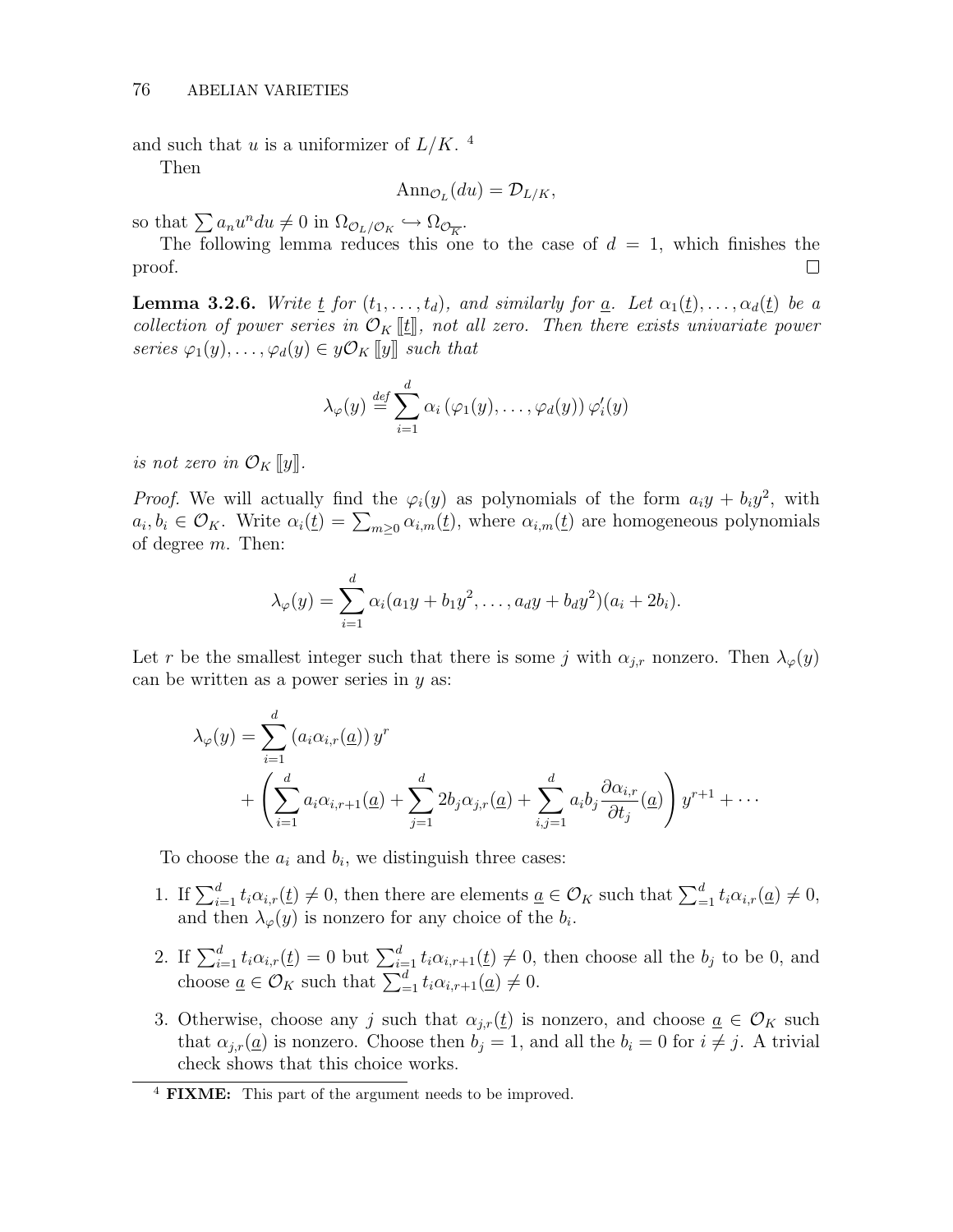$\Box$ 

Now that Lemma (3.2.5) is established, we return to the proof of Fontaine's theorem. Let  $\omega \in H^0(\mathfrak{X}, \Omega_{\mathfrak{X}})$  and write  $\widehat{\omega}_x$  for the corresponding element of  $\widehat{\Omega}_{\mathfrak{X},x}$  under the inclusion  $H^0(\mathfrak{X}, \Omega_{\mathfrak{X}}) \hookrightarrow \Omega_{\mathfrak{X},x}$  discussed above. The lemma supplies  $u = (u_1, \ldots, u_d) \in$  $\mathfrak{m}_{\overline{K}}^d$  such that  $\widehat{\omega}_x(u) \neq 0$  as an element of  $\Omega$ . Evaluation at u gives a continuous<br>homomorphism  $\Omega_{\omega} \longrightarrow \Omega_{\overline{K}}$  of  $\Omega_{\omega}$  algebras. This map can be used to define a map of homomorphism  $\mathcal{O}_{\mathfrak{X},x} \to \mathcal{O}_{\overline{K}}$  of  $\mathcal{O}_K$ -algebras. This map can be used to define a map of schemes:

$$
v\colon \operatorname{Spec}(\mathcal{O}_{\overline{K}})\to \operatorname{Spec}(\mathcal{O}_{\mathfrak{X},x})\to \mathfrak{X},
$$

where the first map in the composition is induced by evaluation at  $u$ , and the second is the natural map. With this notation  $v^*(\omega) = \hat{\omega}_x(u) \neq 0$ .<br>In order to analyze the map are we realize it as a some

In order to analyze the map  $\rho_X$ , we realize it as a composition of two others maps and study each in turn. Towards this end define:

$$
\phi_X\colon H^0(X,\Omega_X)\to \text{Hom}_{\mathbf{Z}_p[G_K]}\left(\widetilde{X},\mathbf{C}_p(1)\right)
$$

which is defined via integration:

$$
\phi_X(\omega)(u) = \int_u \omega.
$$

We claim that  $\phi_X$  is injective. Note that if it is not injective, then  $H^0(\mathfrak{X}, \Omega_{\mathfrak{X}})$  contains a non-zero element of ker  $\phi_X$ ; this follows since  $H^0(\mathfrak{X}, \Omega_{\mathfrak{X}})$  sits as an  $\mathcal{O}_K$ -lattice inside of  $H^0(X, \Omega_X)$ . Thus suppose  $\omega \in H^0(\mathfrak{X}, \Omega_X)$  is nonzero and satisfies  $\phi_X(\omega) = 0$ . This is the same as saying that for every  $(u_n)_{n>0} \in \widetilde{X}$ :

$$
\phi_X(\omega) ((u_n)_{n \ge 0}) = (u_n^*(\omega))_{n \ge 0} = 0,
$$

so that  $u_n^*(\omega) = 0$  for all  $n \ge 0$ . Since X surjects onto  $X(\overline{K})$ , it follows that  $v^*(\omega) = 0$ for all  $v \in X(K)$ . This contradicts Lemma (3.2.5) as per the discussion in the previous paragraph. This shows that  $\phi_X$  is injective.

Next consider the exact sequence of Galois modules:

$$
0 \to T_p X \to \widetilde{X} \to X(\overline{K}) \to 0
$$

and apply the functor  $\text{Hom}_{\mathbf{Z}_p[G_K]}(-,\mathbf{C}_p(1))$  to obtain the exact sequence:

$$
0 \to \text{Hom}_{\mathbf{Z}_p[G_K]}(X(\overline{K}), \mathbf{C}_p(1)) \to \text{Hom}_{\mathbf{Z}_p[G_K]}(\widetilde{X}, \mathbf{C}_p(1)) \xrightarrow{\psi_X} \text{Hom}_{\mathbf{Z}_p[G_K]}(T_p(X), \mathbf{C}_p(1)).
$$

Note that  $\rho_X = \psi_X \circ \phi_X$ . We thus see that in order to prove that  $\rho_X$  is injective, it will suffice to prove that  $\psi_X$  is injective. By the exactness of the sequence of above, this is tantamount to verifying that  $\text{Hom}_{\mathbf{Z}_p[G_K]}(X(\overline{K}), \mathbf{C}_p(1)) = 0.$ 

Suppose otherwise, and let  $\phi: X(\overline{K}) \to \mathbf{C}_p(1)$  be a nonzero  $\mathbf{Z}_p[G_K]$ -module morphism. Let  $x \in X(\overline{K})$  be such that  $\phi(x) \neq 0$ . Then there exists  $L/K$  finite,  $L \subset \overline{K}$ , such that  $x \in X(L)$  and for all  $\sigma \in G_L = \text{Gal}(K/L)$ :

$$
\sigma(\phi(x)) = \phi(\sigma x) = \phi(x).
$$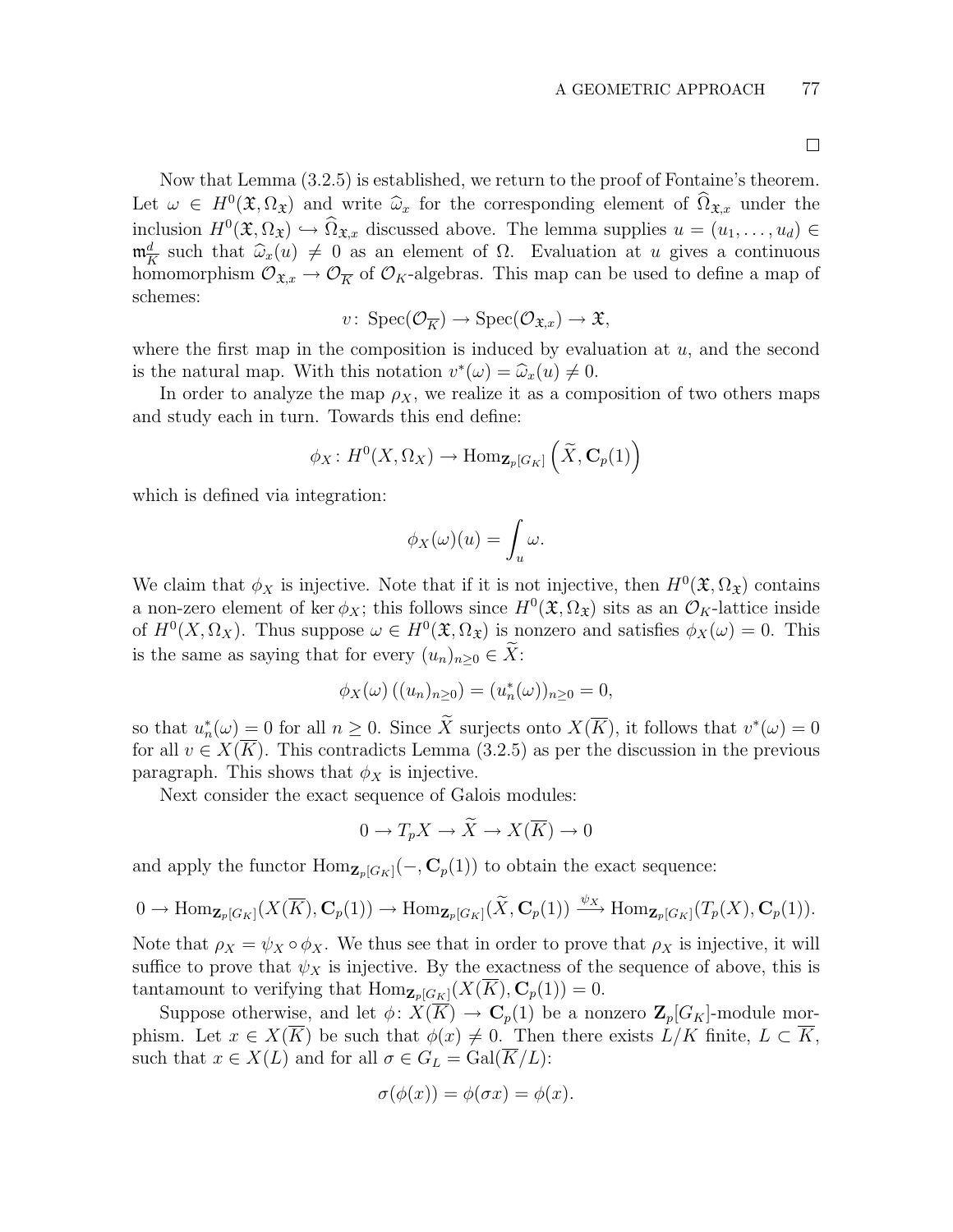So  $\phi(x) \in (\mathbf{C}_p(1))^{G_L}$ , contradicting our previous computation that  $(\mathbf{C}_p(1))^{G_L} = 0$ . This concludes the proof of Fontaine's theorem (3.2.4).  $\Box$ 

We next indicate how Tate's theorem (2.2.15) can be deduced from Fontaine's theorem (3.2.4). If one forgets the  $G_K$ -module structure, then  $\rho_X$  gives an injective map, which by abuse of notation we also call  $\rho_X$ :

$$
\rho_X \colon H^0(X, \Omega_X) \hookrightarrow \text{Hom}_{\mathbf{Z}_p}(\mathcal{T}_p(X), \mathbf{C}_p(1)).
$$

Note that:

$$
\mathrm{Hom}_{\mathbf{Z}_p}(T_p(X), \mathbf{C}_p(1)) \cong (T_p(X))^* \otimes_{\mathbf{Z}_p} \mathbf{C}_p(1),
$$

so that  $\rho_X$  induces an injection:

$$
H^0(X, \Omega_X) \hookrightarrow (T_pX)^* \otimes_{\mathbf{Z}_p} \mathbf{C}_p(1).
$$

This map remains an injection after tensoring  $H^0(X, \Omega_X)$  with  $\mathbb{C}_p$  to yield a  $\mathbb{C}_p$ -linear and  $G_K$ -equivariant map:

$$
: H^{0}(X, \Omega_{X}) \otimes_{K} \mathbf{C}_{p} \hookrightarrow (T_{p}(X))^{*} \otimes_{\mathbf{Z}_{p}} \mathbf{C}_{p}(1).
$$

Take  $C_p$ -duals and twist by  $C_p(1)$  to obtain:

$$
v: T_p(X) \otimes_{\mathbf{Z}_p} \mathbf{C}_p \twoheadrightarrow H^0(X, \Omega_X)^* \otimes_K \mathbf{C}_p(1).
$$

Applying this discussion to the dual abelian variety  $X'$ , one similarly obtains an injection:

$$
H^0(X',\Omega_{X'})\otimes_K{\mathbf{C}}_p\to (T_pX')^*\otimes_{{\mathbf{Z}}_p}{\mathbf{C}}_p(1)\cong T_pX\otimes_{{\mathbf{Z}}_p}{\mathbf{C}}_p.
$$

Identifying  $H^0(X', \Omega_{X'}) \cong H^1(X, \mathcal{O}_X)^*$  and call the resulting injection u:

 $u: H^1(X, \mathcal{O}_X)^* \otimes_K \mathbf{C}_p \hookrightarrow T_p(X) \otimes_{\mathbf{Z}_p} \mathbf{C}_p.$ 

Since u and v are  $\mathbb{C}_p$ -linear and  $G_K$ -equivariant, u is injective and v is surjective, the same argument as above shows that:

$$
0 \to H^1(X, \mathcal{O}_X)^* \otimes_K \mathbf{C}_p \stackrel{u}{\to} T_p(X) \otimes_{\mathbf{Z}_p} \mathbf{C}_p \stackrel{v}{\to} H^0(X, \Omega_X)^* \otimes_K \mathbf{C}_p(1) \to 0
$$

is exact, and has a canonical  $G_K$ -equivariant splitting. This proves Tate's theorem  $(2.2.15).$ 

Consider the consequent decomposition:

$$
T_p(X) \otimes_{\mathbf{Z}_p} \mathbf{C}_p \cong \left( H^1(X, \mathcal{O}_X)^* \otimes_K \mathbf{C}_p \right) \oplus \left( H^0(X, \Omega_X)^* \otimes_K \mathbf{C}_p(1) \right).
$$

We have already given a geometric interpretation of the projection:

$$
T_p(X) \otimes_{\mathbf{Z}_p} \mathbf{C}_p \to H^0(X, \Omega_X)^* \otimes_K \mathbf{C}_p(1).
$$

Our next task will be to give a geometric interpretation of the other projection:

$$
\theta_X\colon T_p(X)\otimes_{\mathbf{Z}_p}\mathbf{C}_pH^1(X,\mathcal{O}_X)^*\otimes_K\mathbf{C}_p\cong H^0(X',\Omega_{X'})\otimes_K\mathbf{C}_p.
$$

For this we will need to recall some facts about duality for abelian varieties.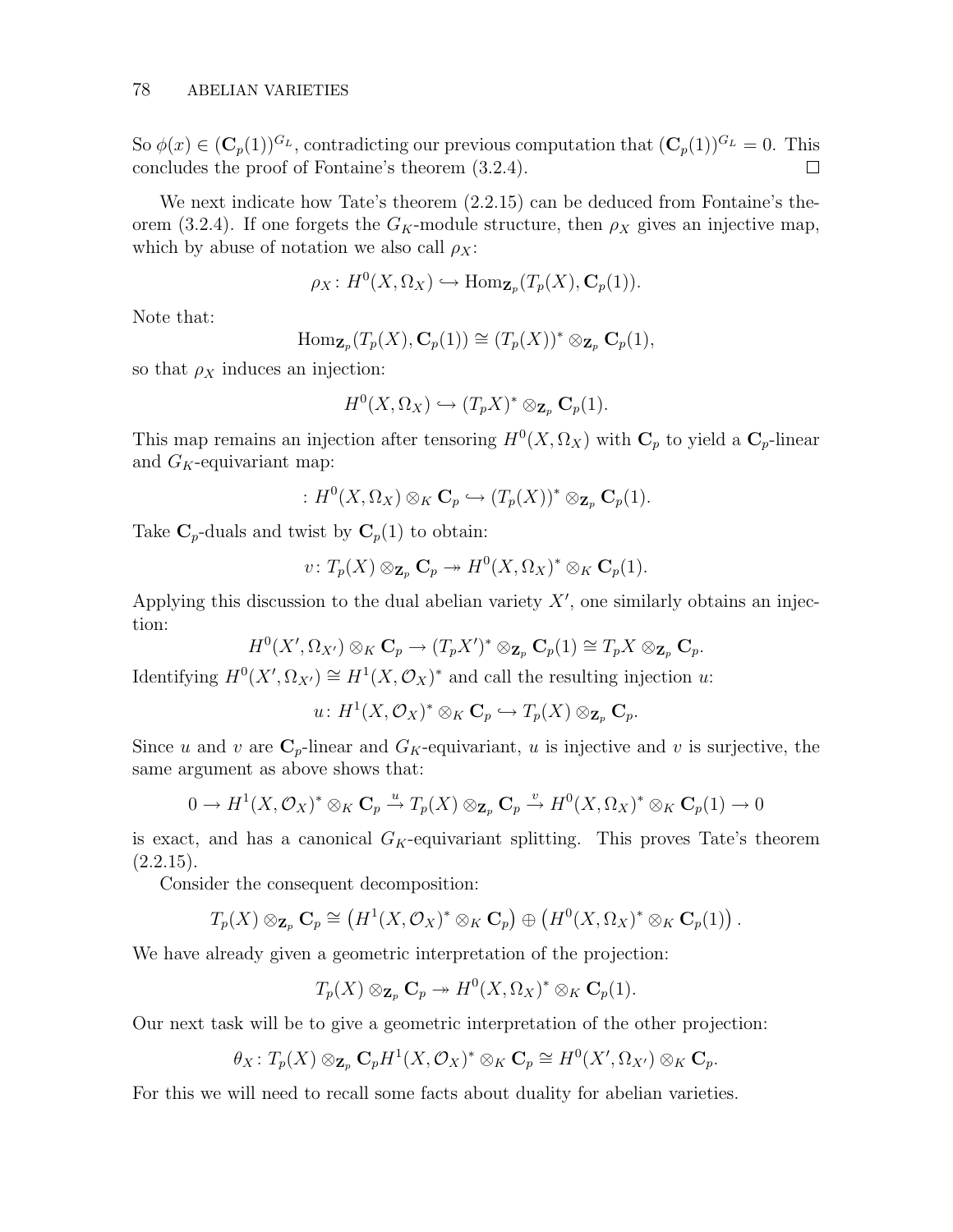### 3.3 Duality of abelian varieties

Let X be an abelian variety over  $\mathbb{C}_p$ . Recall that the Picard group Pic(X) of X is the group of isomorphism classes of line bundles on  $X$ , where the group law is given by the tensor product. Recall further that  $Pic^0(X)$  denotes the subgroup of classes of line bundles that are translation invariant in the following sense: consider the three maps  $p_1, p_2, m: X \times X \to X$  where the  $p_i$ 's are the projections and m is the group law for X. Then translation invariance of a line bundle  $\mathcal L$  corresponds to the condition:

$$
m^*\mathcal{L} \cong p_1^*\mathcal{L} \otimes p_2^*\mathcal{L}.
$$

The group Pic<sup>0</sup>(X) can be seen as the  $\mathbb{C}_p$ -points of an abelian variety  $X'/\mathbb{C}_p$ . This is the **dual abelian variety** to X. We stress that the  $\mathbb{C}_p$  points of X' correspond to translation invariant line bundles on X.

The duality between  $X$  and  $X'$  is expressed beautifully via the existence of the **Poincaré bundle**. This is a bundle  $\mathcal{P} \to X \times X'$  such that for every  $x \in X'(\mathbb{C}_p)$ , corresponding to some translation invariant line bundle  $\mathcal{L}_x$  on X, one has:

$$
\mathcal{P}|_{X\times\{x\}}\cong\mathcal{L}_x.
$$

The double duality  $(X')' \cong X$  is given via the Poincaré bundle in the following way: for  $x \in X(\mathbb{C}_p)$ , consider  $\mathcal{P}_{\{x\}\times X'}$ , which is a translation invariant line bundle on X'. It thus corresponds to a  $\mathbb{C}_p$  point of  $(X')'$ , so that the association  $x \mapsto \mathcal{P}_{\{x\}\times X'}$  gives an isomorphism  $X(\mathbf{C}_p) \cong (X')'(\mathbf{C}_p)$ .

Now we use the theory of duality to describe the map:

$$
\theta_X\colon T_pX\otimes_{\mathbf{Z}_p}\mathbf{C}_p\to H^0(X',\Omega_{X'}),
$$

discussed above. Note that we work with  $\theta_{X'}$  rather than  $\theta_X$ , to simplify some notations. Note that double duality shows that:

$$
\theta_X\colon T_p(X')\otimes_{\mathbf{Z}_p}\mathbf{C}_p\to H^0(X,\Omega_X).
$$

Take  $u = (u_n)_{n \geq 0} \in T_p(X')$ , so that  $u_n \in X'(\mathbb{C}_p)$  for all n. Write  $\mathcal{L}_n \in \text{Pic}^0(X)$ for the corresponding line bundle on X. We have  $[p^n]u_n = 0$  for each n, and this corresponds to the identity:

$$
\mathcal{L}_n^{\otimes p^n} \cong \mathcal{O}_X.
$$

The triviality of  $\mathcal{L}_n^{\otimes p^n}$  $\mathbb{S}_{n}^{p^{n}}$  is equivalent to the existence of a nonzero global section  $f_{n} \in$  ${\cal L}_n^{\otimes p^n}$  $\mathbb{S}_{n}^{p^{n}}(\mathcal{O}_{X})$ , which we regard as a unit in the function field,  $f_{n} \in K(X)^{\times}$ . Then consider  $\omega_n = df_n/f_{n+1}$ , which is a meromorphic differential of the third kind on X.

We claim that the sequence  $(\omega_n)_{n\geq 0}$  converges in the vector space of meromorphic differentials of the third kind on X, and that the limit is actually a regular differential. The point is that the residue of  $\omega_n$  is divisible by  $p^n$ , so it vanishes as n tends to infinity. To see this, suppose  $m > n$  and note that  $[p^{m-n}]u_m = u_n$  by definition of  $T_p(X')$ , which corresponds to the identity:

$$
{\mathcal L}_m^{\otimes p^{m-n}}\otimes {\mathcal L}_n^{-1}\cong {\mathcal O}_K.
$$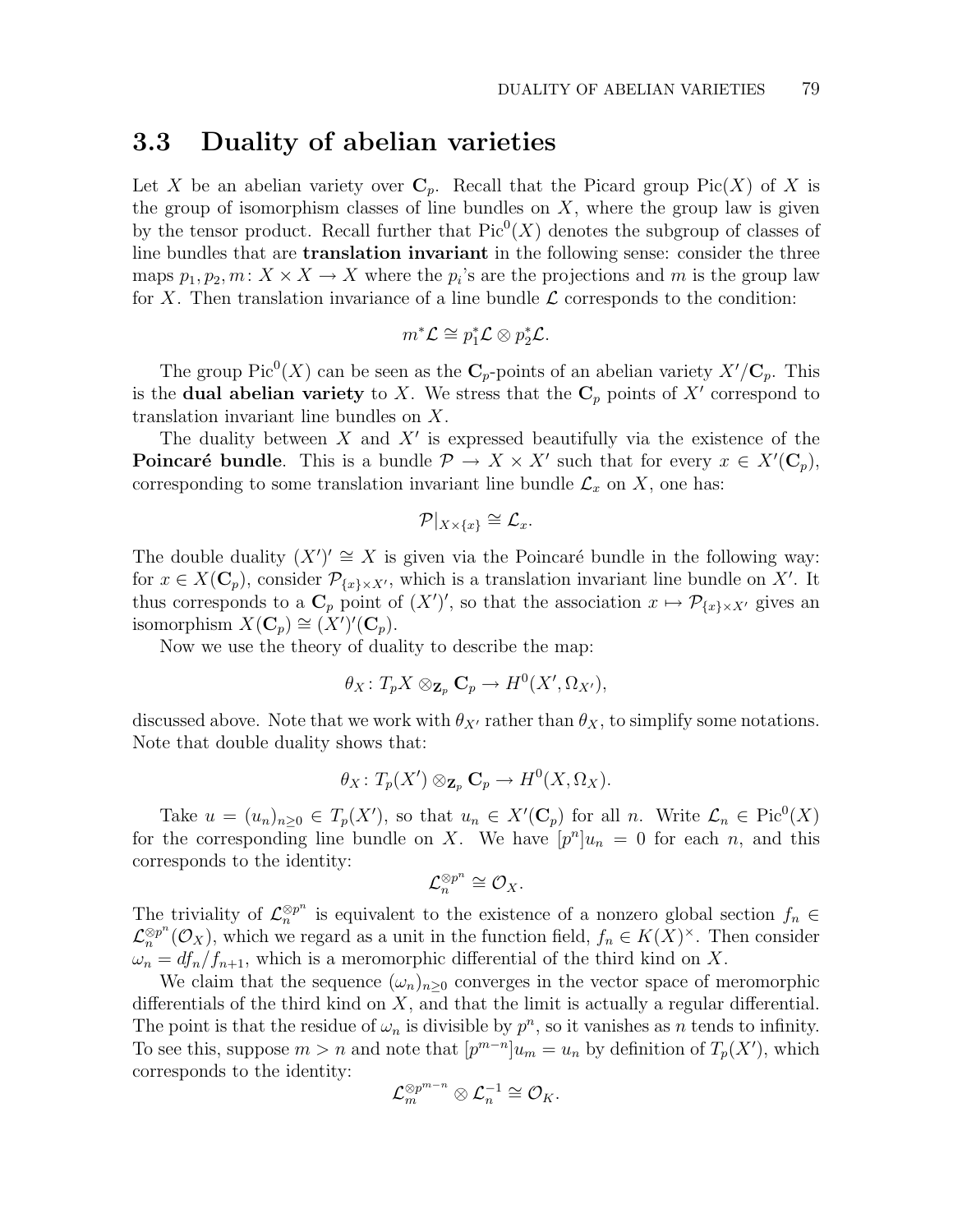It follows that this bundle has a global nonzero section  $g_{m,n} \in H^0(X, \mathcal{L}_m^{\otimes p^{m-n}} \otimes \mathcal{L}_n^{-1}).$ But then:

$$
\frac{df_m}{f_m} - \frac{df_n}{f_n} = p^n \frac{dg_{m,n}}{g_{m,n}},
$$

and since the absolute values of the residues of the  $\omega_n$ 's are all at most  $1^5$ , it follows that  $(\omega_n)_{n\geq 0}$  is a Cauchy-sequence. Accepting that the space of meromorphic differentials of the third kind on X is a complete vector space, it follows that  $(\omega_n)_{n>0}$  converges to a regular differential on  $X$ , as was claimed. One can show that:

$$
\theta_X(u) = \lim_{n \to \infty} \omega_n \in H^0(X, \Omega_X).
$$

# 3.4 de Rham theory for abelian varieties with good reduction

Let  $K/\mathbf{Q}_p$  be finite as above, and let X be an abelian scheme defined over K. Suppose for simplicity that  $X$  has good reduction, so that our work above applies. Note however that one can work more generally with arbitrary reduction type.

Recall that the **Hodge-Tate period ring** is the direct sum:

$$
B_{\rm HT}(T_p X) = \bigoplus_{n \in \mathbf{Z}} \mathbf{C}_p(n).
$$

We have shown that:

$$
D_{\mathrm{HT}}(T_pX)=(T_p(X)\otimes_{\mathbf{Z}_p}B_{\mathrm{HT}})^{G_K}\cong H^1_{\mathrm{Hodge}}(X)^*.
$$

One can use a similar formalism, with different methods and a new period ring  $B_{\rm dR}$ , to recover  $H^1_{\text{dR}}(X)$ . In what follows we will define the de Rham period ring  $B_{\text{dR}}$  and prove the following theorem:

**Theorem 3.4.1.** Let X be an abelian scheme defined over K with good reduction. If we write:

$$
D_{dR}((T_pX)^*) = ((T_pX)^* \otimes_{\mathbf{Z}_p} B_{dR})^{G_K},
$$

then there exists a canonical isomorphism:

$$
D_{dR}((T_pX)^*) \cong H_{dR}^1(X).
$$

We remark once again that this theorem holds without the assumption of good reduction.

Before proceeding to discuss theorem (3.4.1), we recall some facts about  $B_{\rm dR}^+$  and  $B_{\rm dR}$ . Some of the key properties of  $B_{\rm dR}$  are that it is a field of characteristic, it is complete with respect to a discrete valuation, and  $B_{\rm dR}^+$  denotes the corresponding ring

<sup>&</sup>lt;sup>5</sup> FIXME: Why?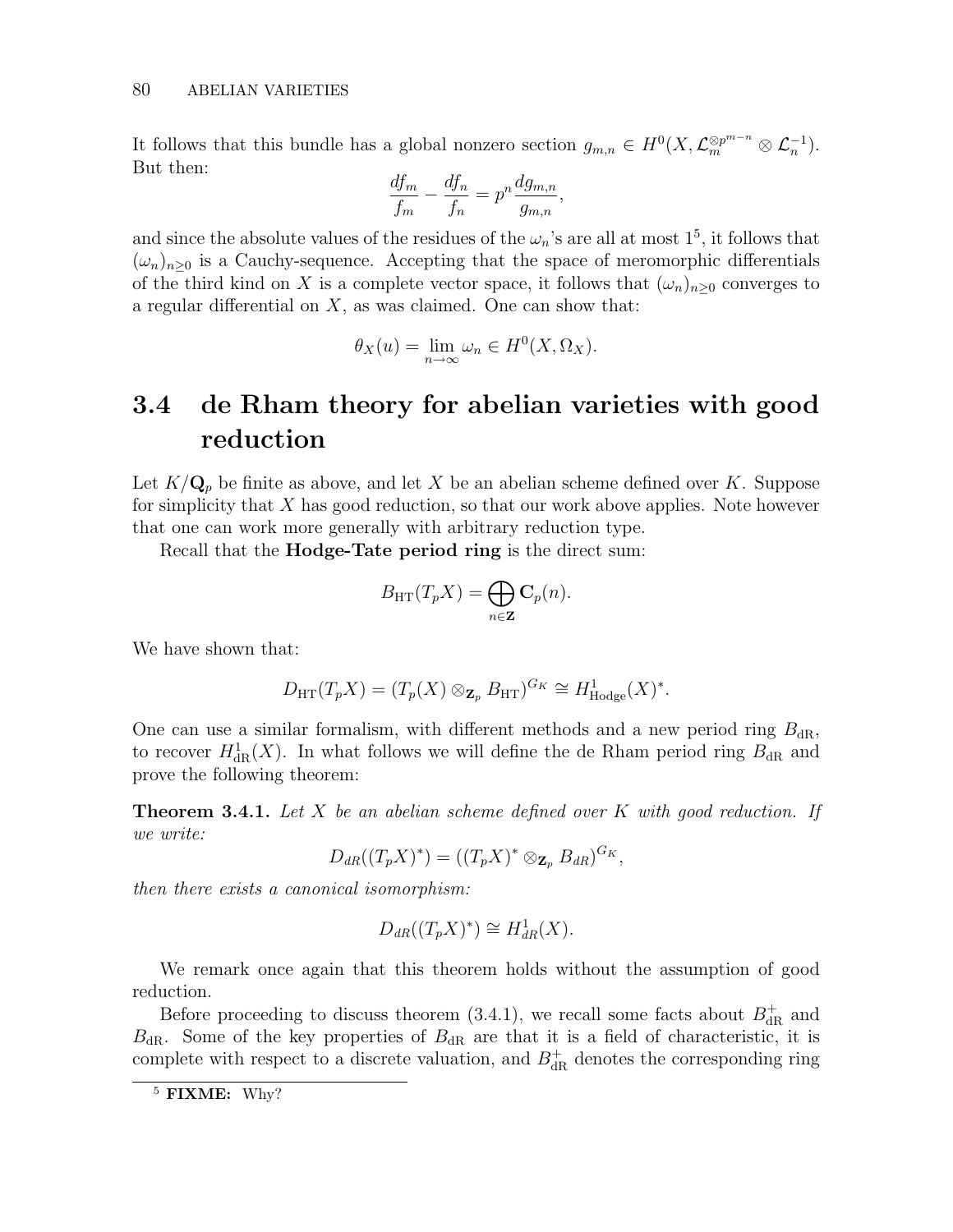of integers. We write  $\mathfrak{m}_{dR}$  for the maximal ideal of  $B_{dR}^+$ ; let  $t \in \mathfrak{m}_{dR}$  be a uniformizer. If  $\sigma \in G_K$ , then  $\sigma$  acts on t via the cyclotomic character:

$$
\sigma(t^n) = \chi(\sigma)^n t^n.
$$

The field  $B_{dR}$  is filtered by the maximal ideal  $\mathfrak{m}_{dR}$ . We write:

$$
\mathrm{Fil}^i B_{\mathrm{dR}} = t^i B_{\mathrm{dR}}^+
$$

for all  $i \in \mathbf{Z}$ .

Before we can prove theorem (3.4.1), we would like to discuss a helpful reduction. Write  $V_p(X) = T_p(X) \otimes_{\mathbf{Z}_p} \mathbf{Q}_p$  and  $V = (V_p(X))^*$ . Set  $B_2 = B_{dR}^+/(t^2 B_{dR}^+)$  and consider the projection:

$$
\pi\colon B_{\mathrm{dR}}^+\to B_2,
$$

as well as the natural inclusion:

$$
i\colon B_{\mathrm{dR}}^+\to B_{\mathrm{dR}}.
$$

These induce maps:

$$
\pi_K\colon (V\otimes_{\mathbf{Q}_p}B^+_{\mathrm{dR}})^{G_K}\to D_{\mathrm{dR}}(V),
$$

and:

$$
i_K\colon (V\otimes_{\mathbf{Q}_p}B_{\mathrm{dR}}^+)^{G_K}\to (V\otimes_{\mathbf{Q}_p}B_2)^{G_K}.
$$

Note that  $i<sub>K</sub>$  is still injective since the finite dimensional  $\mathbf{Q}_p$ -vector space V is flat over  $\mathbf{Q}_p$ . We would like to show that  $\pi_K$  and  $i_K$  are isomorphisms, so that our study of  $D_{\text{dR}}(V)$  amounts to a studying  $(V \otimes_{\mathbf{Q}_p} B_2)^{G_K}$ .

To see that  $\pi_K$  and  $i_K$  are isomorphisms, first note that  $t^2 B_{\rm dR}/(t^3 B_{\rm dR}) \simeq \mathbf{C}_p(2)$ . We thus have an exact sequence:

$$
0 \to \mathbf{C}_p(2) \to B_{\rm dR}^+/(t^3) \to B_{\rm dR}^+/(t^2) \to 0.
$$

All maps are of  $K$ -Banach spaces, so that there exists a  $K$ -linear splitting (which is not  $G_K$ -equivariant). It follows that the exact sequence:

$$
0 \to V \otimes_{\mathbf{Q}_p} \mathbf{C}_p(2) \to V \otimes_{\mathbf{Q}_p} \left( B_{\mathrm{dR}}^+/(t^3) \right) \to V \otimes_{\mathbf{Q}_p} \left( B_{\mathrm{dR}}^+/(t^2) \right) \to 0
$$

also has a splitting, and there is thus a corresponding long exact sequence of continuous Galois cohomology. Since  $V \otimes_{\mathbf{Q}_p} \mathbf{C}_p(2) \cong \mathbf{C}_p(2)^d \otimes \mathbf{C}_p(1)^d$ , where  $d = \dim X$ , our work in the first chapter shows that the cohomology of  $V \otimes_{\mathbf{Q}_p} \mathbf{C}_p(2)$  vanishes in all degrees. In particular, the long exact sequence gives:

$$
\left(V\otimes_{\mathbf{Q}_p}\left(B_{\mathrm{dR}}^+/(t^3)\right)\right)^{G_K}\cong \left(V\otimes_{\mathbf{Q}_p}\left(B_{\mathrm{dR}}^+/(t^2)\right)\right)^{G_K}
$$

.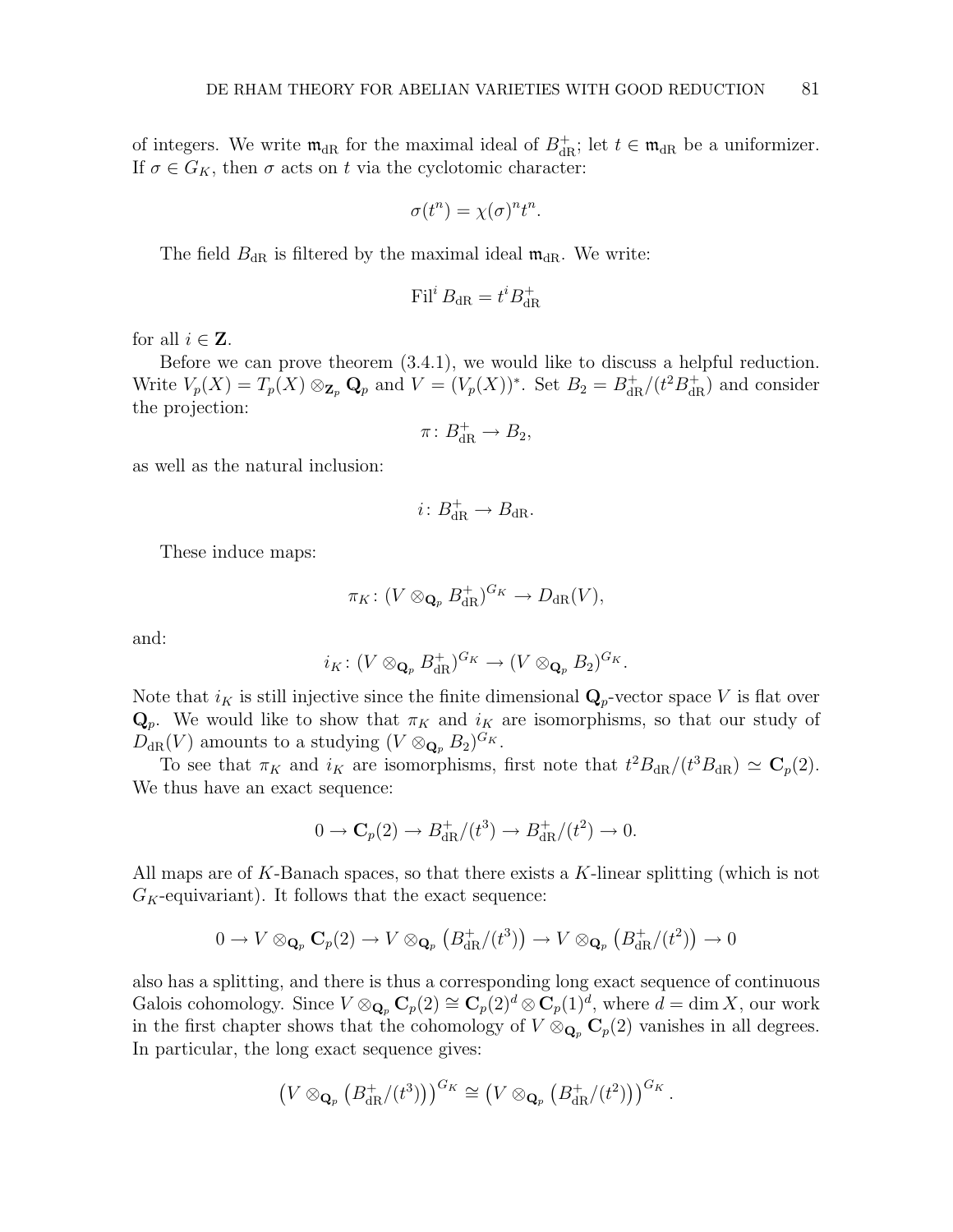One continues by induction to show that for all  $n \geq 2$ , the natural surjection  $B_{\rm dR}^+/(t^n) \rightarrow$  $B_{\text{dR}}^+/(t^2)$  induces isomorphisms:

$$
\left(V\otimes_{\mathbf{Q}_p}\left(B_{\mathrm{dR}}^+/(t^n)\right)\right)^{G_K}\cong\left(V\otimes_{\mathbf{Q}_p}\left(B_{\mathrm{dR}}^+/(t^2)\right)\right)^{G_K}.
$$

Taking projective limits gives:

$$
(V\otimes_{\mathbf{Q}_p}B_{\mathrm{dR}}^+)^{G_K}\cong (V\otimes_{\mathbf{Q}_p}B_2)^{G_K},
$$

and one can check that this isomorphism is precisely  $\pi_K$ .

To show that  $i_K$  is an isomorphism, one uses the fact that  $B_{\text{dR}} = \underline{\lim}_n t^{-n} B_{\text{dR}}^+$ , and the exact sequence:

$$
0 \to B_{\rm dR}^+ \to t^{-1} B_{\rm dR}^+ \to \mathbf{C}_p(-1) \to 0
$$

to similarly show that  $i_K$  is an isomorphism. This reduces the study of  $D_{\rm dR}(V)$  to the study of  $(V \otimes_{\mathbf{Q}_p} B_2)^{G_K}$ . The advantage to this approach is that  $B_2$  is a much more simple ring than  $B_{\rm dR}$ .

### 3.5 The de Rham cohomology of schemes

Let  $S = \operatorname{Spec} B$  be an affine scheme. Let  $f: Y \to S$  be a smooth scheme of finite type. In applications, we will usually require that B is a finite extension of  $\mathbf{Q}_p$ , or its ring of integers. We will usually need to assume also that Y is proper.

Define the quasi-coherent sheaves of  $\mathcal{O}_S$ -modules on S:

$$
\mathcal{H}^i_{\mathrm{dR}}(Y/S) \stackrel{\mathrm{def}}{=} \mathbb{R}^i f_* \Omega^{\bullet}_{Y/S}.
$$

By taking global sections, we can think of  $\mathcal{H}_{\text{dR}}^{i}(Y/S)$  as B-modules. These can be described using Cech cohomology.<sup>6</sup>

There are maps

$$
H^0\left(Y,\Omega_{Y/S}^{1,\text{closed}}\right) \stackrel{a}{\longrightarrow} H^1_{\text{dR}}(Y/S) \stackrel{b}{\longrightarrow} H^1(Y,\mathcal{O}_Y).
$$

7

**Proposition 3.5.1.** If B is of characteristic zero and Y is proper over B, then

- 1. The natural inclusion  $H^0(Y, \Omega_{Y/S}^{1, closed}) \hookrightarrow H^0(Y, \Omega_{Y/S}^1)$  is an isomorphism.
- 2. The sequence of B-modules

$$
0 \to H^0(Y, \Omega^1_{Y/S}) \to H^1_{dR}(Y/S) \to H^1(Y, \mathcal{O}_Y) \to 0
$$

is exact.

<sup>&</sup>lt;sup>6</sup> FIXME: We should add our notes here.

<sup>7</sup> FIXME: Add how to define this.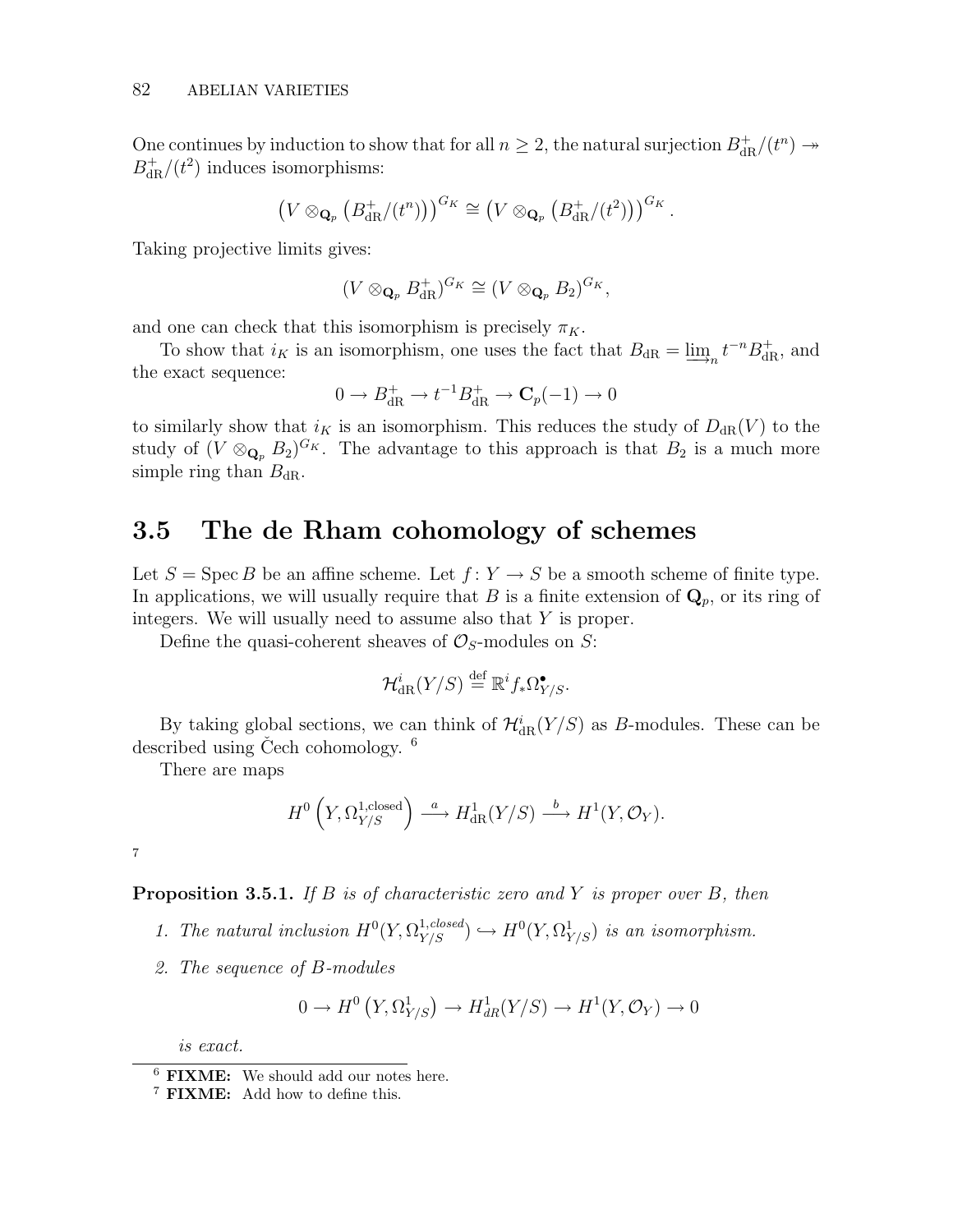Proof. The exactness of the sequence follows from the degeneration of the Hodge to de Rham spectral sequence at the first step. This was shown by Deligne and Illusie. Otherwise, one can use the Lefschetz principle and prove it using harmonic theory. 8  $\Box$ 

We obtain a filtration and a corresponding grading of  $H^1_{\text{dR}}(Y/S)$ :

$$
\mathrm{Fil}^i \, H^1_{\mathrm{dR}}(Y/S) = \begin{cases} H^1_{\mathrm{dR}}(Y/S) & i \le 0 \\ H^0(Y, \Omega^1_{Y/S}) & i = 1 \\ 0 & i \ge 2. \end{cases}
$$

and also  $\text{Gr}^0 H^1_{\text{dR}}(Y/S) = \text{Fil}^0 / \text{Fil}^1 \simeq H^1(Y, \mathcal{O}_Y).$ 

Another consequence is that  $H^1_{\text{dR}}(Y/S)$  is a locally-free B-module of finite rank, because both  $H^0(Y, \Omega^1_{Y/S})$  and  $H^1(Y, \mathcal{O}_Y)$  are.

### 3.6 Vectorial extensions of abelian schemes

### 3.6.1 Vector groups

Let B be a commutative ring. Assume that B is reduced and flat as a  $\mathbb{Z}$ -algebra. For our applications, it suffices to consider B a finite extension of  $\mathbf{Q}_p$  or its ring of integers.

Let  $S = \text{Spec } B$ , and fix  $\mathcal L$  a coherent sheaf of  $\mathcal O_S$ -modules on S corresponding to a B-module M. Consider Sym  $M$ , the symmetric algebra over  $B$  defined by  $M$ .

- **Example.** 1. If  $M = B$ , then Sym M is canonically isomorphic to  $B[x]$ , the polynomial algebra, where x corresponds to  $1 \in M$  has degree 1.
	- 2. More generally, if M is a free B-module of rank n with basis  $\{e_1, \ldots, e_n\}$ , then Sym  $M$  is canonically isomorphic to the polynomial algebra in  $n$  variables.

Define the S-scheme  $V(\mathcal{L}) \stackrel{\text{def}}{=} \text{Spec}(\text{Sym }M)$ . We will make it into a group scheme. For that, let  $R$  be any  $B$ -algebra. Then:

$$
V(\mathcal{L})(R) = \text{Hom}_{B-\text{alg}}(\text{Sym }M, R) = \text{Hom}_{B-\text{mod}}(M, R).
$$

Note that the right hand side has a natural structure of R-module, and so  $R^{\times}$  acts on it. This makes  $V(\mathcal{L})$  into a group scheme in a natural way, which is endowed with a canonical action of  $\mathbb{G}_m$ .

**Definition 3.6.1.** The group scheme  $V(\mathcal{L})$  just defined is called the **vector group** over B corresponding to  $\mathcal L$  (or to  $M$ ).

<sup>8</sup> FIXME: Add a proper proof.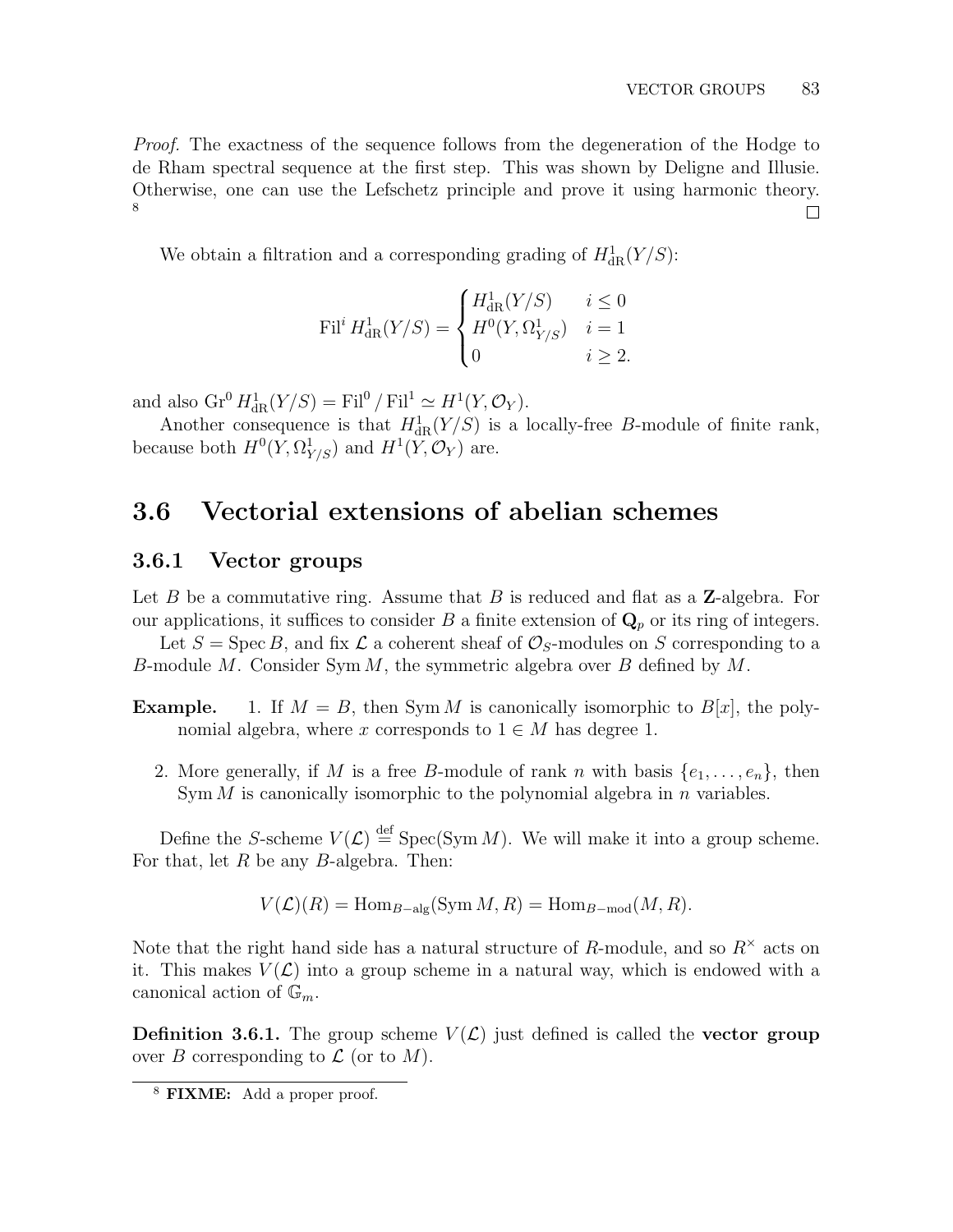If M is locally-free of finite rank over B and  $\mathcal L$  is the sheaf associated to M, then

$$
V(\mathcal{L})(R) \simeq \text{Hom}_{R-\text{mod}}(M, R) \simeq M^* \otimes_B R,
$$

and hence:

$$
V(\mathcal{L}) \simeq \underline{M^*} \times_{\operatorname{Spec} B} \mathbb{G}_a.
$$

In particular, if M is free we have  $V(\mathcal{L})$  isomorphic to  $\mathbb{G}_a^n$  where n is the B-rank of M.

#### 3.6.2 Vectorial extensions

Let B be as before, and let  $X/B$  be an abelian scheme.

**Definition 3.6.2.** A vectorial extension of X is a group scheme G over B, together with a morphism  $f: G \to X$  such that there is a vector group V and an exact sequence of group schemes over  $B$ :

$$
0 \to V \to G \xrightarrow{f} X \to 0.
$$

**Remark.** As the first cohomology group of  $V$  for the fppf-topology vanishes, to check exactness in the previous sequence is equivalent to checking exactness of

$$
0 \to V(R) \to G(R) \xrightarrow{f_R} X(R) \to 0
$$

for every *B*-algebra  $R^9$ .

Proposition 3.6.3. There is a canonical bijection

$$
\varphi_X \colon H^1(X, \mathcal{O}_X) \to \text{Ext}^1_{\mathbf{GrpSch}/B} (X, V(\mathcal{O}_S))
$$

which becomes a group isomorphism when the right hand side is endowed with the Baer sum.

*Proof.* We define explicitly  $\varphi_X$  and its inverse  $\psi_X$ .

Given  $x \in H^1(X, \mathcal{O}_X)$ , find a cover  $\mathcal{C} = \{U_i\}_{i \in I}$  of X by open affine subsets, and write  $U_i = \text{Spec } A_i$ , and write x as the class of the sequence  $(f_{ij})_{(i,j)\in I^2}$ , with  $f_{ij} \in \mathcal{O}_X(U_i \cap U_j)$ . For each  $i \in I$ , consider the affine line over  $U_i$ :

$$
G_i \stackrel{\text{def}}{=} \text{Spec}(A_i[x_i]).
$$

We glue the family  $(G_i)_{i\in I}$  along  $U_{ij} = U_i \cap U_j$  with the gluing data:

$$
x_i|_{U_{ij}} - x_j|_{U_{ij}} = f_{ij},
$$

and denote by G the scheme thus obtained. It is a group scheme together with a surjective map  $f: G \to X$ , and the kernel of f is  $\mathbb{G}_a$ .

<sup>&</sup>lt;sup>9</sup> FIXME: Is the justification correct?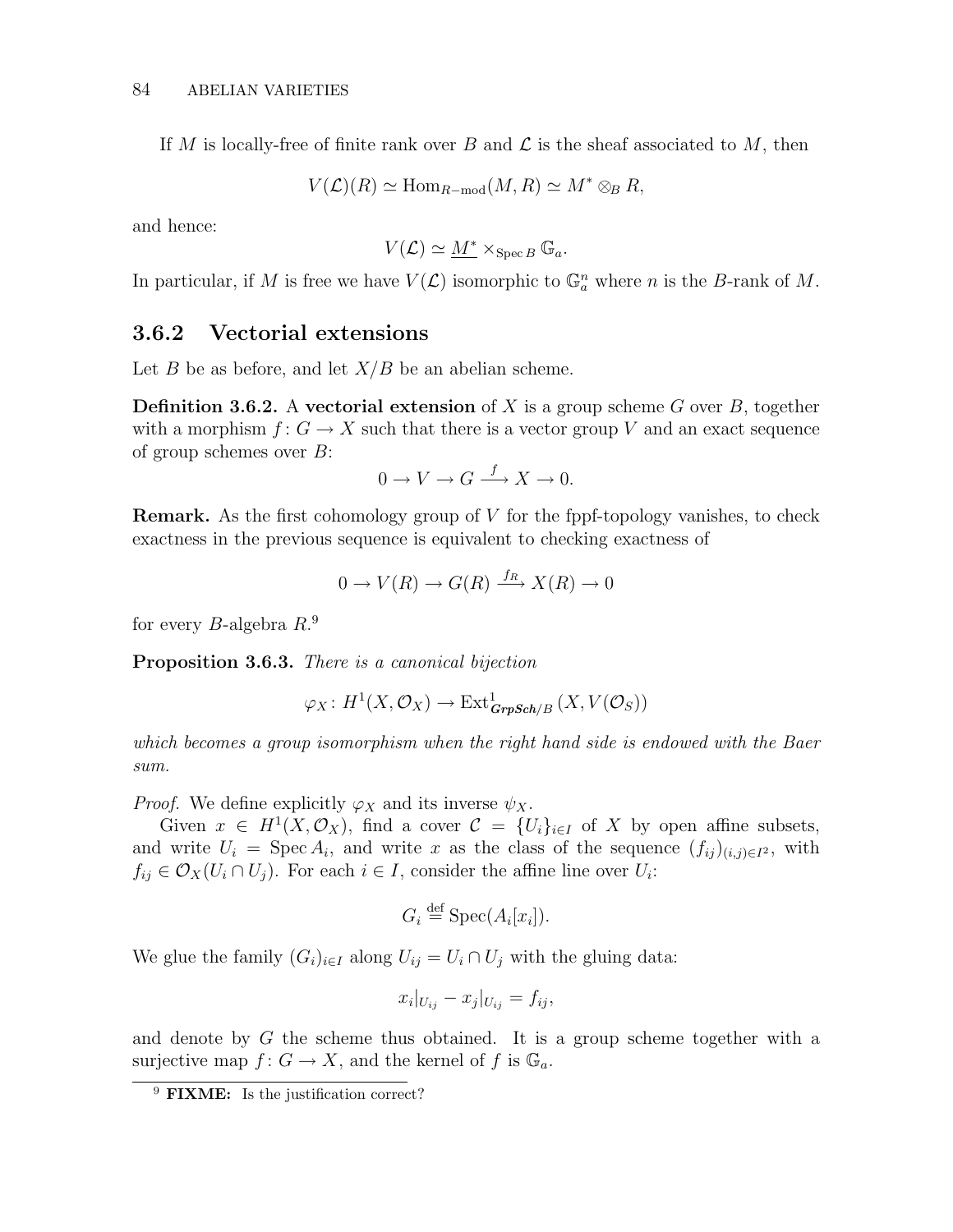$\Box$ 

We define now  $\psi_X$ . Given

$$
\Xi\colon 0\to \mathbb{G}_a\to G\stackrel{f}{\longrightarrow} X\to 0,
$$

think of G as a  $\mathbb{G}_a$ -torsor over  $X^{10}$ . It is locally trivial over X, so one can find an open affine covering  $\mathcal{C} = \{U_i\}_{i \in I}$ , such that the following triangle commutes:



By restricting to  $U_{ij}$  we obtain transition functions  $f_{ij} \in \mathcal{O}_X(U_{ij})$ . The family  $(f_{ij})_{i,j}$ is a 1-cocycle for  $H^1(X, \mathcal{O}_X)$  and we define  $\psi_X(\Xi) = [(f_{ij})]$ .

A trivial check proves that  $\varphi_X$  and  $\psi_X$  are mutual inverses.

Let  $M = H^1(X, \mathcal{O}_X)^*$  be the B-dual of the first cohomology group of X with values on  $\mathcal{O}_X$ . Let  $\mathcal L$  be the sheaf of  $\mathcal{O}_S$ -modules on  $S = \text{Spec } B$  associated to M, and let  $W = W_X = V(\mathcal{L})$ . Then there is a unique vectorial extension  $G_X$  of X by  $W_X$ , which is universal in the following sense: for any vectorial extension

$$
\Xi\colon 0\to V\to G\to X\to 0,
$$

there exists a unique morphism of vectorial extensions  $w: W_X \to V$  such that  $\Xi$  is the pushout of  $G_X$  by w:

$$
0 \longrightarrow W_X \longrightarrow G_X \longrightarrow X \longrightarrow 0
$$
  
\n
$$
\downarrow w \qquad \qquad \downarrow \qquad \downarrow =
$$
  
\n
$$
0 \longrightarrow V \longrightarrow G \longrightarrow X \longrightarrow 0
$$

and the left square is cartesian.

Remark. In order to help motivate the preceding material, we specialize to a classical case. Let  $Y$  be a smooth proper curve over  $C$ . Then we can consider the Jacobian of Y, say  $X = \text{Jac}(Y)$ , which is an abelian variety. As always, we write X' for the dual abelian variety of  $X$ . Although it is not true for abelian varieties in general, for Jacobian varieties one has a natural isomorphism  $H^1_{\text{dR}}(X/\mathbf{C}) \cong H^1_{\text{dR}}(X'/\mathbf{C})$ . Composition with the identification  $H^1_{\text{dR}}(X/\mathbf{C})^* \cong H^1_{\text{dR}}(X'/\mathbf{C})$ , which *does* hold for arbitrary abelian varieties, thus gives a natural self duality:

$$
H^1_{\rm dR}(X/\mathbf{C})\cong H^1_{\rm dR}(X/\mathbf{C})^*.
$$

Recall that integration gives a natural pairing:

$$
H_1(Y(\mathbf{C}), \mathbf{Z}) \times H^1_{\text{dR}}(Y/\mathbf{C}) \to \mathbf{C},
$$

<sup>10</sup> FIXME: what is this?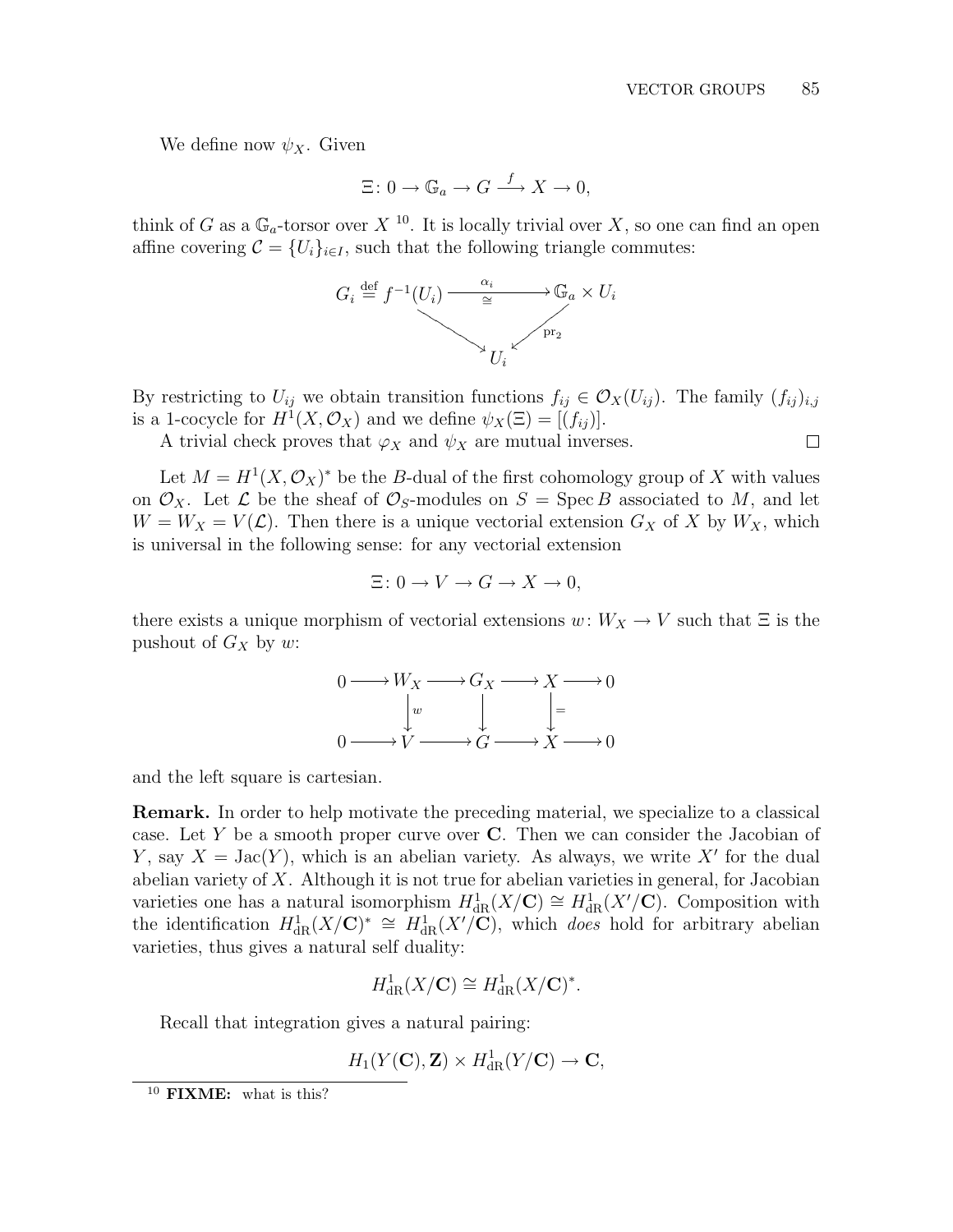which is perfect and induces a natural inclusion:

$$
\iota H_1(Y(\mathbf{C}), \mathbf{Z}) \hookrightarrow H^1_{\rm dR}(Y/\mathbf{C})^* \cong H^1_{\rm dR}(X/\mathbf{C})^* \cong H^1_{\rm dR}(X/\mathbf{C}).
$$

If Y is of genus g, then dim  $X = g$ , and  $H^1_{\text{dR}}(X/\mathbf{C})$  is a  $(2g)$ -dimensional real vector space. The map  $\iota$  embeds  $H_1(Y(\mathbf{C}), \mathbf{Z})$  as a real lattice of rank  $(2g)$  in  $H^1_{dR}(X/\mathbf{C})$ . In fact,  $\iota$  factors through  $H^0(X, \Omega^1_{X/\mathbb{C}}) \subseteq H_{\text{dR}}(X/CC)$ . Integration yields a group isomorphism:

$$
X(\mathbf{C}) \cong \frac{H^0(X, \Omega^1_{X/\mathbf{C}})}{\iota(H_1(Y(\mathbf{C}), \mathbf{Z}))}.
$$

One may thus rewrite the Hodge filtration for  $X/C$  in the form:

$$
0 \to H^1(X, \mathcal{O}_X) \to \frac{H^1_{\text{dR}}(X/\mathbf{C})}{H_1(Y(\mathbf{C}), \mathbf{Z})} \to X(\mathbf{C}) \to 0.
$$

Serre duality gives  $H^1(X, \mathcal{O}_X) \cong W_X(\mathbf{C})$ . Thus, the filtration above gives a concrete realization of the universal vectorial extension of X by  $H^1(X, \mathcal{O}_X)$ :

$$
G_X(\mathbf{C}) \cong \frac{H^1_{\text{dR}}(X/\mathbf{C})}{H_1(Y(\mathbf{C}), \mathbf{Z})}.
$$

 $\Box$ 

**Lemma 3.6.4.** Every  $\omega \in \text{Inv}(G_X)$  is closed.

*Proof.* To be added!  $^{11}$ 

It follows from the lemma that there is a natural map:

$$
\beta_X
$$
: Inv $(G_X) \hookrightarrow H^0(G_X, \Omega_{G_X/S}^{1, closed}) \to H^1_{dR}(G_X/S).$ 

**Theorem 3.6.5.** 1. There is a canonical isomorphism  $\alpha_X$  making the following diagram commute:

$$
H_{dR}^{1}(X/B) \xrightarrow{\alpha_X} \text{Inv}(G_X)
$$
  
 $f^* \searrow \downarrow^{\beta_X} \text{Inv}(G_X/B).$ 

2. The map  $f^*$  is injective. If  $B = K$  is a finite extension of  $\mathbf{Q}_p$ , then  $f^*$  is an isomorphism.

Remark. This theorem gives a geometric interpretation of the Hodge filtration, which can be thought of as the sequence obtained by applying the functor  $\text{Inv}(-)$  to the universal vectorial extension.

<sup>&</sup>lt;sup>11</sup> FIXME: Add proof!!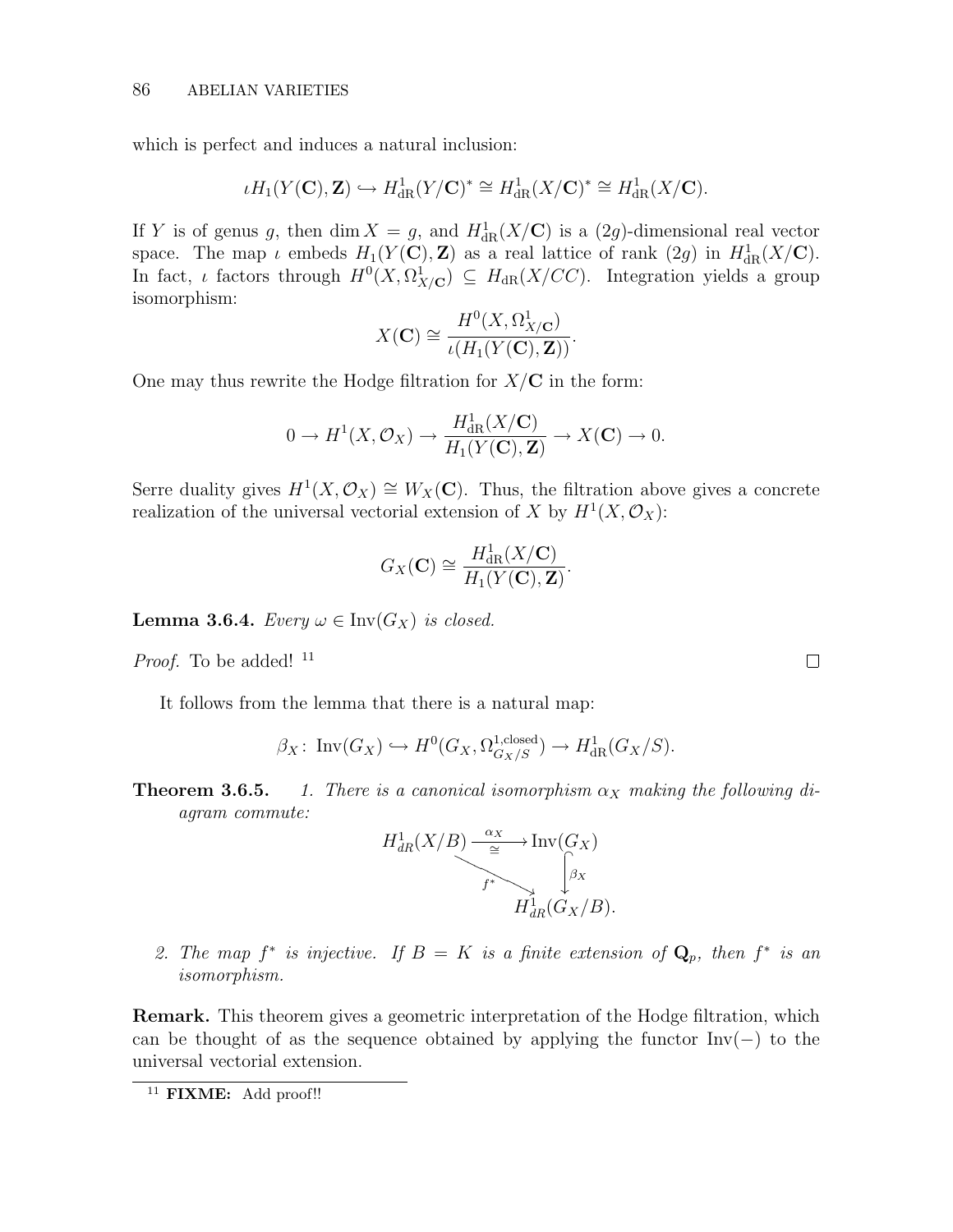*Proof.* We begin by describing the map  $\alpha_X$ . Take  $\omega \in H^1_{\text{dR}}(X/B)$  and represent it by a 1-hypercocycle: say  $\{U_i\}_{i\in I}$  is a covering of X by affine open subsets, say  $U_i = \text{Spec}(A_i)$ , with:

$$
\omega = [((\omega_i)_{i \in I}, (f_{ij})_{i,j \in I}].
$$

The 1-hypercocyle condition for this coset representative implies that  $(f_{ij})_{i,j\in I}$  represents an element of  $H^1(X, \mathcal{O}_X)$ . Let:

$$
0 \to \mathbf{G}_a \to H \xrightarrow{h} X \to 0 \tag{3.1}
$$

denote the corresponding vectorial extension associated to the 1-cocycle  $(f_{ij})_{i,j\in I}$ . For each  $i \in I$  let  $H_i = \text{Spec}(A_i[X])$ . Glue  $H_i$  and  $H_j$  over  $U_i \cap U_j$  using the gluing data  $X_i - X_j = h^*(f_{ij})$ . For each  $i \in I$  write  $\eta_i = h^*(\omega_i) - dX_i$ , so  $\eta_i \in \Omega^1_{H/B}(H_i)$ . Note that if we write  $H_{ij} = H_i \cap H_j$  as usual, then:

$$
\eta_i|_{H_{ij}} - \eta_j|_{H_{ij}} = h^*(\omega_i|_{U_{ij}} - \omega_j|_{U_{ij}} - f_{ij}) = 0,
$$

since  $\omega$  is a 1-hypercocyle. This shows that the  $\eta_i$ 's glue to yield a global differential  $\eta \in H^0(H, \Omega^1_{H/B})$ . In fact, one can check that  $\eta \in Inv(H)$ . The universal property of the universal vectorial extension  $G_X$  implies that there exists a unique morphism h of vectorial extensions between the universal extension and the extension (3.1):



Define  $\alpha_X$  by putting  $\alpha_X(\omega) = \beta^*(\eta)$ . Since  $\eta \in \text{Inv}(H)$ , it follows that  $\alpha_X(\omega) \in$  $Inv(G_X)$ .

We must check that  $\alpha_X$  is well-defined. Suppose that the 1-hypercocycle  $\omega$  above is actually a 1-hypercoboundary. Then it follows that  $(f_{ij})_{i,j\in I} \in H^1(X,\mathcal{O}_X)$  is a 1cocycle, so that the corresponding vectorial extension (3.1) is canonically split. This implies that the map  $w: W_X \to \mathbf{G}_a$  is zero in this case, hence also  $\beta = 0$ . We see that  $\alpha_X(\omega) = \beta^*(\eta) = 0$ , as it should be. It remains to show that  $\alpha_X$  is an isomorphism. <sup>12</sup>

We now turn to prove part (b). Since  $f^* = \beta_X \circ \alpha_X$  is a composition of injective maps, it follows that  $f^*$  is itself injective. Now take  $B = K$ , and consider again the universal vectorial extension:

$$
0 \to W_X \to G_X \xrightarrow{f} X \to 0.
$$

Recall that the de

$$
H^1_{\rm dR}(G_X/X)=(\mathbb{R}^i f_*)(\Omega_{G_X/X}^{\bullet}).
$$

There is a spectral sequence:

$$
H^j(X, H^i_{\mathrm{dR}}(G_X/X)) \implies H^{i+j}_{\mathrm{dR}}(G_X/K),
$$

<sup>12</sup> FIXME: Add details!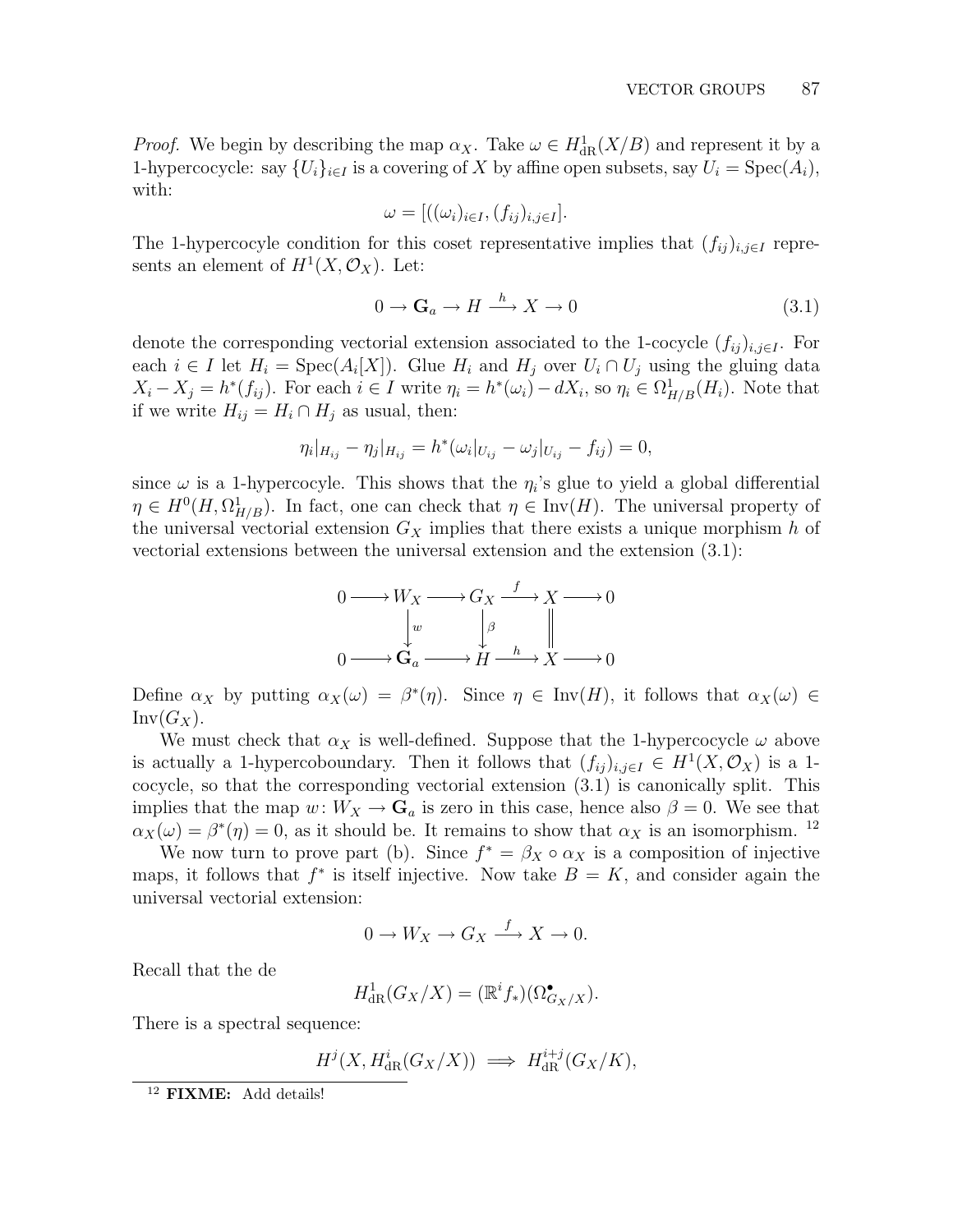which we will show degenerates at  $E_1$ <sup>13</sup>.

Let A be a K-algebra, and consider the additive group  $\mathbf{G}_{a,A}$  over  $\text{Spec}(A)$ . Since  $char(K) = 0$ , one can integrate formally to show that:

$$
H^1_{\text{dR}}(\mathbf{G}_{a,A}/\operatorname{Spec}(A)) = \frac{\Omega^1_{A[X]/A}}{d(A[X])} = 0.
$$

Similarly,  $H^i_{\text{dR}}(\mathbf{G}^m_{a,A}/\text{Spec}(A)) = 0$  for all  $i > 0$  and all  $m \geq 1$ . The sheaf  $H^1_{\text{dR}}(G_X/X)$ is the sheaf associated to the presheaf:

$$
U \mapsto H_{\text{dR}}^i(f^{-1}(U)/U).
$$

Is U is an open affine which is "small enough", then  $f^{-1}(U) \cong W_X \times U \cong \mathbf{G}_{a,A}^d$  for some  $d \geq 1$ . For such U we thus have  $H^i_{dR}(f^{-1}(U)/U) = 0$ , so that the stalks of  $H^i_{dR}(G_X/X)$ vanish at all points. Hence  $H^i_{\text{dR}}(G_X/X) = 0$  for all  $i > 0$ . This gives the desired degeneration of the spectral sequence above, so that:

$$
H_{\text{dR}}^i(X/K) \cong H_{\text{dR}}^i(G_X/K).
$$

 $\Box$ 

One should verify that this isomorphism corresponds to the map  $f^*$ .

### 3.6.3 Tangent spaces and lie algebras of group schemes

Let B be a ring. Let G be a group scheme defined over B, and M a B-module. Write  $e \in G(B)$  for the identity element. An M-valued tangent vector to G at the identity is a B-derivation:

$$
t\colon \mathcal{O}_{\mathbf{G},e}\to M,
$$

where we regard M as an  $\mathcal{O}_{\mathbf{G},e}$ -module via the map  $\mathcal{O}_{\mathbf{G},e} \to B$ . Let  $t_G(M)$  denote the collection of all M-valued tangent vectors. Let  $Lie_G$  denote the set of all B-derivations  $D: \mathcal{O}_{\mathbf{G}} \to \mathcal{O}_{\mathbf{G}}$  that are left invariant, which is naturally a B-module.

We admit the following lemmas without proof:

Lemma 3.6.6. There is a canonical perfect pairing:

$$
\mathrm{Lie}_G \times \mathrm{Inv}(G) \to B.
$$

**Lemma 3.6.7.** If M is a B-module, then Lie<sub>G</sub> ⊗<sub>B</sub>M  $\cong$  t<sub>G</sub>(M).

Now let A, B and C be rings, and suppose given ring homomorphisms  $A \rightarrow B$ and  $B \to C$ . Regard C as an A-algebra via the composite of these two maps. Write  $C[\varepsilon] = C[X]/(X^2)$  for the ring of dual numbers over C. Let  $I \subset C[\varepsilon]$  denote the ideal generated by the image of the variable X in  $C[\varepsilon]$ . The following lemma realizes derivations as points of a "first order deformation" of C:

<sup>&</sup>lt;sup>13</sup> FIXME: is this the correct degeneration?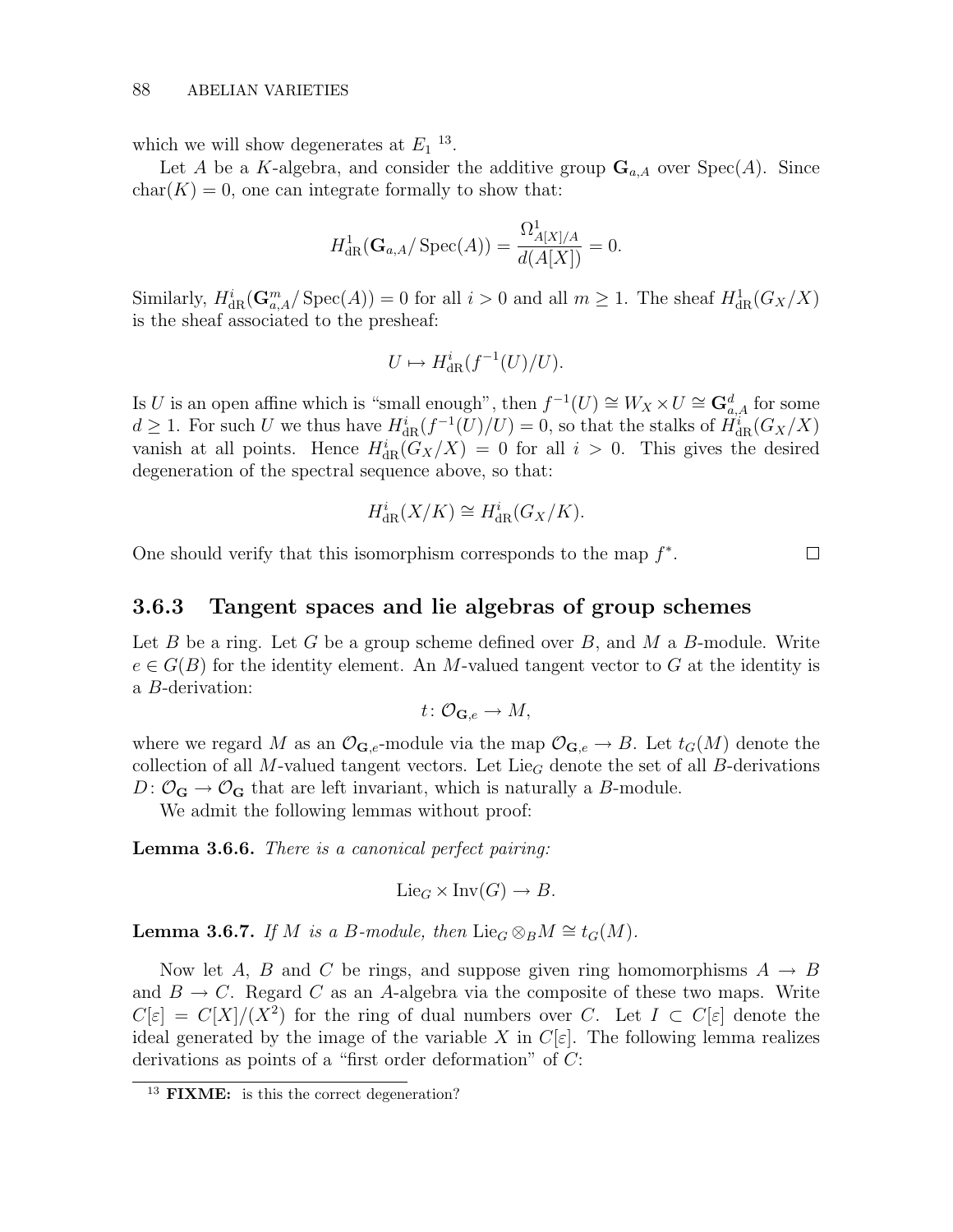Lemma 3.6.8. Let notation be as above. Then the map:

 $Der_B(A, C) \to \{\phi \colon A \to C[\varepsilon] \mid \phi \text{ is an } A\text{-algebra map with } \phi(b)-b \in I \text{ for all } b \in B\}$ given by  $D \mapsto (b \mapsto b + \varepsilon D(b))$  is an isomorphism of A-modules. *Proof.* To be added later <sup>14</sup>  $\Box$ 

We would like to apply this to our situation, where  $B$  is our chosen ground ring and **G** is a group scheme over B. Let  $A = \mathcal{O}_{\mathbf{G},e}$ , and consider the ring maps:

$$
A \xrightarrow{e} B \to C.
$$

By the preceding lemma, each  $t \in t_G(C) = \text{Der}_B(A, C)$  corresponds to:

$$
\phi \in \{ \phi \colon A \to C[\varepsilon] \mid \phi \text{ is an } A\text{-algebra map with } \phi(b) - b \in I \text{ for all } b \in B \}.
$$

This induces maps:

$$
Spec(C[\varepsilon]) \to Spec(\mathcal{O}_{\mathbf{G},e}) \to G(C),
$$

and one obtains a natural identification:

$$
t_G(C) = \ker\left(G(C[\varepsilon]) \to G(C)\right).
$$

This is the main tool that allows us to integrate. <sup>15</sup>

We will apply the above discussion to the universal vectorial extension:

$$
0 \to W_X \to G_X \to X \to 0,
$$

where X is an abelian scheme over B. Recall that  $B_2 = B_{\rm dR}^+/t^2 B_{\rm dR}^+$  fits into a non-split exact sequence:

$$
0 \to I \to B_2 \to \mathbf{C}_p \to 0,
$$

where  $I \cong \mathbf{C}_p(1)$  as  $G_K$ -modules. This sequence induces an exact sequence:

$$
0 \to \mathrm{Lie}_X \otimes_K \mathbf{C}_p(1) \to X(B_2) \to X(\mathbf{C}_p) \to 0.
$$

Take  $x = (x_n)_{n \geq 1} \in X[p^n](\overline{K})$ , which lifts to some  $\hat{x} \in X(B_2)$ . Write  $\hat{x} = (\widehat{x_n})$ .<br>Then  $t = [x^n] \widehat{x}$  is a tangent vector, and we must show that the t is converge to Then  $t_n = [p^n] \widehat{x_n}$  is a tangent vector, and we must show that the  $t_n$ 's converge to some  $t \in \text{Lie}_n \otimes_{\text{C}} \mathbb{C}$  (1). This strategy will not work. Philosophically the argument is some  $t \in \text{Lie}_X \otimes_K \mathbb{C}_p(1)$ . This strategy will not work. Philosophically the argument is correct, but a modified integration argument is required. Assume for the moment that the sequence does converge. Then given  $\omega \in H^0(X, \Omega^1_{X/K}) = \text{Inv}(X)$ , one can pair:

$$
\langle t, \omega \rangle = \int_x \omega \in \mathbf{C}_p(1),
$$

where the integral is the one discussed previously. With these notations, one has the following theorem:

<sup>&</sup>lt;sup>14</sup> FIXME: Should add more details

<sup>&</sup>lt;sup>15</sup> FIXME: This section needs to be cleaned up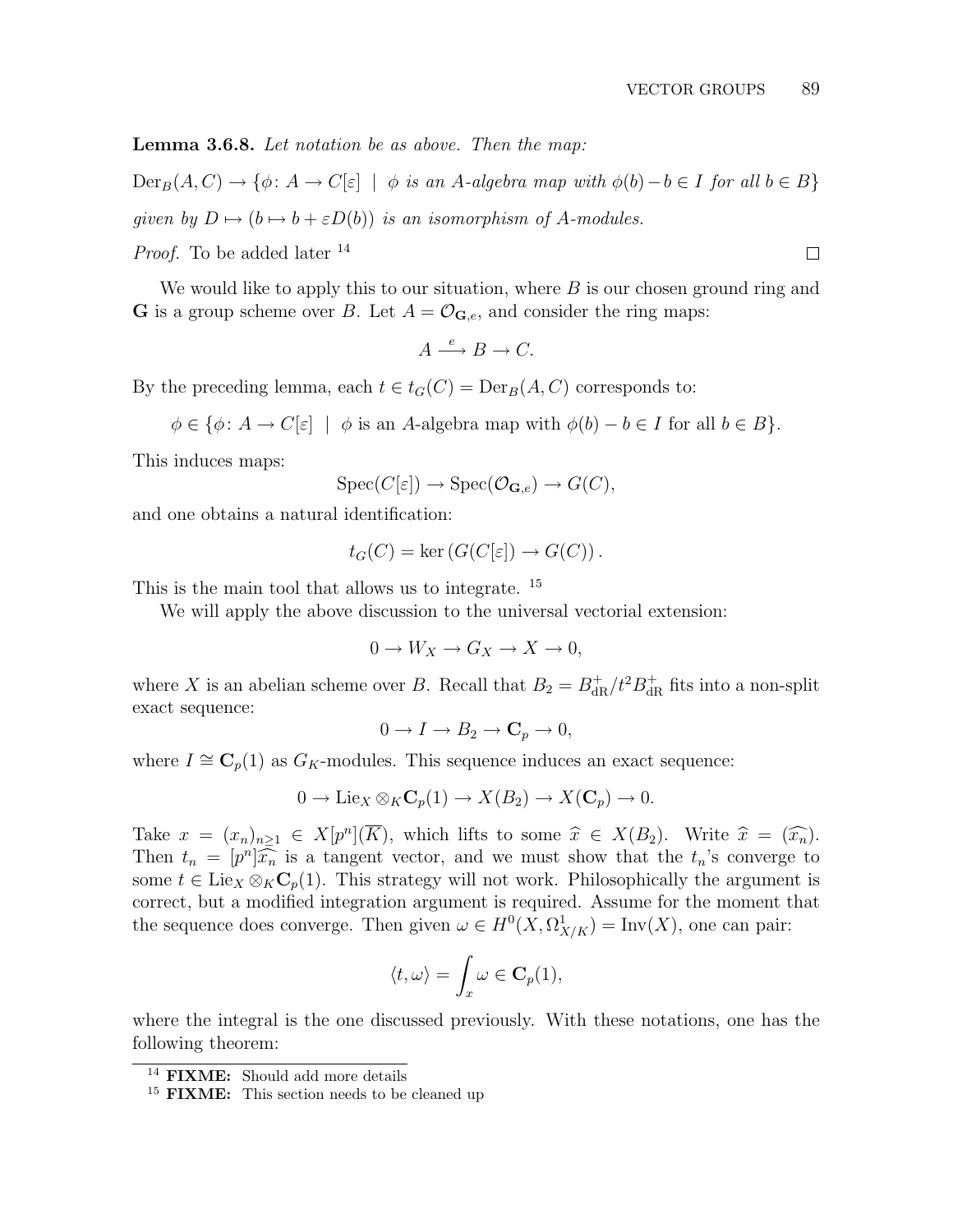**Theorem 3.6.9** (Fontaine-Messing). Let  $X/\mathcal{O}_K$  be an abelian scheme. Then there is a canonical integration pairing:

$$
\langle \cdot, \cdot \rangle_{dR} \colon T_p X \times H^1_{dR}(X/\operatorname{Spec}(K)) \to B_2,
$$

where  $\langle x, \omega \rangle_{dR} = \int_x \omega$ . The pairing is bilinear and perfect. It is  $G_K$ -equivariant in the first argument. Moreover, it respects filtrations in the following sense: for all  $\omega \in$  $H^0(X, \Omega^1_{X/K})$  and all  $x \in T_p(X)$ ,

$$
\int_x \omega \in tB_2 = \mathrm{Fil}^1(B_2).
$$

Corollary 3.6.10. There is a canonical isomorphism of filtered K-vector spaces:

$$
D_{dR}((T_pX)^*) \cong H_{dR}^1(X/K),
$$

and the Galois representation  $V_p(X) = T_p(X) \otimes_{\mathbf{Z}_p} \mathbf{Q}_p$  is de Rham.

# 3.7 Proof of the Theorem of Fontaine-Messing 16

## ${\bf 3.7.1} \quad {\bf Integral \ structure \ of} \ B_2 = B_{\bf dR}{}^+/I^2$

We recall the construction of  $B_2$ , together with its integral structure  $A_2$ .

Let  $R = \varprojlim \mathcal{O}_{\overline{K}}/p \mathcal{O}_{\overline{K}} = \varprojlim \mathcal{O}_{\mathbf{C}_p}/p \mathcal{O}_{\mathbf{C}_p}$ , where the transition maps are given by  $x \mapsto x^p$ . It is a perfect  $\overline{\mathbf{F}_p}$ -algebra. Let  $A_{\text{inf}} = W(R)$  be its ring of Witt vectors, which is a  $W(\overline{F_p})$ -algebra. It comes equipped with a surjective ring homomorphism

$$
\theta\colon A_{\inf}\to {\mathcal O}_{\mathbf{C}_p},
$$

and we let  $J \stackrel{\text{def}}{=} \ker \theta$ , which is a principal ideal in  $A_{\text{inf}}$  generated by

$$
\xi \stackrel{\text{def}}{=} [p] - p
$$

where  $p \in R$  is given by a sequence  $(p, p^{1/p}, p^{1/(p^2)}, \ldots) \in R$ , and  $[\cdot]$  is the Teichmüller lift.

Let  $B_2$  be the quotient

$$
B_2 \stackrel{\text{def}}{=} A_{\inf}[p^{-1}]/(\ker \theta[p^{-1}])^2,
$$

where we have written  $\theta[p^{-1}]$  for the induced map  $A_{\text{inf}}[p^{-1}] \to \mathbb{C}_p$ .

 $16$  FIXME: Need to put something here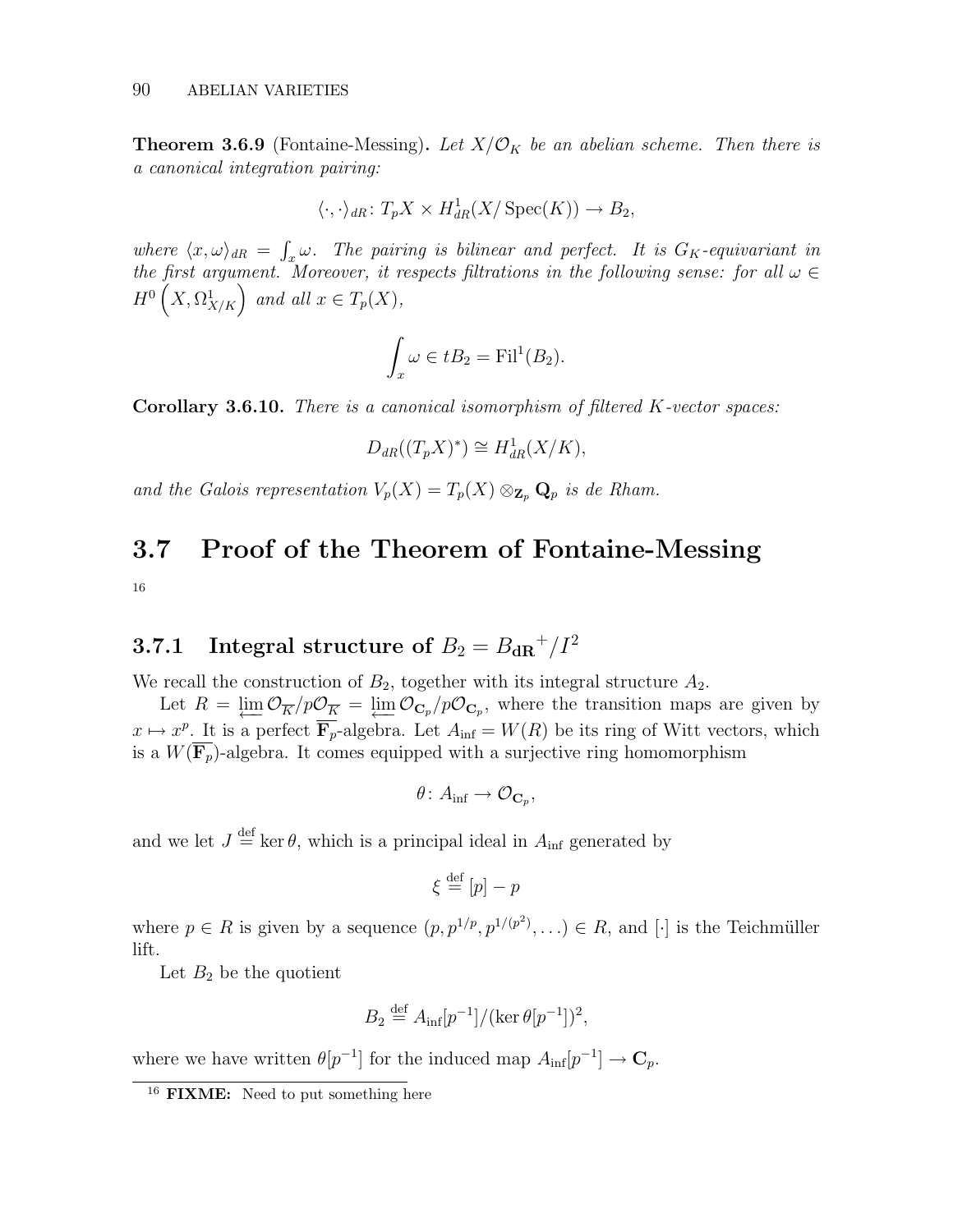Since  $A_{\text{inf}}$  has no p-power torsion, the ring  $A_2 \stackrel{\text{def}}{=} A_{\text{inf}}/J^2$  injects into  $B_2$ , and moreover  $B_2 = A_2 \otimes_{\mathbf{Z}_p} \mathbf{Q}_p$ .

The subring  $A_2$  is a  $\mathbb{Z}_p$ -subalgebra of  $B_2$  which is p-adically complete, and hence  $B_2$ is a *p*-adic  $\mathbf{Q}_p$ -Banach space with unit ball given by  $A_2$ .

Let  $\overline{J} \stackrel{\text{def}}{=} J/J^2$ , seen as an ideal of  $A_2$ . Note that  $A_2/\overline{J} \simeq \mathcal{O}_{\mathbf{C}_p}$ , the isomorphism being induced by  $\theta$ . Let  $\overline{I} = I/I^2$ , which as we have seen is isomorphic to  $\mathbf{C}_p(1)$ . There is a commutative diagram with exact rows, of  $G_K$ -equivariant maps:



# 3.7.2 Geometric interpretation of the pair  $(A_2, \overline{J})$

Let  $\Omega \stackrel{\text{def}}{=} \Omega_{\mathcal{O}_{\overline{K}}/\mathcal{O}_K}$ . Consider the derivation  $d: \mathcal{O}_{\overline{K}} \to \Omega$ , which is surjective by definition of  $\Omega$ . Let  $\mathcal{O}_2 \stackrel{\text{def}}{=} \ker d$ . Note that  $\mathcal{O}_2$  is a *subring* of  $\mathcal{O}_{\overline{K}}$ . The multiplication-by- $p^n$  maps induce a commutative diagram of  $\mathcal{O}_K$ -modules

$$
\begin{array}{ccc}\n0 & \longrightarrow {\mathcal{O}}_2 & \longrightarrow {\mathcal{O}}_{\overline{K}} \xrightarrow{d} \Omega \longrightarrow 0 \\
& \downarrow^{p^n} & \downarrow^{p^n} \\
0 & \longrightarrow {\mathcal{O}}_2 & \longrightarrow {\mathcal{O}}_{\overline{K}} \xrightarrow{d} \Omega \longrightarrow 0,\n\end{array}
$$

where the rightmost map is surjective because  $\Omega$  is p-divisible. The snake lemma yields then an exact sequence

$$
0 \to \Omega[p^n] \to \mathcal{O}_2/p^n\mathcal{O}_2 \to \mathcal{O}_{\overline{K}}/p^n\mathcal{O}_{\overline{K}} \to 0.
$$

Note also that  $\Omega[p^n] \to \Omega[p^{n-1}]$ , so that the directed system satisfies the ML condition. Hence taking projective limits yields an exact sequence  $(\hat{\mathcal{O}}_2 = \varprojlim_n \mathcal{O}_2/p^n \mathcal{O}_2)$ :

$$
0 \to T_p \Omega \to \widehat{\mathcal{O}}_2 \to \mathcal{O}_{\mathbf{C}_p} \to 0.
$$

The universality property of  $A_2$  provides a unique map  $A_2 \to \widehat{\mathcal{O}}_2$  which we claim is an isomorphism<sup>17</sup>, and which induces a commutative diagram

$$
\begin{array}{ccc}\n0 & \longrightarrow T_p\Omega \longrightarrow \widehat{O}_2 \longrightarrow \mathcal{O}_{\mathbf{C}_p} \longrightarrow 0 \\
& \uparrow & \downarrow \\
0 & \longrightarrow J \longrightarrow A_2 \longrightarrow \mathcal{O}_{\mathbf{C}_p} \longrightarrow 0,\n\end{array}
$$

where the maps are  $G_K$ -equivariant. Note also that  $T_p\Omega$  acts then an ideal of square zero in  $\widehat{\mathcal{O}}_2$ . This gives a geometric interpretation of  $\overline{J}$  and  $A_2$ .

Inverting p we obtain an isomorphism  $\overline{I} \simeq (T_p \Omega) [p^{-1}] \simeq \mathbf{C}_p(1)$ , and  $B_2 \simeq \widehat{\mathcal{O}}_2[p^{-1}]$ .

 $17$  FIXME: why?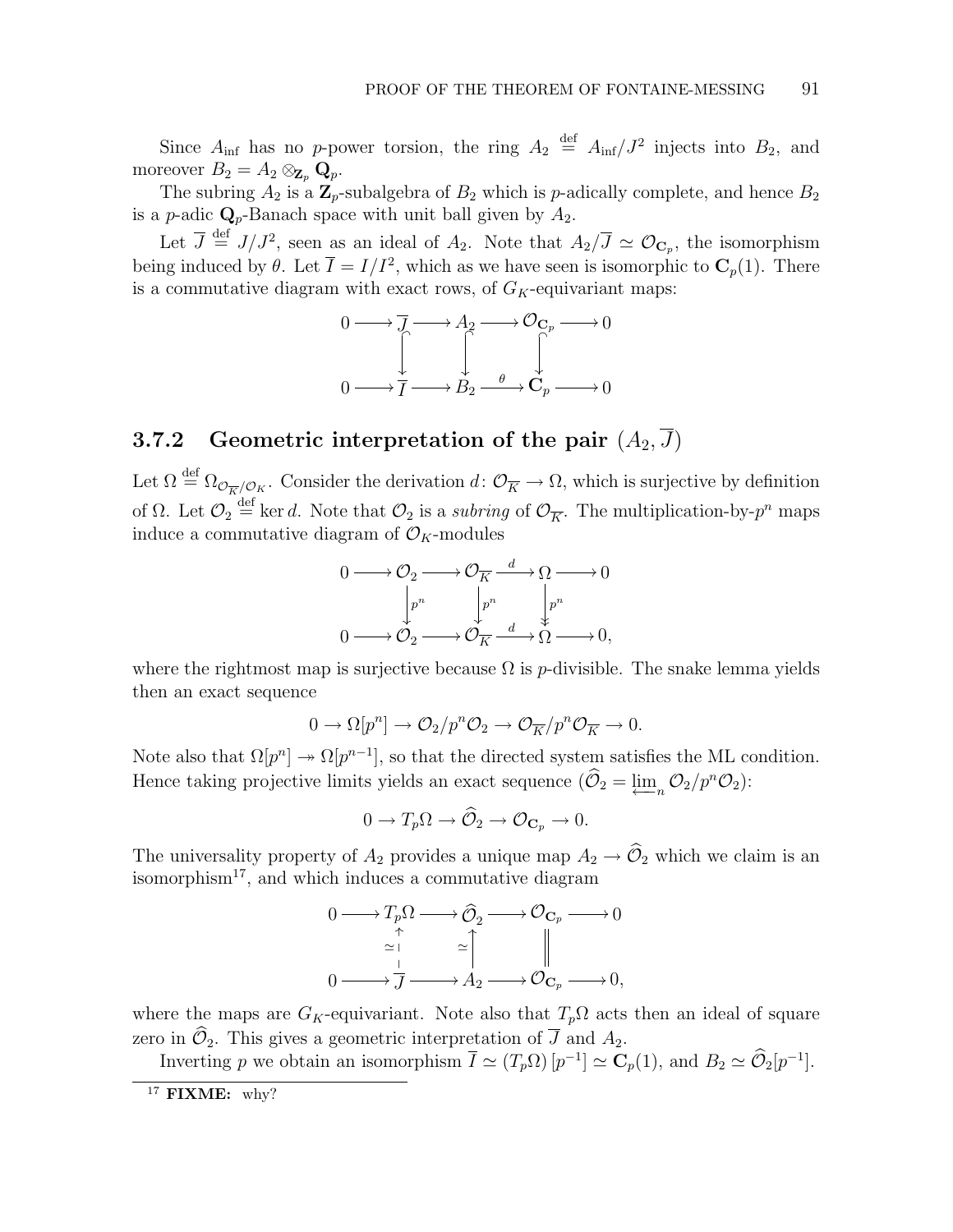### 3.7.3 The Diagram

Fix  $X/\mathcal{O}_K$  an abelian scheme of dimension d, and let

$$
0\to W\to G\to X\to 0
$$

be its universal vectorial extension.

If F is any group scheme over  $\mathcal{O}_K$ , then the kernel of the map  $F(A_2) \to F(\mathcal{O}_{\mathbf{C}_p})$ precisely is Lie(F)  $\otimes_{\mathcal{O}_K} \overline{J}^{18}$ . Note that  $H^1(X, \mathcal{O}_X)^*$  is locally free, and hence flat. Similarly replacing  $X$  with  $W$  and  $G$ . This yields the following diagram with exact rows and columns:

$$
\begin{array}{cccc}\n & 0 & 0 & 0 & 0 \\
 & \downarrow & \downarrow & \downarrow & \downarrow & \\
0 & \longrightarrow \text{Lie}(W) \otimes_{\mathcal{O}_K} \overline{J} \longrightarrow W(A_2) \longrightarrow W(\mathcal{O}_{\mathbf{C}_p}) \longrightarrow 0 \\
 & \downarrow & \downarrow & \downarrow & \downarrow & \\
0 & \longrightarrow \text{Lie}(G) \otimes_{\mathcal{O}_K} \overline{J} \longrightarrow G(A_2) \longrightarrow G(\mathcal{O}_{\mathbf{C}_p}) \longrightarrow 0 \\
 & \downarrow & \downarrow & \downarrow & \downarrow & \\
0 & \longrightarrow \text{Lie}(X) \otimes_{\mathcal{O}_K} \overline{J} \longrightarrow X(A_2) \longrightarrow X(\mathcal{O}_{\mathbf{C}_p}) \longrightarrow 0 \\
 & \downarrow & \downarrow & \downarrow & \downarrow & \\
 & 0 & 0 & 0 & \dots\n\end{array}
$$
\n
$$
(3.2)
$$

Recall that  $W(A_2) \simeq H^1(X, \mathcal{O}_K)^* \otimes_{\mathcal{O}_K} A_2$ . Similarly,  $W(\mathcal{O}_{\mathbf{C}_p}) \simeq H^1(X, \mathcal{O}_K)^* \otimes_{\mathcal{O}_K} A_2$  $\mathcal{O}_{\mathbf{C}_p}$ , and Lie $(W) \otimes_{\mathcal{O}_K} \overline{J} \simeq H^1(X, \mathcal{O}_K)^* \otimes_{\mathcal{O}_K} \overline{J}$ . Moreover,

$$
\text{Lie}(G) \simeq \text{Inv}(G)^* \simeq H^1_{\text{dR}}(X/\mathcal{O}_K)^*
$$
  

$$
\text{Lie}(X) \simeq \text{Inv}(X)^* \simeq H^0(X, \Omega_X^1)^*.
$$

We will break the proof in three steps, the last one giving the theorem, and the first two proving the third.

### 3.7.4 First Step

Consider the last row in Diagram 3.2. Multiplication by  $p^n$  gives a commutative diagram with exact rows

$$
0 \longrightarrow H^{0}(X,\Omega_{X}^{1})^{*} \otimes_{\mathcal{O}_{K}} \overline{J} \longrightarrow X(A_{2}) \longrightarrow X(\mathcal{O}_{\mathbf{C}_{p}}) \longrightarrow 0
$$
  
\n
$$
\downarrow p^{n} \qquad \qquad \downarrow p^{n} \qquad \qquad \downarrow p^{n}
$$
  
\n
$$
0 \longrightarrow H^{0}(X,\Omega_{X}^{1})^{*} \otimes_{\mathcal{O}_{K}} \overline{J} \longrightarrow X(A_{2}) \longrightarrow X(\mathcal{O}_{\mathbf{C}_{p}}) \longrightarrow 0,
$$

<sup>18</sup> FIXME: a smoothness argument proves this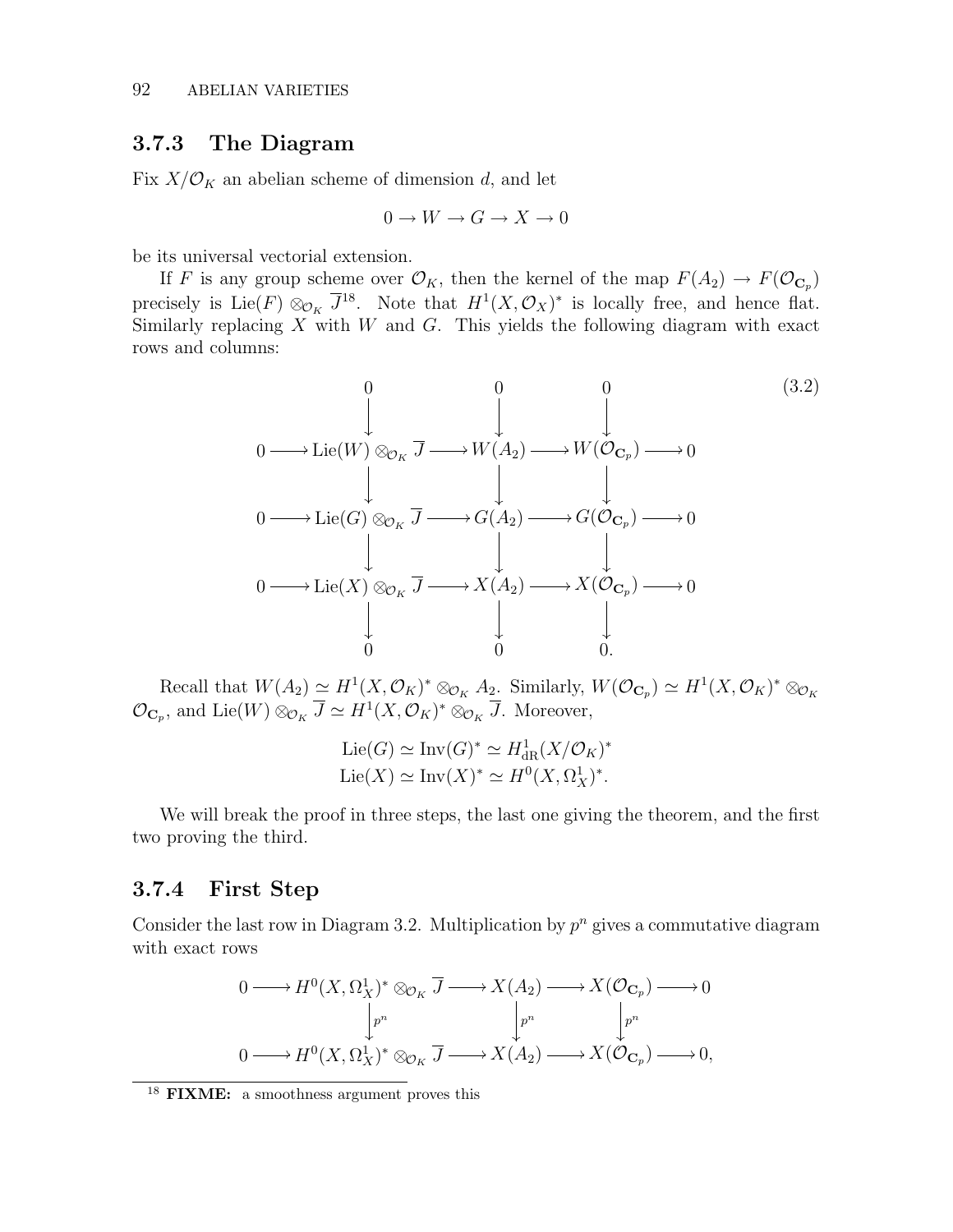and the snake lemma gives a  $G_K$ -equivariant map

$$
\varphi_{X,n} \colon X[p^n](\mathcal{O}_{\mathbf{C}_p}) \to H^0(X, \Omega_X^1)^* \otimes_{\mathcal{O}_K} \Omega[p^n],
$$

which induces a pairing

$$
(\cdot, \cdot)_n \colon X[p^n](\mathcal{O}_{\mathbf{C}_p}) \times H^0(X, \Omega^1_X) \to \Omega[p^n],
$$

given by  $(a, \omega)_n \stackrel{\text{def}}{=} (\varphi_{X,n}(a), \omega)$ . This sequence of pairings induces a pairing on the projective limit:

$$
\left(\varprojlim X[p^n](\mathcal{O}_{\mathbf{C}_p})\right) \times H^0(X, \Omega_X^1) \to \left(\varprojlim \Omega[p^n]\right).
$$

Finally, inverting  $p$  yields the desired pairing:

$$
\langle \cdot, \cdot \rangle_1 \colon T_p X \times H^0(X, \Omega^1_X) \to \mathbf{C}_p(1).
$$

**Proposition 3.7.1.** The pairing  $\langle \cdot, \cdot \rangle$  is Fontaine's pairing:  $\langle a, \omega \rangle_F = a^* \omega$ .

Proof. To begin, we claim that there is an exact sequence:

$$
0 \to T_p \Omega \to V_p \Omega \to s\Omega \to 0,
$$

of  $G_K$ -modules, where as always  $V_p \Omega = T_p \Omega \otimes_{\mathbf{Z}_p} \mathbf{Q}_p$ . Here s is defined on elementary tensors as:

$$
s((x_n)_{n\geq 0}\otimes (1/p^m))=x_m.
$$

One should check that s is a well-defined and surjective  $\mathbf{Z}_p[G_K]$ -module homomorphism, such that ker  $s = T_p \Omega$ .

Recall that there is a canonical section of  $\theta: B_{\text{dR}}^+ \to \mathbf{C}_p$  above  $\overline{K} \subset \mathbf{C}_p$ :

$$
\overline{K} \hookrightarrow B_{\mathrm{dR}}^{+};
$$

the section does not extend to all of  $\mathbb{C}_p$ . This induces a map  $\overline{K} \to B_2$  via the composition:

$$
\overline{K} \hookrightarrow B_{\mathrm{dR}}^+ \twoheadrightarrow B_2,
$$

which is in fact injective. Let  $x \in \mathcal{O}_{\overline{K}}$  and write  $x_1$  for the image of x in  $B_2$  under this map. The diagram:

$$
x_1 \in B_2 \xrightarrow{\theta} \mathbf{C}_p
$$
  

$$
\int_{A_2} \xrightarrow{\theta} \mathcal{O}_{\mathbf{C}_p} \ni x
$$

is commutative, where the vertical arrows are the inclusions. Let  $x_2$  be lift of x in  $A_2$ and consider  $\alpha_x = x_1 - x_2 \in B_2$ . Note that  $\theta(\alpha_x) = 0$ , so that  $\alpha_x \in I$ . Although  $\alpha_x$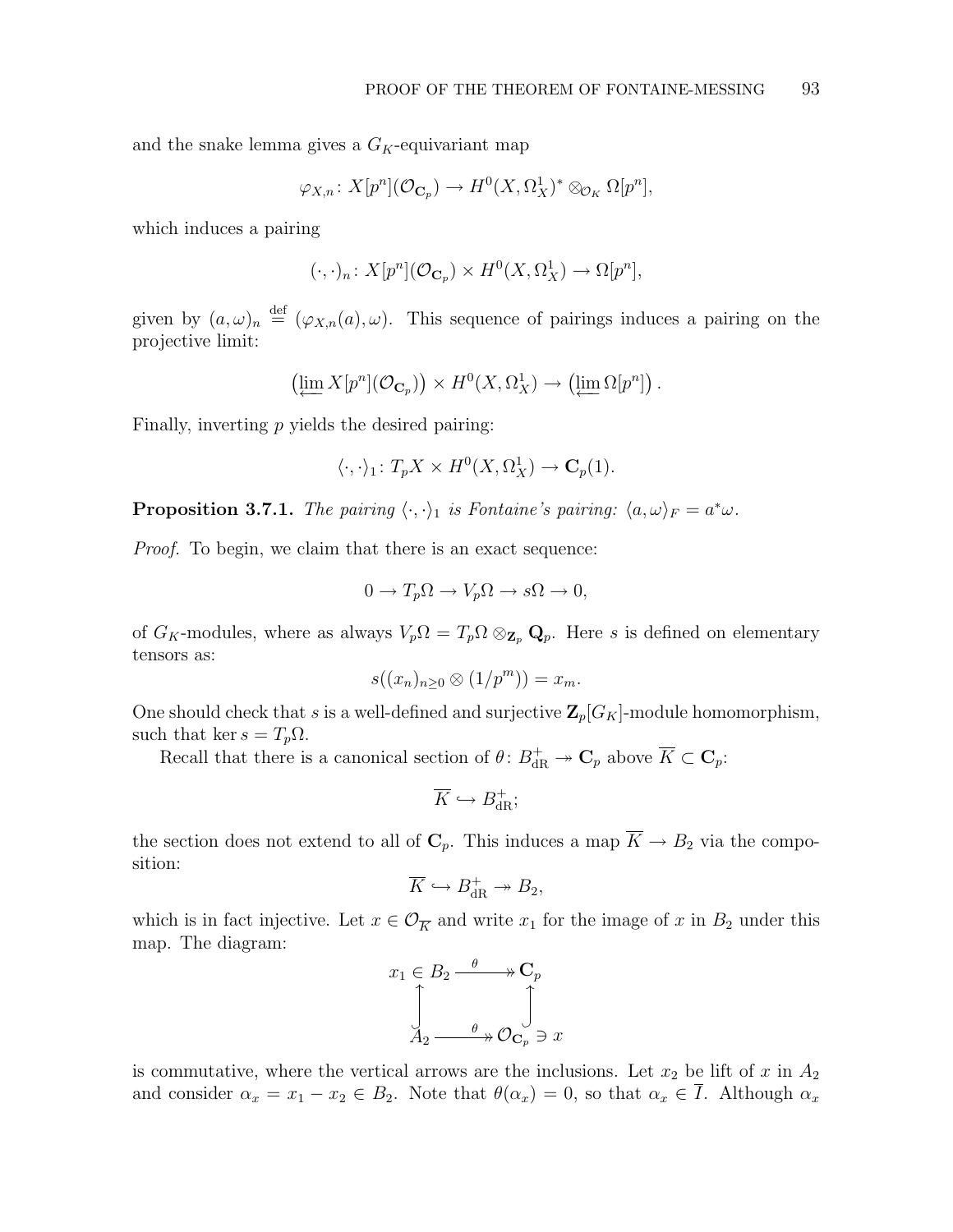depends on the choice of the lift  $x_2$ , we claim that its image in  $\overline{I}/\overline{J}$  is independent of this choice. Moreover, we claim that the mapping:

$$
\alpha\colon \mathcal{O}_{\overline{K}}\to \overline{I}/\overline{J}
$$

defined by  $\alpha(x) = \alpha_x$  is a derivation, such that the isomorphism:

$$
\overline{I}/\overline{J}\cong V_p\Omega/T_p\Omega\cong\Omega
$$

identifies  $\alpha$  with the differential  $d: \mathcal{O}_{\overline{K}} \to \Omega$ . <sup>19</sup>

More generally, we will use the previous claim to prove the following: let  $X$  be a smooth abelian<sup>20</sup> scheme over  $\mathcal{O}_K$  and write:  $\overline{B} = \theta^{-1}(\overline{K})$  and  $\overline{A} = \theta^{-1}(\mathcal{O}_{\overline{K}})$ , so that there is a commutative diagram:



with vertical arrows the inclusions. As observed above, there is a canonical section  $\overline{K} \to \overline{B}$ . Note that  $\overline{J} \subset \overline{I} \subset \overline{B}$ , and also  $\overline{J} \subset \overline{A}$ .

For  $x \in X(\mathcal{O}_{\overline{K}})$  let  $x_1$  be the image of x in  $X(\overline{B})$  as above, and let  $x_2$  be a lift of x in  $X(\overline{A}) \subset X(\overline{B})$ . Then  $x_1 - x_2 \equiv 0 \pmod{\overline{I}}$ ; indeed,  $x_1 - x_2$  can be seen as an element of  $t_{X,x} \otimes \overline{I}$ , which is isomorphic with ker $(X(\overline{B}) \to X(\overline{K}))$ . Let  $\alpha_x$  denote the image of  $x_1 - x_2$  in:

$$
t_{X,x} \otimes_{\mathcal{O}_K} (\overline{I}/\overline{J}) \cong t_{X,x} \otimes_{\mathcal{O}_K} \Omega.
$$

As above, we claim that  $\alpha_x$  is independent of the choice of lifts of x; it depends only on  $x \in X(\mathcal{O}_{\overline{K}})$ .

Consider the map  $\delta_x \colon \mathcal{O}_{X,x} \to \Omega$  defined as follows: if  $f \in \mathcal{O}_{X,x}$  then  $\delta_x(f) =$  $(f(x_1) - f(x_2)) \pmod{\overline{J}}$ . Let  $\omega \in H^0(X, \Omega_X^1)$  and let  $X_1, \ldots, X_d$  be local parameters at x. Write  $\omega_x = \sum_i f_i(x_1, \ldots, x_d) dX_i$  and compute: <sup>21</sup>

$$
\langle \omega, \delta_x \rangle = \sum_{i=1}^d f_i(X_1, \dots, X_d)(dX_i, \delta_x)
$$
\n(3.3)

$$
= \sum_{i=1}^{d} f_i(X_1, \dots, X_d)(X_i(x_1) - X_i(x_2)) \pmod{\overline{J}},
$$
 (3.4)

which by the claim left as an exercise is:

$$
\sum_{i=1}^d f_i(X_1,\ldots,X_d)dX_i \pmod{\overline{J}} = x^*(\omega).
$$

<sup>19</sup> FIXME: Proof of claim left as exercise

<sup>&</sup>lt;sup>20</sup> FIXME: Notes didn't have abelian scheme, but I think it's required for proof to make sense

<sup>&</sup>lt;sup>21</sup> FIXME: Which pairing is used below? Fontaine or  $\langle, \rangle_1$ ?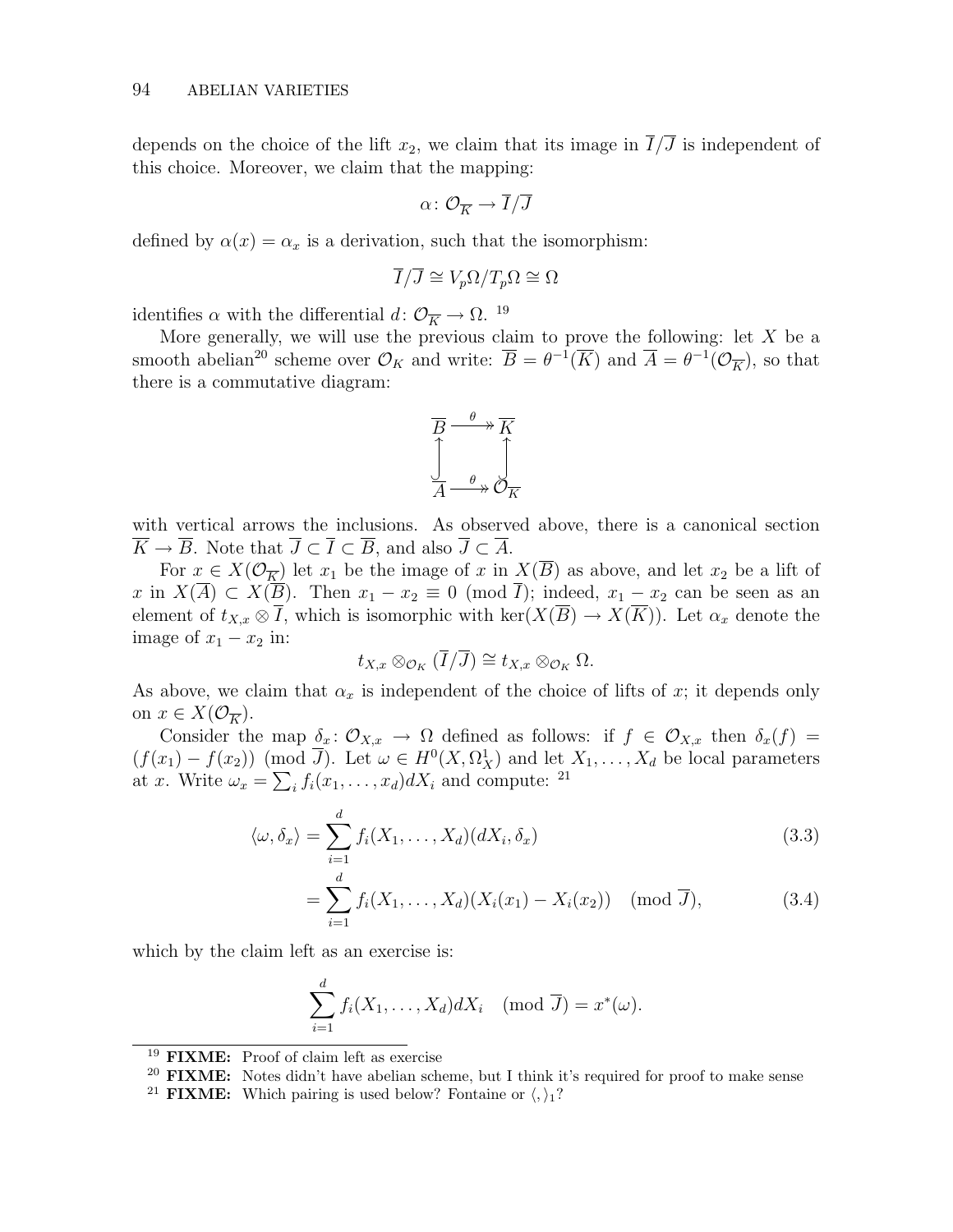Recall that we defined maps above:

$$
\phi_{X,n} \colon X[p^n](\mathcal{O}_{\mathbf{C}_p}) \to \mathrm{Lie} \, X \otimes (\overline{J}/p^n \overline{J}) \cong H^0(X, \Omega_X^1)^* \otimes \Omega[p^n],
$$

where  $\phi_{X,n}(x) = p^n x_2 \pmod{(\text{Lie}(X) \otimes p^n \overline{J})}$ , since  $p^n x_1 = p^n x = 0$ , as  $x \in X[p^n](\mathcal{O}_{\mathbf{C}_p})$ . It follows from these two computations that  $\langle, \rangle_1 = \langle, \rangle_F$ .

### 3.7.5 Second Step

Consider the third column of Diagram 3.2. Let  $X'$  be the dual abelian variety to X. Recall that by Serre duality  $H^1(X, \mathcal{O}_X)^* \simeq H^0(X', \Omega^1_{X'})$ . Multiplication by  $p^n$  gives a commutative diagram with exact rows

$$
0 \longrightarrow H^{1}(X', \mathcal{O}_{X'})^{*} \otimes_{\mathcal{O}_{K}} \mathcal{O}_{\mathbf{C}_{p}} \longrightarrow G(\mathcal{O}_{\mathbf{C}_{p}}) \longrightarrow X(\mathcal{O}_{\mathbf{C}_{p}}) \longrightarrow 0
$$
  
\n
$$
\downarrow_{p^{n}} \qquad \qquad \downarrow_{p^{n}} \qquad \qquad \downarrow_{p^{n}} \qquad \qquad \downarrow_{p^{n}}
$$
  
\n
$$
0 \longrightarrow H^{1}(X', \mathcal{O}_{X'})^{*} \otimes_{\mathcal{O}_{K}} \mathcal{O}_{\mathbf{C}_{p}} \longrightarrow G(\mathcal{O}_{\mathbf{C}_{p}}) \longrightarrow X(\mathcal{O}_{\mathbf{C}_{p}}) \longrightarrow 0,
$$

and the snake lemma gives a  $G_K$ -equivariant map

$$
\psi_{X,n} \colon X[p^n](\mathcal{O}_{\mathbf{C}_p}) \to H^0(X', \Omega^1_{X'})^* \otimes_{\mathcal{O}_K} \mathcal{O}_{\mathbf{C}_p}/p^n\mathcal{O}_{\mathbf{C}_p}.
$$

Taking projective limits, we get a map

$$
\psi_X\colon T_pX\to H^0(X',\Omega^1_{X'})\otimes_{{\mathcal O}_K}{\mathcal O}_{{\mathbf C}_p}.
$$

**Proposition 3.7.2.** The map  $\psi_X$  is Coleman's map.

*Proof.* To prove this proposition, we require a "moduli interpretation" of  $G(\mathcal{O}_{\mathbf{C}_p})$ . Recall that points in  $X(\mathcal{O}_{\mathbf{C}_p})$  correspond to isomorphism classes of invariant line bundles  $\mathcal L$  on the dual abelian scheme X', such that  $\mathcal L$  is defined over  $\mathcal O_{\mathbf C_p}$ . We claim that this interpretation and the exact sequence of points:

$$
0 \to W(\mathcal{O}_{\mathbf{C}_p}) \cong H^0(X', \Omega^1_{X'}) \otimes_{\mathcal{O}_K} \mathcal{O}_{\mathbf{C}_p} \to G(\mathcal{O}_{\mathbf{C}_p}) \to X(\mathcal{O}_{\mathbf{C}_p}) \to 0,
$$

obtained from the universal vectorial extension of X, allows one to interpret  $G(\mathcal{O}_{\mathbf{C}_p})$ as the collection of isomorphism classes of pairs  $(\mathcal{L}, \nabla)$  of line bundles  $\mathcal L$  on X' and connections on L. Indeed, if  $s \in G(\mathcal{O}_{\mathbf{C}_p})$ , then let L correspond to the image of s in  $X(\mathcal{O}_{\mathbf{C}_p})$ , and let  $\nabla$  denote a connection:

$$
\nabla\colon {\mathcal L}\to {\mathcal L}\otimes_{{\mathcal O}_{X'}}\Omega^1_{X'/{\mathcal O}_{{\mathbf C}_p}}.
$$

We only describe how  $\nabla$  is defined in the case  $s \mapsto 0$ , as this is the only case we need. Note that then  $\mathcal{L} = s\mathcal{O}_{X'}$ . Hence to define  $\nabla$  we need only describe the value  $\nabla(s)$ . Define:

$$
\nabla(s)=s\otimes\omega,
$$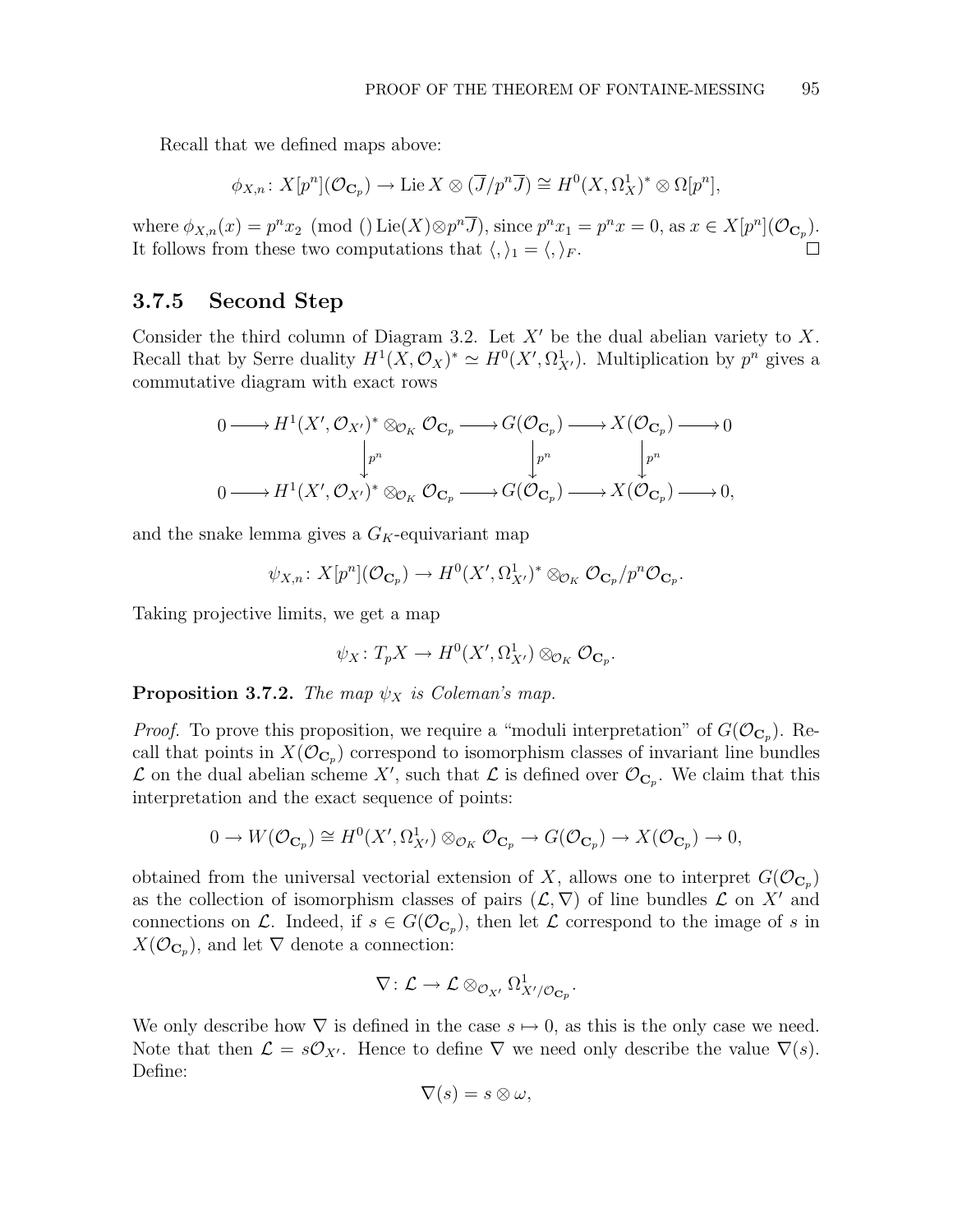where  $\omega \in H^0(X', \Omega^1_{X'} \otimes_{\mathcal{O}_K} \mathcal{O}_{\mathbf{C}_p}$  maps to s via the map:

$$
H^0(X',\Omega^1_{X'})\otimes_{{\mathcal O}_K}{\mathcal O}_{\mathbf{C}_p}\to G({\mathcal O}_{\mathbf{C}_p}).
$$

The properties of a connection then show that for any  $a \in \mathcal{O}_{X'}(U)$ , one has:

$$
\nabla(as|_U)=s|_U\otimes da+a\nabla(s)|_U=s|_U\otimes da+a(s\otimes\omega)|_U.
$$

We have thus explicitly described a moduli interpretation of  $H^0(X', \Omega^1_{X'} \otimes_{\mathcal{O}_K} \mathcal{O}_{\mathbf{C}_p})$ : given  $\omega \in H^0(X', \Omega^1_{X'} \otimes_{\mathcal{O}_K} \mathcal{O}_{\mathbf{C}_p}$ , which maps to  $s \in G(\mathcal{O}_{\mathbf{C}_p})$ , there corresponds an isomorphism class of pairs  $(s\mathcal{O}_{X}, \nabla)$ , where  $\nabla(s) = s \otimes \omega$ .

Note that if  $s_1 = (\mathcal{L}_1, \nabla_1)$  and  $s_2 = (\mathcal{L}_2, \nabla_2)$ , then  $s_1 + s_2 = (\mathcal{L}_1 \otimes \mathcal{L}_2, \nabla_1 \otimes \mathrm{Id} + \mathcal{L}_2)$ Id  $\otimes \nabla_2$ ). We will write  $\nabla_1 \otimes \nabla_2$  for  $\nabla_1 \otimes \mathrm{Id} + \mathrm{Id} \otimes \nabla_2$ .

Let now  $q = p^n$ , let  $a \in X[q](\mathcal{O}_{\mathbf{C}_p})$  and let  $\widetilde{a} \in G(\mathcal{O}_{\mathbf{C}_p})$  be a lift of a. Let  $\mathcal F$  be<br>line bundle on  $X'$  corresponding to a and let  $(\mathcal F, \nabla)$  be the pair corresponding the line bundle on X' corresponding to a and let  $(\mathcal{F}, \nabla)$  be the pair corresponding to  $\tilde{a}$ . Then  $\mathcal{F}^{\otimes q} \cong \mathcal{O}_{X'}$ , so it has a nontrivial global section  $t \in H^0(X', \mathcal{F}^{\otimes q})$ . Let  $\{U_i\}_{i\in I}$  be an affine open covering of X' such that  $\mathcal{F}|_{U_i} \cong s_i\mathcal{O}_{X'}|_{U_i}$  for all i. Write  $\nabla(s_i) = s_i \otimes \omega_i \in (\mathcal{F} \otimes \Omega^1_{X'}(U_i)$ . Then there exists  $h_i \in \mathcal{O}_{X'}(U_i)$  such that  $s_i^q h_i = t|_{U_i}$ . It then follows that  $\nabla^{\otimes q}(t) = t \otimes \omega \in H^0(X', \Omega^1_{X'}) \otimes_{\mathcal{O}_K} \mathcal{O}_{\mathbf{C}_p}$ , and hence:

$$
\psi_{X,n}(a) \equiv \omega \pmod{p^n}.
$$

On the other hand:

$$
\nabla^{\otimes q}(t|_{U_i}) = \nabla^{\otimes q}(s_i^q h_i) = s_i^q \otimes dh_i + q h_i s_i^q \otimes \omega_i = t|_{U_i}(dh_i/h_i + q \omega_i).
$$

This shows that  $\omega|_{U_i} = dh_i/h_i + p^n \omega_i$ , and so since:

$$
dt/t = d(h_i s_i^q)/(h_i s_i^q) = dh_i/h_i + q ds_i/s_i = \omega + p^n(ds_i/s_i - \omega_i),
$$

it follows that:

$$
\psi_{X,n}(a) = dt/t \pmod{p^n}.
$$

Upon taking projective limits one deduces that  $\psi_X(a) = \psi_C(a)$ , as claimed by the proposition.  $\Box$ 

#### 3.7.6 Third Step

Consider the diagonal map in Diagram 3.2. The map  $G(A_2) \to X(\mathcal{O}_{\mathbf{C}_p})$  is clearly surjective. Define

$$
N \stackrel{\text{def}}{=} ((H^1(X, \mathcal{O}_X)^*) \otimes_{\mathcal{O}_K} A_2 \oplus (\text{Lie}(G) \otimes_{\mathcal{O}_K} \overline{J})) / (H^1(X, \mathcal{O}_X)^* \otimes_{\mathcal{O}_K} \overline{J}),
$$

where  $H^1(X,\mathcal{O}_X)^*\otimes_{\mathcal{O}_K}\overline{J}$  is seen as a submodule of  $\big(H^1(X,\mathcal{O}_X)^*\oplus \mathrm{Lie}(G)\otimes \overline{J}\big)$  via the diagonal embedding. There is a natural map  $N \to \text{Lie}(G) \otimes A_2$ , and an exact sequence

$$
0 \to N \to G(A_2) \to X(\mathcal{O}_{\mathbf{C}_p}) \to 0.
$$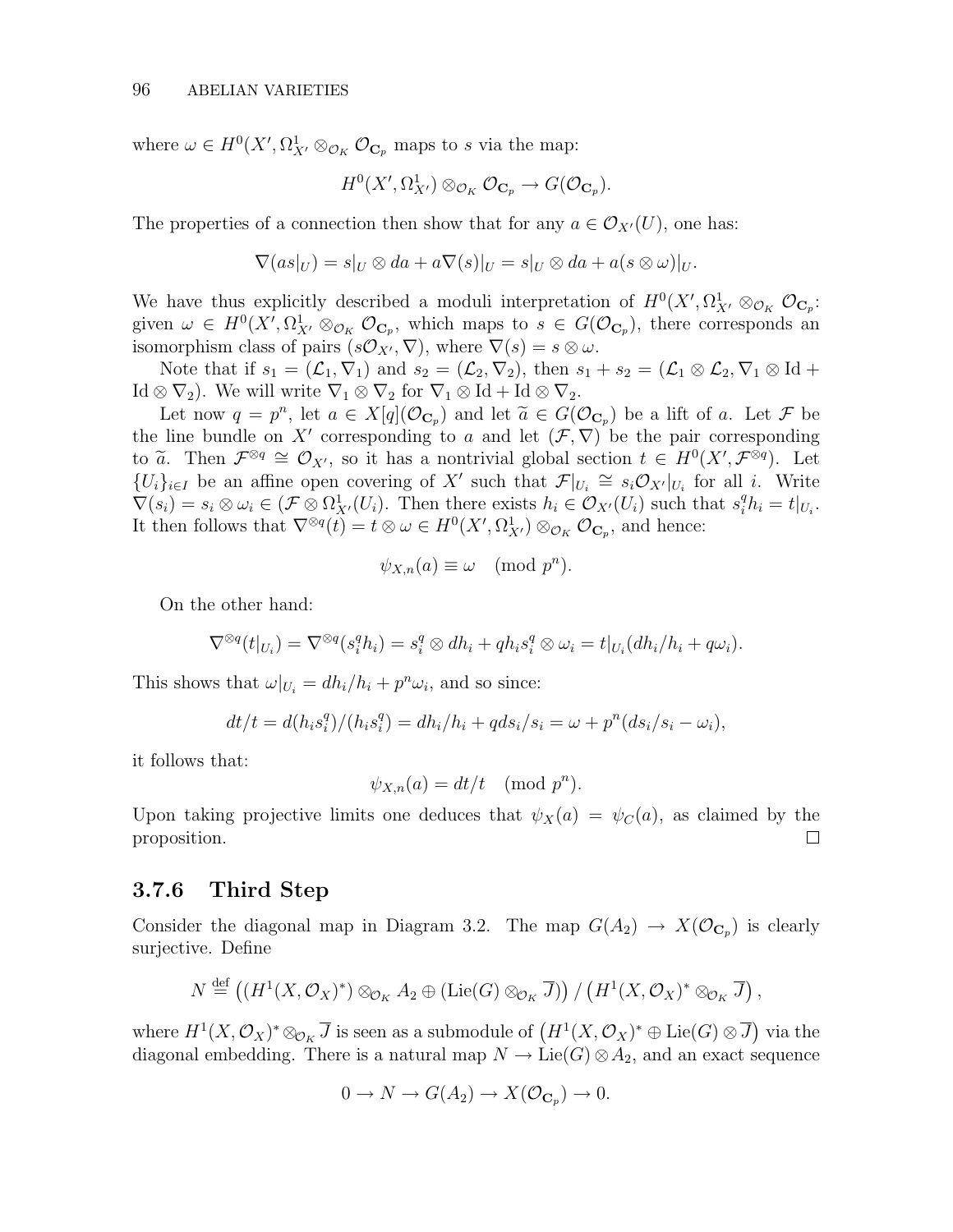Multiplication by  $p^n$  and the snake lemma applied as before yields a map

$$
X[p^n](\mathcal{O}_{\mathbf{C}_p}) \to N/p^nN,
$$

and by composing with the natural map <sup>22</sup>

$$
N/p^n \to H^1_{\mathrm{dR}}(X/\mathcal{O}_K)^* \otimes_{\mathcal{O}_K} (A_2/p^n A_2)
$$

we get a map

$$
\rho_n\colon X[p^n](\mathcal{O}_{\mathbf{C}_p})\to H^1_{\mathrm{dR}}(X/\mathcal{O}_K)^*\otimes_{\mathcal{O}_K} (A_2/p^nA_2).
$$

Taking projective limits, we get a map

$$
\rho_X\colon T_pX\to H^1_{\rm dR}(X/\mathcal{O}_K)\otimes_{\mathcal{O}_K}A_2,
$$

which induces a pairing

$$
\langle \cdot, \cdot \rangle \colon T_p X \times H^1_{\text{dR}}(X, \mathcal{O}_K) \to A_2.
$$

Write  $X_K \stackrel{\text{def}}{=} X \times_{\text{Spec } \mathcal{O}_K} \text{Spec } K$ . We get then a pairing

$$
\langle \cdot, \cdot \rangle_{\mathrm{dR}} \colon T_p X_K \times H^1_{\mathrm{dR}}(X_K) \to B_2.
$$

**Proposition 3.7.3.** The pairing  $\langle \cdot, \cdot \rangle_{dR}$  is perfect.

Proof. Recall two fundamental exact sequences:

$$
0 \to \mathbf{C}_p(1) \to \alpha B_2 \to \beta \to \mathbf{C}_p \to 0,
$$

and

$$
0 \to H^0(X, \Omega^1_X) \to iH^1_{\text{dR}}(X) \to \pi \to H^1(X, \mathcal{O}_X) \to 0.
$$

Some earlier diagram chasing showed that, if  $a \in T_pX$  and  $h \in H^1_{\text{dR}}(X)$ , then:

$$
\beta(\langle a, h \rangle_{\text{dR}}) == (a, \pi(h))_2,
$$

which, by Proposition (3.7.2), is equal to  $(a, \pi(h))_C \in \mathbb{C}_p$ . Similarly if  $\omega \in H^0(X, \Omega_X^1)$ then Proposition (3.7.1) gives:

$$
\langle a, i(\omega) \rangle_{\text{dR}} = \alpha(\langle a, \omega \rangle_1) = \alpha((a, \omega)_F).
$$

We require a few last pieces of notation. Let  $\phi_F$  denote the map:

$$
\phi_F\colon T_pX\otimes_{\mathbf{Z}_p}\mathbf{C}_p\to H^0(X,\Omega_X^1)^*\otimes_{\mathcal{O}_K}\mathbf{C}_p(1)
$$

obtained from the Fontaine pairing  $(,)_F$ . Similarly let  $\phi_C$  denote the map:

$$
T_p X \otimes_{\mathbf{Z}_p} \mathbf{C}_p \to H^1(X, \mathcal{O}_X)^* \otimes_{\mathcal{O}_K} \mathbf{C}_p
$$

<sup>22</sup> FIXME: how is it defined?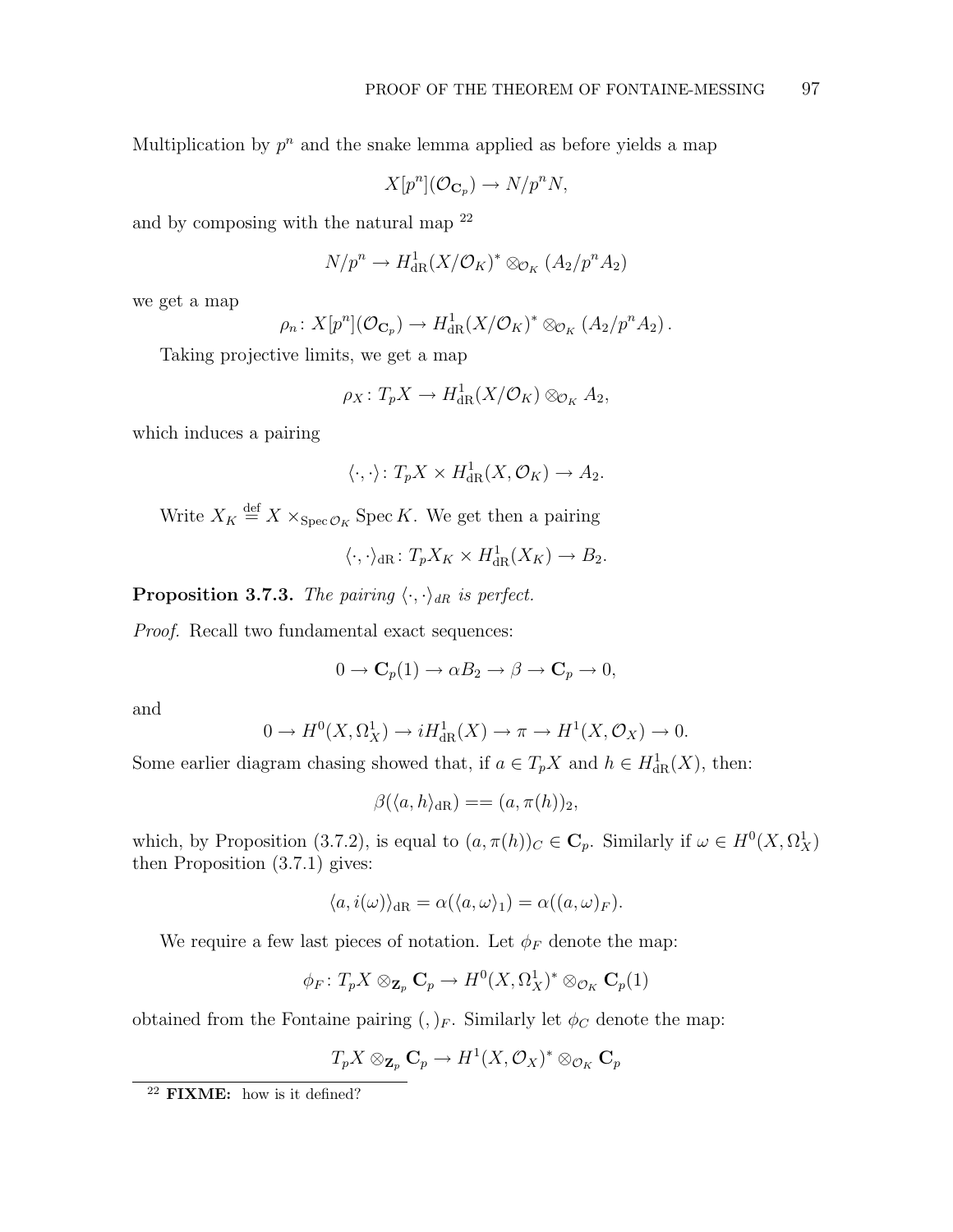obtained from the Coleman pairing  $(,)$ . We have seen that together these maps give an isomorphism:

$$
\phi_F \oplus \phi_C T_p X \otimes_{\mathbf{Z}_p} \mathbf{C}_p \to (H^0(X,\Omega_X^1)^* \otimes_{\mathcal{O}_K} \mathbf{C}_p(1)) \oplus (H^1(X,\mathcal{O}_X)^* \otimes_{\mathcal{O}_K} \mathbf{C}_p).
$$

Suppose that  $a \in T_p X$  is such that  $\langle a, h \rangle_{\text{dR}} = 0$  for all  $h \in H^1_{\text{dR}}(X)$ ; we want to show  $a = 0$ . Note that for such  $a \in T_p X$ , the computations above show that  $(a, \pi(h))_C = 0$  for all  $h \in H^1_{\text{dR}}(X)$ . But since  $\pi$  is surjective we see that  $(a, u)_C = 0$  for all  $u \in H^1(X, \mathcal{O}_X)$ . Also, for every  $\omega \in H^0(X, \Omega_X^1)$  we obtain  $\alpha((a, \omega)_F) = 0$ . As  $\alpha$  is injective, we see that  $(a,\omega)_F = 0$  for all  $\omega \in H^0(X, \Omega_X^1)$ . It follows that  $\phi_F \oplus \phi_C (a \otimes 1) = 0$ . Since  $\phi_F \oplus \phi_C$  is an isomorphism, it follows that  $a = 0$ . This concludes the proof of the proposition.  $\Box$